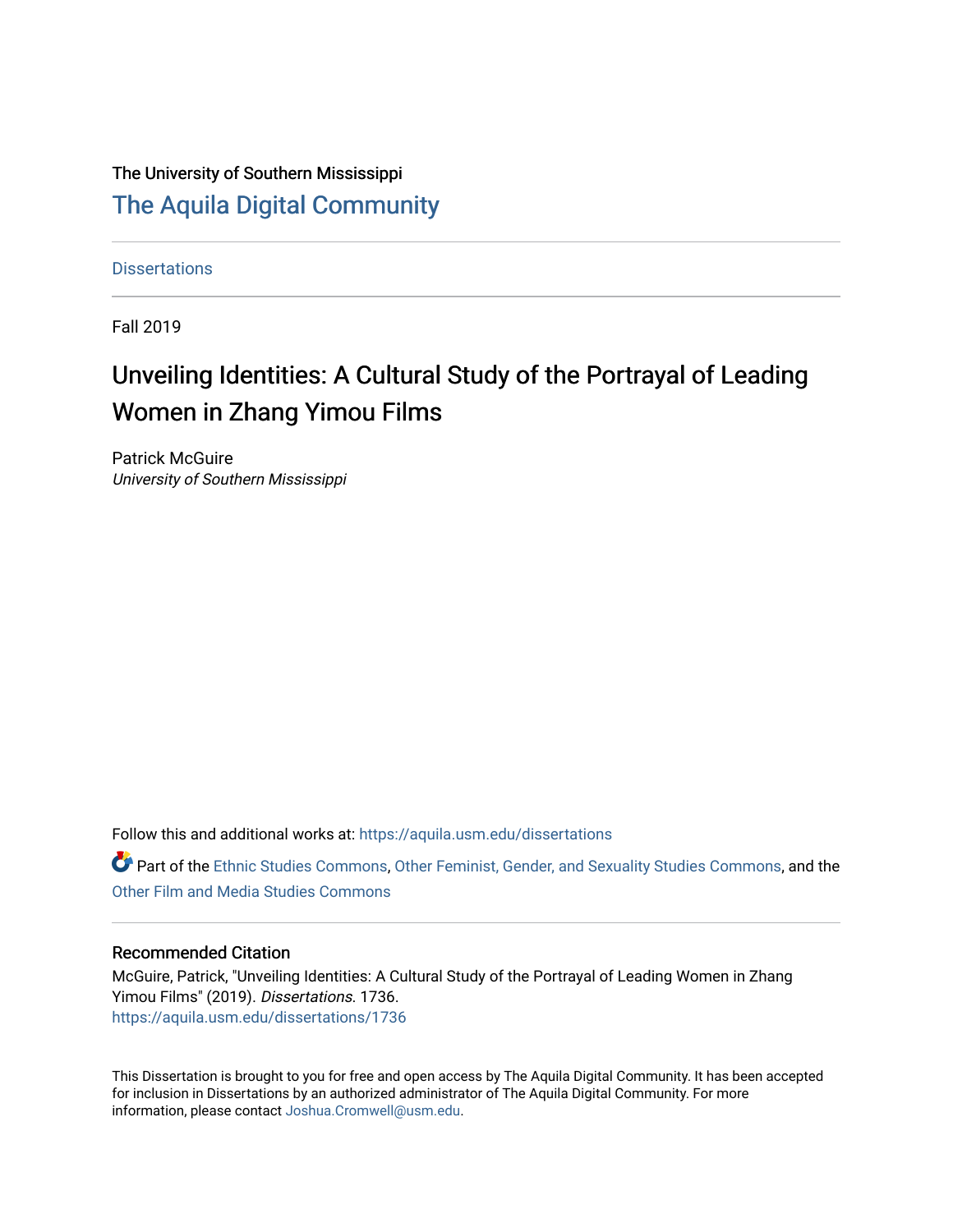# UNVEILING IDENTITIES: A CULTURAL STUDY OF THE PORTRAYAL OF LEADING WOMEN IN ZHANG YIMOU FILMS

by

Patrick Dean McGuire

A Dissertation Submitted to the Graduate School, the College of Arts and Sciences and the School of Communication at The University of Southern Mississippi in Partial Fulfillment of the Requirements for the Degree of Doctor of Philosophy

Approved by:

Dr. Christopher Campbell, Committee Chair Dr. Phillip Gentile Dr. Cheryl Jenkins Dr. Vanessa Murphree Dr. Fei Xue

Dr. Christopher Campbell Committee Chair Dr. John Meyer Director of School Dr. Karen S. Coats Dean of the Graduate School

December.2019

*\_\_\_\_\_\_\_\_\_\_\_\_\_\_\_\_\_\_\_\_ \_\_\_\_\_\_\_\_\_\_\_\_\_\_\_\_\_\_\_\_ \_\_\_\_\_\_\_\_\_\_\_\_\_\_\_\_\_\_\_\_*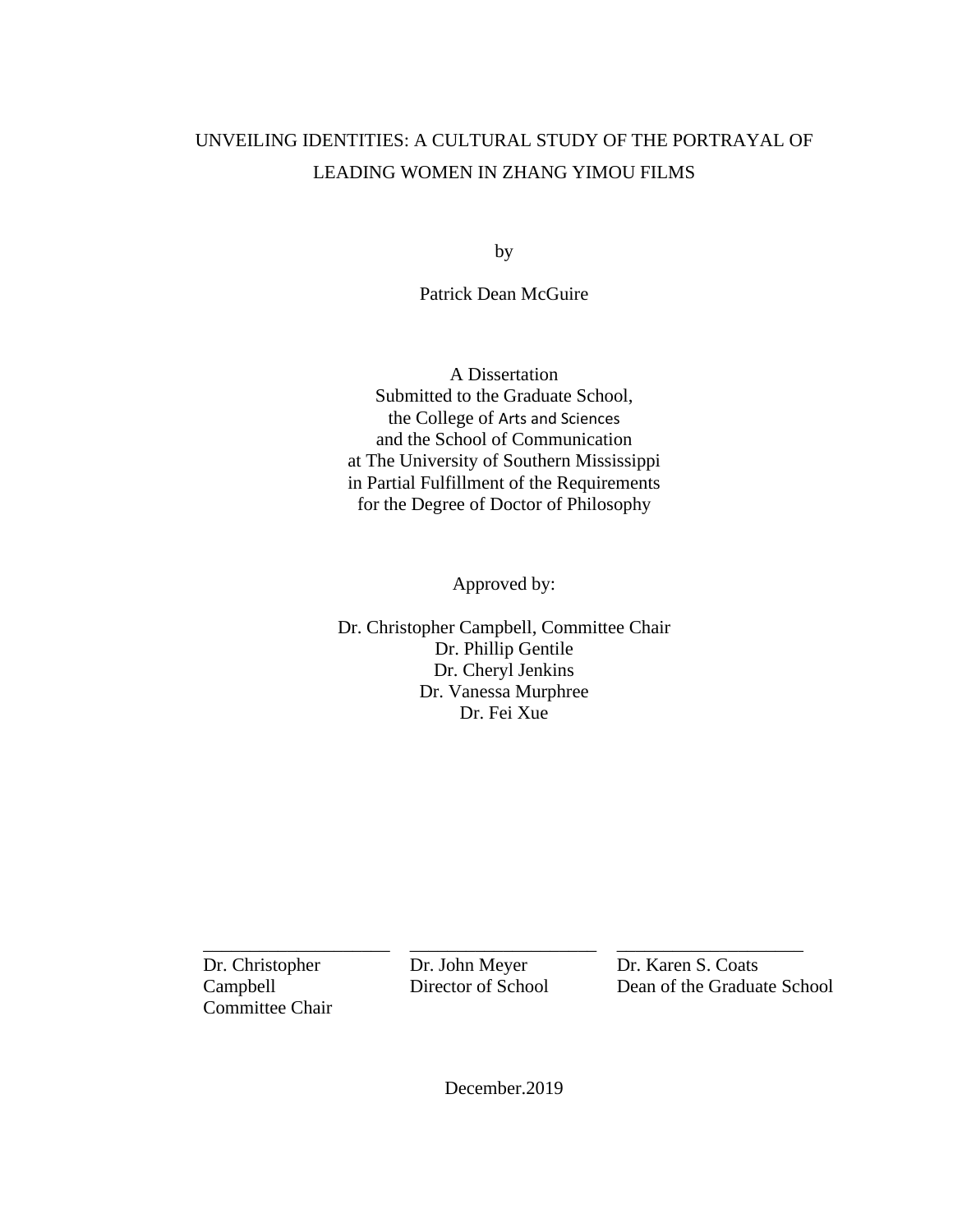COPYRIGHT BY

Patrick Dean McGuire

2019

*Published by the Graduate School* 

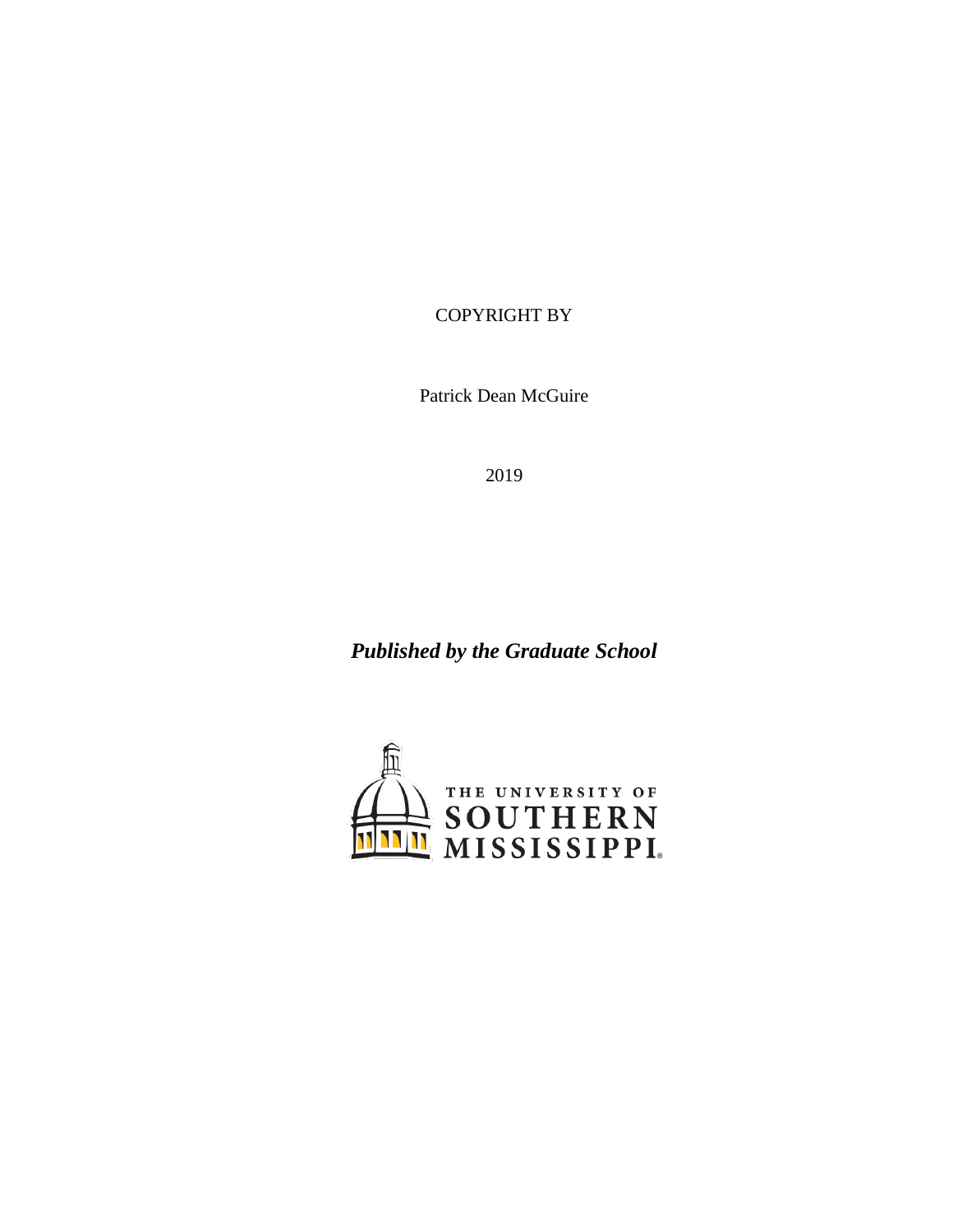#### ABSTRACT

It is imperative to recognize the ongoing collaborations of filmmakers from different countries. Film director Zhang Yimou, cited in this work, has reached out beyond his Chinese borders in recruiting both cast and crew on many of his latest features. But the field of film studies appears to have limited their investigations of such cross-cultural analyses, in particular the subjective analysis of the female lead character in film. Subjective and culturally wired as such, researchers bring forth conscious observations from their socialized unconscious minds.

This textual analysis begins with a comparison of two Chinese films, particularly observing their similar female lead characters. This study illustrates how the ingrained cultural visions of film director Zhang Yimou are at his disposal to construct the appropriate cultural elements of the *mise-en-scene* in the making of the two films. The next chapter analyzes one film using a mode of gender representation known as "gazing" that strongly suggests a power dynamic in the female lead character's non-verbal behavior. The last group of films crosses the cross-cultural line. By comparing a Western text to the "other" Eastern version of the same story, the task is to observe the changes involved in the unveiling and subsequent transparency of the female lead character. These observations look for the motives and emotions that define the female lead character, and contribute to the advancement to the plot. All of the films chosen for this study possess the characteristic style and form of the melodramatic.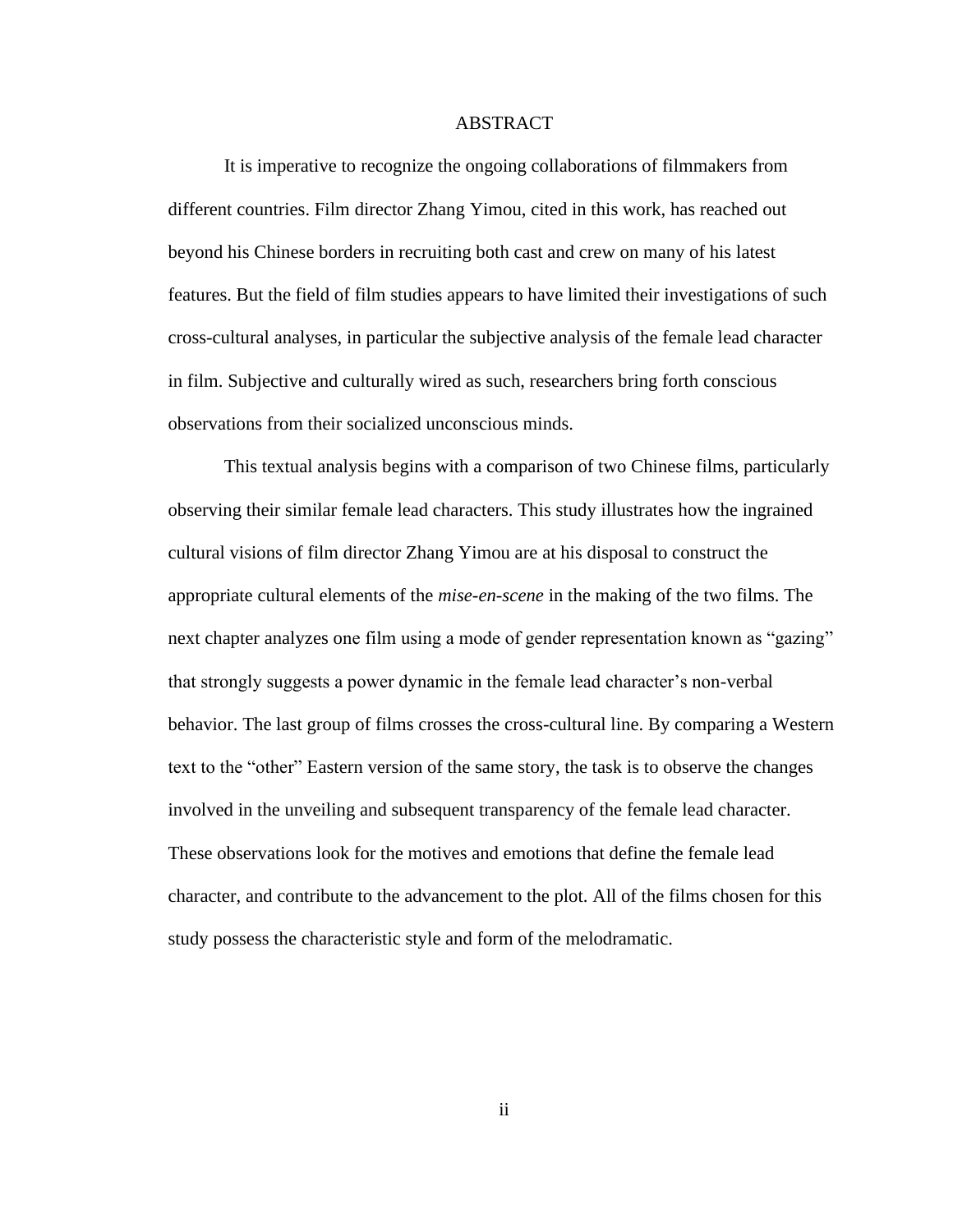#### ACKNOWLEDGMENTS

I would like to thank Dr. Christopher Campbell for his tremendous support during the completion of this process. I would also like to thank Dr. Phillip Gentile for his unwavering commitment to the advancement of this study. I must also give thanks to the other members of my committee, Dr. Cheryl Jenkins for her generous assistance, Dr. Vanessa Murphree, and Dr. Fei Xue for their reassuring confidence in the execution and completion of this work.

I also would like to acknowledge my family and friends for their encouragement in my diligent commitment in obtaining a PhD degree. Especially Providence Grillot for providing a conducive environment for the writing. But above all, I thank God for all of His blessings bestowed upon me during this arduous task.

This work is dedicated to the late Mary Ellen McGuire, my mom.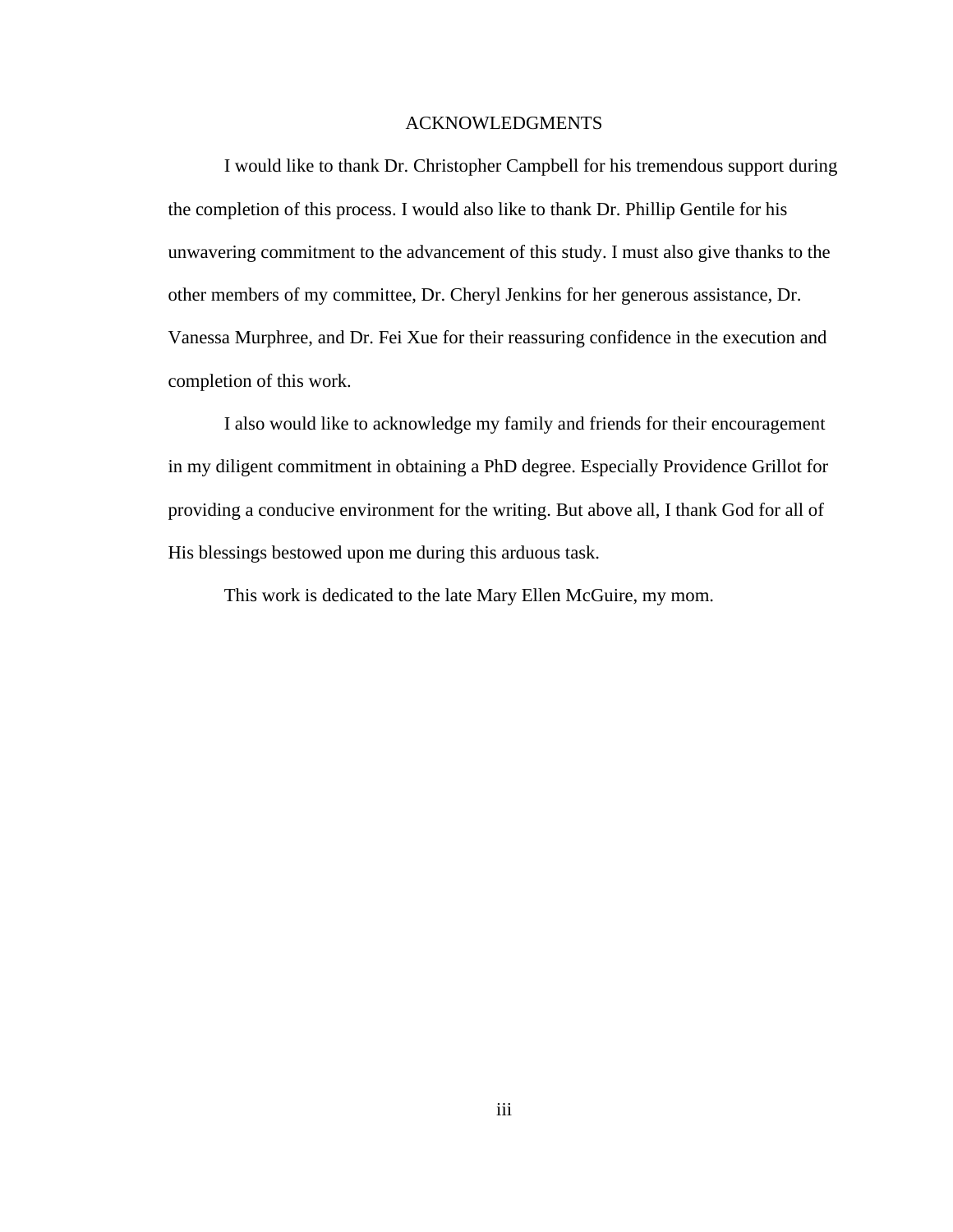| CHAPTER II - LITERATURE REVIEW AND METHODOLOGY 14                         |
|---------------------------------------------------------------------------|
|                                                                           |
|                                                                           |
|                                                                           |
|                                                                           |
|                                                                           |
|                                                                           |
| Translations of Ethnicity, Stereotype and the Creation of the "Other"  36 |
|                                                                           |
| Brief History of Chinese Females (Feudal System to Modern Times) 46       |
|                                                                           |
|                                                                           |

## TABLE OF CONTENTS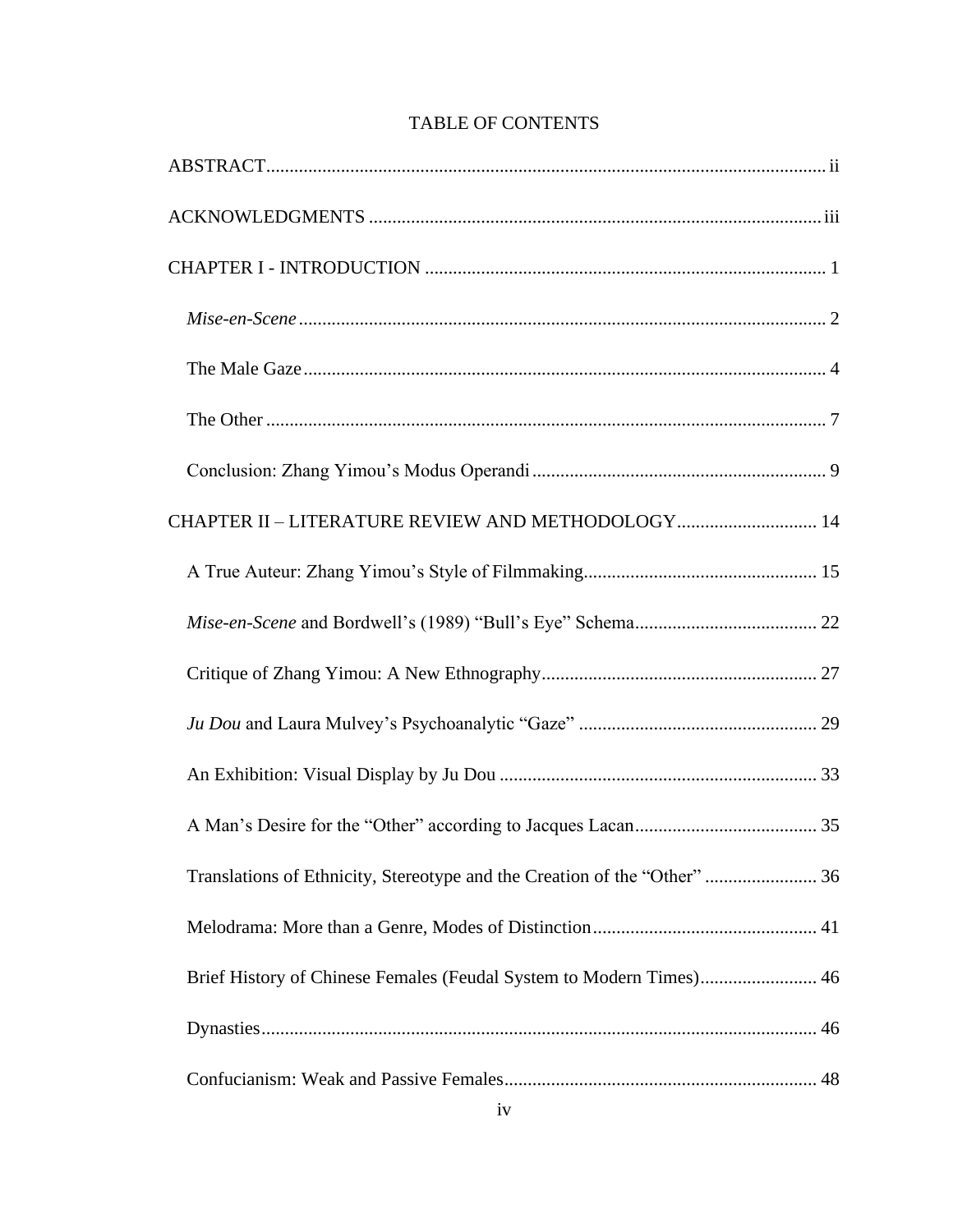| CHAPTER III - HITTING THE BULL'S EYE: MISE-EN-SCENE USAGE 64                      |
|-----------------------------------------------------------------------------------|
|                                                                                   |
|                                                                                   |
|                                                                                   |
|                                                                                   |
| Zhang Yimou's Use of the Camera in the Mise-En-Scene: Bordwell's Non-Diegetic. 69 |
|                                                                                   |
|                                                                                   |
| Zhang Yimou's Usage of Space in the Mise-En-Scene: Bordwell's Diegetic  76        |
|                                                                                   |
| Manipulate System: Songlian in Control: Raise the Red Lantern Scenes 17A-18E  80  |
| Zhang Yimou's Use of Light in the Mise-En-Scene: Bordwell's Non-Diegetic  83      |
|                                                                                   |
| $\mathbf V$                                                                       |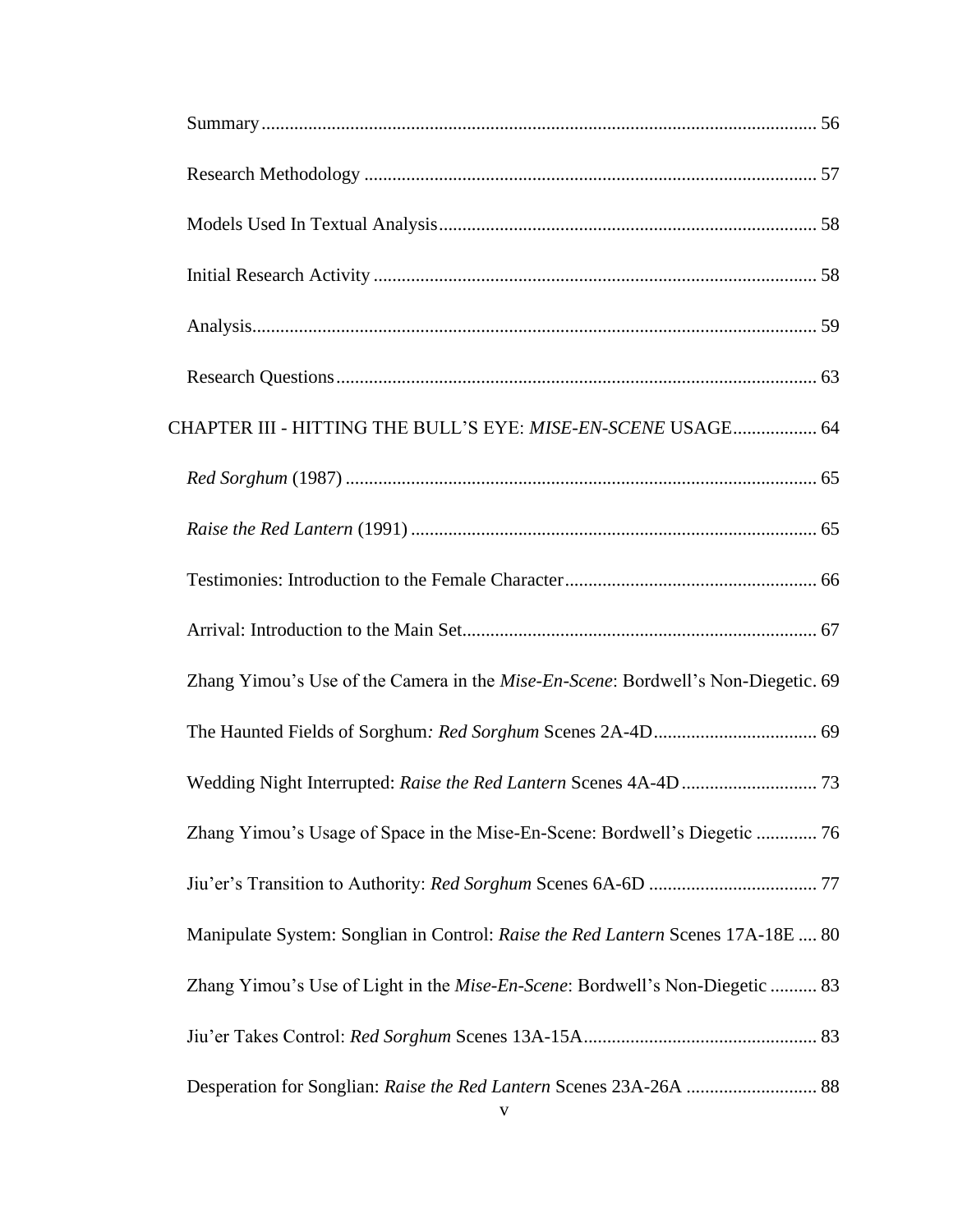| CHAPTER IV - POWER IN GAZING: DIEGETIC AND NON-DIEGETIC 94     |  |
|----------------------------------------------------------------|--|
|                                                                |  |
|                                                                |  |
|                                                                |  |
|                                                                |  |
|                                                                |  |
| Zhang Yimou's Point-Of-View Through the Lens: Camera Gaze  106 |  |
|                                                                |  |
|                                                                |  |
|                                                                |  |
| CHAPTER V - EAST MEETS WEST: FILM NOIR'S THE OTHER  118        |  |
|                                                                |  |
|                                                                |  |
|                                                                |  |
|                                                                |  |
|                                                                |  |
|                                                                |  |
|                                                                |  |
|                                                                |  |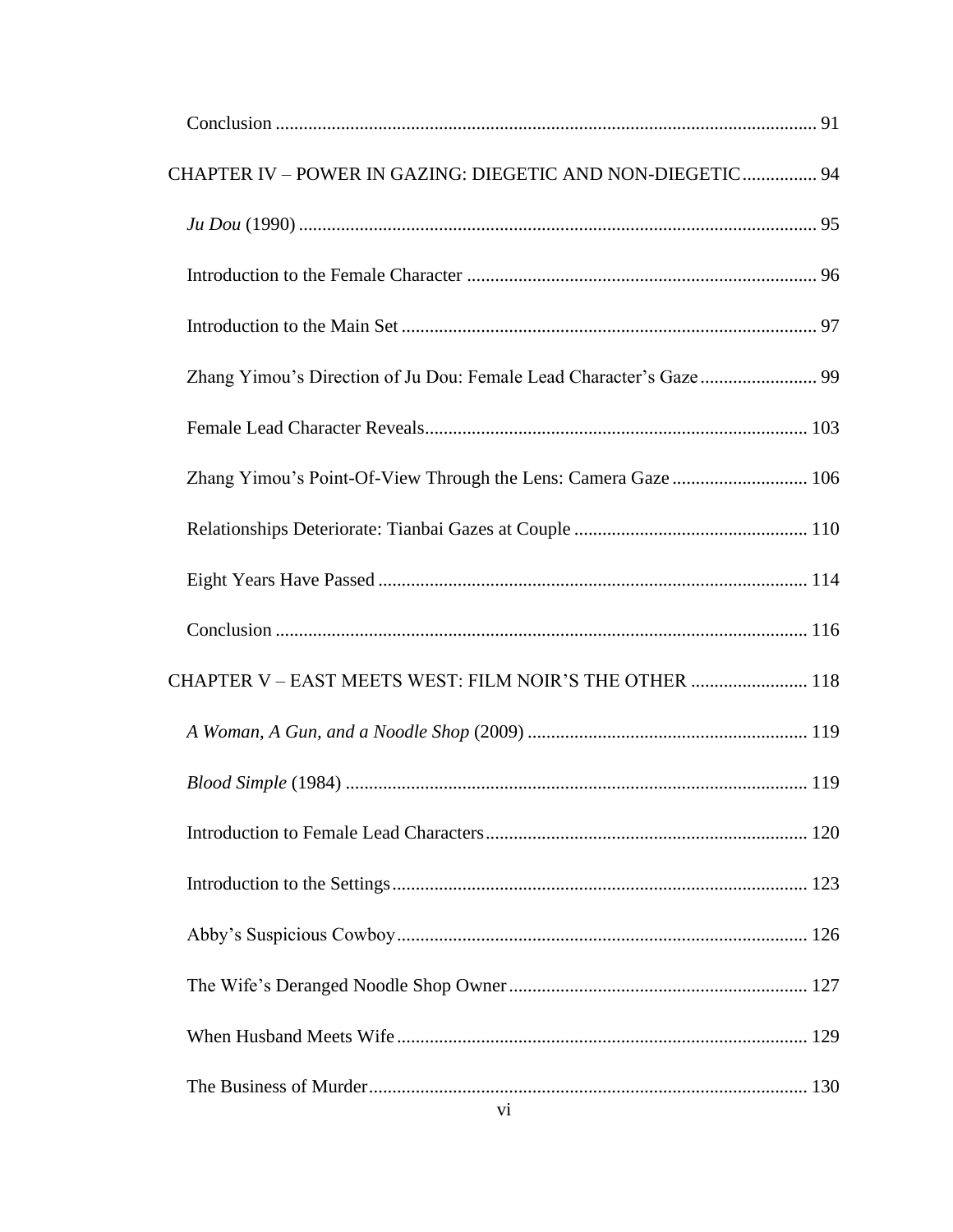| Blood Simple (1984) versus A Woman, A Gun, and a Noodle Shop (2008) 148 |  |
|-------------------------------------------------------------------------|--|
|                                                                         |  |
|                                                                         |  |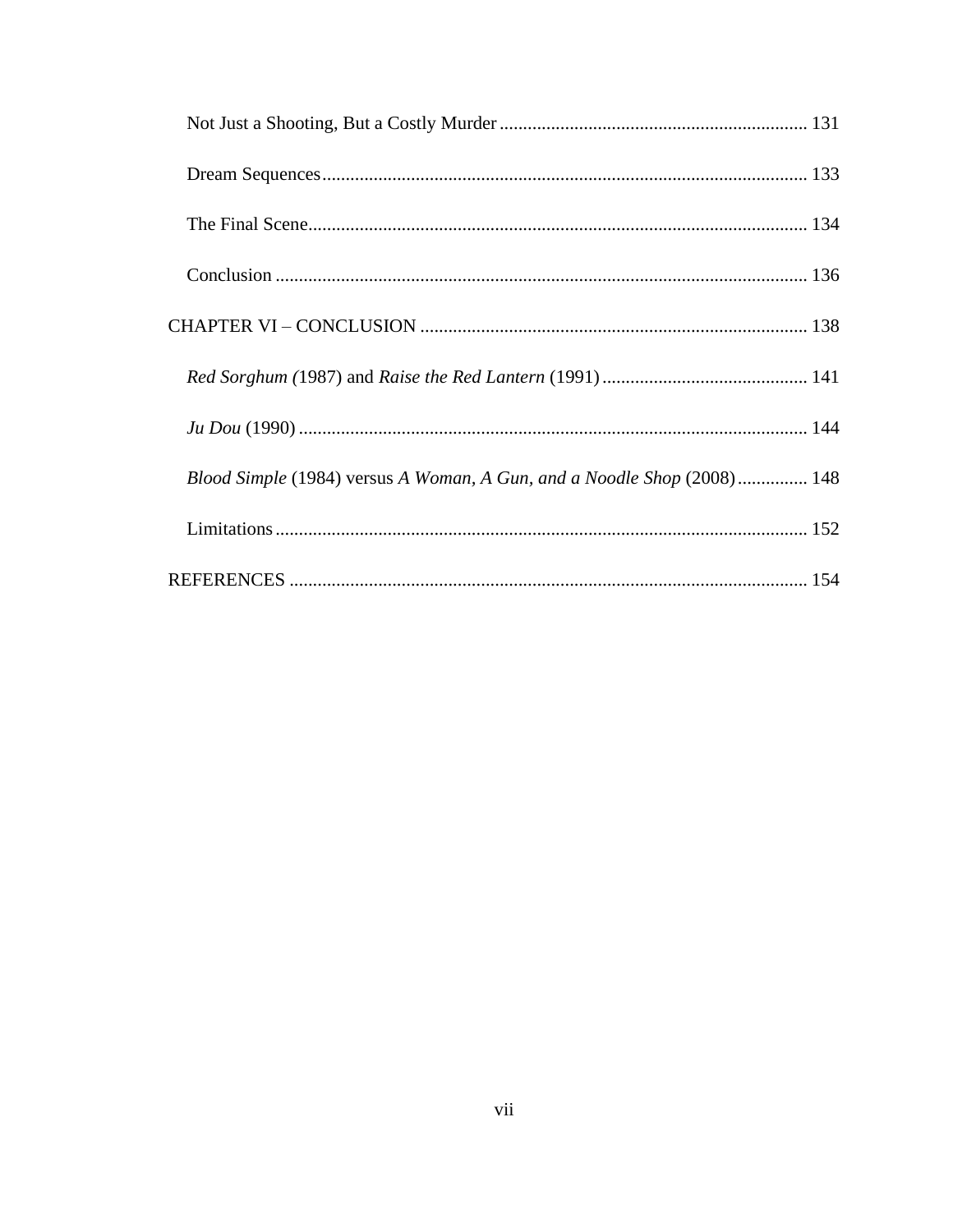#### CHAPTER I - INTRODUCTION

For many years, entertainment for Chinese audiences was the stage play, with elaborate costumes, hand-held props, and stereotyped characters and narratives. Even with the birth of film, the medium was simply used to record such performances. But for a group of Chinese filmmakers known as the  $5<sup>th</sup>$  Generation, their creativity laid outside the theater realm. One such filmmaker Zhang Yimou not only used his cinematic skills to create amazing colorful scenes, but also elevated the leading female character as autonomous, "an agent within the text of the film whereby the male's hidden secret can be brought to light" (Johnson, 1974, p.45).

The purpose of this study is to examine such character development of the female in the leading role by using three modes of representation that illustrate a resistance to the outside force of oppression, and maintains a formidable and proud force until the end. Beginning with the first model that examines the elements placed with the environment (ie. set dressing, lighting), each subsequent mode of representation builds upon the previous one, which molds a sharper image of the leading female. Thus, the focus of this analysis is to decode the choices film director Zhang Yimou makes to empower the female lead character. Ultimately, these modes of representation will expose a more detailed understanding of what it means to survive as a female given the circumstances in each of the different films. For example, the wine made from the red sorghum could signify the bloodshed by the Chinese people, and for the female lead as she's brutally murdered in the climax of *Red Sorghum* (1987). The subsequent films analyzed in this study share this bloodshed, as a cultural code. As Stuart Hall (1997) argues, "Fixed by cultural codes that sustain representation, these models are designed to unveil the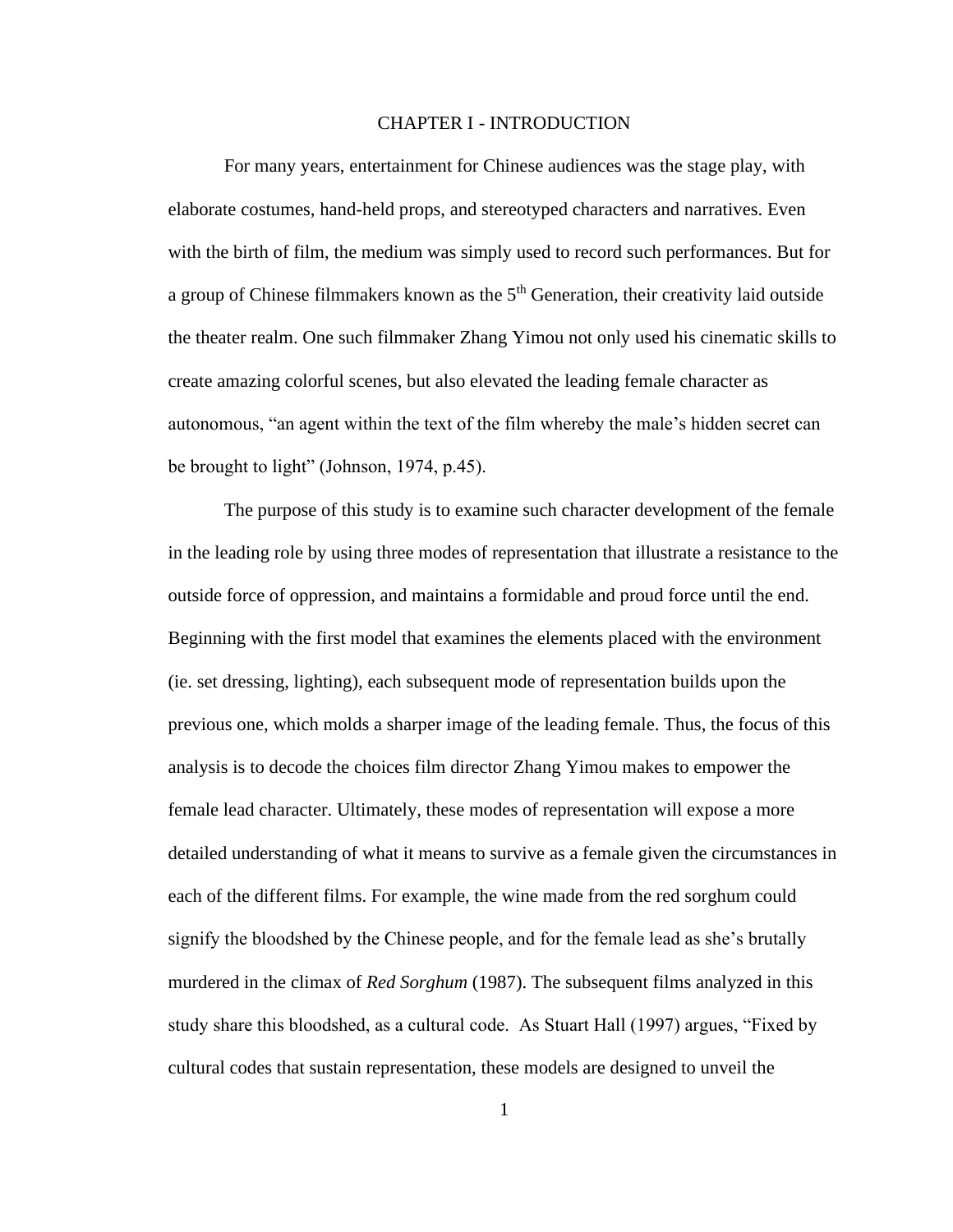relationship between the actual visual image and the concept that it signified" (Hall, 1997, p.31), ultimately giving the viewing audiences a better understanding of the female character, her knowledge and moral truth, which instills a sense of power in the leading role of the films selected.

As methods of investigation, these models selected are from a diverse field of inquiry (e.g. psychology, ethnography), or as David Bordwell (1989) would say, "theoretical insights that can guide our interpretation" (Bordwell, 1989, p.6). As a visual cinematographer, film director Zhang Yimou insists on striking images on the screen. The elements within the frame, better known as the *mise-en-scene*, reflect the emotional tone of the story that revolves around the female character.

#### *Mise-en-Scene*

The first mode of representation I will address uses two films by Zhang Yimou that have similar narratives, *Red Sorghum*, made in 1988, and *Raise the Red Lantern*, made in 1991. The first tells the story of a woman who takes over a winery after her newly wed husband dies. She meets her fate when the Japanese invade China, and her winery is over-run by soldiers. The second film's narrative is a young student who decides to become one of many wives of a master. Though living under his roof, her persistence challenges the protocol of being a wife. Despite learning of the murderous ways of the master, she remains one of the prominent wives of the master's household.

The model used in observing these two films is David Bordwell's (1989) "Bull's-Eye Schema" that informs us on the concept referred to as the *mise-en-scene*. Defined as the visual and aural elements presented in narrative, *mise-en-scene* is not only the selection of the elements in the frame, but also how they are placed and arranged in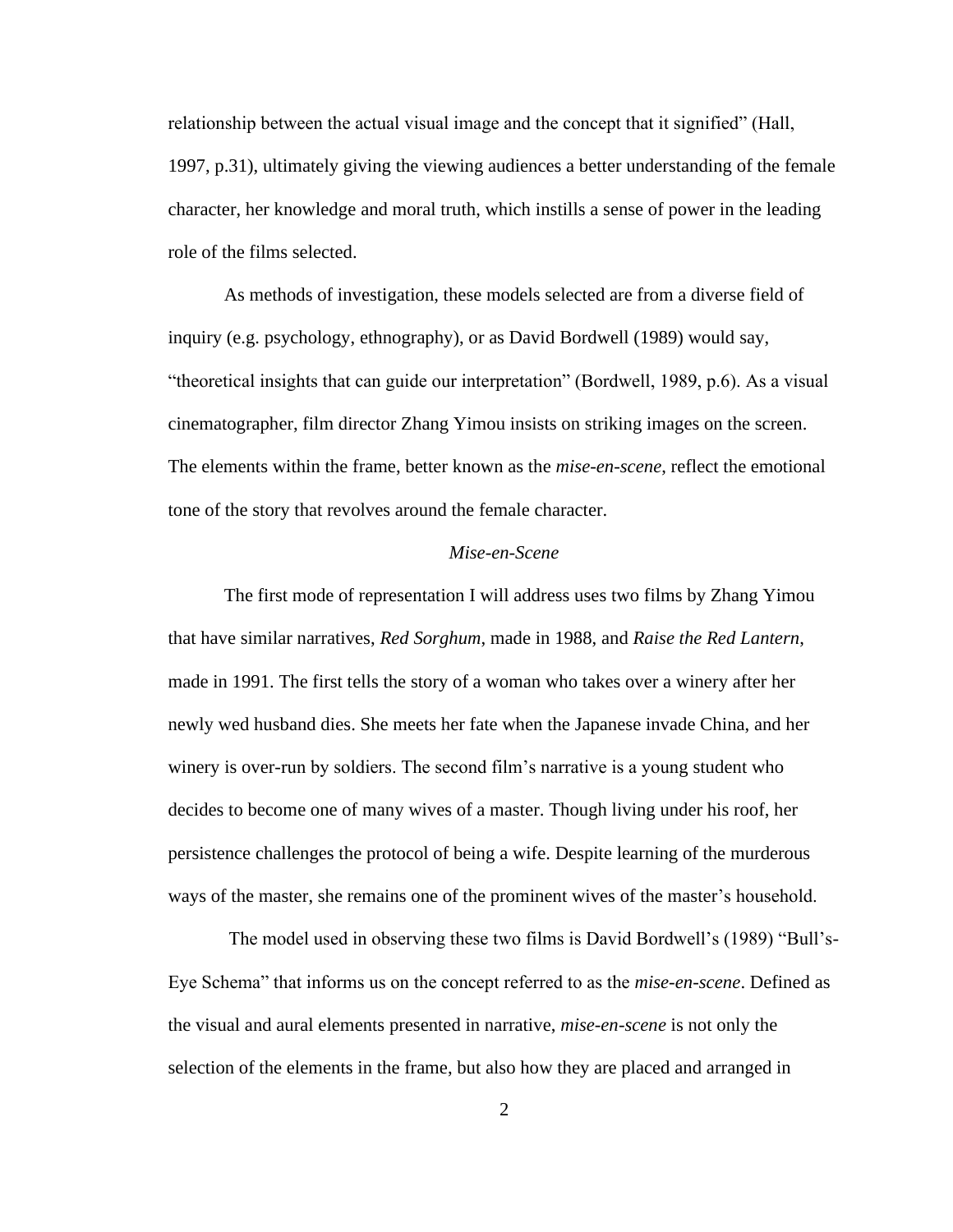relation to other elements (Bordwell, 1989), p.173). This pattern of thought that organizes categories and the relationships among them is referred to as a schema (p.136). As author Timothy Corrigan (2001) states, "*Mise-en-scene* is about the theatrics of space as that space is constructed to the camera. This use of spacing, how it is arranged, and the actors and objects relate within it" (Corrigan, 2001, p.63). According to Bordwell (1989), one way to ascribe coherence to film is,

> To imagine that, at any given moment, discriminable elements serve as vehicles for the same semantic field. A semantic field is a set of relations of meaning between conceptual and linguistic units; it organizes potential meanings in relation to one another. By putting the character at the center of the bull's-eye, this schema makes their traits, actions, and relationships the most important interpretive cues (p.170).

Surrounding the bull's-eye center are the elements of the diegetic world in which the characters exist. Further out lays the application of technical choices made by the director that accentuate this mode of representation. An example could be the choices of camera placement and what type of lens is used for a particular shot. Bordwell and his Bulls-Eye analogy suggest direct correlations between character and setting, and between setting and technique.

Film scholar John Gibbs (2002) clarifies *Mise-en-scene*, " It is worth remembering from the outset that these elements are most productively thought of in terms of their interaction rather than individually. In practice, it is the interplay of elements that is significant. Also, we need to consider the significance acquired by the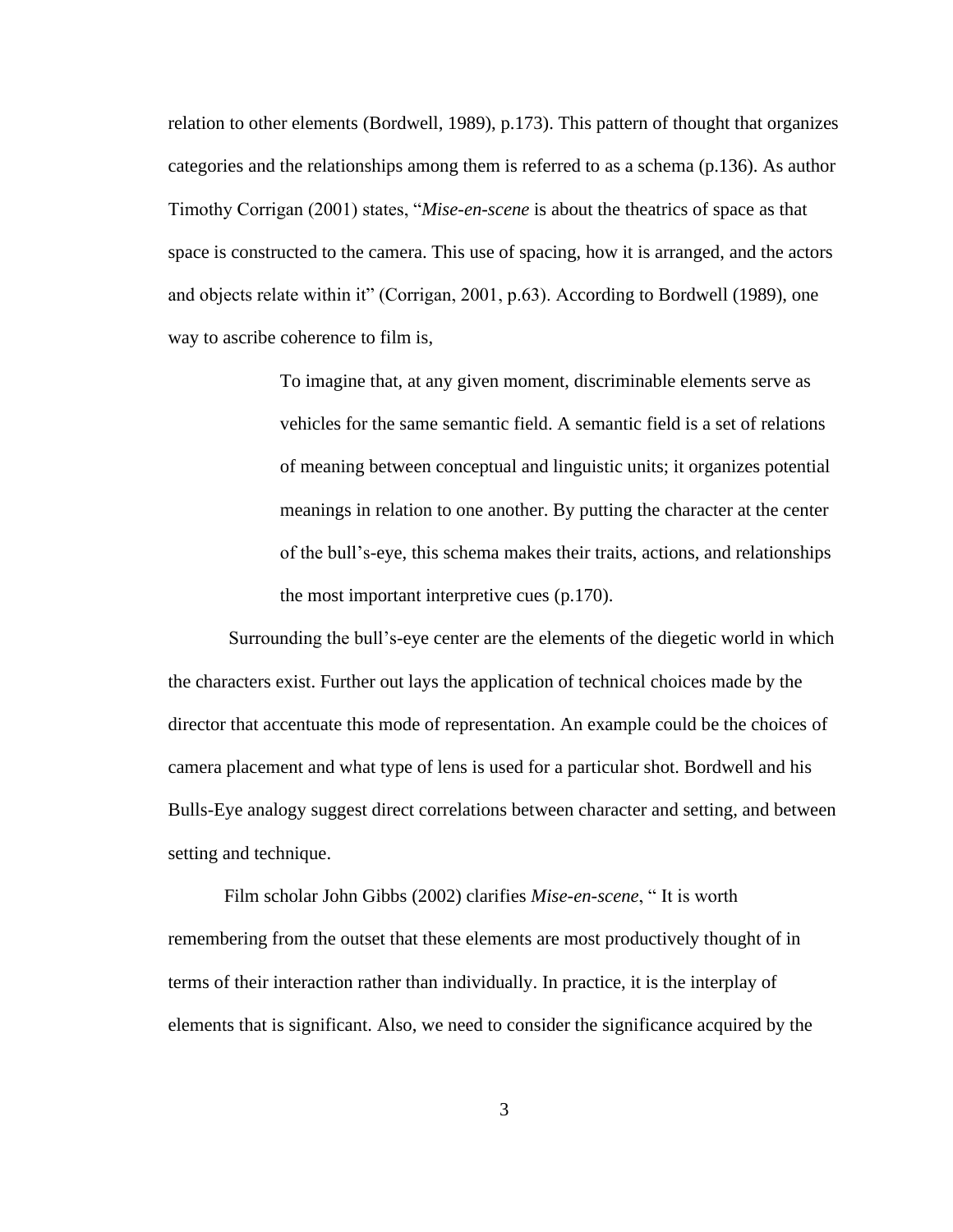individual element by virtue of 'context' and all the other accumulating strategies that the filmmaker adopts" (Gibbs, 2002, p. 26).

The concept of schema can be traced back to Kant, who seems to have applied the term to both the knowledge conceived primarily as a mental image, and secondly to the procedure by which the mind produces and uses such structures. Schemata are "retrieved, applied, adjusted, and rejected in the course of all perception and cognition" (Bordwell, 1989, p.137). This model investigates this differential decoding that the viewer makes when applying the *mise-en-scene* elements to obtain a fuller depiction of the female lead character's persona. This, in turn, satisfies and fulfills an audience's desire to understand and sympathize with the woman. This mode of representation takes into account all the principal scenes that include the female lead character, and highlights the elements of the *mise-en-scene* that connote her psychological temperament in moments throughout the diegesis.

#### The Male Gaze

In this second chapter, our attention is focused on the concept of the "gaze" as defined originally by feminist film theorist Laura Mulvey. She explains,

> In a world ordered by sexual imbalance, pleasure in looking has been split between active/male and passive/female. The determining male gaze projects its fantasy onto the female figure that is styled accordingly. In their traditional exhibitionist role, women are simultaneously looked at and displayed, with their appearance coded for strong visual and erotic impact so that they can be said to connote *to-be-looked-at-ness* (Mulvey, 1992, p.19).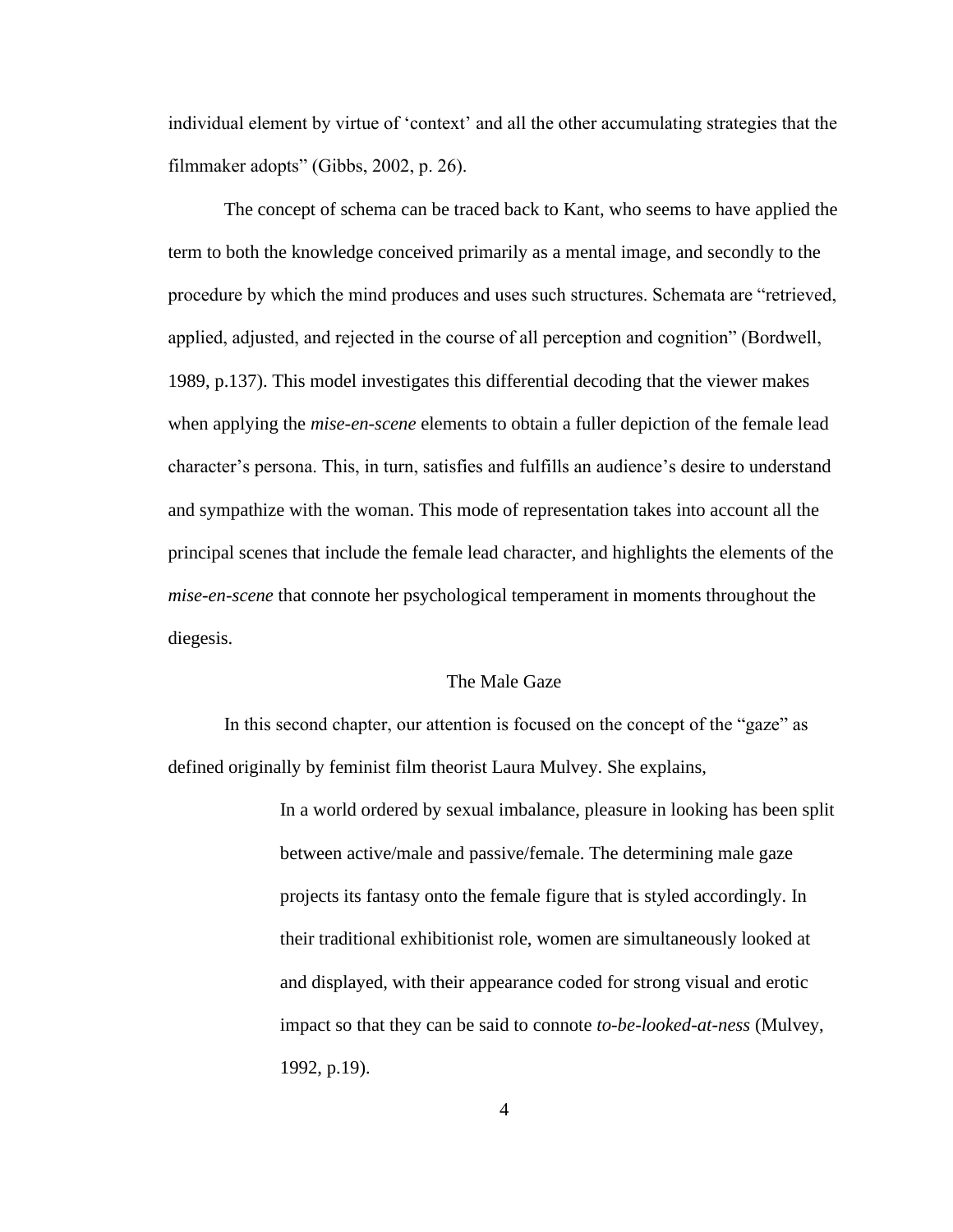Where the first chapter's mode of representation focuses on the choices seen and heard on the screen by an audience, this second chapter's model is specifying the agency's manipulation of such a gaze, whether inside or outside the diegesis. For there are, according to Mulvey (2009), pre-existing patterns at work that support social formations outside the film itself. This chapter uses the film *JuDou* (1990) as an example of how film reflects, reveals, and plays on the established interpretation of sexual difference, which consist of a structured film form, a coded film language, and erotic ways of looking (Mulvey, 1992, p.16).

Zhang Yimou presents in the film *Ju Dou* (1990), a dark, sensual, and visually sumptuous drama that centers on the title character, the wife of a wealthy silk dyer in 1920s China. Forced into marriage*,* Ju Dou is repeatedly mistreated and tortured by her husband for failing to bear him an heir, even though he is infertile. Her suffering attracts the sympathy of her husband's younger, kinder nephew, and the two begin a secret affair that lead to tragic consequences.

According to Mulvey (2009) pleasure in watching a film such as *Ju Dou* (1990) is created through the inherently voyeuristic mechanism that comes to play. A Freudian psychoanalytic term, "voyeurism", refers to the erotic gratification of watching someone without oneself being seen. Taking the act of gazing a step further, "scopophilia" is the sexual pleasure in looking (p.17). According to E. Ann Kaplan (2000),

> The act of gazing is played upon in dominant cinema, creating the pleasure that has ultimately erotic origins. The gaze is built upon culturally defined notions of sexual difference. There are three looks: (a) within the film text itself, men gaze at women, who become objects of the gaze, (b)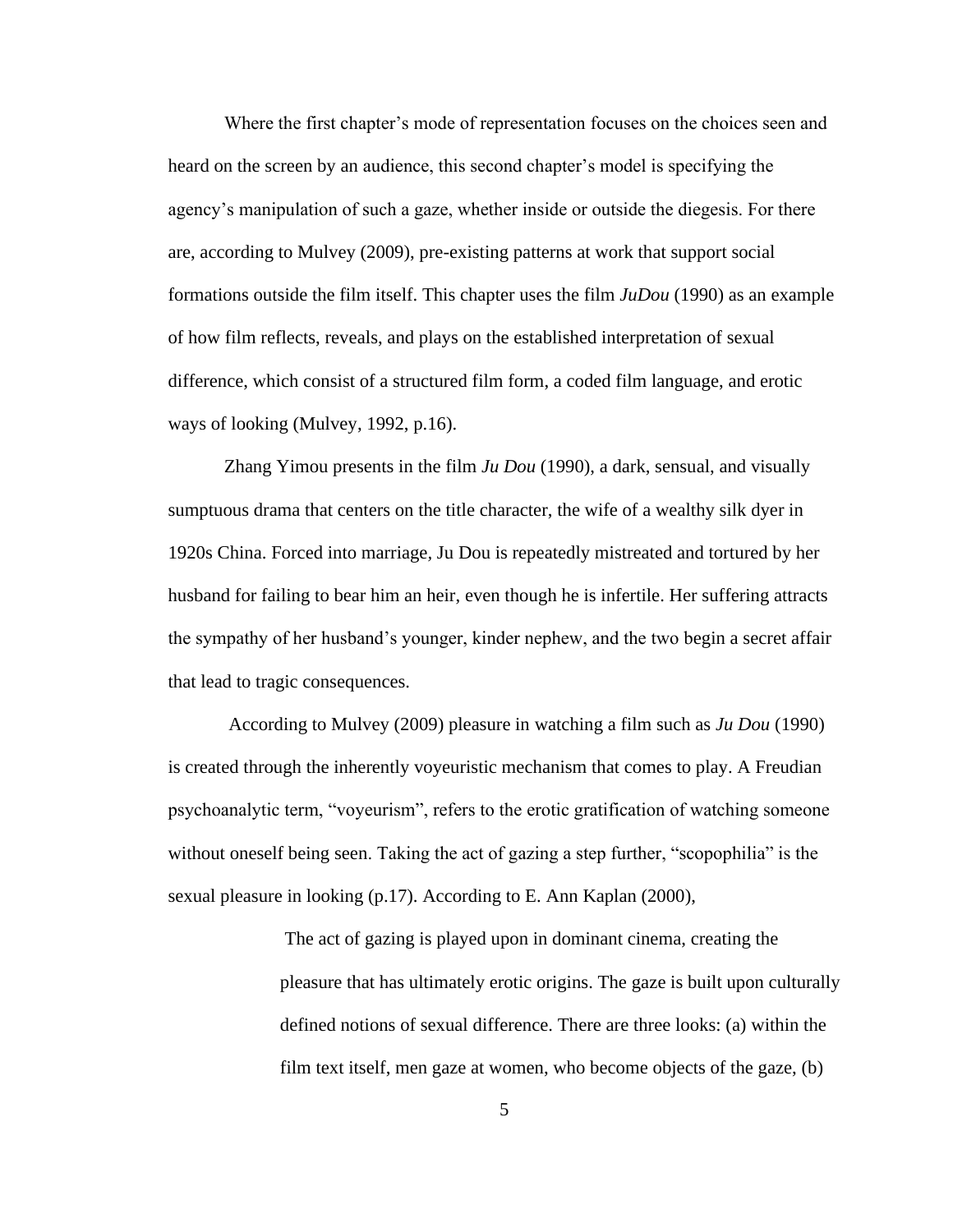the camera's original 'gaze' comes into play in the very act of filming, (c) and the spectator is made to identify with the male gaze, and to objectify the women on the screen. This cinematic analysis keeps in mind the construction and talks about distance of subject from camera, point of view, function of a character in the narrative (Kaplan, 2000, p. 15).

When a culture takes the myth of sexual demarcation, the difference called "masculine" and "feminine," and have it, according to Kaplan (2000) in her work *Women & Film: Both Sides of the Camera*, "revolve first on the complex gaze apparatus and second on domination-submission patterns, it clearly privileges the male through the mechanisms of 'voyeurism' and 'fetishism.' Through the control of the visual image, the man's desire carries power/action where the woman's usually does not" (p. 25). This includes Zhang Yimou, a male film director of the Chinese cinema.

Oscar Wilde (1890) once penned these words: "Every portrait that is painted with feeling is a portrait of the artist, not the sitter. The sitter is merely an accident, the occasion. It is not he who is revealed by the painter: it is rather the painter, who, on the coloured canvas, reveal himself canvas, reveals himself" (Canda, 2015, p. 102). Do film directors reveal themselves when arranging the elements of the *mise-en-scene*, including the female character in the shot? Laura Mulvey (1989) considers "the place of the look defines cinema, the possibility of varying it and exposing it. This is what makes cinema quite different from, say, strip tease, theater, shows, and so on. Going far beyond highlighting a female's to-be-look-at-ness, the cinema builds the way she is to be looked at into the spectacle itself" (p.127). This model documents the arrangement and action of elements in shots that manipulate our vision, the gaze that directs the viewing audience to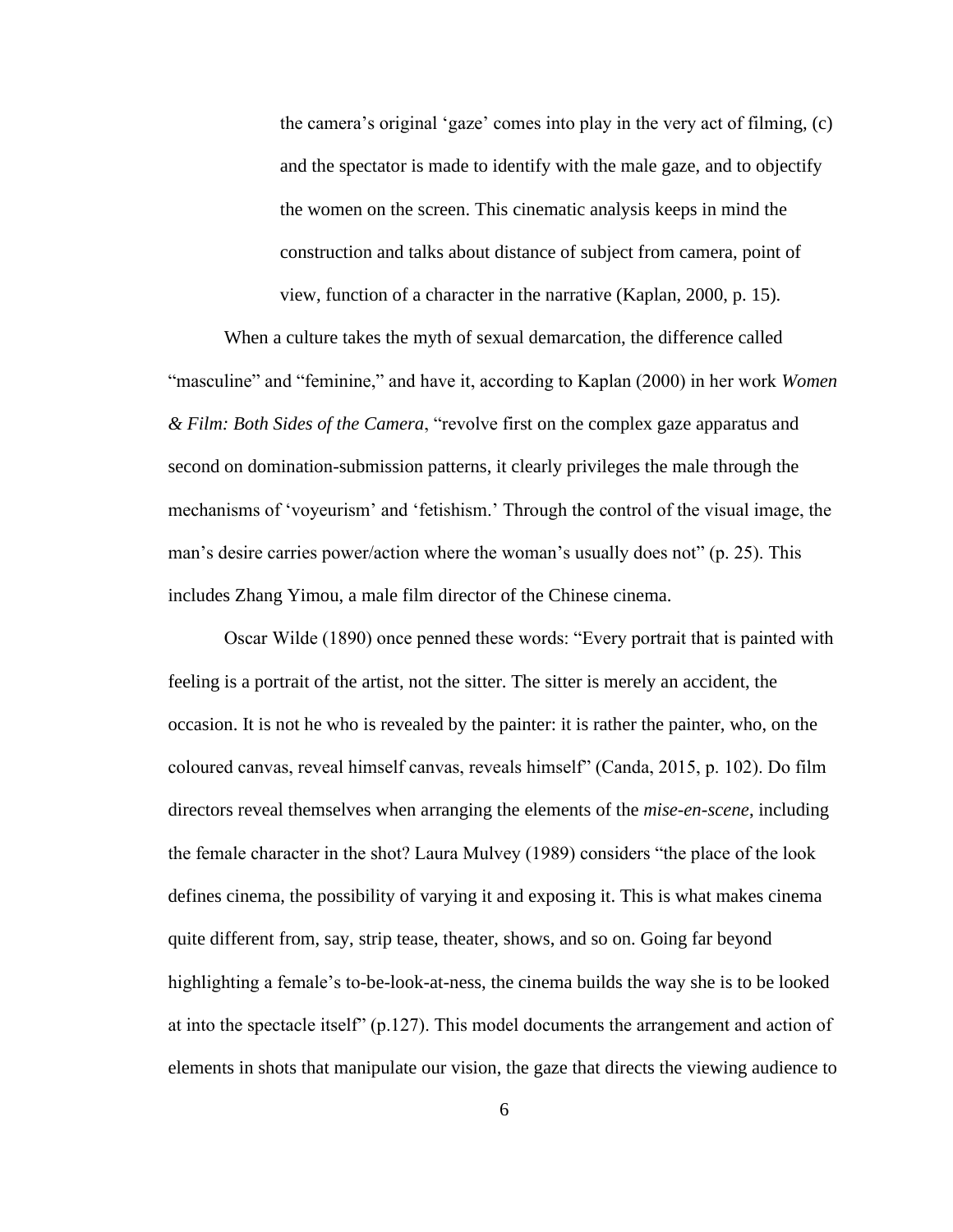observe a portion of the frame over another, or a character's gaze within the diegesis that favors and propels the narrative forward in the storyline, or simply one's recognition of an emotional state by simply looking at another's gaze. Such gazing can promulgate intended feelings of the character and ensuing actions by the character. This nonverbal communication can establish if not confirm a viewer's interpretation of the female lead character. The viewer may negotiate these interpretations to solidify pre-existing mindsets that disassociate the persona of the female lead character as culturally different, as part of "them," and not "us." Much research has been focused on this concept of the "other" and its peripheral belief systems. Thus, it is imperative to explore its validity in this analysis of Zhang Yimou's female lead character.

#### The Other

Edward Said (1978) proposed the question,

Can one divide human reality into clearly different cultures, histories, traditions, societies, even races, and survive the consequences of hostility expressed by the division of men into 'us' Westerners and 'they' Orientals? When one uses categories like Oriental and Western as both the starting and end points of analysis, the result is usually to polarize the distinction. The Oriental becomes more Oriental, the Westerner more Western. And limit the human encounter between different cultures, traditions (Said, 1978, pp.45-6).

This chapter presents two films; *Blood Simple,* made and released in the United States in 1985, and the second *A Woman, A Gun, And a Noodle Shop,* made and released in China in 2011. Chinese film director Zhang Yimou uses the story of a man who hires a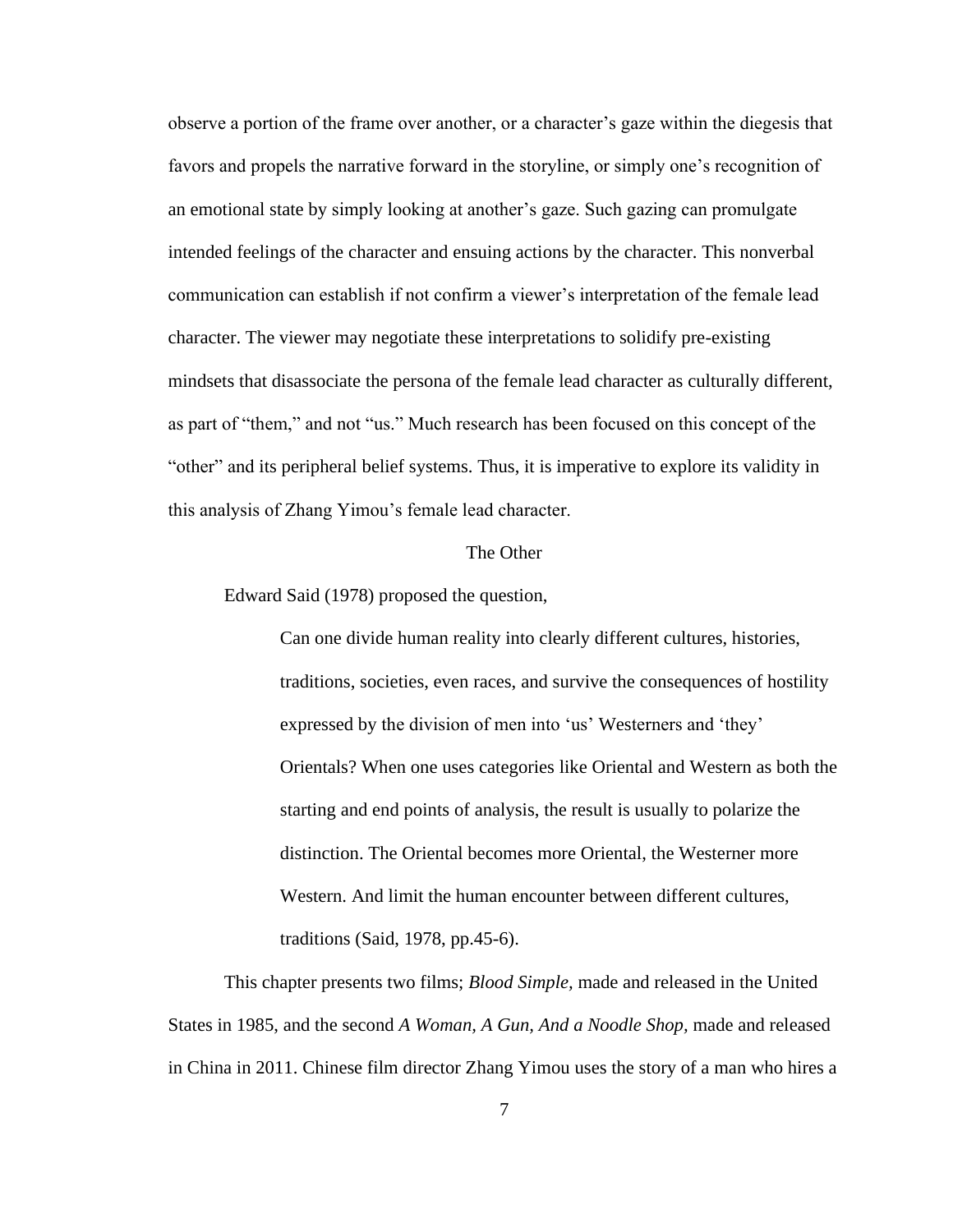hit man to murder his unfaithful wife. Using *Blood Simple*'s (1984) script as a blueprint, Zhang Yimou changes many areas of the film's "look", to include costume, weaponry, and set design.

This model of "otherness" draws upon man-made concepts from disciplines of history and geographical location. Said (1978) addresses the concept of *Orientalism* as a "style of thought based upon an ontological and epistemological distinction between 'the Orient' and most of the time 'the Occident'" (p.2). Edward Said (1978) is emphatic about this creation of otherness by man, strongly due to cultural geography through a certain time period of that society. He states,

> We must take seriously Vico's great observation that men make their own history, that what they can know is what they have made, and extend it to geography; as both geographical and cultural entities- to say nothing of historical entities. Such locales, regions, geographical sectors as 'Orient' and 'Occident' are man-made. Therefore as much as the West itself, the Orient is an idea that has a history and a tradition of thought, imagery, and vocabulary that have given it reality and presence in and for the West. The two geographical entities thus support and to an extent reflect each other (Said, 1978, p. 4).

In *Screening China: National Allegories and International Receptions*, (Cui, 2003), the view of a "cooperative" Orientalism occurs when the elements of the diegetic Chinese film satisfies the Occidental Westerner's expectation. Western scholarship, as Mark Freeman (2000) explains, rather than truly explore the orient, inevitably reduces it to an idea, a concept. The orient is made oriental by the occident, thus posing the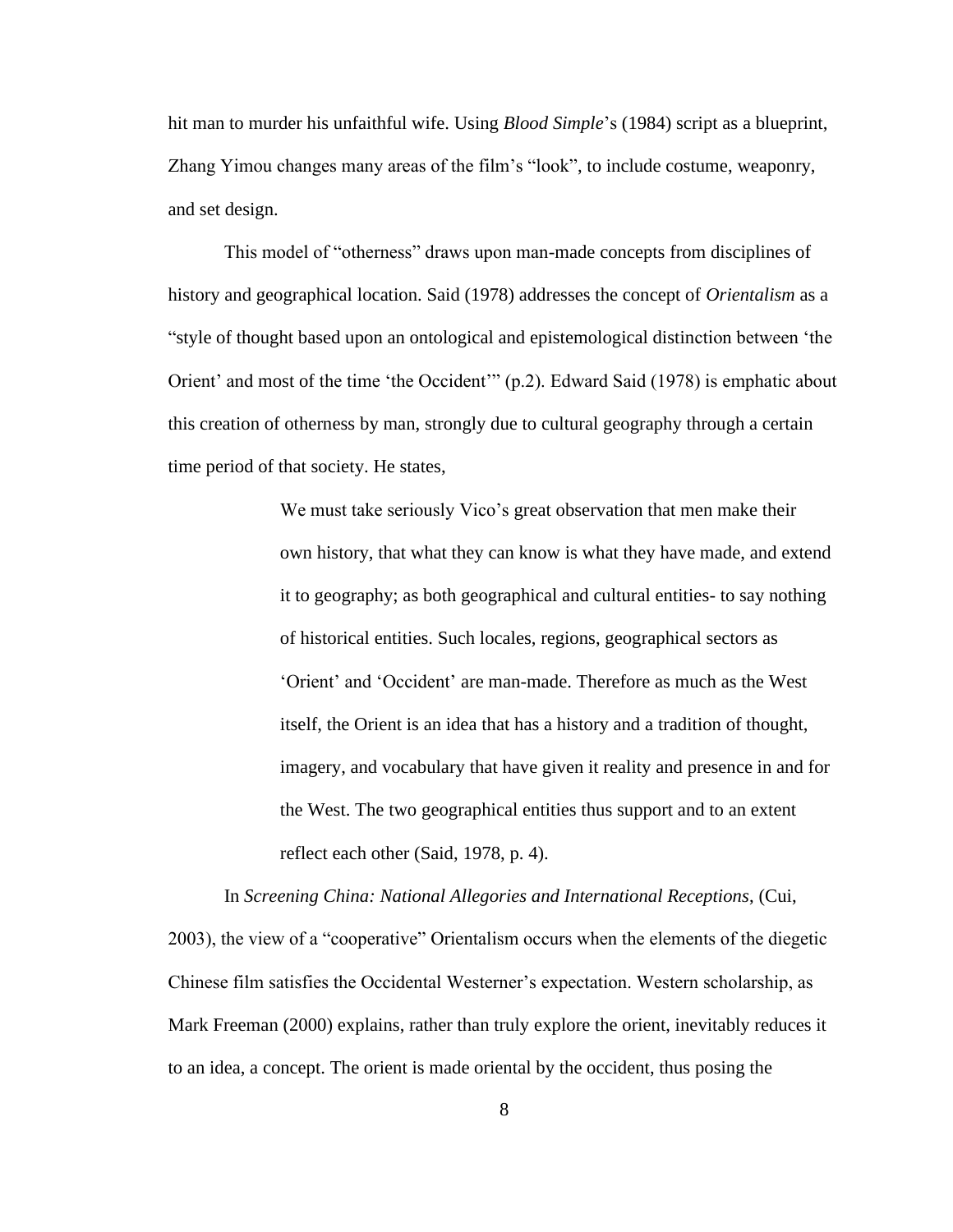question of what "Orient" does Yimou create in his films? Rey Chow (1995) sees Zhang Yimou's productions as "'Oriental's orientalism,' which exhibits a self-display for the voyeuristic gaze" (p. 87). As a Westerner, one asks what is truly authentic, or is such a portrayal created for the audience's fascination?

With the *mise-en-scene* and its characters as its focus, this reformulation of ethnography destroys the operational premises of a world divided in the form of them, of viewing a subject and a viewed object, of classical anthropology. According to Chow (2010), "'Us' and 'them' are no longer safely distinguishable; 'viewed object' is now looking at 'viewing subject' looking"(p.153). This third model used in this study considers how Chinese director Zhang Yimou made specific cultural changes in the *miseen-scene*. Zhang Yimou obtained the rights to a Coen brothers' film, and took the Western text and made his Chinese version. Influenced by Zhang Yimou's history and culture, these diegetic changes are not only replacements that resonate China, but tend to be melodramatic. This "China," according to Rey Chow (1995), "which is signified mythically, is the China constructed by modernity. It is the modernity of anthropology, ethnography, and feminism. It is also a 'China' exaggerated and caricatured, in which the past is melodramatized in the form of excessive and absurd rituals and customs" (p. 145).

### Conclusion: Zhang Yimou's Modus Operandi

If the viewer were to ask film director Zhang Yimou of his method of operation, research would answer the sadness of the lower class of people, especially in rural situations that echo the powerless lives under Chinese rule. Chow (1995) reminds us that,

> Zhang is showing a 'China' that is at once subalternized and exoticized by the West. The 'ethnicity' amounts to an exhibitionism that returns the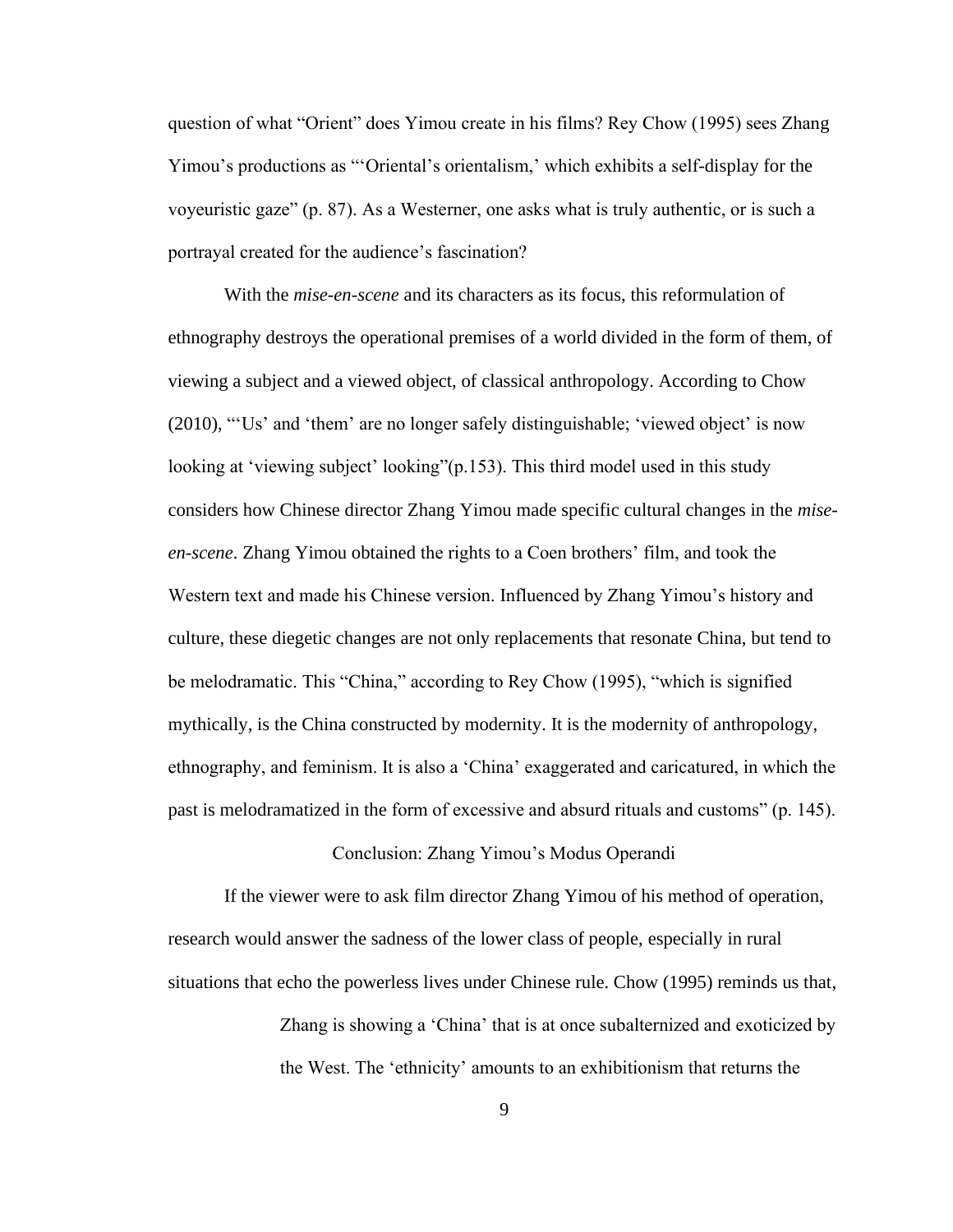gaze of orientalist surveillance, a gaze that demands of non-Western peoples mythical stories to which convenient labels of otherness such as 'China' can be affixed (p. 170).

According to Ben Singer (2001) in his work *Melodrama and Modernity: Early Sensational Cinema and Its Contexts,* "If modernity represents an epoch in which all traditional belief systems 'melt into the air,' then certainly one of the most prominent examples of modern ideological vaporization involved the destabilization of traditional ideologies of gender" (Singer, 2001, p. 221). The most intriguing and emphasized female character is the serial-queen, whose portrayal of heroic acts is also accompanied by the "sadistic spectacle" of victimization. Singer (2001) continues,

> My explanation of the paradox, female empowerment and imperilment, focuses on the genre's function not only as an index of female emancipation, how tentative and incomplete that actually was, but also as an index of the anxieties created in a society experiencing the sociological and ideological upheavals of modernity. The serial-queen melodrama is an exemplary expression of the perennial instability and flux in modern society's most basic norms (p.222).

The introduction of Wimal Dissanayake's (1996) *Melodrama and Asian Cinema*, claims that there has been a reexamination of melodrama; in particular, in the nature of representation and the role of ideology and female subjectivity. He argues, "In Asian melodramas, there is a confluence of tradition and modernity" (Dissanayake, 1996, p. 5).

The culmination of this study's models has addressed the geographical aspect of Eastern and Western sensibilities, and also of our pre-existing historical perception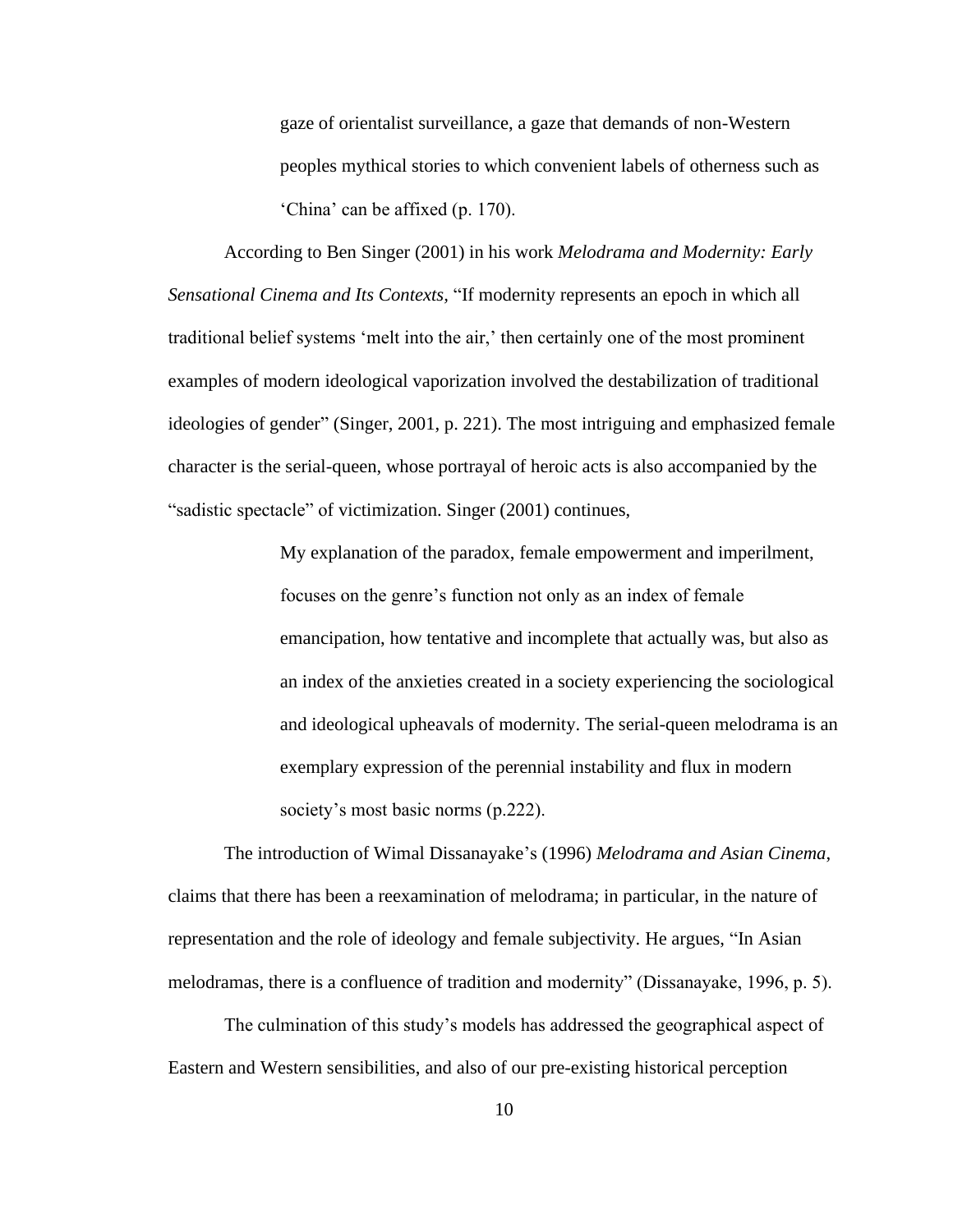through past and present voices. As this study's main focus is on the female in a leading role, one may concluded that melodrama may be a "means for the patriarchal order to sustain itself through a temporary and fictionalized acknowledgement of its repressive effects upon women" (Mercer, Schingler, 2004, p. 26). All the films presented in this study contain such repressiveness in females, but all along, the female lead character resisting to comply until the very end.

Leo B. Levy (1957) embraces the importance of resistance in that "the real subject matter has become the intensification of oppositions for its own sake." (Levy, 1957, p.3). In *The Melodramatic Imagination: Balzac, Henry James, Melodrama, and The Mode of Excess*, Peter Brooks (1976) claims that it "might be more accurate to say oppositions are intensified for the sake of the choice between them, so that the adventure of consciousness can be fully melodramatic. Such greater inwardness matched with external action and gesture" (Brooks, 1976, pp.157-58). This can be evident in the pioneering work by American film director Douglas Sirk. Christine Gledhill (1987) explains the revelation of Sirk's work,

> The work of directors, whose exploitation of color, widescreen, camera movement, were now seen as overwrought examples of the bourgeois. It became a positive value, passing from an authorial to a generic trademark and under this rubric the films of Minnelli and Kazan came to stand alongside Sirk to mark the parameters of a new critical field. (Mercer and Shingler, 2004, p.39).

Additionally, this study reveals the melodramatic matrix, examined in Watts' (2016) *Roland Barthes Cinema,* between hero/good and villainy/evil. It reveals the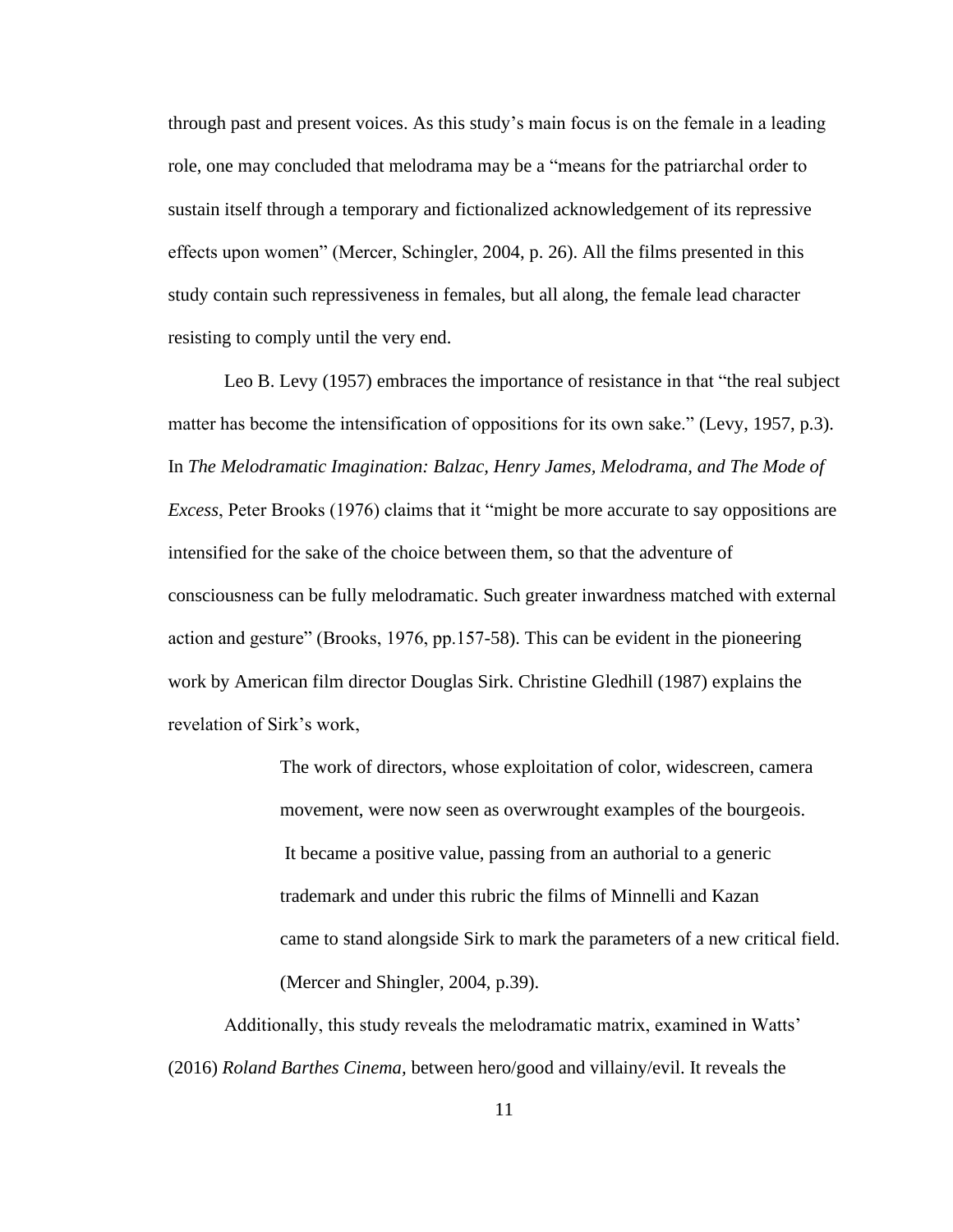generation of emotion located in the clash that is often characterized by their secret nature, their hidden form.

Common in a melodrama are scenes that vary from conflict to calm periods that set the stage for the next emotional scene. And at certain moments, Mercer (2004) states, "a break-down of 'reality' appears, the hysterical moment of the text. At this point, the *mise-en-scene* has a tendency to become explicitly symbolic or coded" (p. 13). Also applied within the narrative are psychological and Freudian overtones that play well throughout the storyline; revelations of forbidden familial relationships are of major concern with the leading female character, all centered on the queen.

As sympathetic participants in the story, the audience is drawn to the moral truth that she possesses. Peter Brooks (1995) explains, "The ritual of melodrama involves the confrontation of clearly identified antagonists and seeks to expel them. There is a social order to be purged, a set of ethical imperatives to be made clear" (Brooks, 1995, p.17). Linda Williams (1998) in her essay *Melodrama Revised* asserts that a "quest for a hidden moral legibility is crucial to melodrama" (Williams, 1998, p. 52). This often results in big sensational scenes that present moral truths.

 Film director Zhang Yimou takes full advantage of the sensationalism within the melodramatic style. Melodramatic good and evil, according to Peter Brooks (1995), are highly personalized; they are assigned to, they inhabit persona who indeed have no psychological complexity but who are strongly characterized. Such narratives are illustrated by heightened emotions that dramatically culminate in stylized revelations.

This introductory chapter aimed to illuminate the major points of the three modes of representation employed in this study. The insistence for striking visuals of the *mise-*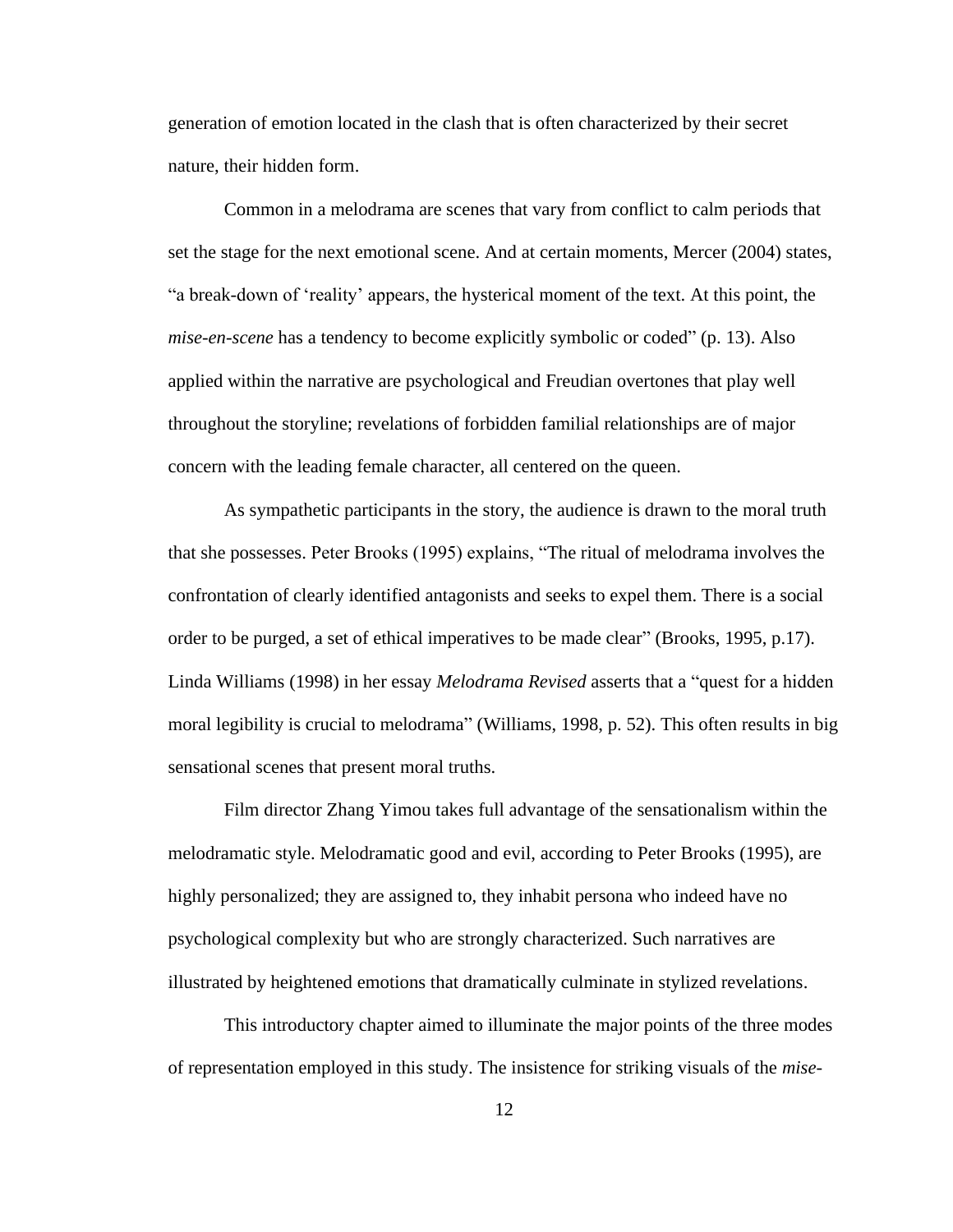*en-scene,* and the importance of their relationship amidst each other and the female lead character is a trademark of Zhang Yimou. The audience's involvement and the information brought forth by the different "gazes" within the context of the diegetic action on the screen and the nondiegetic reaction from it. How the concept of "otherness" plays a cultural role in its relative stance between East and West versions of the same storyline and main female lead character. And finally culminating with the overall presentation in a melodramatic form, and incorporating all the key elements in prior modes, Zhang Yimou constructs a visual experience successful in its distinct presentation of the female lead character.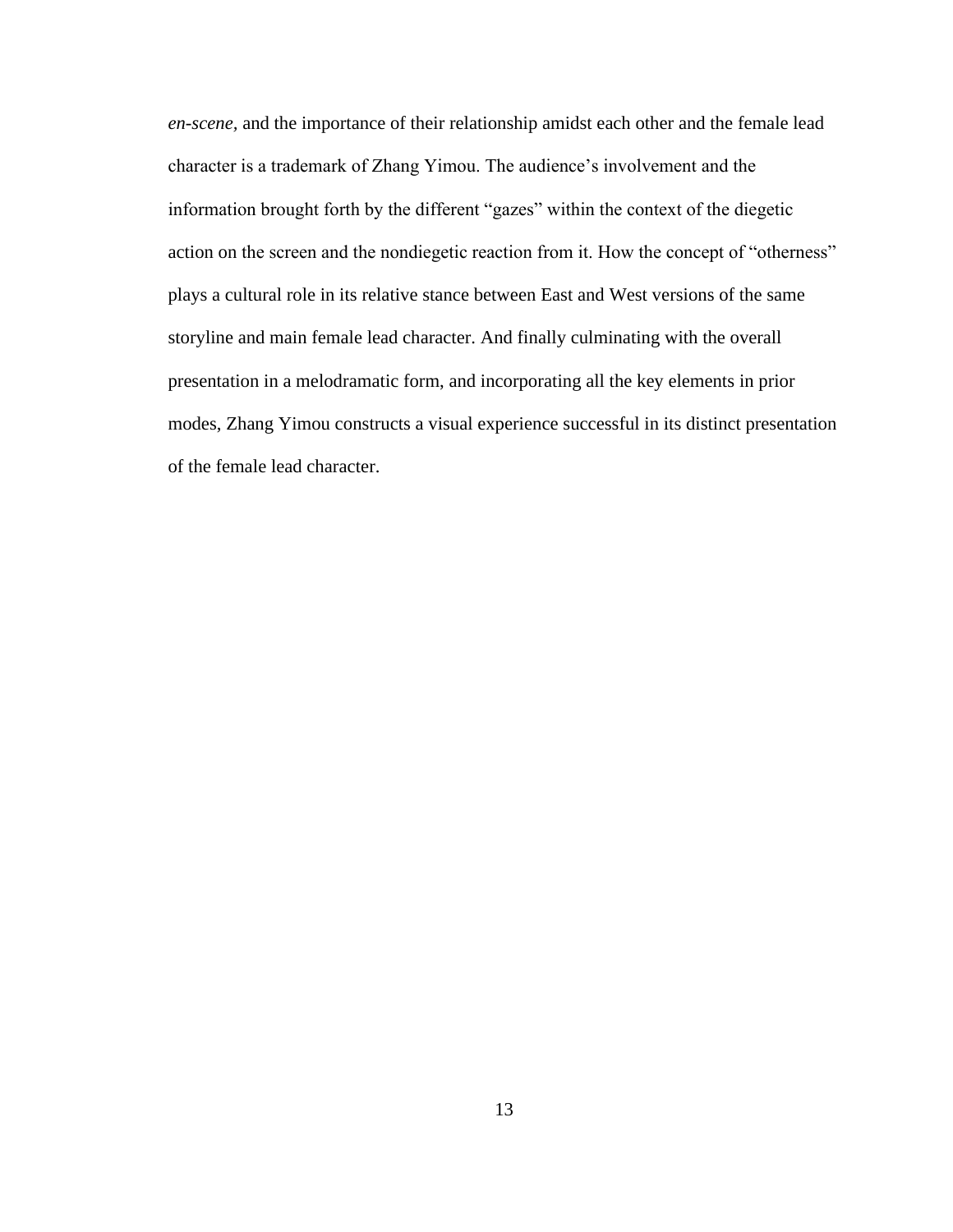#### CHAPTER II – LITERATURE REVIEW AND METHODOLOGY

This dissertation examines four films by Chinese filmmaker Zhang Yimou, which feature females in leading roles. Challenging the representation of stereotypical characters of Chinese females in film storylines, this analysis explores how this filmmaker instills courage and perseverance through his portrayal of the female character in a leading role. For much of Chinese cinema, most female characters were insignificant and one-dimensional in the storyline. Using his film experience as both a director and cinematographer, Zhang Yimou presents the female that comes to life on the screen.

This study uses three of the many underlining models that address such intentions and their subsequent reception by a viewer. Using critical and cultural studies of gender and ethnicity, such concepts included how the overall presentation or *mise-en-scene* is constructed, and secondly how this interaction of elements direct the "gaze" of both diegetic (characters on the screen) and non-diegetic (audience members) perceptions. This study also examines the notion of "otherness," brought to the forefront by Edward Said. Zhang Yimou adopted a Western text *Blood Simple* (1984), a film made by American filmmakers the Coen brothers, and created his own version of the leading female.

All the films used in this study have one element in common, the style and form of the melodramatic. The study concludes its research by examining the predominant characteristics of the melodrama, as it applies to the female lead character. Whether it is a Zhang's customary portrayal of a rural peasant female or a high energy-driven noodle shop employee, evaluation of these works demonstrates how this film director uses the characterization of the female in a leading role in attempts to portray through different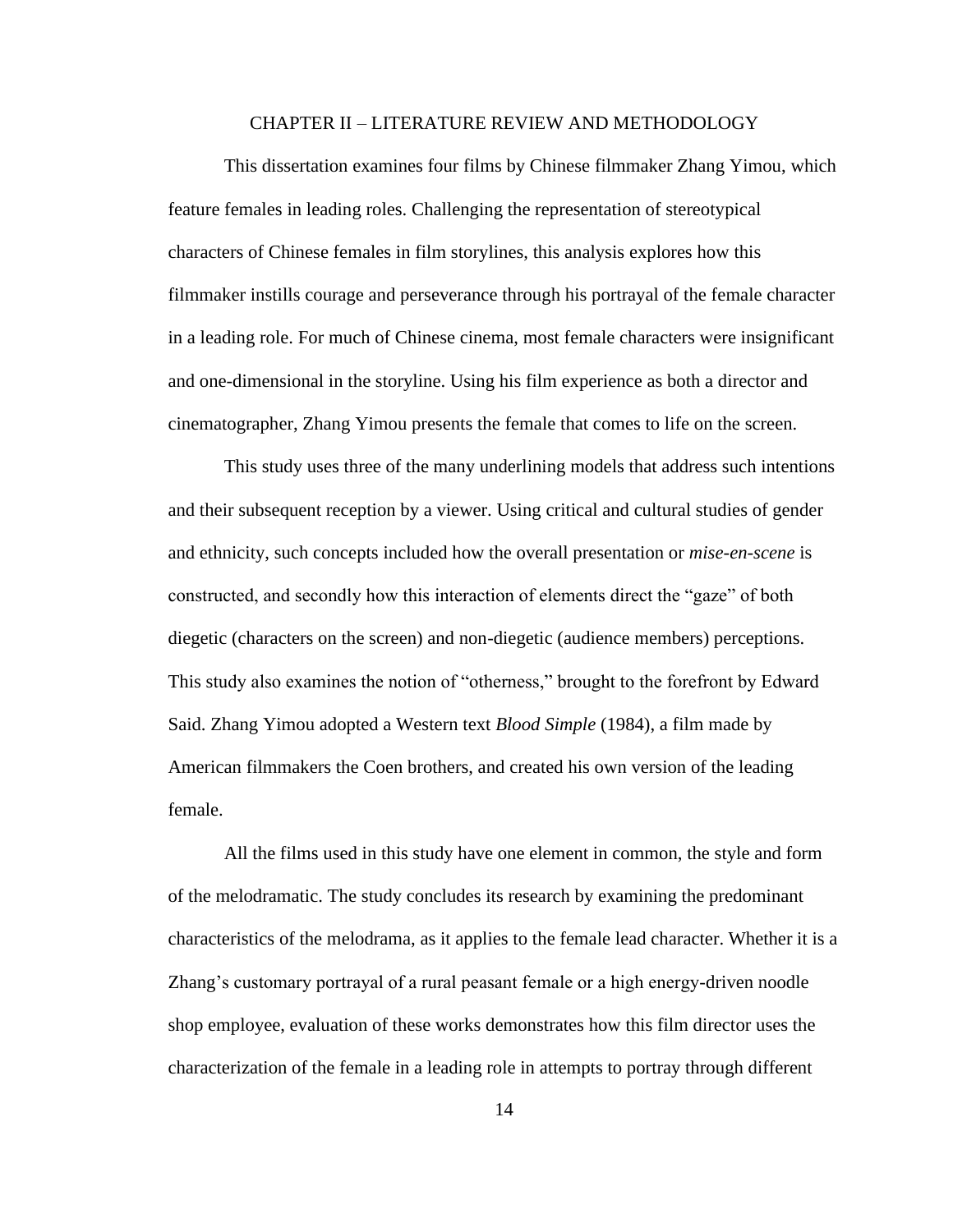storylines, a similar outcome whose strength and determination, one that counters the typical notion of a Chinese female's fate and desire.

A True Auteur: Zhang Yimou's Style of Filmmaking

Film directors have total control over all phases of movie production, finalizing all filmmaking decisions. So having that autonomy, Yimou wanted his films to be completely different from the traditional Chinese film. He once said, "I tried to kept the compositions uncluttered and direct, with as little camera movement as possible, so as to provoke powerful, deep emotion. At the same time trying to create a new style" (Cardullo, 2008, p. 103). And after making just a handful of films, Zhang's style of shooting would be considered his footprint by his fellow filmmakers. Some illustrations of his approach in production are his placement and movement of the camera, and his tactic in lighting a shot. All such liberties and choices made by Yimou are deliberate attempts to stir the audience's involvement in the emotional message.

Using the camera as his visual tool, Zhang Yimou composes a cinematic symphony, striking harmony between his leading female's story and her framed environments. As Hoyveda (1960) states, "In short, the intellectual operation that has set to work an initial emotion and general idea. He uses the creative possibilities that cinema as an art form affords, and by the same token it becomes a marker of his individuality. The auteur works in a manner that is specific to him." (Hoyveda, 1960, p.142). Some may label Zhang's style and approach as a distinct cinematic signature. This has been referred to as the auteur principle. According to Bordwell and Thompson (2010), "during the 1950's, the French used the word auteur or author to describe Hollywood directors whom they felt had created a distinctive approach to filmmaking. This has remained a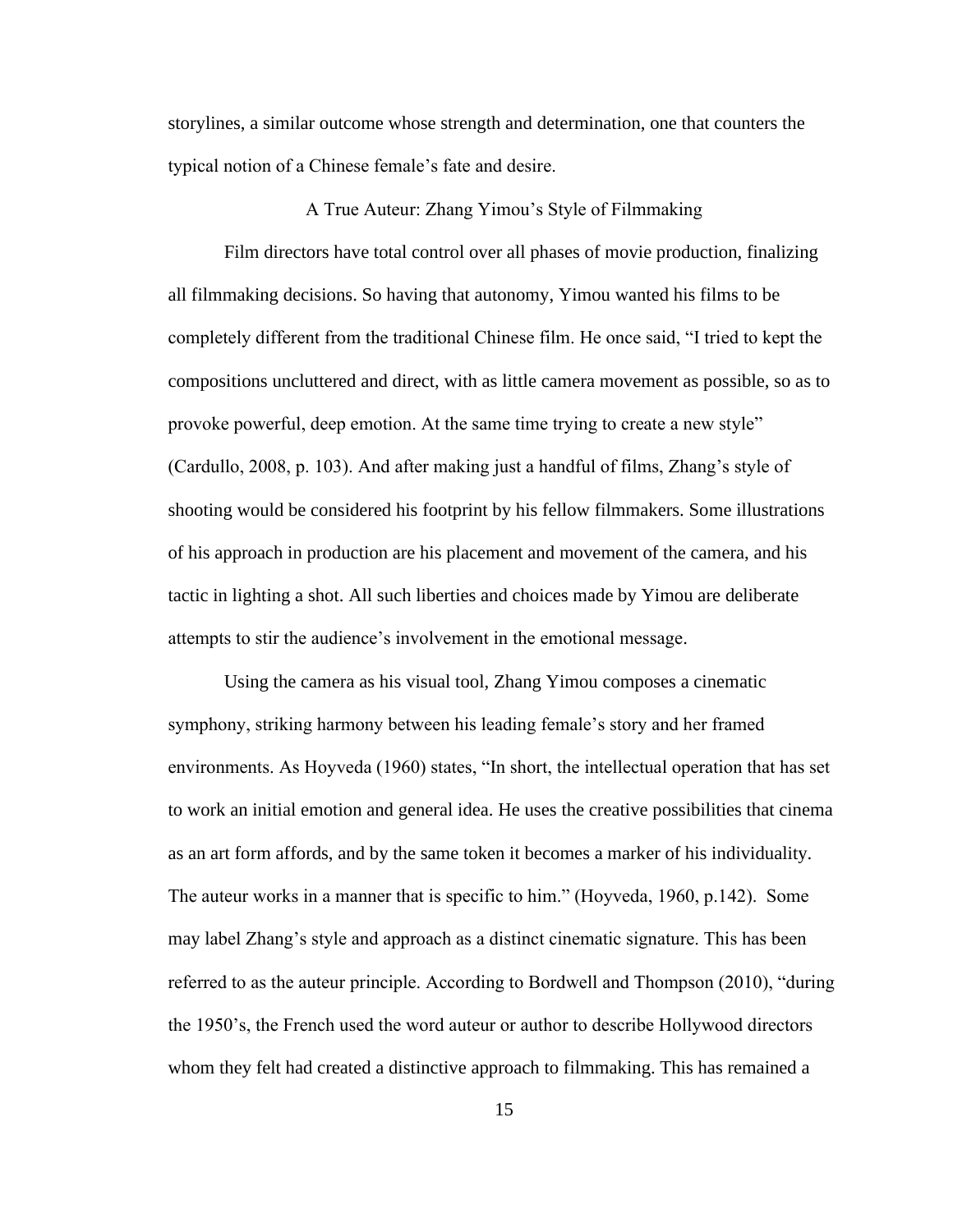central idea for film academics and students" (Bordwell and Thompson, 2010, p. 33). Whether considered by some as an aesthetic phenomenon, or as the representations of meanings, emotions and ideas, film continues to convey messages. This process of message creation and reception has been thoroughly studied by Stuart Hall. Hall (1980) breaks down these meanings created by the film director, better known as "preferred meanings", and received by a viewer, better known as "negotiated or oppositional meanings" by their approach in explaining how or why they exist (Hall, 1980, pp.197- 200).

Zhang Yimou, as the creator of his work, is fully aware of his intended meanings throughout all the elements within the frame. The intention is to communicate these emotions outward, off the screen, to the viewing public who has brought with them an ideological framework that may oppose such representations that was chosen by Yimou. Film scholar Timothy Corrigan (2001) writes,

> In critical writing attuned to ideology, any cultural product or creation carries, implicitly or explicitly, ideas about how the world is or should be seen, and how men and women should see each other in it. Whether we agree or disagree with the values expressed in a particular movie, the ideological critic maintains that these movies are never innocent visions of the world and that the social and personal values that seem so natural in them need to be analyzed (p.106).

Zhang Yimou insists there is a binding relationship between himself and the Chinese soil. He was born and grew up in China. He claims that he can never sever ties with China, and will always remain "a son of the land." Proud of the fact that he is a film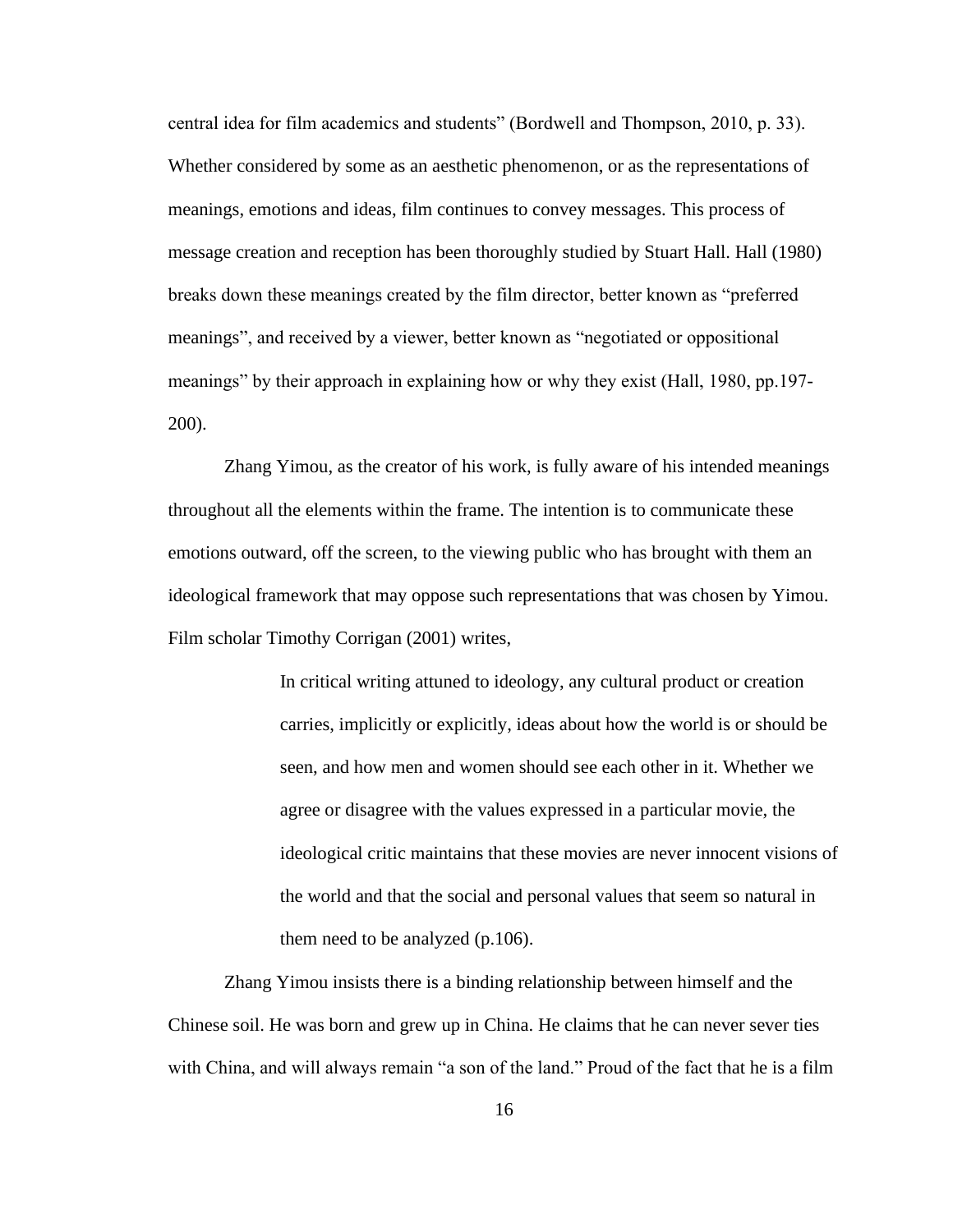director from China, he'd "like to come up with the best possible works to give back to my land and my people" (Cardullo, 2008, p.128). Yimou once said, "Western film probably only influenced me with regard to cinematic form and technical matters, but the influence of Chinese culture, the Chinese spirit and Chinese emotions, is absolutely basic to me. That's because I'm one hundred percent Chinese, and so are my films" (p.137). It would appear that his country plays a huge role in his filmmaking.

The representation of meaning through his language works in a reflective manner. According to Stuart Hall (2002), in the reflective approach, meaning is thought to lie in the object, person, idea, or event in the real world, and language functions like a mirror, to reflect the true meaning, as it already exists in the world. Yimou says that it's hard to tell where inspiration comes from. Sometimes it's when you least expect it. Or, sometimes, "inspiration comes from another person: something that another person says or does moves you. You find yourself touched and your feelings give you an idea that you can use and develop" (Cardullo, 2008, p.132).

During the emergence of the Fifth Generation films, the interest in historical motifs or peasant issues were undeniable for Zhang Yimou. He thinks it had to do with the general political environment at the time that eventually influenced the creative mood. Zhang Yimou graduated in 1982 from the Central Film Academy in Beijing. He was one of the first groups of students to graduate from the academy after a long interruption during the Cultural Revolution. Other filmmakers in the group are Chen Kaige, Huan Jianxin, Peng Xiaolian, and Tian Zhuangzhuang (Gateward, 2001, p.35). Two of the most important developments, according to Zhang Yimou, were nativist and reflective literature. He claims that there was a "surge of solidarity that compelled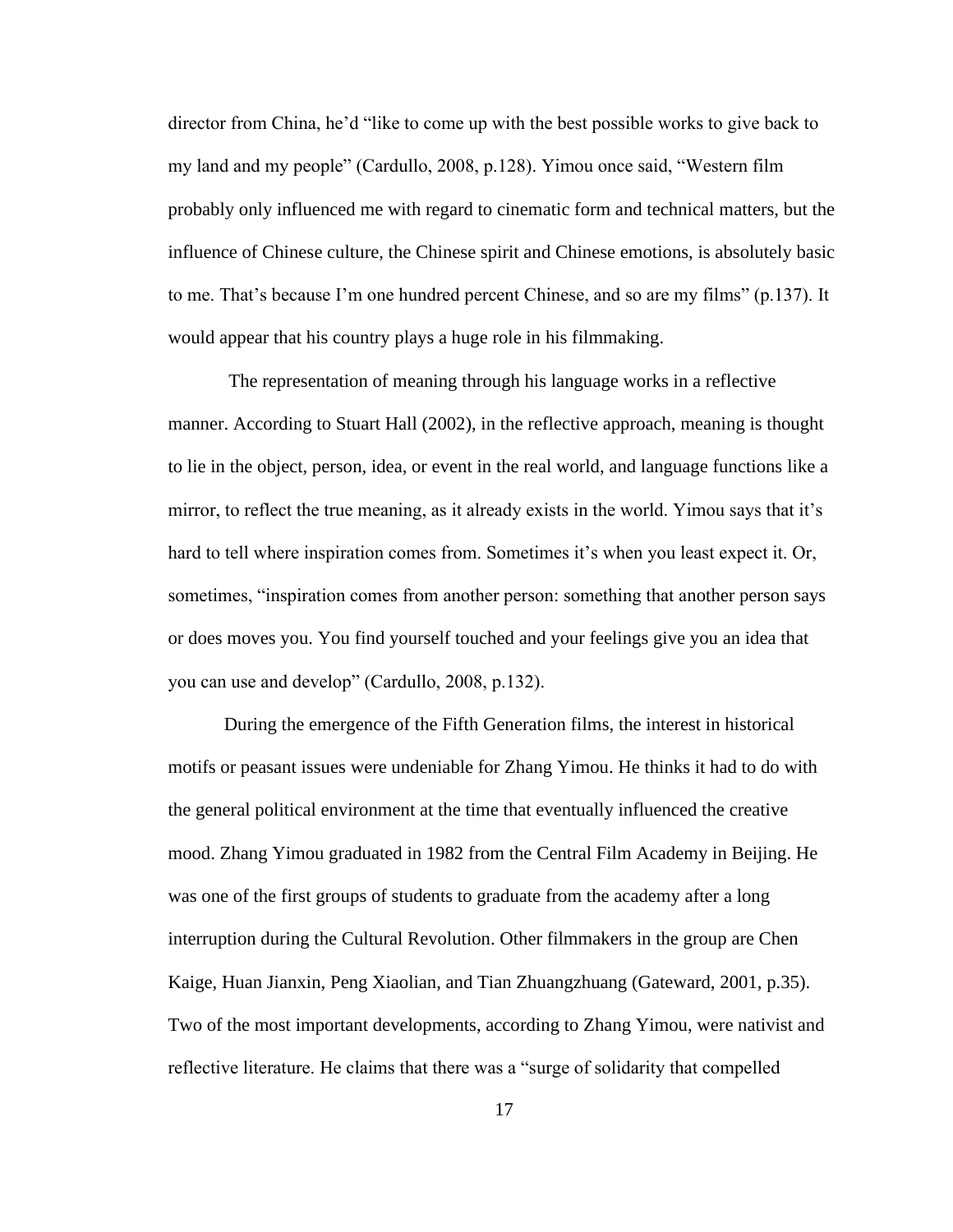everyone to reflect on our culture tradition, and our historical past" (Gateward, 2001, p.108). "Although Zhang may think that he is making films about China," author Rey Chow (1995) states,

> What he is doing is representing a timeless China of the past, which is given to us in an imagined mode. This 'China,' which is signified mythically, is the China constructed by modernity- the modernity of anthropology, ethnography, and feminism. It is exaggerated, in which the past is melodramatized in the form of excessive and absurd rituals. In his mythical construct, what Zhang accomplishes is not a reflection of a China 'that was really like that' but rather arranged in a special kind of order (p.145).

Another kind of approach to how representation of meaning through language works argues the opposite from a reflective one. According to Hall (2002), it holds that it is the "speaker, the author, who imposes his or her unique meaning on the world through language. Words mean what the author intends they should mean." This the intentional approach (Hall, 2002, p.25).

Zhang insists that "when you make a film, especially about a tragic story, you have to put characters under a certain amount of pressure from society, and then you have to show that the characters fight their fate and resist their social as well as personal tragedy" (Cardullo, 2008, p.142). When asked why his films were mostly about women, he replied, "that in the past five thousand years, women's life in China is definitely the most difficult and unfortunate in spiritual or material terms." As he explains, "When the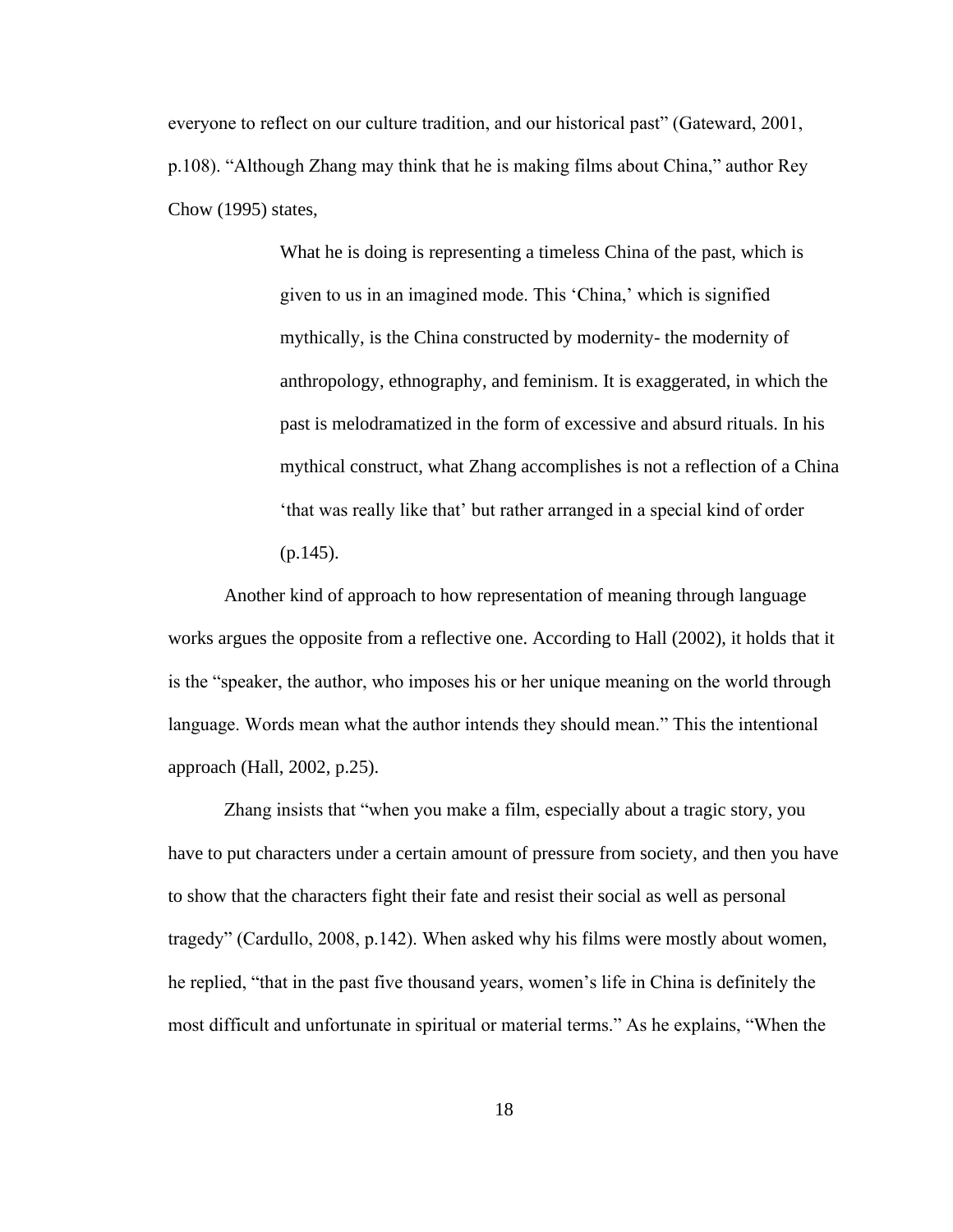crisis of characters opens up the meaning of life, that is the essence of art" (Gateward, 2001, p.155).

A third approach to explain how representation of meaning works acknowledges "neither things in themselves nor the individual users of language can fix meaning in language. It is not the material world that conveys meaning, it is the language system or whatever system we are using to represent our concepts." This is known as the constructionist approach (Hall, 2002, p.25). Zhang sees film searching for its own expression. He states, "An adaptation needs not to copy the original, but to remain filmic" (Gateward, 2001, p.5).

Whether it be deconstructing a historical past, or constructing a postcolonial one, Chen Kaige, Tian Zhuangzhuang, Zhang Yimou, and their other Fifth Generation contemporaries find their meeting ground in the images of landscape, rural life, and oppressed women. These filmmakers become their "culture's anthropologists and ethnographers," capturing the remnants of a history that has undergone major disasters (Chow, 1995, p.38). "While someone's critique of traditional Chinese culture stems from a belief in the invisible inward depths that have been veiled and distorted by culture's untrustworthy surfaces," Chow (1995) writes, "Zhang's critique stems, instead, from the material force of such surfaces- from their vulgar womanly focus, their seductive accessibility, their irreversible time, their illusion of transparency" (p. 163).

If we were to compare Zhang Yimou's work with other Fifth Generation filmmakers, one may agree with scholar Rey Chow's (1995) observation,

> Zhang's pragmatic and disciplined approach is one of the major differences between him and his contemporaries. While they demand a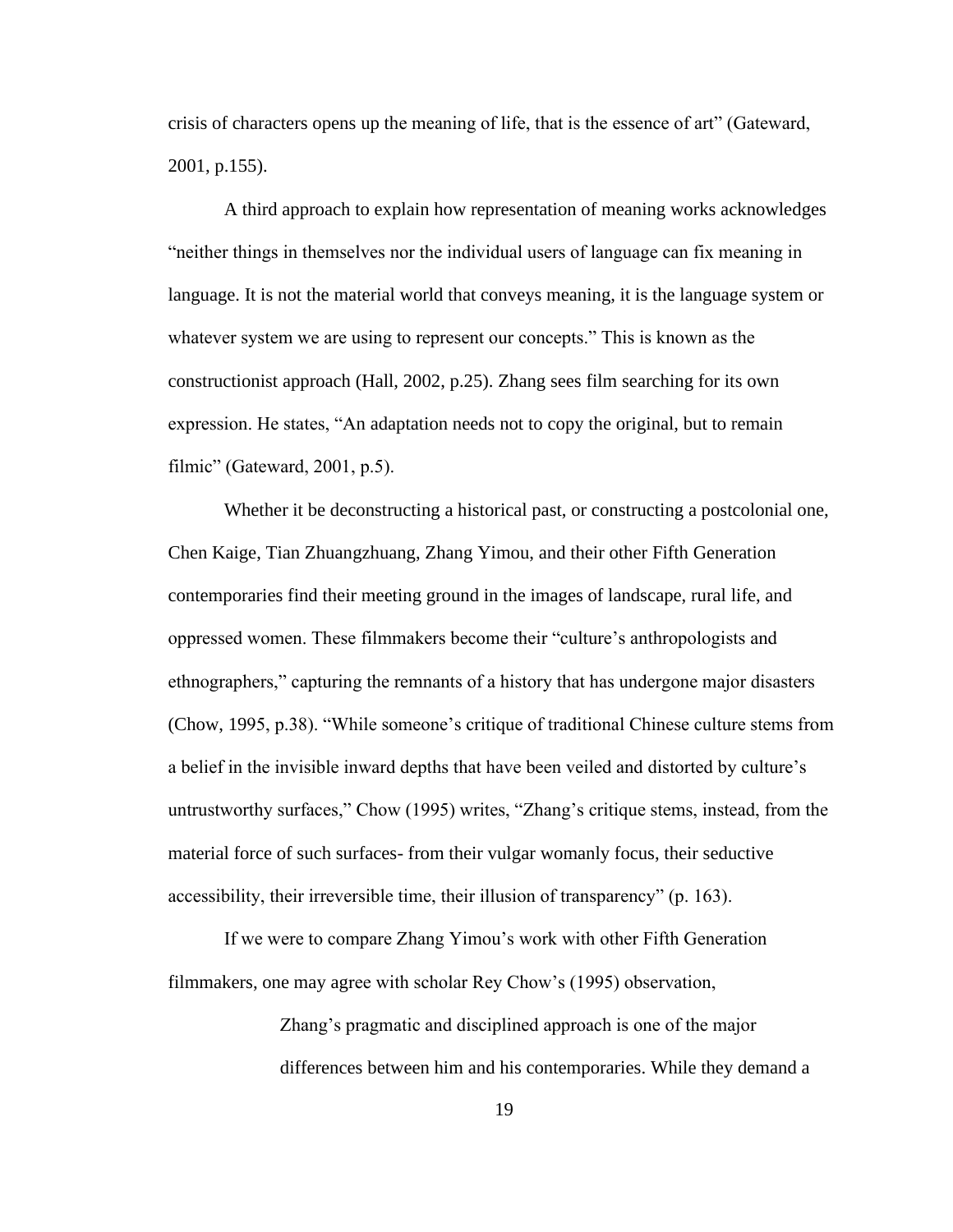kind of attentiveness and interpretation from the audience, Zhang doesn't rely on an audience's philosophical perceptiveness. Zhang operates at an obvious and crude level, 'seducing' audiences away from whoever that happen to be and whatever they happen to be doing (p.161).

When asked about females possessing a spirit of resistance, Yimou replies, "It's about a woman who comes to recognize her own self-worth, a woman who realizes that she controls her own fate" (Gateward, 2001, p.40). This reoccurring storyline of the strength and endurance of the leading female can be seen throughout Yimou's work. Immersing her in desolate, isolated rural areas just adds to her unyielding struggle to persevere and yet still victorious in the end. In addition to such motifs as her low status in society and the environment upon which Zhang places her, there is yet another masterful touch upon which Yimou elevates this leading character off the screen. It's his use of color.

"Ever since I made my first movie, I have tended to use very rich colors and visuals. And this hasn't changed" remarks Yimou. "Maybe it's because I'm Northern Chinese. I was born and grew up in the northern part of China, and I was heavily influenced by the local folk art and the regional environment there" (Cardullo, 2008, p.131). When asked about the color red, Zhang Yimou replies,

> The red color of the sorghum, red-dyed cloth of *Judou*, the red lanterns of *Raise the Red Lantern*, are related to the fact that I'm from Shaanxi Province. Shaanxi's soil is rather red, and its people are fond of the color. All kind of affairs held in the provinces of Shaanxi and Shanxi are likely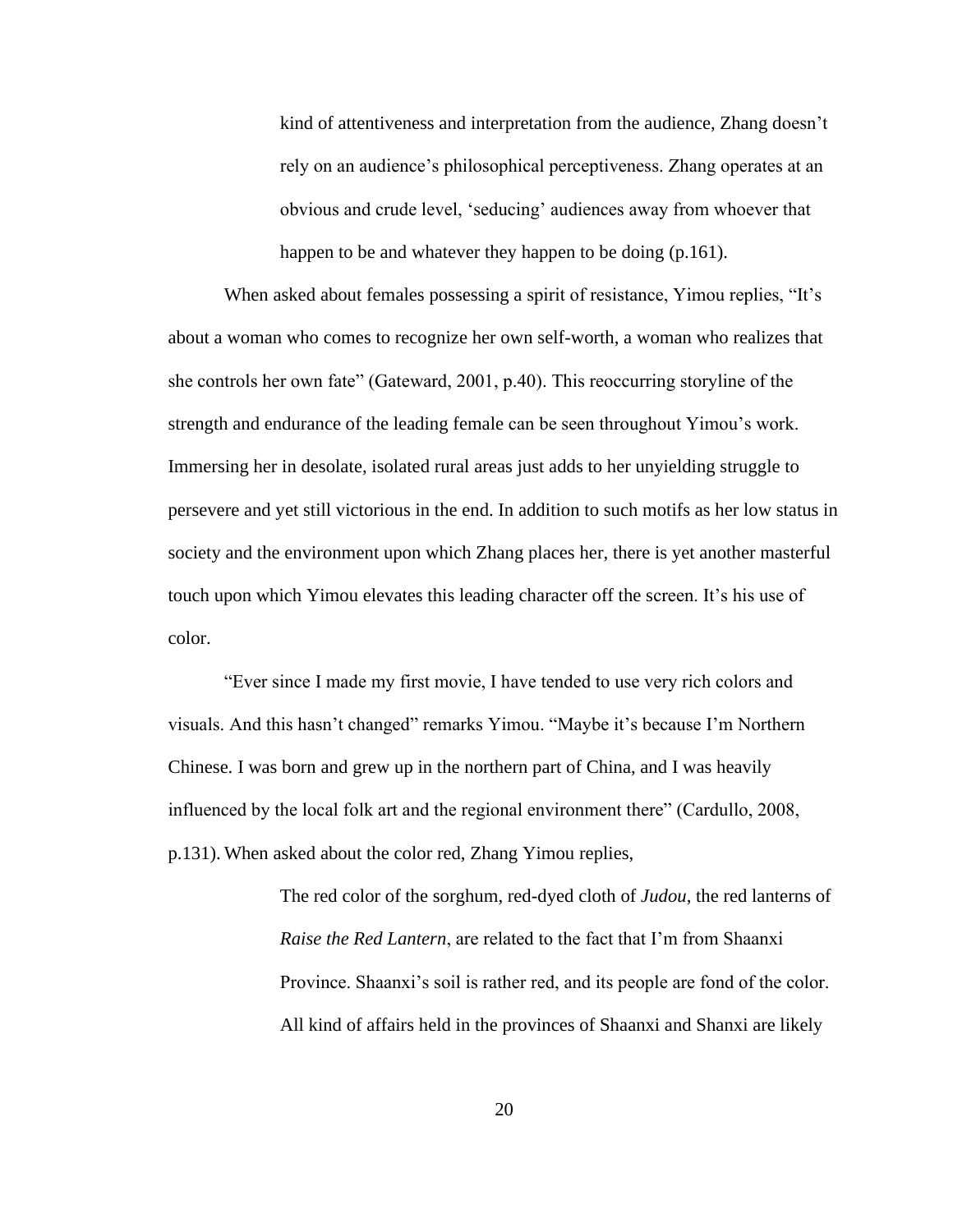to make use of the color red. Such customs have influenced me and have caused me to be fond of red (Gateward, 2001, p.76).

In *Red Sorghum* (1987), the visual impact is very intense, and the cinematography plays a dominant role in controlling this. Zhang contends that they utilized the color red extensively. He states that "in China's five thousand years of cultural tradition, the color red has simply represented hot passion, the approach of the sun, burning fire, warm blood" (Gateward, 2001, p.6). No contemporary Chinese film is totally free of political messages. For those who are interested in this kind of message, Gateward (2001) claims that Zhang's color red does carry one. But contrary to what many critics say, Gateward (2001) writes, "It may not be purely political. Sick of chairman Mao's theory and practice of 'class struggle,' all the Fifth Generation directors try not to be obtrusively political. Zhang Yimou's red is rather a commemoration of freedom, exuberance, and the most primal desires and aspirations, which have been denied by both Confucianism and Communism" (p. 152).

Most of Zhang Yimou's films speak from the downtrodden and the rebellious. *Red Sorghum* (1987) accepts the arrangement of a winery owner's wife with a worker, *Raise the Red Lantern* (1991) puts four wives owned by a master against each other, and *Judou* (1990) centers on Ju Dou and the boss's nephew. What Zhang Yimou "attempts to glorify is not orthodox history, and certainly not official paragons, but humanity caught in history" (Gateward, 2001, p.153). Zhang's strength lies in his assemblage of all the elements in his visual display. It's what sets him apart from most filmmakers-an impact that emanates from the *mise-en-scene*.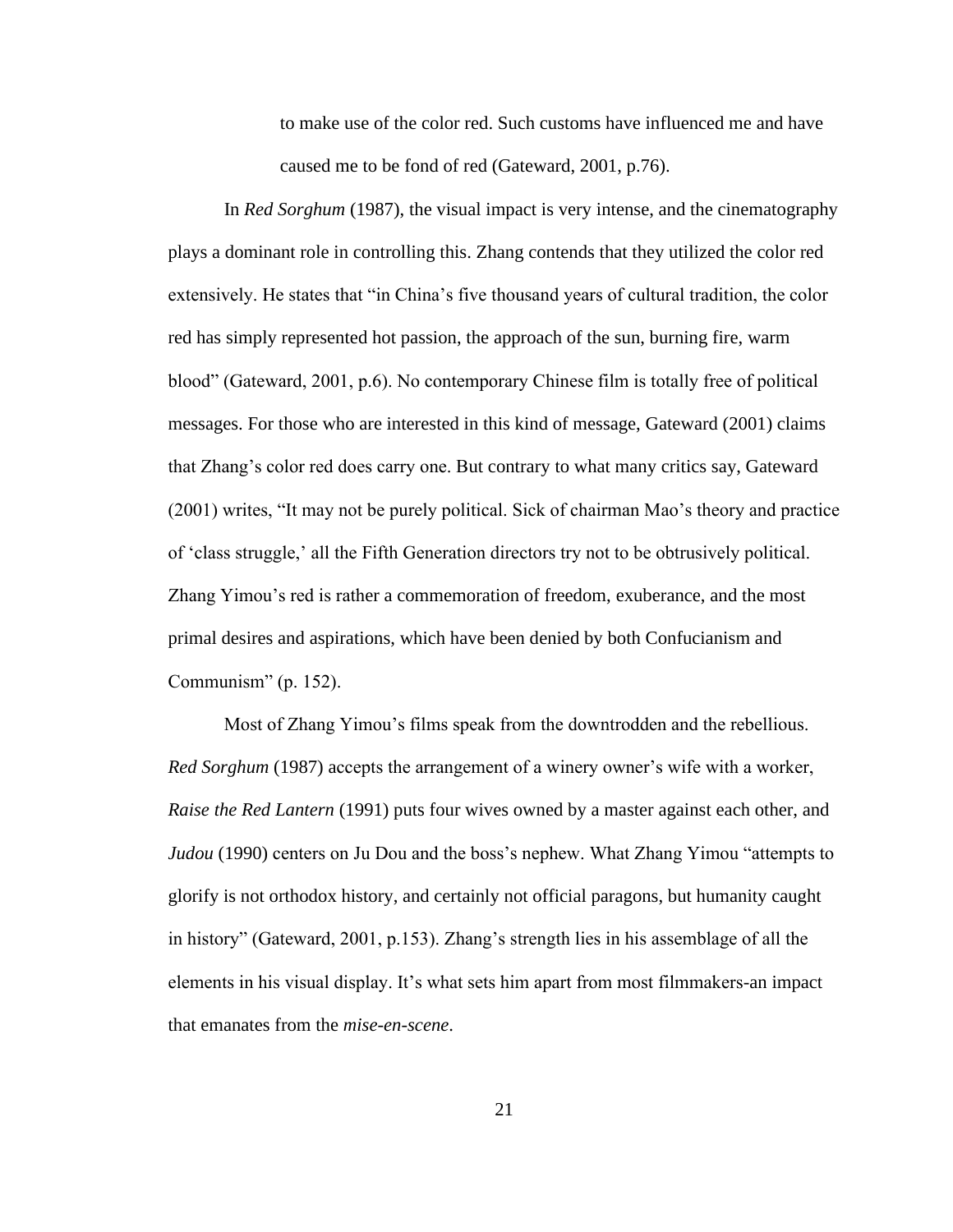Yimou has quite consciously sought to make his films look good. That itself seems to indicate a special concern for the audience. Yimou relates,

> I always insist on visually striking films. A film must look good, and you have to work out what 'looking good' means. You cannot afford to get self-indulgent or too isolated and self-involved. But I must emphasize that the 'looking good' I'm talking about is not at all the same as the kind you find in Hollywood commercial filmmaking. What I make are still works of art, of visual art (Cardullo, 2008, p.140).

There is every indication that whatever Zhang Yimou does, he does it in order to emphasize not the thematic concerns or even characterization but the filmic or visual nature of his films. Before Zhang Yimou started directing films, he was a cinematographer for many of the "fifth generation" films produced at the academy. Therefore, Zhang Yimou was well versed in the use of light. After watching a rehearsal of a scene, it was his job to select the type and position of the lighting instruments. He knew the artistry of cinematography and its potential impact on the viewer. As a director, he forwarded that knowledge into each of the films he has directed. One of the best models that illustrate this important factor is David Bordwell's (1989) "Bull's-Eye Schema."

*Mise-en-Scene* and Bordwell's (1989) "Bull's Eye" Schema

The Belgian critic Dirk Lauwaert celebrated a term as the most beautiful word about film, the *mise-en-scene.* Eloquent as it may seem, this term may be used in different ways. Simply put, *mise-en-scene* means two things, "one is the directing process, and the other is the result of that process. One gets confused when speaking of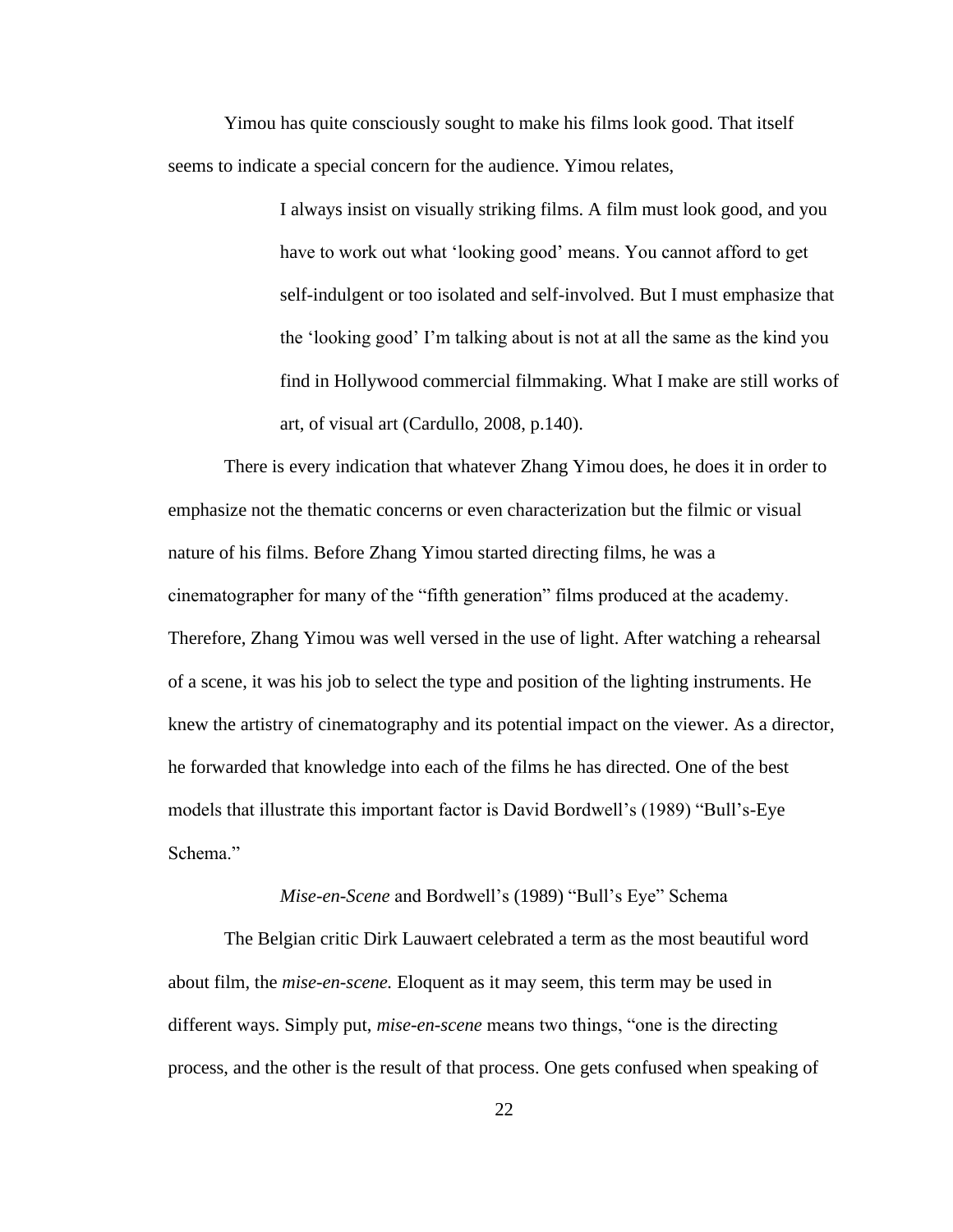the *mise-en-scene* of a film. It's a matter of terminology between what is seen on the screen, i.e. a result, and what is deemed to have produced the result, i.e. a set of means, a series of acts" (Kessler, 2014, p.30).

The word *mise-en-scene* is from the French, literally translated as "to put on stage." But a more useful definition encompasses both the contents in the frame and the way that they are organized. Author John Gibbs (2002) states, "When we say that the specificity of the cinematographic work lies in its technique and not in its content, in its *mise-en-scene* and not in the screenplay and the dialogue, we raise a storm of protest" (Gibbs, 2002, p.81). Seen in this way, Frank Kessler (2014) argues,

> *Mise-en-scene* appears to cover much more than simply the staging of an event for the camera. It also includes the way shots are edited to create a whole, the composition within the frame and the composition of the sequence, the movements of the actors as well as the movements of the camera. Thus *mise-en-scene* is no longer seen in relation to the theatrical stage, but has become a genuinely cinematic concept referring to the interaction of all the instruments (p.23).

Therefore, the medium of filmmaking has not only certain advantages (e.g. editing of time and space) compared to a live performance, but also creates a unique experience for the viewer. The concept behind filmmaking is to offer a story that will be fully accepted by the viewer, to feel as a participant there on the screen. In John Gibb's (2002) *Mise-en-Scene: Film Style and Interpretation*, he discusses space and camera as to "include the personal space between performers and our sense of when it is impinged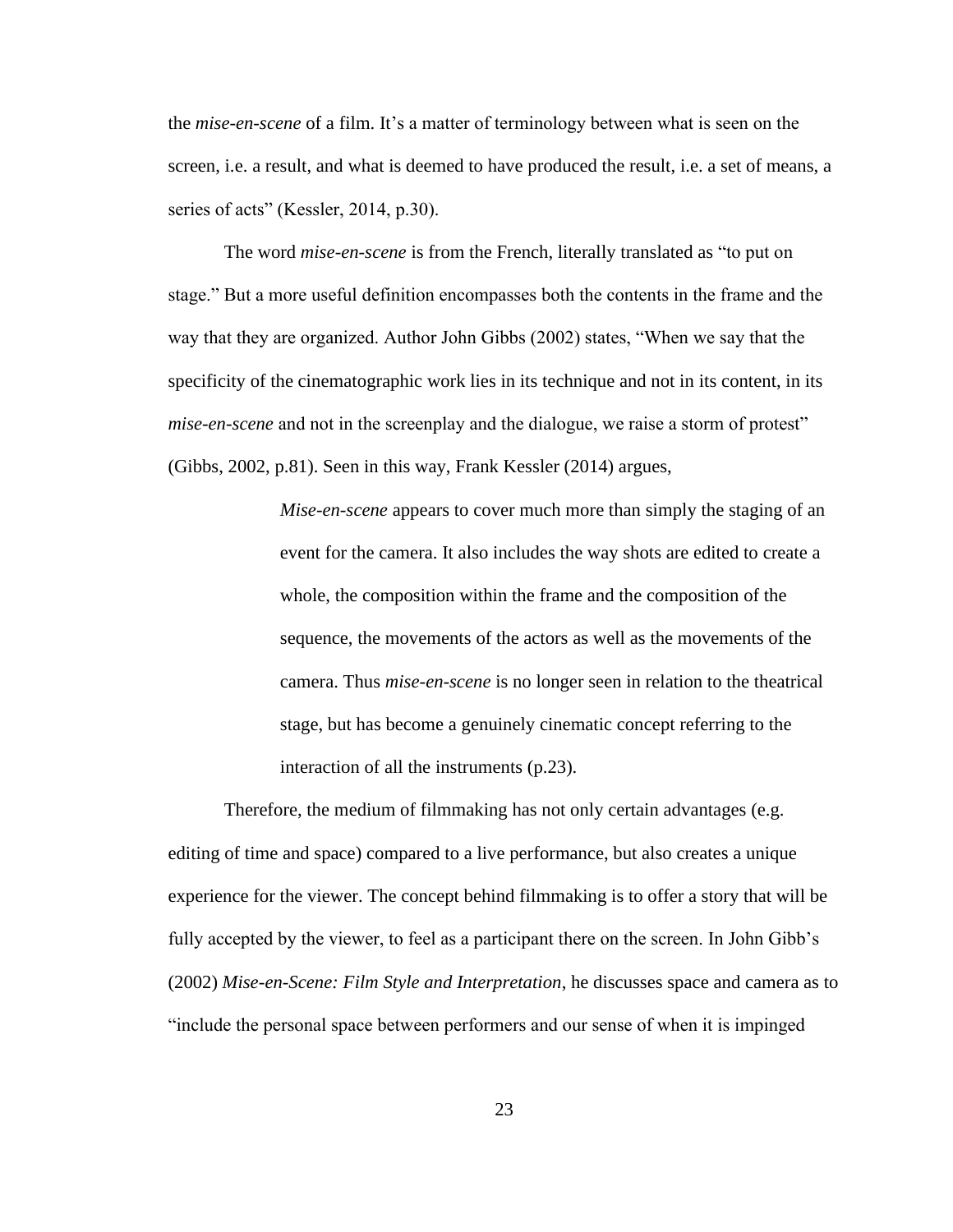upon, but also blocking, that is, the relationship expressed and patterns created in the positioning of the actors." (p.17).

When one refers to space and the *mise-en-scene*, we have moved our focus away from the elements or objects within the frame, to the organization of such contents. Whether directly or indirectly, this makes us think of camera placement, height, movement, and size of lens used for the shot. And as we decide upon these camera choices, so too have we profoundly affected the nature of our view, or the framed elements that will engage an audience member. Gibbs (2002) continues to explain how critical,

> The position of the camera is going to determine our understanding of the scene. It will, for example, profoundly affect the way we experience an actor's performance. It is one of the most important means by which the nature of our relationship to the characters is defined. Even decisions such as whether we follow a character who 'leads' the camera, or whether the camera has anticipated his or her arrival can subtly shape the relationship the audience has with character and story (p. 19).

The camera is a recording device, a simple machine. But when a director wants to capture more than an actor's movement, the camera has that capability. Filmmaking is a translation from what's on a script to what's on the screen. The camera, and its allimportant lens, when properly placed (i.e. low on the ground, high above their heads, placed on a moving dolley, on a crane looking down two-hundred feet, etc.) can mysteriously evoke human emotion, feelings for a character.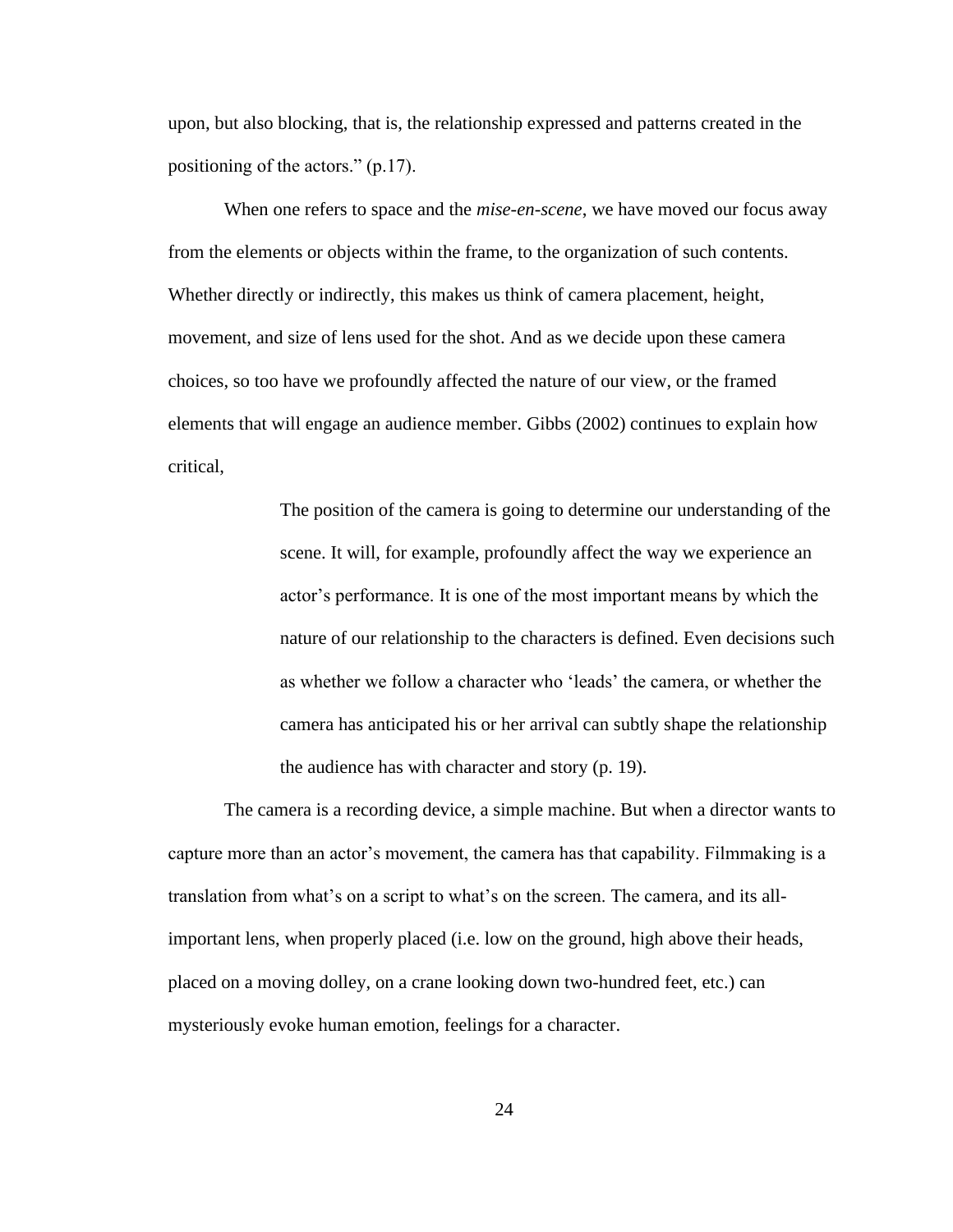What's essential in the array of elements in the *mise-en-scene* are their interactions and the importance for harmony. Gibbs (2002) states that both describing an element and its potential for expression is important, "But what is worth remembering from the outset is that these elements are most productively thought of in terms of their interaction rather than individuality" (p.26). As Gibbs (2002) continues, "For the filmmaker trying to achieve expressive significance, or for the critic making a convincing interpretation, the extent to which a coherent pattern can be established is of vital importance" (p. 41).

This study examines such interactions between the female in the leading role and the camera placement and lighting, the set elements, and any action by her towards such elements and any other characters that may be in the scene. Another way of describing such relationships can be taken from scholar David Bordwell (1989). He states, "One way to ascribe coherence to the film is to imagine that, at any given moment, discriminable elements serve as vehicles for the same sematic field" (p.106). To clarify the concept of a semantic field, Bordwell (1989) states that a semantic field is not a "governing idea" as with a theme. In contrast, a semantic field is a "conceptual structure that organizes potential meanings in relation to one another" (p. 106). One could construct a target or bull's eye to illustrate such relationships and their meanings.

If one places the female in the leading role of film at the center of the bull's eye, this structure's interpretive cues gravitate towards the center, her traits and actions. The closest area to her and the bull's eye's center is her surroundings. The setting, the lighting, all the framed elements, in short "the diegetic world she inhabits" (Bordwell, 1989, p. 170). This bull's eye structure suggests correlations between the character and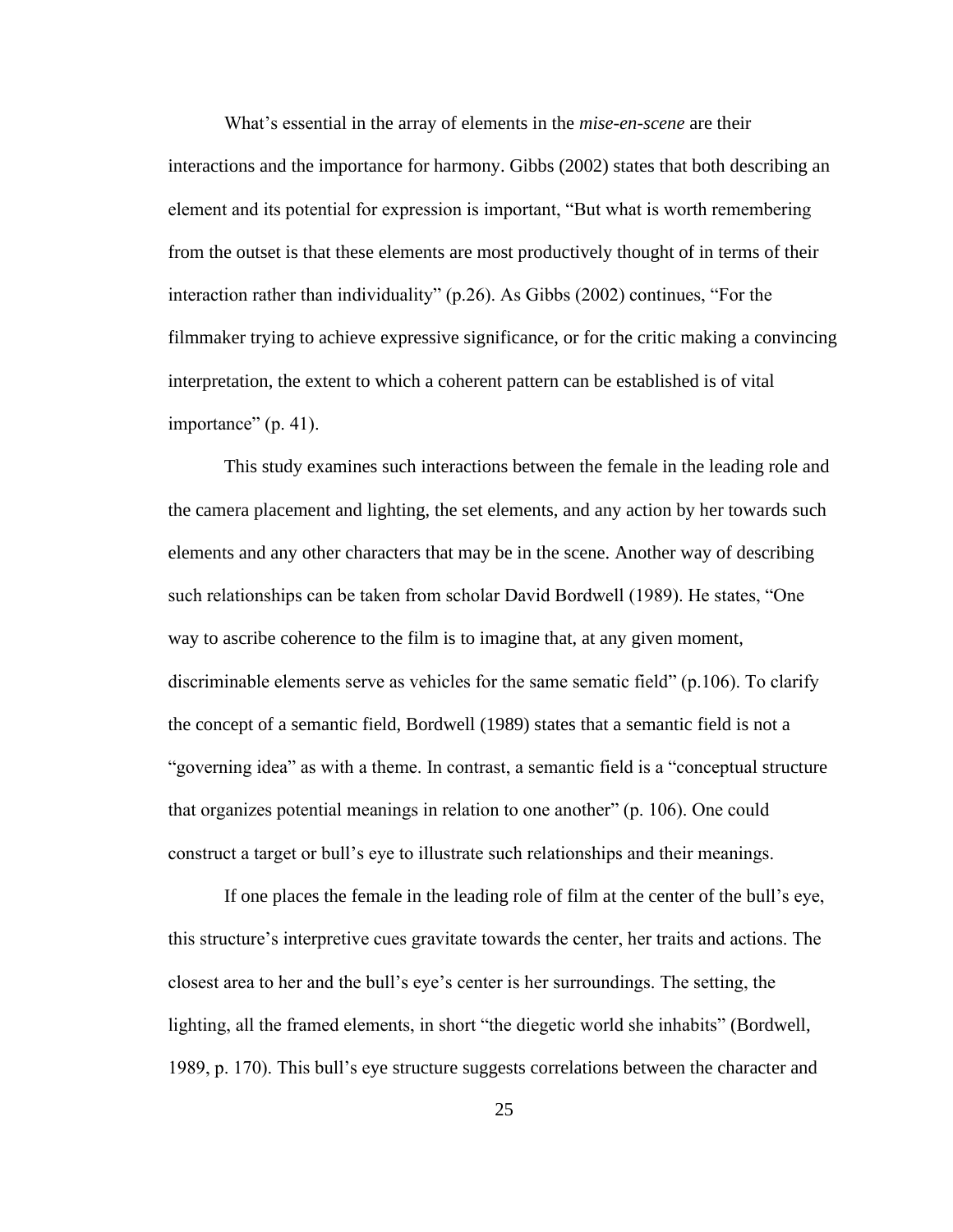the setting, and between the setting and the camera. Most importantly, these correlations aid in creating and reflecting the female's narrative. As Lightfoot (1997) agrees, "The dimensions of context that appear in the film are carefully chosen, using only those elements that provide a physical framework, a feeling of embeddedness in the setting, and a forecasting of values and themes that will shape the narrative" (Lightfoot & Davis, 1997, p.45). Sara Lawrence-Lightfoot (1997) adds that by context, "I mean the setting, the physical, geographical, temporal, historical, cultural, aesthetic within which the action takes place" (p.41).

Though the *mise-en-scene* encompasses elements in the outer, non-diegetic circle in Bordwell's (1989) "Bull's-Eye Schema" model, lighting a particular shot requires hours of preparation. It's not just a manner of positioning certain lighting instruments, but a certain quality or tone of the overall look is required for each shot. A director doesn't stage the action of a scene, and then later contemplate where the camera will be positioned. This is true with lighting. "To discuss lighting of a shot without knowing where the camera will be placed is to misunderstand how films are made" (Gibbs, 2002, p.54). One example is the choice of lighting ratios.

As Gloman and Letourneau (2005) describe in their book *Placing Shadows*, this ratio is directly associated with either "high-key" or "low-key" looks. As they state, "generally, only a small area of the scene, such as an actor's face or body, is involved in computing a lighting ratio" (Gloman and Letoureau, 2005, p.122). This involves the main or "key" light and any additional "fill" lights to accommodate the desired shadows that mold the actor. "High-Key" lighting has a small ratio with minimal shadows, giving a pleasant or normal feeling of the actor and the setting. "Low-Key" lighting is just the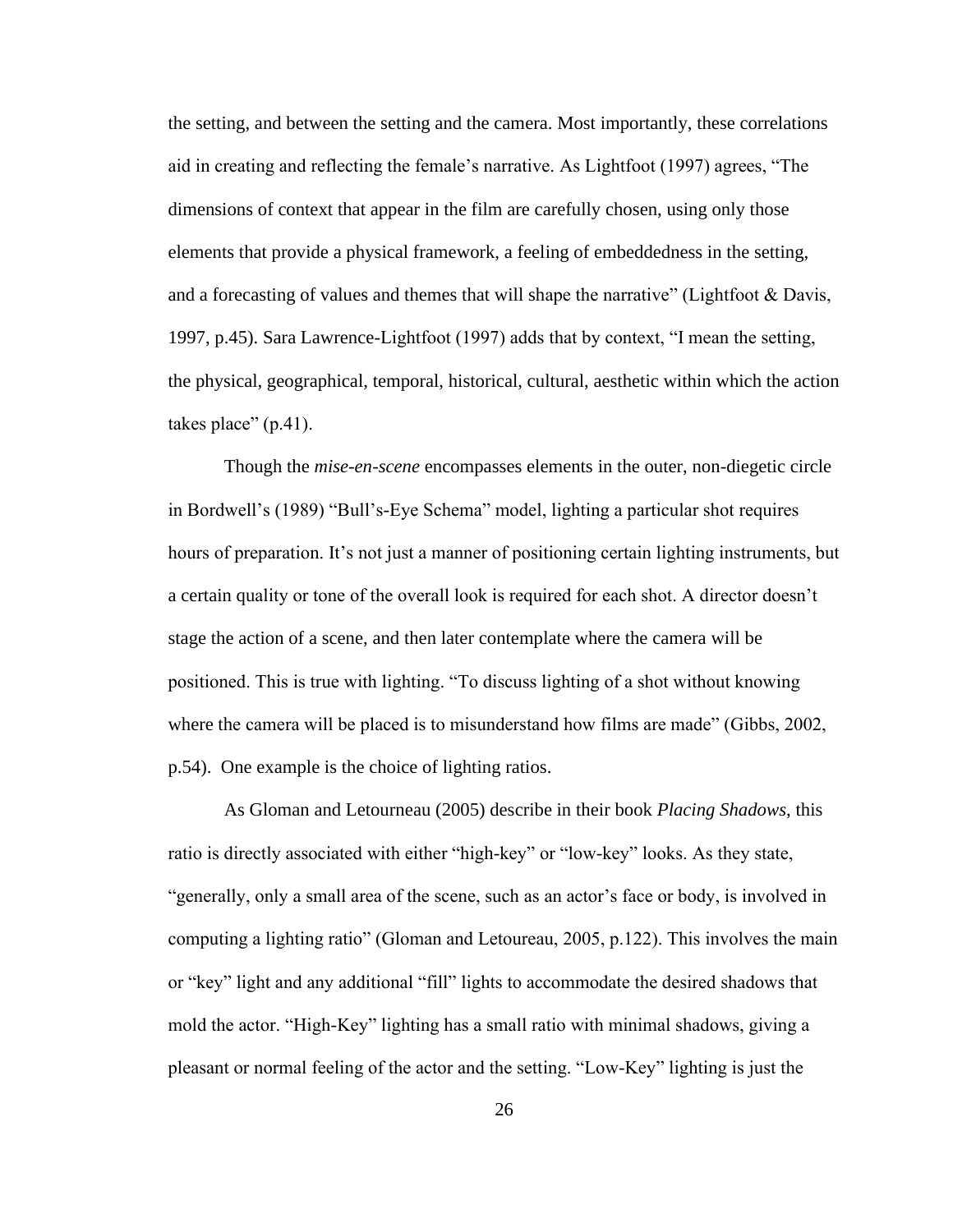opposite, giving off a shadowy effect for dramatic effect (p. 123). The latter was used in both films, *Red Sorghum* (1987) and *Raise the Red Lantern* (1991), for both females in a leading role.

The diegetic world of the female exists in the inner circle of Bordwell's (1989) "Bull's Eye Schema" model. Elements such as the set pieces, known as set dressing, are carefully chosen to reflect the mood of that particular scene. Style and tone of the furnishings are paramount. The overall appearance and color of the actor's clothing should also reflect the psychological predicament that he or she faces at this point in the story. All these elements combined in the *mise-en-scene* will define the center bull's eye as the female in the leading role.

#### Critique of Zhang Yimou: A New Ethnography

The first two narratives, *Red Sorghum* (1987) and *Raise the Red Lantern* (1991), presented in this study place the female lead character in a similar context. Their characteristics have become the "trademarks" of Zhang style and approach to ethnicity. According to Rey Chow (1995) in her book *Primitive Passsions: Visuality, Sexuality, Ethnography, and Contemporary Chinese Cinema*, one of Zhang's imprints is the "oppressiveness of feudal China, usually personified by an unreasonable, domineering older male figure, such as Jiu'er's leper husband in *Red Sorghum*, and Chen Zuopian, the landlord who owns several wives in *Raise the Red Lantern*" (Chow, 1995, p.143). But despite the recurrence of themes in Zhang's films, such as the isolated rural settings, far away from humanity, some claim that investigations of such work should be made through a different perspective. Chow (1995) sees that Zhang's films can be described as constituting a "new kind of ethnicity," one that gravitates towards his obsession with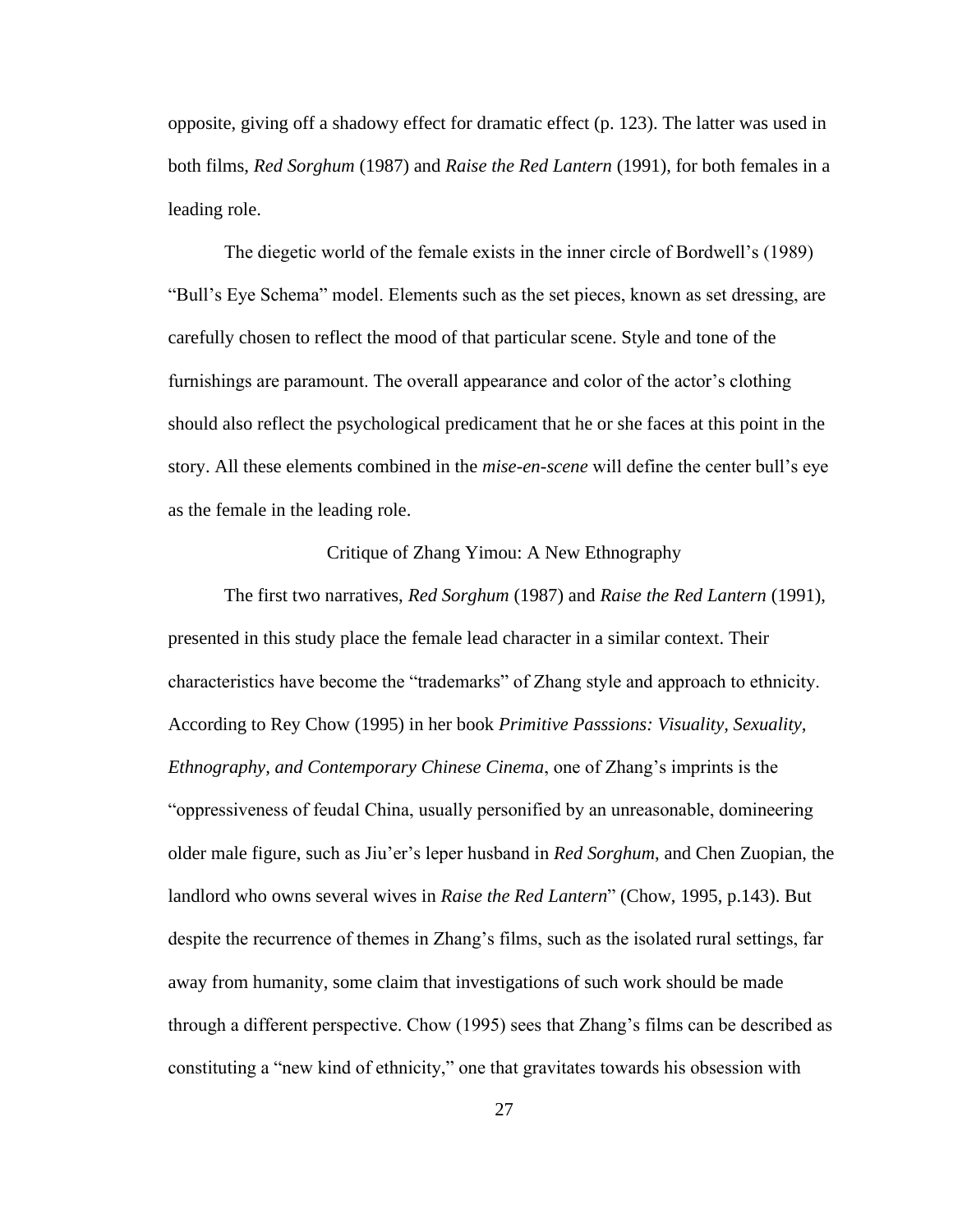visual display. "Whatever Zhang does, he does in order to emphasize not the thematic concerns but the filmic or visual nature of his films. This practice is a conscious and tactical mobilization of every kind of event toward visual display, a display that is most effectively achieved through woman" (p. 147).

In Yuejin Wang's (1991) interpretation, *Red Sorghum: Mixing Memory and Desire*, he finds the narrative blatantly addressing issues of desire, sexuality, in a lifestyle resisting traditional Chinese virtues. He states, "Surprisingly, the central antithesis around which sound and fury erupt simply implicates a sexual difference: favoring femininity over masculinity" (Wang, 1991, p. 81). According to Wang (1991), *Red Sorghum* (1987) "transgresses the Chinese melodramatic narrative of the helpless woman as the film maps out an autonomous space to foreground the world of her subjective consciousness. One example is the slightly raised curtain of the sedan offering the female heroine a glimpse of the male body is almost a reversal of the classical formula for a male voyeuristic experience" (p 94- 96).

It follows that the reconstruction of the past, including the masculine past, has been mediated through the female lead character. In the climax of *Red Sorghum* (1987), the female in the leading role tragically dies. And with her, the male gaze perishes as well. The second film, *Raise the Red Lantern* (1991), is also mediated through the female lead character. And as such, film director Zhang Yimou had to make some changes.

Providing a more visual palet than the original novel on which *Raise the Red Lantern* (1991) was based, Zhang takes full liberty in changing storylines in order to visually spot light his leading female character. Some examples are the wives waiting outside their front door during the lighting of the red lanterns, signifying the chosen wife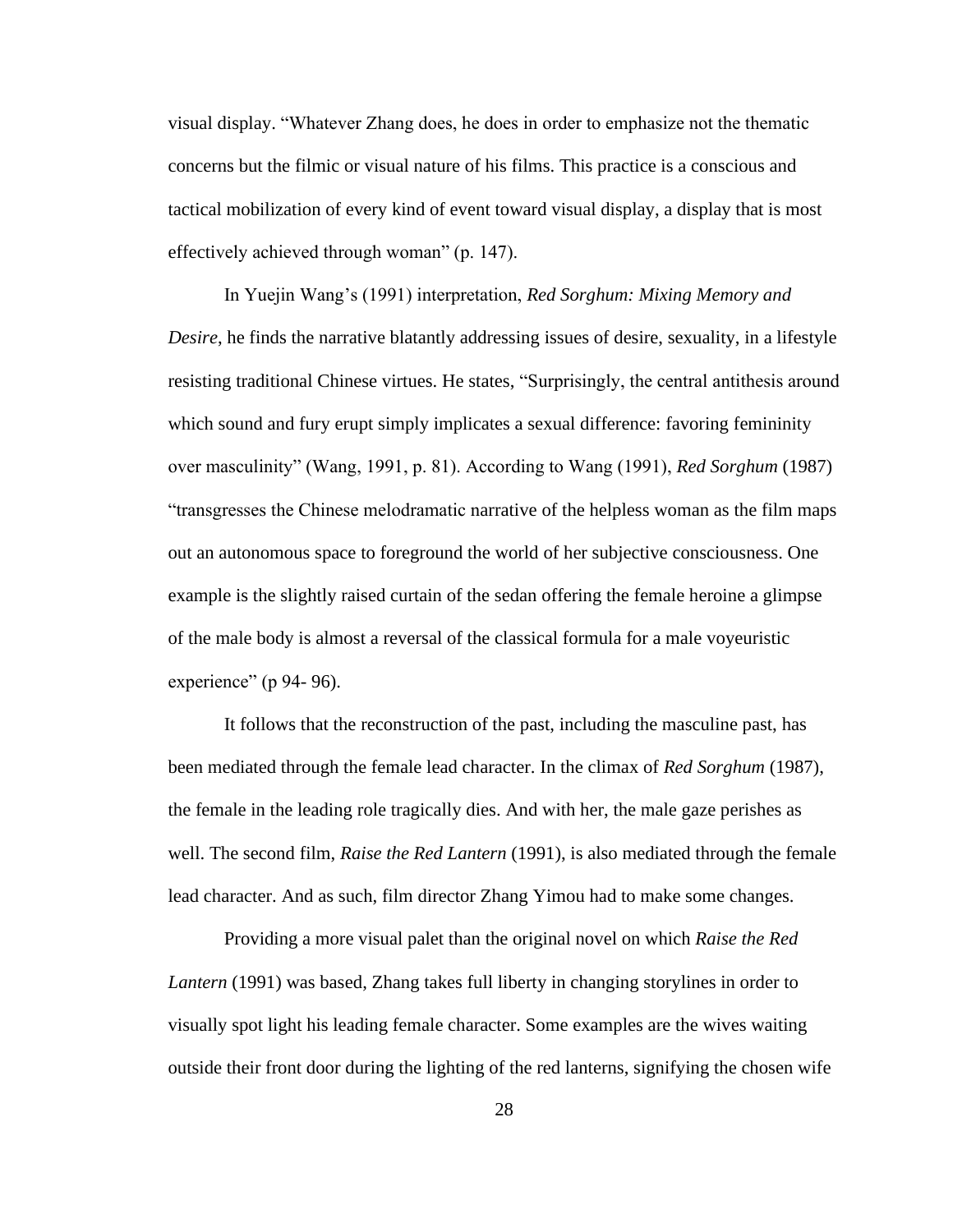for the night didn't exist in the original story. Also, Zhang replaced the well where cheating wives were tossed, with a more visual death house on top of the roof where such concubines who committed adultery were hanged. In the new storyline, the leading female gets to gaze at the deceased bones inside the death house and at a prominent character's capture and execution during the film's climax (Chow, 1995, p.148).

Though the visuality of Zhang's films depicts the treatment of females, good or bad, Chow (1995) sees it as "the blurriness of historical background matched by an obliviousness to class differences. For Zhang, the female is very much a typical sexual body that is bound by social chains and that needs to be liberated. These tales of gothic and often morbid oppression are marked by their contrast with the sensuous screen design of the films" (p. 143). This sensuous side of Zhang's portrayal of the leading female in his films runs counter to many theories concerning the characterization of women and the symbolic representation they have within film narratives. Laura Mulvey (2009) sees that "the representation of the woman as (passive) raw material for the (active) gaze of man can signify castration, and the two means to circumvent this threat is active voyeuristic or fetishistic mechanisms" (Mulvey, 2009, p.26).

*Ju Dou* and Laura Mulvey's Psychoanalytic "Gaze"

In his *Le Plaisir du Texte*, the French semiologist Roland Barthes (1973) described how the very process of story telling itself, the construction of the narrative, is rooted in the myth of Oedipus. The classic text is a heavily closed discourse, characterized by its "linearity, transparency, the necessity for coherence of action and character and the drive towards closure and resolution in terms of a final, full truth augmented and affirmed by a process of identification between reader/ viewer and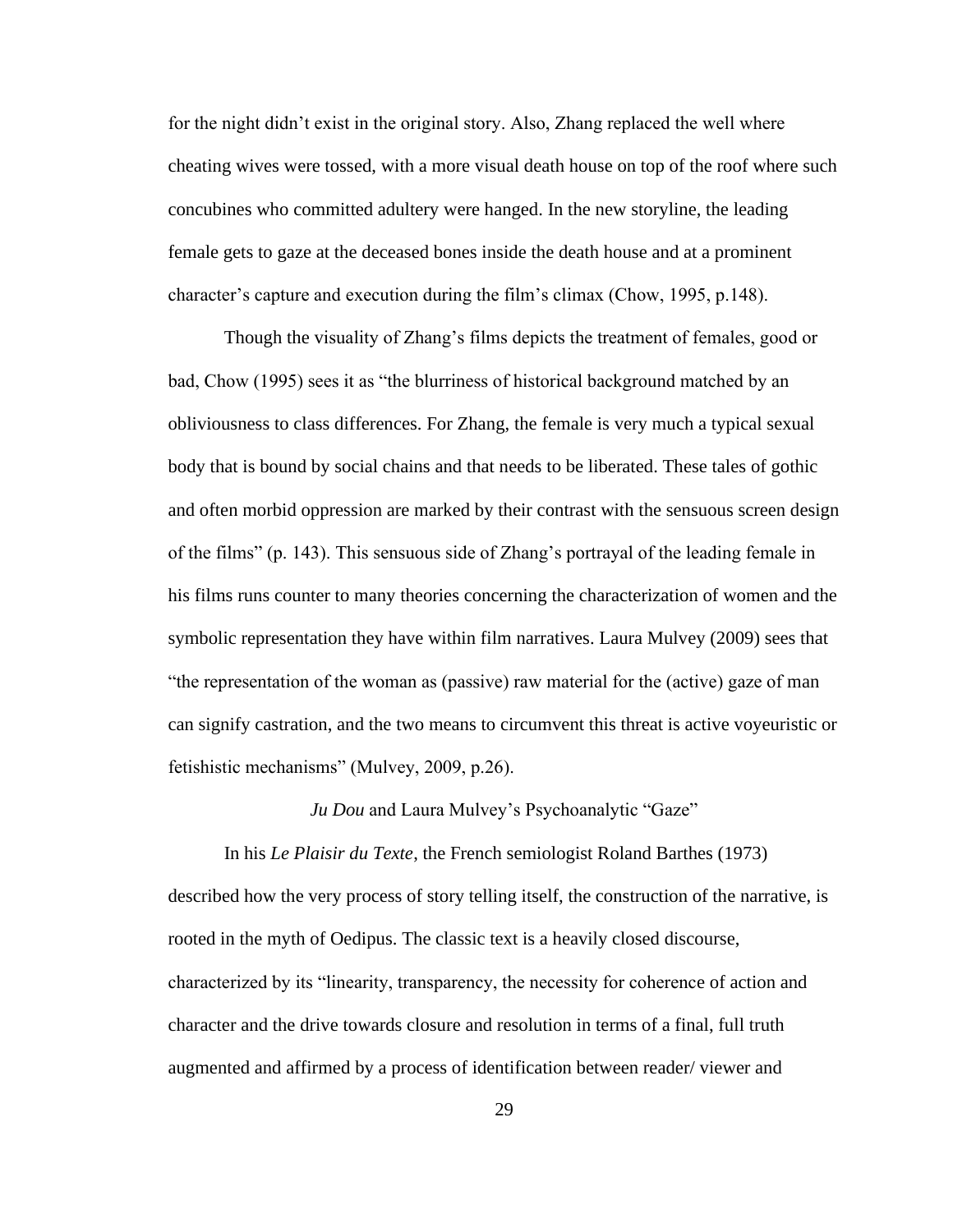character" (Barthes, 1973). Rey Chow (1995) explains the implications of Zhang Yimou's use of Oedipalization, as he rewrites the plot to connect the dramatization of femininity with patricide. An example is the text's version of Ju Dou dying of old age, whereas the film has her burning down the dye mill, with her in it. Also, the repeated patricide shown as "physical impotence, symbolic castration, ultimate deaths of fathers, constitutes a China deprived of power" (p.147). Though caught in this milieu of tragedy and death, Ju Dou continues to hold control and power- remaining a striking visual on the screen, constructed for the "gaze."

"Using ideology and other related psychoanalytic concepts," Chow (2010) in her essay *Film and Cultural Identity* claims that,

> Feminist critics concerned with identitarian politics have, since Laura Mulvey's groundbreaking work in 1975, been steadily exposing the masculinism of mainstream cinema. As a means of countering the repressive effects of dominant modes of visuality and identification, some go on to analyze in detail the ambiguities of the visual representations of women (p. 87).

Author Anne Friedberg (1990) states that the cinema plays upon "introjective identification" while at the same time providing the illusion of "projective identification." Although the relation might not be immediately apparent, "fetishism, a term that is most commonly called upon in its metaphoric capacity, has certain structural similarities to the process of identification. The fetishist object-relation is that of acknowledgement and disavowal in constant oscillation" (Friedberg, 1990, p.39). Rey Chow (1995) explains this duality in Zhang Yimou's films, "We see on one hand, the sadness of powerless lives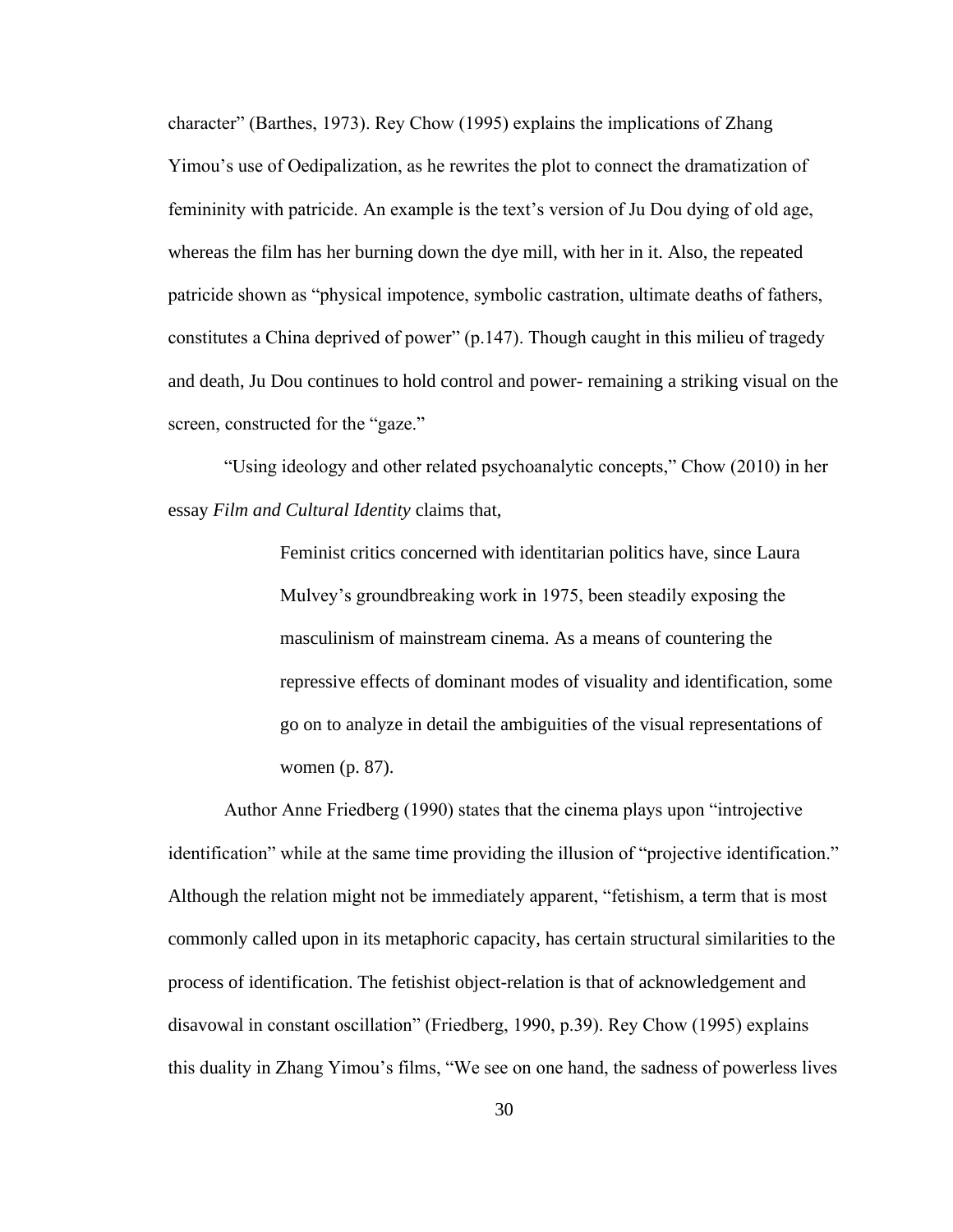under Chinese rule. On the other hand, the 'ethnicity' or 'Chineseness' is also a sign of cross-cultural commodity fetishism, a production of value between cultures. What Zhang is producing is rather an exhibitionist self-display that contains a critique of the voyeurism of orientalism itself, what we may call the Oriental's orientalism" (p.171).

Mulvey's (1975) essay, *Visual Pleasure and Narrative Cinema*, employs psychoanalysis to identify society's pre-existing patterns within the spectator of sexual relationships and their fascination. Mulvey (1975) explains, "Cinematic codes, visuals that trigger thoughts in our minds, create a gaze. Film is an illusion, create a world and an object. And in some cases, centered on producing a situation for the viewer to gain a measure of desire. There are three different looks or gazes associated with cinema: that of the camera, that of the audience, and that of the characters within the created illusion" (p.26).

E. Ann Kaplan (1983) agrees, "Using psychoanalysis to deconstruct films enables us to see clearly the patriarchal myths through which we have been positioned as Other (enigma, mystery), and as eternal and unchanging" (Kaplan, 1983, p.25). Laura Mulvey (2009) claims that,

> Psychoanalysis can be used to extract from the unconscious the patriarchal bias of film form. The theory here is considered, in her words, a 'political weapon.' This concept is a contradiction of phallocentrism and the castrated woman. The function of woman in forming the patriarchal unconscious is twofold: she firstly symbolizes the castration threat by her real lack of a penis and secondly thereby raises her child into the symbolic (p.14).

> > 31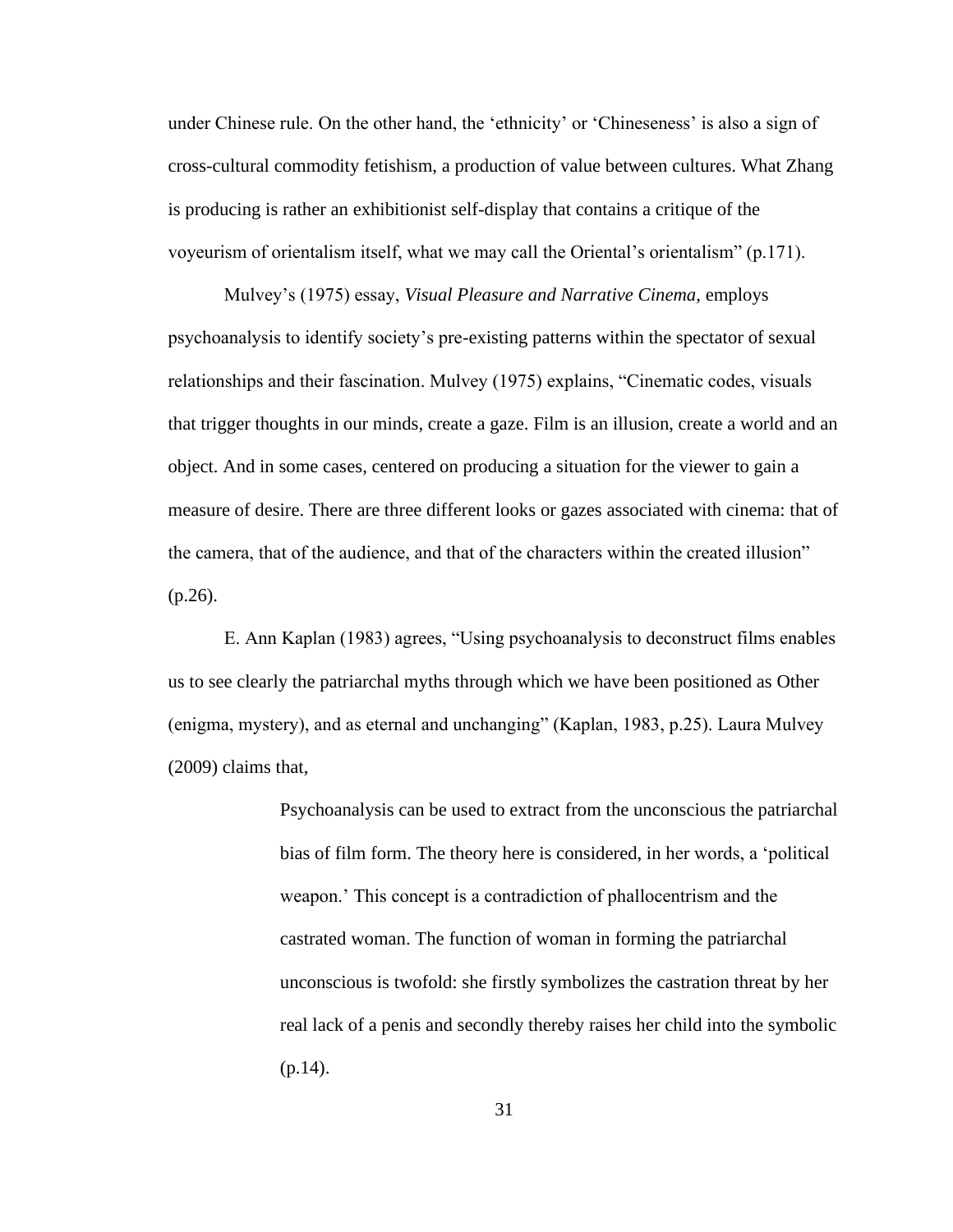The key to this extraction from the unconscious is confronting it on the same level as a language, a patriarchal language that speaks of the status quo. In fact, it is through linguistics that the female "stands in patriarchal culture as a signifier for the male other, bound by an order in which man lives out his fantasies" (p.15).

Privileged for male spectatorship exclusively, according to Mulvey (1975), one first focuses on the narrative and character developments, then on the psychological impetus for the dream-like state. Mulvey (1975) sees this outside focus on the female works counter to the flow of the plot. Realizing that he has full control of how he shoots a film, Zhang Yimou displays his female lead character to give emphasis, not for spectacle. Mulvey (1975) argues, "Mainstream film combines both spectacle and narrative to support such gazing systems. The male gaze projects its fantasy onto the female, while her presence, as a character in the exposition of the narrative is indispensable" (Mulvey, 1975, p.19).

E. Ann Kaplan (1983) in *Women & Film: Both Sides of the Camera* adds, "The difference between the male voyeurism and the female form is striking. Even when she watches, the woman does not own the desire; it is to distance herself from sex. The man owns the desire and the woman. In a world ordered by sexual imbalance, pleasure in looking has been split between active/male and passive/female" (p.27). Therefore, the male gets the best of both worlds, his reality in watching the female perform in the film, while at the same time, can fantasize "gazing" at her body.

Mary Ann Doane (1981) notes that, "In the major classical genres, the female body is sexuality, providing the erotic object for the male spectator. As Mulvey has shown, the imaginary identification repeats for men the experience of the mirror phase.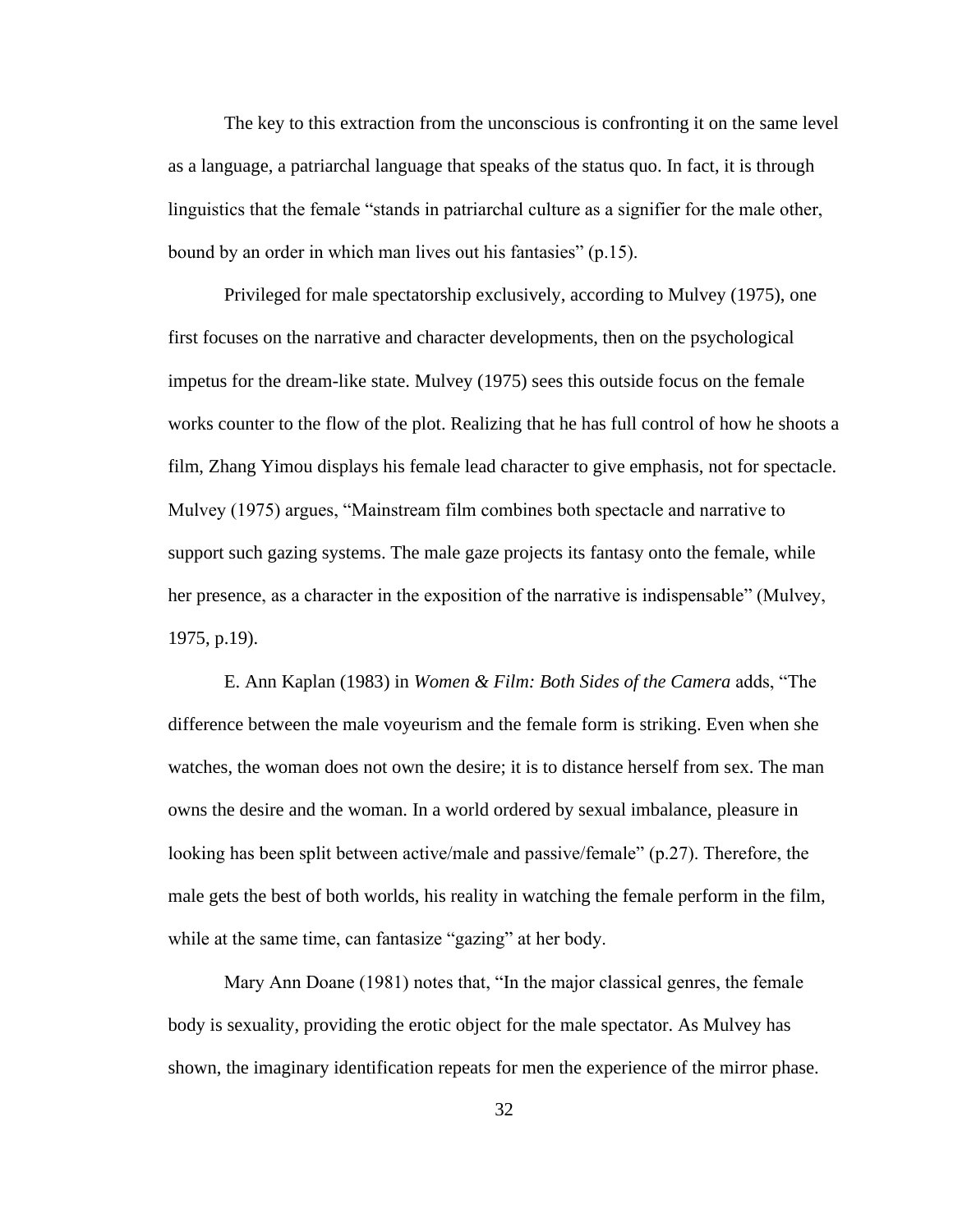The idealized male screen heroes give back to the male spectator his more perfect mirror self, together with a sense of mastery and control" (Kaplan, 1983, p.28).

An Exhibition: Visual Display by Ju Dou

"We must go a step further than ethnographic inequality," Rey Chow states, "The state of being looked at not only is built into the way non-Western cultures are viewed by Western ones; more significantly it is part of the active manner in which such cultures represent themselves" (p.180). In comparison to other Chinese film directors whose transcendental "goddess" cannot be seen or represented, Zhang's woman becomes, according to Chow (1995),

> The living ethnographic museum that, while putting Chinese culture on display, is at the same time the witness to the origin of human sexuality, which should be free. Not veiled in the metaphysical and utopic tones, Yimou's woman is localized 'barbaric' cultural institution, from which she seeks to be set free (p. 47).

An example of this new ethnography, one that accepts the history of Orientalism and performs or demonstrates by "self-alternizing" visual gestures, is in the film *Ju Dou* (1990). All knowing of her voyeur's presence, the staged and feticide Judou makes her scars noticeable to him by turning her back towards his direction. The premise of the spectator's gaze is that of gender, male gender. Rey Chow (1995) explains, "But what begins as an episode of voyeuristic eroticism takes on entirely different implications. Ju Dou exposes abuse. The suggestive attention now takes on the signification of empathy between them as fellow casualties of the same feudal system" (p.167).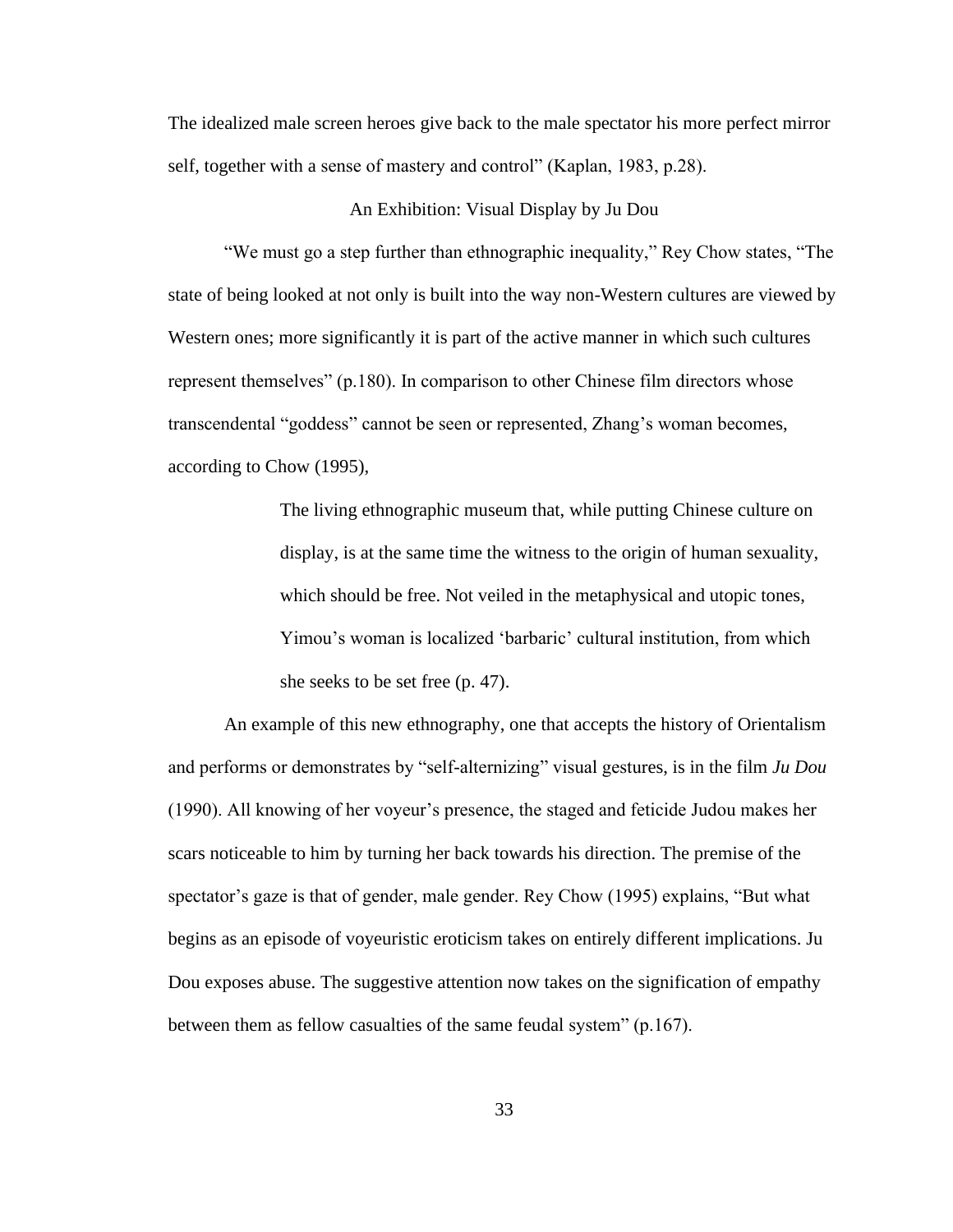This concept of representation indicates the "constructed" nature of the image, which is taken as reality, and perpetuates the illusion of the natural. Spectators of film believe the lies on the screen, while the mechanisms of voyeurism and fetishism flow freely. It also carries the implication of ideology and belief systems. Given the notion of constructivism and its image, ideology can longer refer to a belief but now to the myths that a society live by, as if these myths were natural. This leaves us now with a reality in filmmaking, and the process of characterization. Zhang Yimou's comfortable with this reality. As Chow (2007) explains, "In an academic climate in which iconophobia, the distrust and rebuke of the image, seems to have become a predominant way of reading cross-culturally. Zhang's work challenges us in how one might approach any representation of the non-West as such without attacking orientalism" (Chow, 2007, p. 148).

In her collection of essays *Psychoanalysis & Cinema,* E. Ann Kaplan (1990) recognizes that,

> It is not so easy for the fiction reader to believe that he or she is creating the text as it is for the cinema-spectator to believe that he/she is producing the images on the screen. The larger than life figures on the screen are projected from behind the spectator's head, and the methods of classical editing that 'suture' or connect the spectator into the filmic narrative  $(p.10)$ .

Therefore, it seems only logical that if he/she attends a viewing of a film, in a typical dark theater, the experience stimulates one emotionally. And if he/she has a desire to be emotionally moved, the distance from the viewer and the desired is short. And the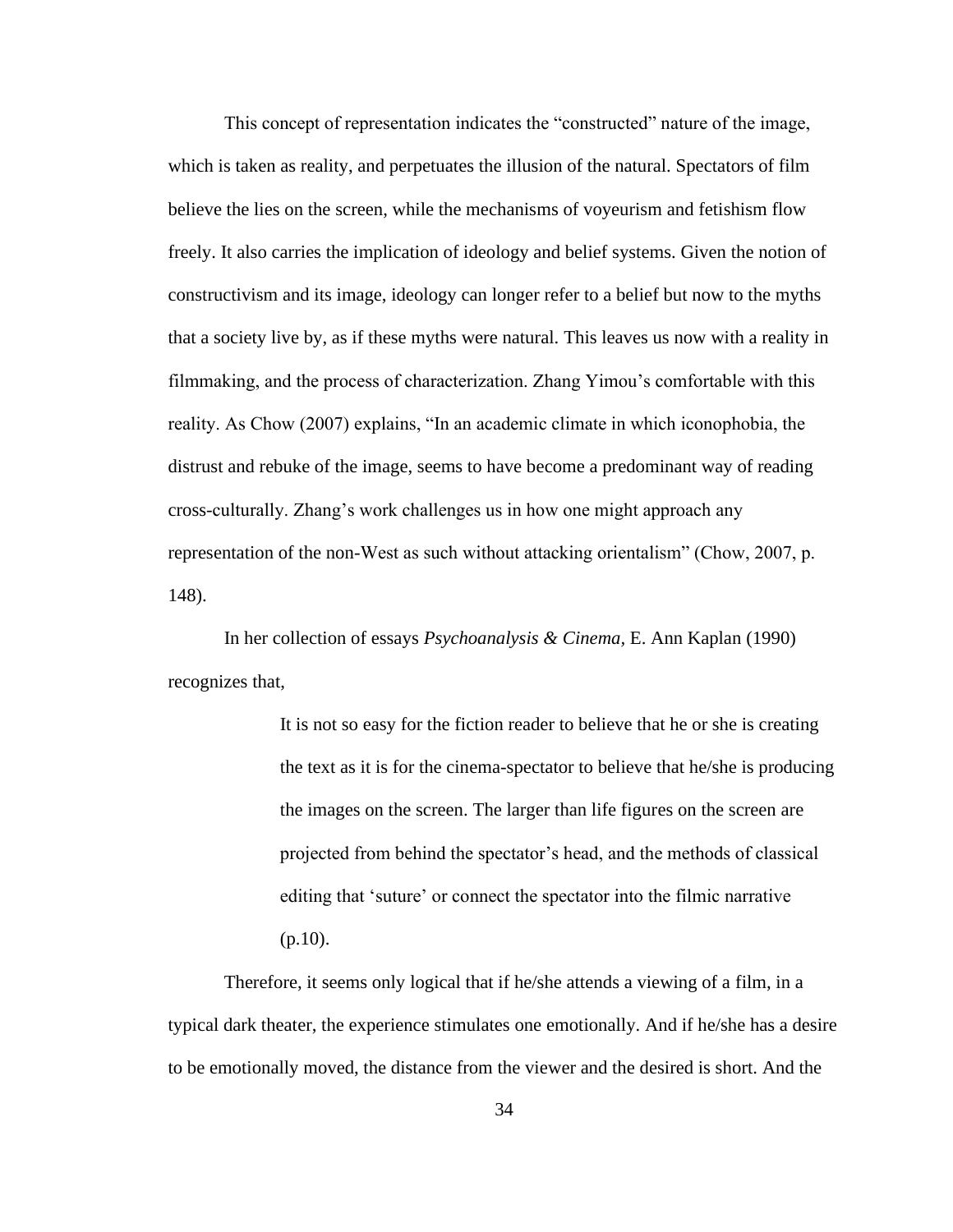desired appears obtainable through the cinematic experience. Also included is the desire for an object or person.

In this study, the focus is on the female lead character and her emotional journey throughout the film's plot. If a viewer from the West becomes involved in the presentation or *mise-en-scene* of the East, that he/she believes that they understand the female lead character's intentions through her facial expressions (non-verbal communication) including her eye gazing within the diegesis, that the female lead character's very existence as a female, as a Chinese female, is both intriguing and obtainable, then he/she feels assured that they can answer the female lead character's melodramatic appeal for life and freedom. Just the fact that one is culturally different has positive values as much as negative ones.

A Man's Desire for the "Other" according to Jacques Lacan According to Jacques Lacan (1982),

> Man's desire finds its meaning in the desire of the other, not so much because the other holds the key to the object desired, as because the first object of desire is to be recognized by the other. To clarify, a 'need' is for sensations that can be given. A 'demand' is for an object that cannot be given. And a 'desire' is for an object that can sometimes be reached. And if an object is reached, then it no longer remains the object of desire; another object will become substituted in its place (Hill, 1997, p.65-7).

Desire is another word for lack, for an object that is missing. As Lacan argues, "It's expressed symbolically, as a type of language and so is a property of signifiers. Signifiers are public property, not belonging to any one individual. Therefore, an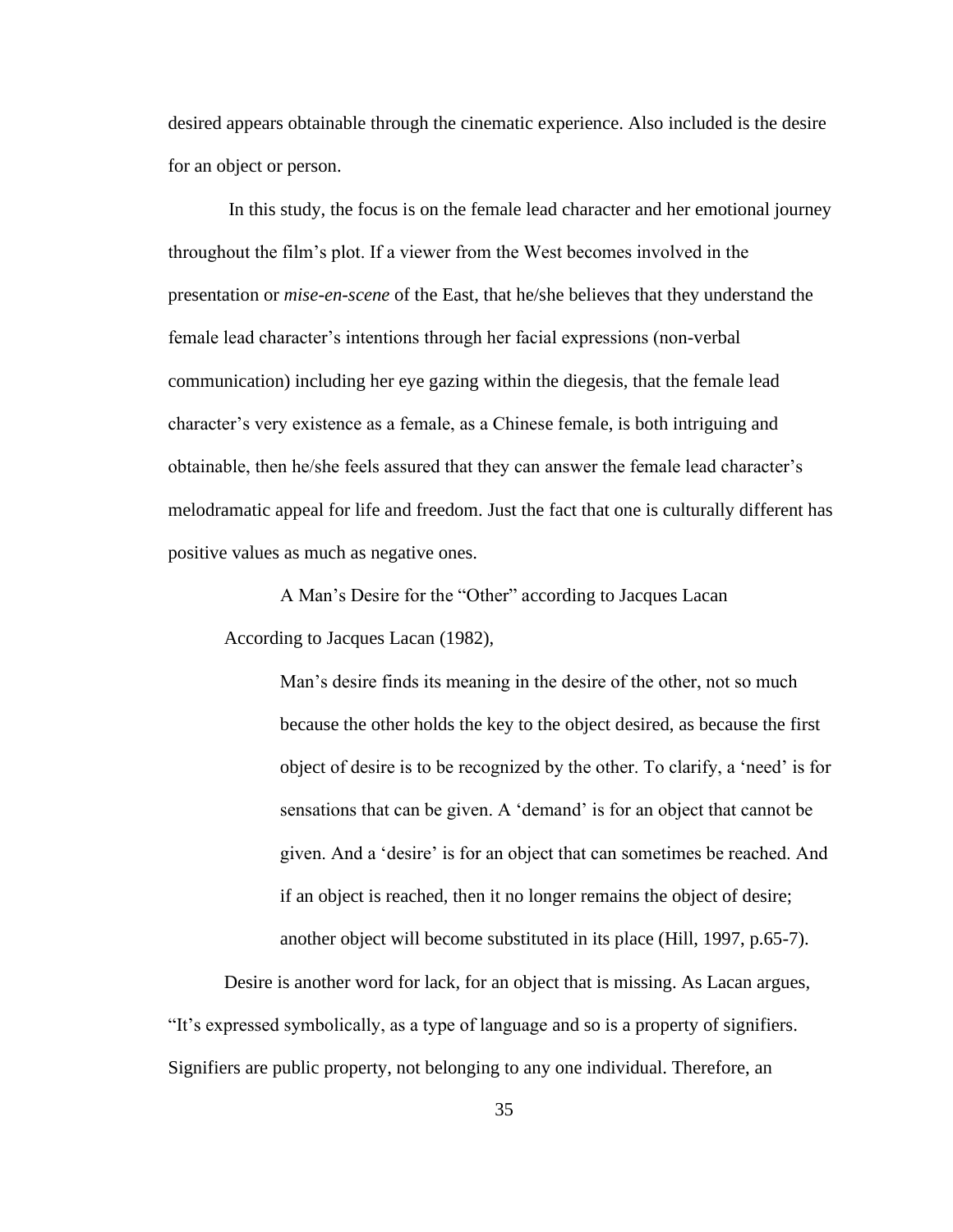individual's desire is always connected to what other people desire, because it is something that belongs to signifiers, which belong to all language users" (p.73).

Lacan (1982) contends that it's not feasible to share someone else's experiences, but only to have one's own. So the "other" can never truly know someone else like me, but only as an object of sorts. Further in his explanation of desire for the other, Lacan sees this object as the cause of desire. The distinction is in that a voice and gaze from the Other may "first be the cause" of your desire, and "later be the object" of desire (p.79). But, as Roland Barthes stresses, desire, and our curiosity about a female should lead investigations beyond the sexuality features on the surface.

Barthes (1973) stresses, "To construct a narrative is indeed to search for one's cultural origins. A female as a social/ sexual being is repressed in the classic text, and if the male does not dominate the film at the narrative level, the woman can only become the pseudo-center of the filmic discourse, thus both marginalization and a desire to 'gaze' is created" (p.65). In this state, the female is labeled and a binary pairing is established. She is considered the "other." In this quest to find answers to the confrontations surrounding the problems of "otherness," studies have focused on the possibilities of its origin in discourse, colonial discourse, and how that history has carved a deep wound into a lasting misunderstanding. Later, investigations in film studies have linked such concepts to originality in translations or adaptations from text to film or from film to film.

Translations of Ethnicity, Stereotype and the Creation of the "Other"

Such "otherness" which is at once an object of desire or at least curiosity, is an articulation of difference contained within what Bhabha (1994) calls the "fantasy of origin and identity. What such a reading reveals are the parameters of colonial discourse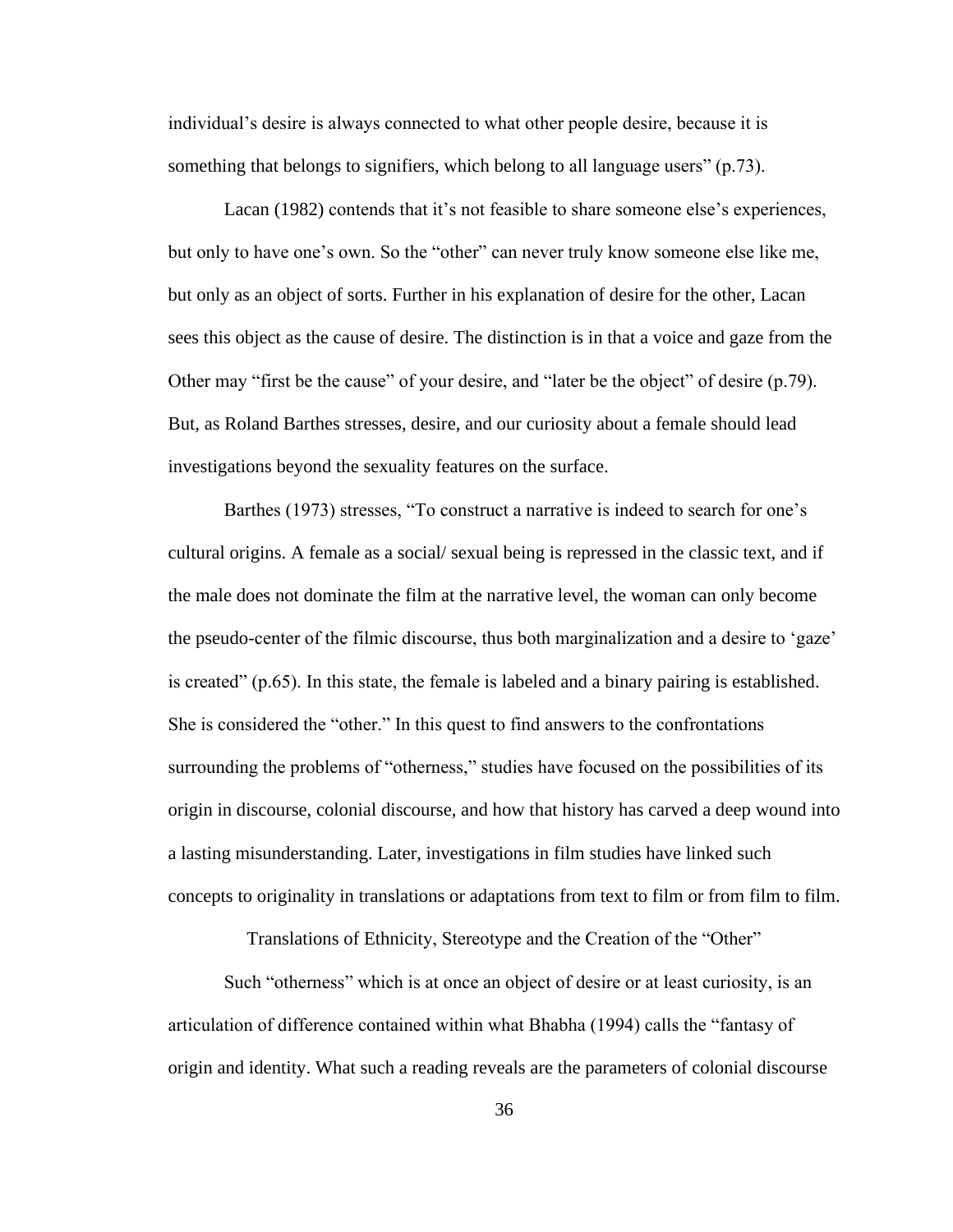that are needed to marginalize otherness. And in constructing this spatial place for racial or cultural difference, we can design the limits for the West" (Bhabha, 1994, p.96).

Zhang Yimou in his work *A Woman, A Gun, and a Noodle Shop* (2009) visually displays an example of such fantasy-like settings in film. Accomplished through the use of an anamorphic or fish-eye camera lens, the isolated, dust-bowl noodle shop's "ole west look" is very odd in visual presentation, giving the image on the screen president over the narrative. Zhang may be accused of "giving in" to a Western audience with such common American techniques. To discuss this mode of representation of ethnic otherness, one founder in this field is Edward Said, a Palestinian author and theorist, known for his work *Orientalism* and the concepts of Western or colonial discourse as it has groomed notions of the East and its considerations of "otherness."

Said (1979) states that he has found it "beneficial to employ Michel Foucault's notion of a discourse" (p.2), in *The Archaeology of Knowledge* and in *Discipline and Punish*, to identify Orientalism. Said (1979) goes on to say "It was amazing how power evoked such an occurrence in producing the Orient. Capturing all the needed fields of the military, science, and the politics, the East managed both Asian and its discourse to the world" (Said, 1979, p.3).

What go hand-to-hand with concepts such as colonial discourse producing this solid demarcation between cultures of strength and weakness are the attached and prescribed attributes of the other, referred to as the stereotype. Bhabha (1994) in his book *Location of Culture* notes the stereotype, "as a form of knowledge and identification, wavers between what is already known, and something that must be anxiously repeated" (p.94). Interestingly, a trait of colonial discourse is the notion of "fixity." Fixity connotes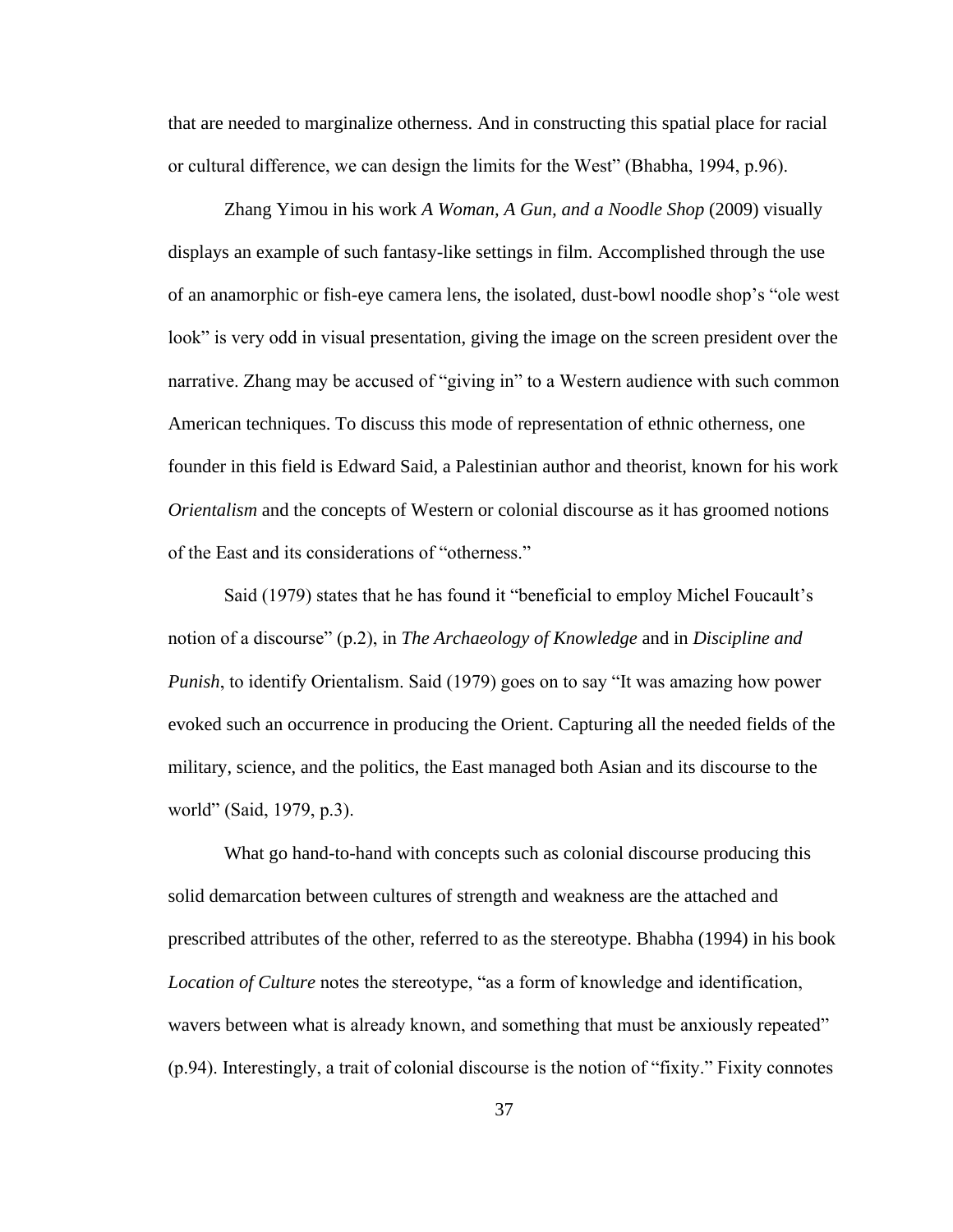an "unchanging order as well as disorder. It is this manner of ambivalence, central to the stereotype" (p.95).

In this study, the dilemma lies in the subject's cultural perspective. A film made by Chinese film director Zhang Yimou takes a Western text, with all the essential trimmings of a dark murder mystery, and overtly turns this "Western fixity" into glorified high-key settings with characters, including the leading woman, wearing brightly colored wardrobe. Scholars must question the ownership of such fixity, or the possibility of Chinese pandering to a Western audience.

The leading female, The Wife, in the Chinese version *A Woman, A Gun, and a Noodle Shop* (2009) is arrogant, courageous, and confident in her decision, versus the Western version that follows both cinematic look and character behavior known to most from the past era of film noir. *Blood Simple*'s (1984) leading female character Abby is stereotyped as nervous, ambivalent to her surroundings, and doubtful of her fate with Ray, her stereotyped lover.

Bhabha (1994) contends that, "despite the 'play' in the colonial system which is crucial to its exercise of power, colonial discourse produces the colonized as a social reality which is at once an 'other' and yet entirely knowable and visible" (p.101). The players of this discourse are created by, as Bhabha (1994) puts it, "an apparatus of power which contains an 'other' knowledge- a knowledge that is arrested and fetishistic and circulates through colonial discourse as that limited form of otherness that is called the stereotype"  $(p.111)$ . The question still remains of, in the twenty-first century, the entity yielding such power, and how "relative" the labeling of the "other" truly is.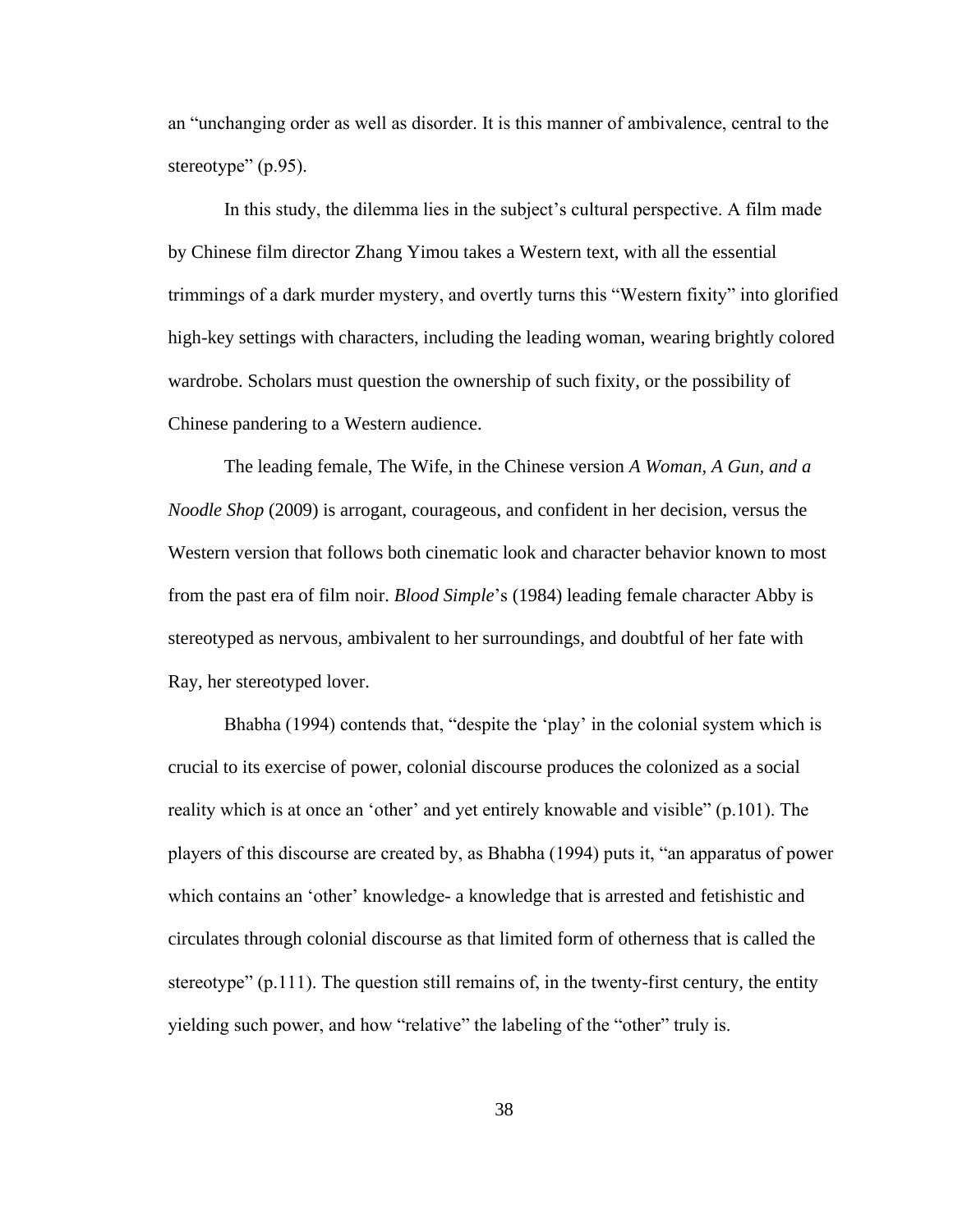Edward Said (1979) spoke of an Asia that "speaks through and by virtue of the European imagination, which is depicted as victorious over Asia, that hostile 'other' world beyond the seas. To Asia are given the feelings of emptiness and loss that seem thereafter to reward Oriental challenges to the West" (p.56). This emptiness and loss may refer back to Freud and the circulation of fetishism and its disavowal within the discourse of colonial power. Therefore, a connection is now made between the colonialized, and the weak lacking fetished female, through the "gaze."

In E. Ann Kaplan's (1997) *Looking For The Other: Feminism, Film, and the Imperial Gaze*, she sees the simple reason that the term "gaze" can be differentiated from a "look" stems from the establishment of power, and who feels confortable with it. The male and the white feel comfortable. But when a threat occurs, "this discomfort leads to their construction of the primitive/civilized binary categorization so as to defend against difference. It is precisely for these reasons that the 'gaze' may be distinguished from 'looking'" (Kaplan, 1997, p.62).

An example of the voyeuristic-fetishistic mechanism found in gazing is a scene in the dark murder mystery *Blood Simple* (1984), the American film that Zhang Yimou adapted for his Chinese version. After the private investigator shows the husband, Marty, photographs of his wife in bed with her lover Ray, Marty questions why take the photos?, and why so many? The reply by the investigator is that he stayed all night long, "gazing" at the lovers in bed.

There appears evidence for the functional link between the fetish and the stereotype. For fetishism is always, as Bhabha (1994) writes, a "play between archaic affirmation of wholeness/similarity in Freud's terms: 'All men have penises'; in ours: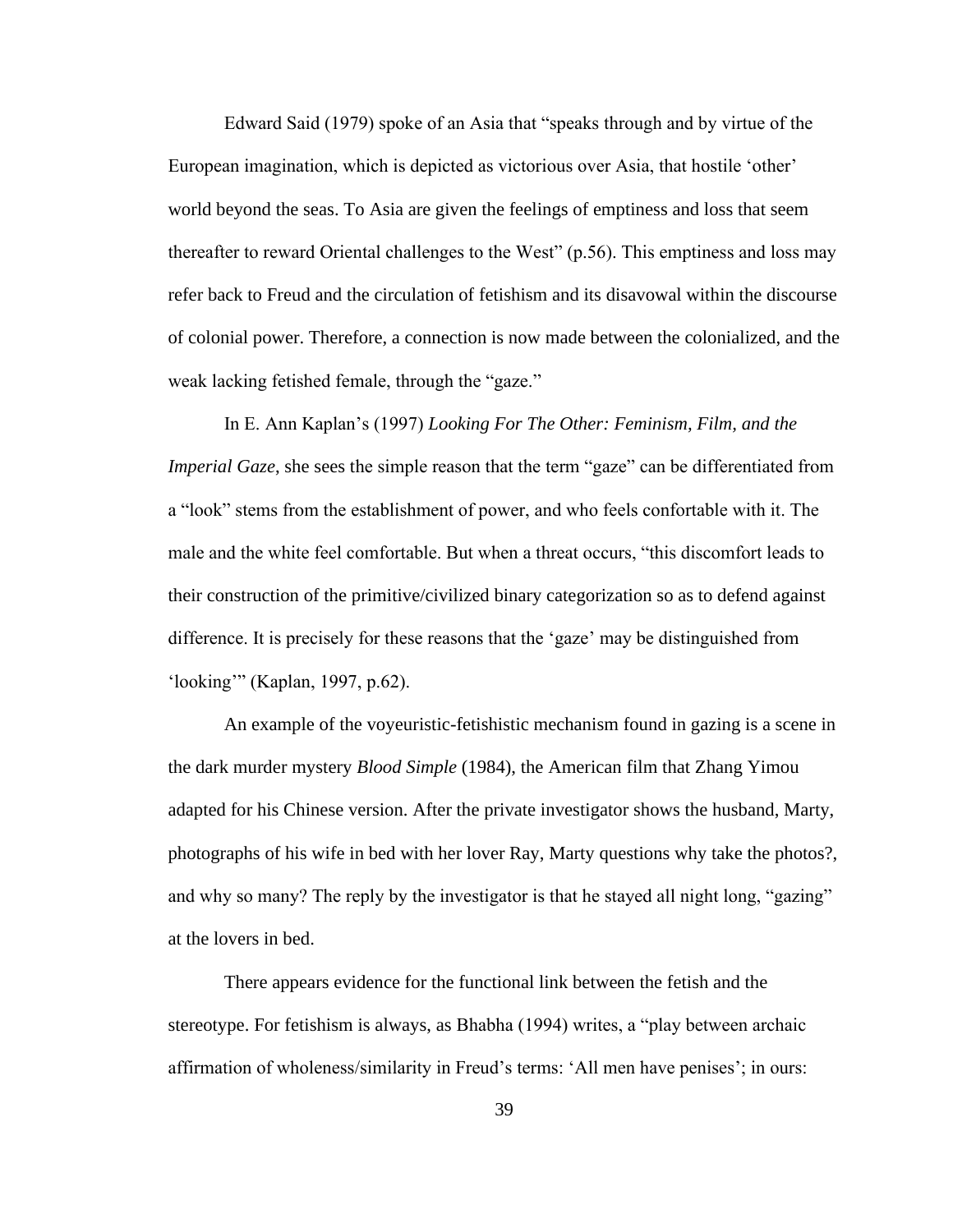'All men have the same skin/race/culture'- and the anxiety associated with lack and difference. Again, for Freud 'Some do not have penises'; for us: 'Some do not have the same skin/race/culture" (Bhabha, 1994, p. 107).

But in translation, or renditions of the "other's" film by the "other," the focus shifts from being the signifier to being the signified, the East taking from the West. "In the classical thinking about translation," author Barbara Johnson (1985) contends, "it is the signified, not the signifier, that is given priority: Faithfulness to the text has meant faithfulness to the semantic tenor with as little interferences as possible from the constraints of the vehicle. Translation has always been the translation of meaning" (Johnson, 1985, p. 145). Rey Chow (2010) explains,

> The common assumption about translation is that it is the rendering of one language into another language. We prioritizing one language over the other, by pretending that the traffic goes in one direction only. We call one language the 'original' and the other the 'translation'. This terminology suppresses the fact that the 'unoriginal' language may well be the 'native' tongue, that is, the original language (p.155).

Otherness, and its power-yielding signifier is a relative concept. If the focus were to flip the binary setup, the signified Eastern representation could in fact act as the signifier- power originating in Zhang's own story. Otherwise*, A Woman, A Gun, and a Noddle Shop* (2009) would have emulated the Coen brothers dark shadowed "look" in their *Blood Simple* (1984) film. Obviously, the Coen brothers had no involvement in the making of Zhang Yimou's film.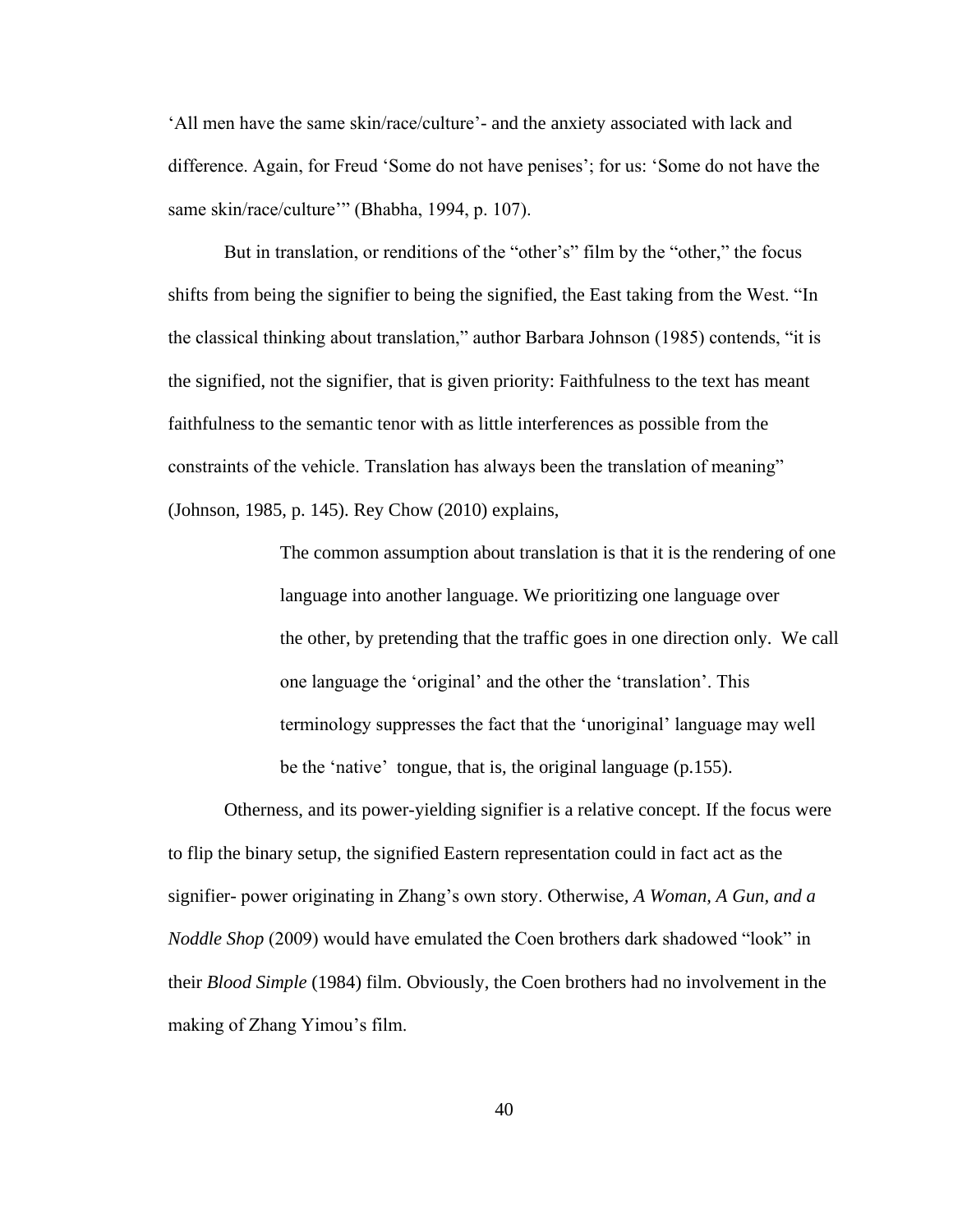"It is often assumed," writes author Walter Benjamin (1979), "that the point of translation is to impart information or convey the meaning of the original. That is not the case. A translation must incorporate the original's mode of signification. What needs to be translated is the intention in the 'original', not a kind of truth or meaning but the way in which the 'original' is put together in the basic elements of human language" (Benjamin, 1979, pp.78-79). This has been the mantra of filmmaker Zhang Yimou. What is required in translation is feelings, emotions, and truth.

One path of inquiry claims that all versions are translations, that there has never been an "original" that the so call claimed "original" is really a translation already. Another path would be a harsh review of the translator, in that, whether it is the West translating the East, or the East translating the West, that the translated version is unfaithful to the Western version of the story. To be faithful is to be obligated. And to auteurs such as Zhang Yimou, such responsibility doesn't exist. After all, originality in his films' striking visual presentations or *mise-en-scene* is his trademark, sometimes pushing to extremes, evident in his melodramatic works.

Melodrama: More than a Genre, Modes of Distinction

In the films selected for this analysis*,* Zhang Yimou provides a spectacular presentation of the *mise-en-scene*. Spectators are also privileged by their "gaze" into the diegetic's many secrecies, while Yimou deeply roots a moral compass that guides us through its many corridors of truth and deceit in this epic, dramatic staged performance. As Peter Brooks (1976) writes,

> Melodrama does not simply represent a 'fall' from tragedy, but a response to the loss of the tragic vision. It comes into being in a world where the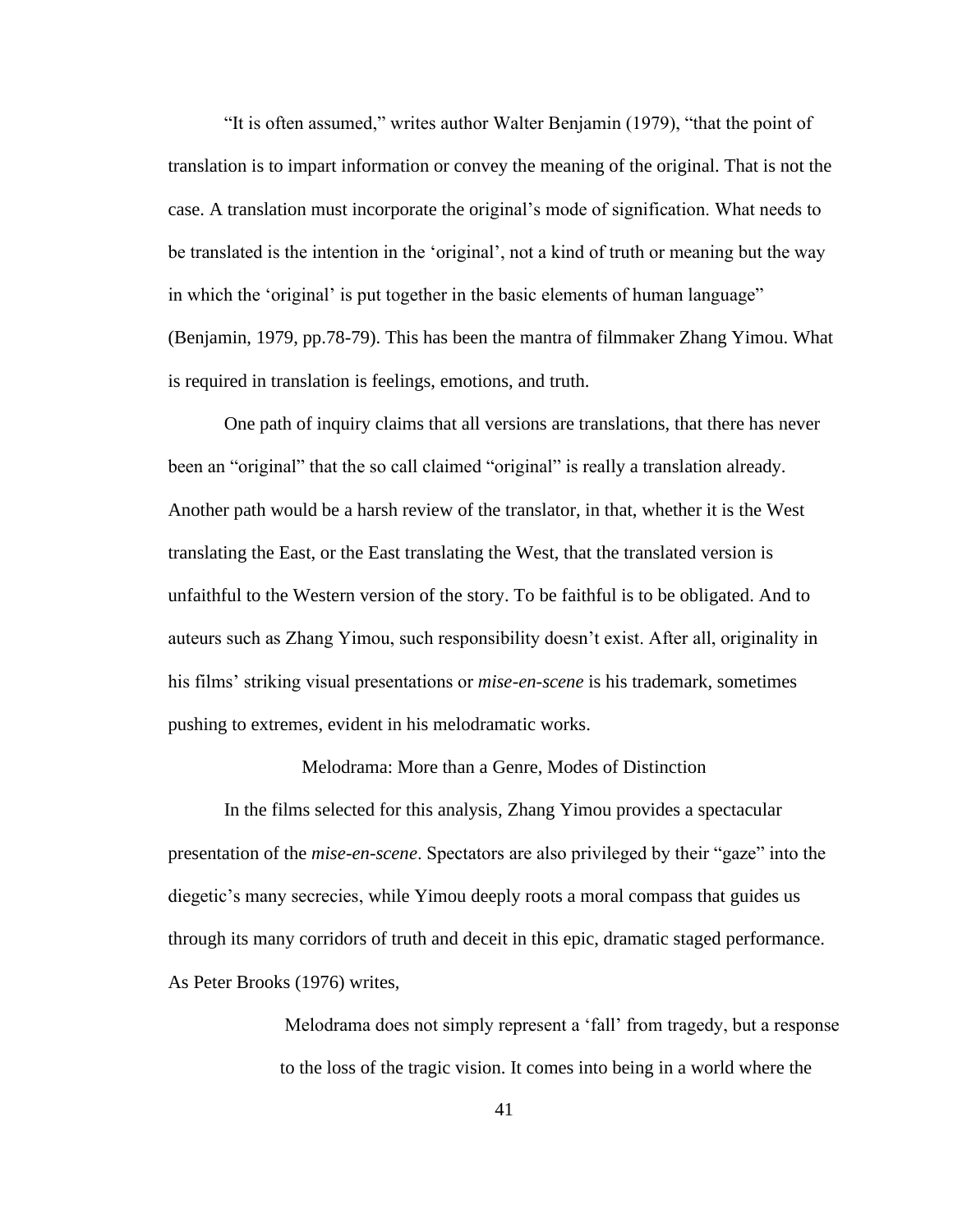traditional imperatives of truth and ethics have been violently thrown into question. We may legitimately claim that melodrama becomes the principal mode for uncovering, demonstrating, and making operative the essential moral universe (Brooks, 1976, p. 15).

And it all centers on the female in the leading role. She is indeed the tragic victim, where the hidden truths, and the ethics that revolve around them, are finally placed in view. As the central victim of societal constraints, the female lead character not only lacks love, but also lacks life. Her meek compliance and inability to rebel or escape provokes extreme audience sympathy and anger. Peter Brooks (1976) sees this melodrama as an "unveiling of sorts: The separation of good and evil works toward revealing them as real forces in the world. The spectacular enactments of melodrama seek constantly to express these forces and imperatives, to bring them to striking revelation, to impose their evidence" (p.13).

As these melodramatic films in this study present their stories, the question of morality seeks answers within the family. In addition to invoking human emotions already in the hearts of the viewer through pathos, Zhang Yimou's intentions are to touch a nerve, to make an appeal to the viewer. For there may be a good side, as Tianqing from the film *JuDou* (1990), and Li from the film *Red Sorghum* (1987), as archetypical examples of Douglas Sirk's, "immovable" character. Just as Zhang Yimou was making his unique style in the film industry in China, so too was Douglas Sirk in America. One of the most profound elements that both filmmakers brought to the table was the use of color and its contribution to the *mise-en-scene*, which in turn reflects upon the characterization of the female lead character.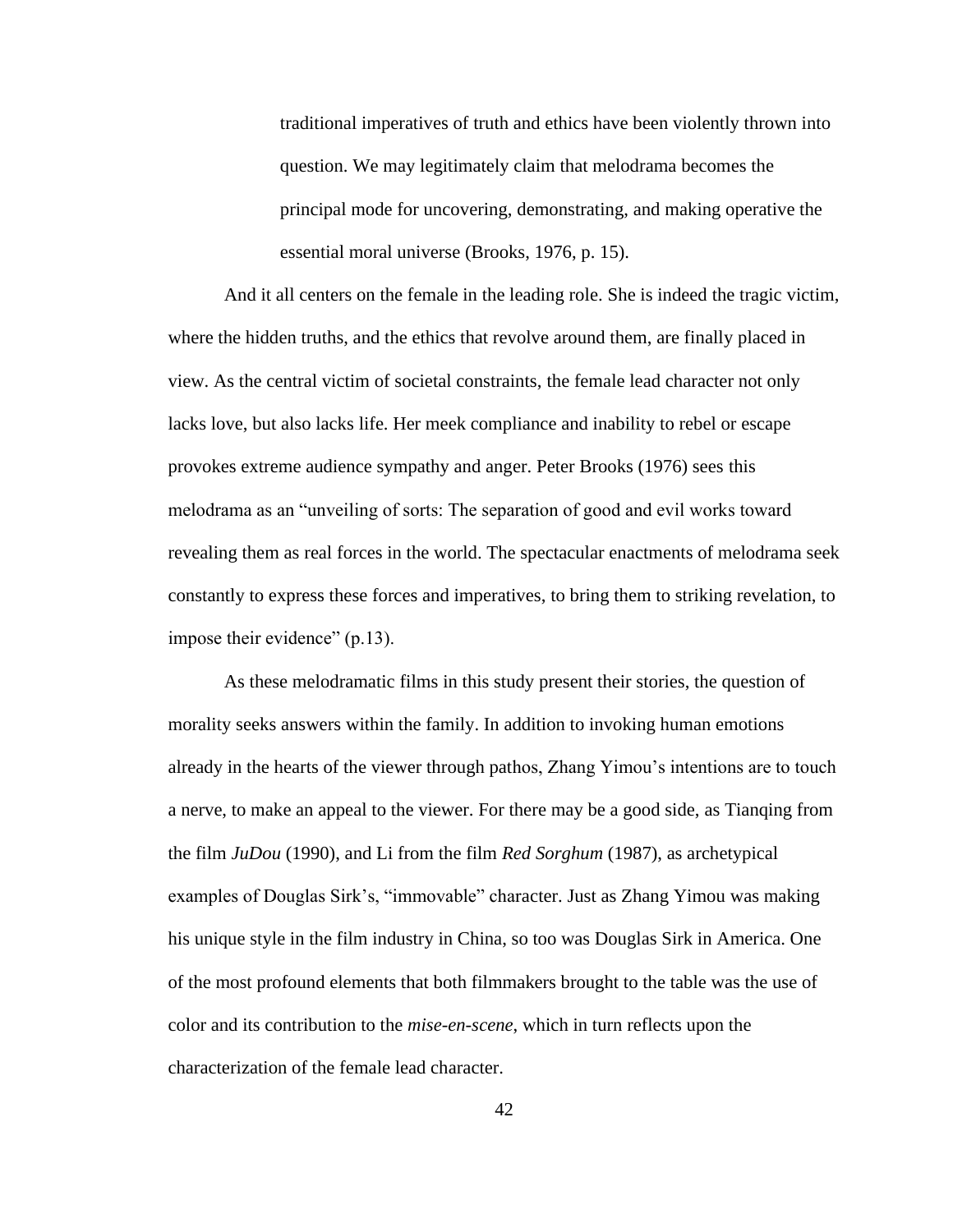Just like Zhang Yimou's reputation, Thomas Schatz (1981) observes, "Douglas Sirk's films were known to be outside the common formula of filmmaking during the early days. For example, his 'color-coding' of wardrobe indicating how material objects become laden with thematic significance amongst other distinct elements recognized as a Douglas Sirk film" (Schatz, 1981, p.250). So too was the distinction of a Zhang Yimou compared to his fellow filmmakers in China. After all, Zhang Yimou was the chief cinematographer in the early days of the "Fifth Generation." Both filmmakers were able to continue this type or genre using certain vibrant elements. But the term melodrama was to be placed solely in the lap of filmmaker Douglas Sirk. Mercer (2004) maintains that Douglas Sirk's "early history is widely misrepresented. He directed German state-run films, working along side many famous directors including Hitchcock and Wilder" (Mercer and Schingler, 2004, p.40).

Mercer (2004) notes that "the *Cahiers du cinema* critics, especially Francois Truffaut, had argued for Sirk's status as an auteur during the late 1950s and several articles during this period point to Sirk's cinematic style. Some examples would be his use of complex and symbolic *mise-en-scene*, irony and pathos and alienation devices borrowed from Brecht" (p.41). Melodramatic markers of Sirk's were his use of the long lens, which lost the intimate closeness with the viewer, actually putting the actors and the set as if on a stage. Mercer (2004) adds that the "widescreen, deep-focus photography by Sirk in almost all of his celebrated melodramas makes it possible to illustrate the emotional distance between characters in physical terms" (p.53). Such spatial technique works in favor for the alienation of both diegetic characters and audiences.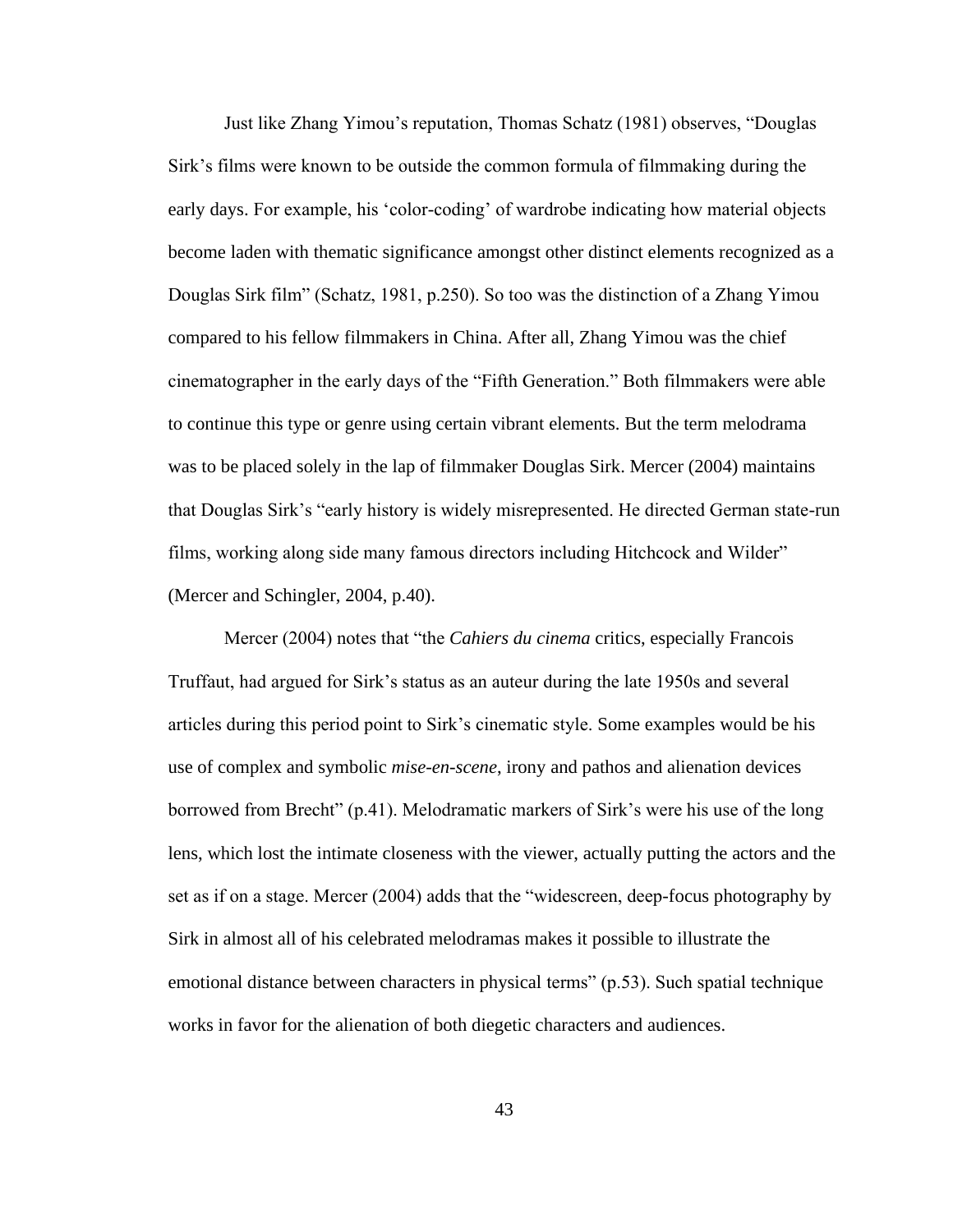A common feature used by Zhang Yimou, unconsciously borrowed from Sirk, is the use of frames within the film frame. In *Raise the Red Lantern* (1991), Zhang Yimou sets his camera to record numerous architectural archways, gigantic-sized doors, which lead the viewer through many corridors. Another significant feature of the *mise-en-scene* is the use of mirrors. According to Sirk, "it appeared to represent the person, but in fact is their opposite" (Elsaesser, 1987, p.54). The wedding night scene of Songlian in *Raise the Red Lantern* (1991) is a great example. These devices suggest confinement and isolation of the characters, as author Elsaesser (1987) states, "confined in their lonely worlds and oppressed by their environments" (p.59).

In 1986, inspired by Brooks' *The Melodramatic Imagination*, Christine Gledhill began an investigation of this "pathos." Her input with author E. Ann Kaplan (1986) in *Stella Dallas and Feminist Film Theory,* established a new understanding of melodrama,

> Primarily as a mode, distinct from realism, having different purposes, and deploying different strategies, melodrama is an aesthetic and epistemological mode distinct from realism. Melodrama insists on the realities of life in bourgeois democracy and, at the same time, implicitly recognizes the inadequacies of conventional representation. In this way, the 'beneath' or 'behind' (the unthinkable or repressed) is evoked as metaphor through gesture, music, and *mise-en-scene* (Gledhill, 1986, p.45).

In Wimal Dissanayake's (1993) introduction to his book *Melodrama and Asian Cinema*, he states, "In works of art subscribing to a credo of realism, whether they be literature or film, realism represents one stylistic antithesis of melodrama, the ubiquitous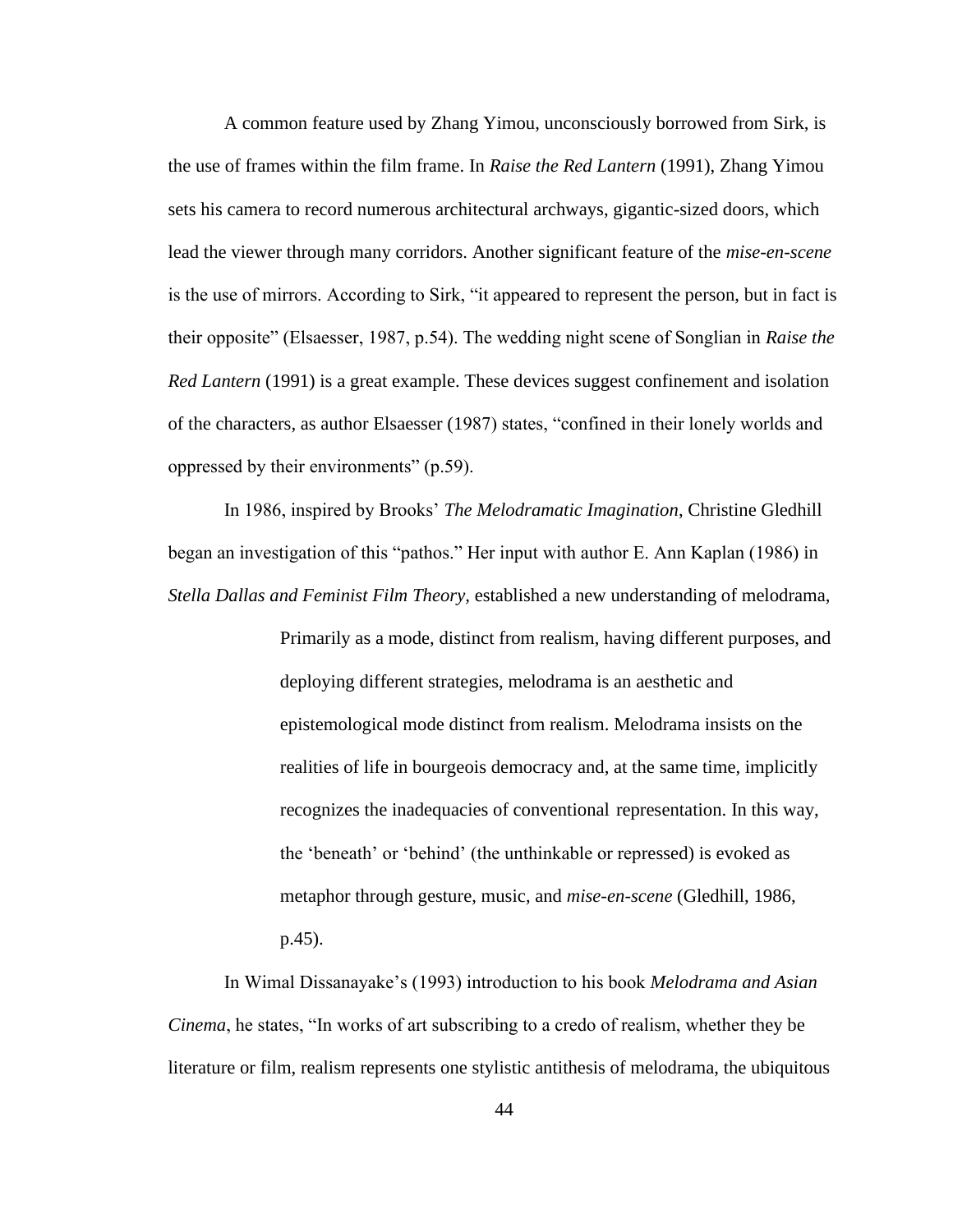working of ideology is concealed and 'naturalized.' But melodramas, with their strong action, emotional intensities, and rhetorical excesses, assume an antirealistic orientation" (Dissanayake, 1993, p.2).

Yimou's visual pallet of the *mise-en-scene* within the walls that entomb the female lead character is beyond cinematic perfection. Some examples are how Zhang Yimou's plays out the aftermath of the murder of Tianqing in *Ju Dou* (1990) by his biological son. The ramification after his horrific murder is massive death. Another example is how Jiu'er is murdered in *Red Sorghum*'s (1987) finale scene. But to accord to melodrama, the story is quick to stifle moralistic statutes.

Secondly, the problematic nature of the female lead character's quality of life, in addition to her impaired physicality, is clearly shown by Gong Li's performance through her body language and gesture. There is no question why Zhang shoots her in tight closeups at the appropriate times. As Peter Brooks (1976) adds, "Gestures as metaphors most often create an expanded moral context for the narrative. Gesture is read as containing such meanings because it is postulated to what cannot be said" (p.11).

Thirdly, the repetitive scenes of "gazing" and the restricted, unrestricted narration of secrecy plays a crucial role in the narrative's flow. As Brooks (1976) states, "The site of this drama, the ontology of the true subject, is not easily established: the narrative must push towards it, the pressure of the prose must uncover it" (p. 5). To gain a better understanding of the ontology or nature of a female in China, research unfolds some of the trials and tribulations of their history during the early feudal times, slowly gaining some status towards an emancipation era.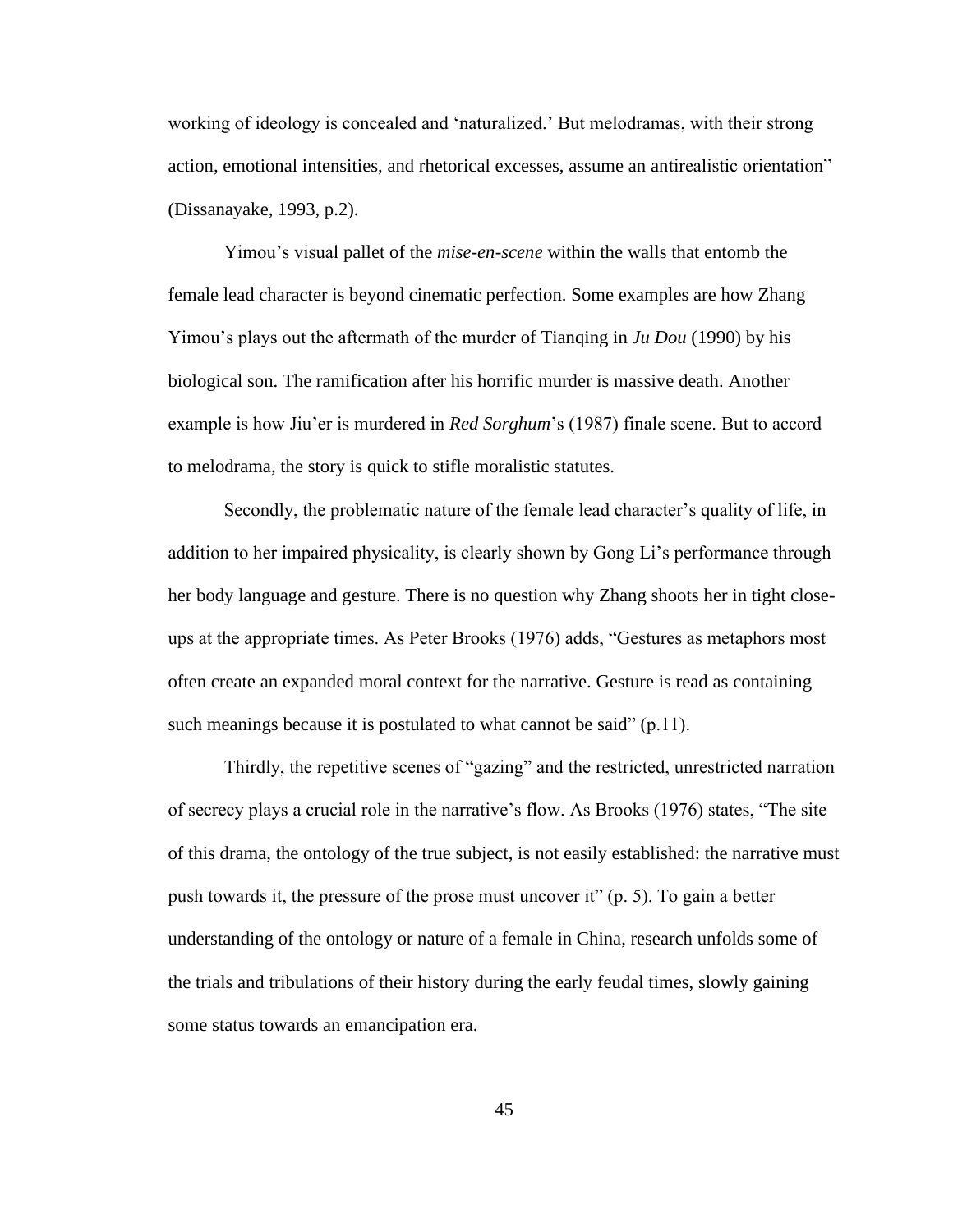Brief History of Chinese Females (Feudal System to Modern Times)

As reflected in this study's critical analysis of the female lead character in Chinese director Zhang Yimou's films, this section provides a brief temporal overview of the status that those females depicted in those, early distant periods in China's history. From documenting the early days of multiple wife ownership under the feudal dynasty system, to the sporadic land acquisitions by warlords and the decline of the feudalistic dynasties, then concluding with today's cultural changes due to different movements and reforms. Study of the historical research strongly suggests a correlation between these major political/ ideological belief systems and the emancipatory opportunities for females.

#### Dynasties

According to Li (2003), the timeline of Chinese dynasties were erratic, due to unclear territories and ruler ships. He continues,

> It was rare for one dynasty to transition smoothly into the next, as is depicted in history timelines, since dynasties were often established before the overthrow of an existing reign, or continued for a time after they had been defeated. With different regions being ruled by different groups, neither dynasties nor warlords typically ruled a large portion of the country. In the Chinese historiographical tradition, each new dynasty would write the history of the dynasty that preceded it. This cycle was disrupted, however, when the Xinhai Revolution in 1911 overthrew the Qing dynasty in favor of a republic (Li, 2007, pp.13, 26-27).

> > 46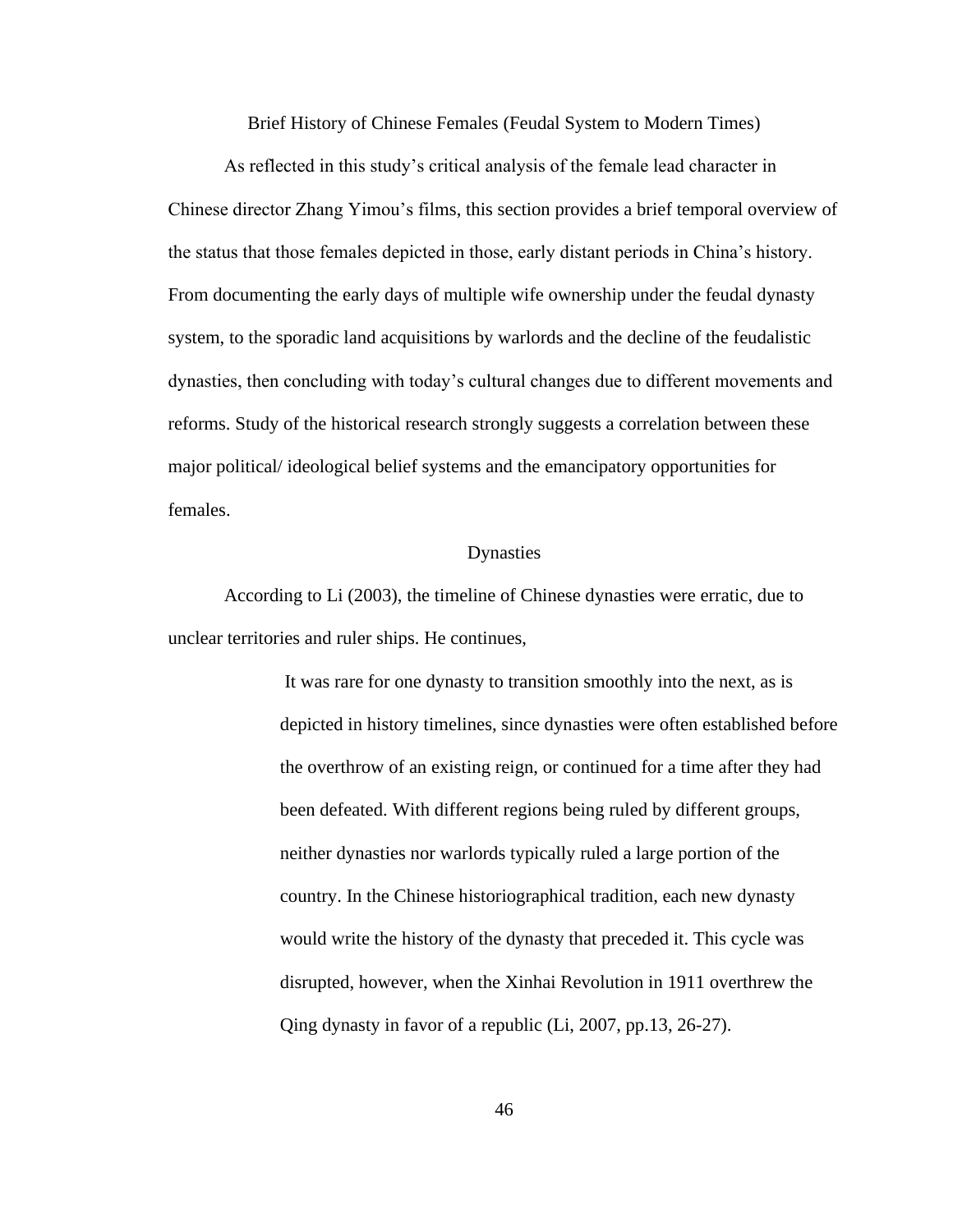Even an attempt to draft the history of the Qing was disrupted by the Chinese civil war that resulted in the division of China into the People's Republic of China in mainland China and the Republic of China on Taiwan.

The most apparent means for ensuring the acquiescence of females in their own subordination was the dominant use of ideological mechanisms that accompanied these different political platforms. According to Adler (2006),

> The primal foundations for this ostentatious code of the subservient role for women were to be found in ancient Chinese beliefs, dating back to an ethical and philosophical system, also described as a religion, developed from the teachings of the Chinese philosopher Confucius (551–479 BC). Confucianism originated as an 'ethical-sociopolitical teaching,' largely defined the mainstream discourse on gender in China from the golden-age of the Han Dynasty onward (Adler, 2006, vol. XIV, no.2).

The often strict, obligatory gender roles based on Confucian teachings became a cornerstone of the family, a societal norm accepted as essential for the culture's stability. Starting from the Han period onward, Confucians in general began to gradually teach that a virtuous female was to serve the wishes of the head in her family, especially the father before her marriage and the husband after she marries. Ames (2002) states, "The virtue held that creation was composed of two necessary elements, the 'yin' or female and the 'yang' or male. The 'yin' elements revealed the weak and passive qualities in contrast to the 'yang' elements that depicted everything that was strong and active, thus balancing nature's innate elements (Ames, 2002, p.847).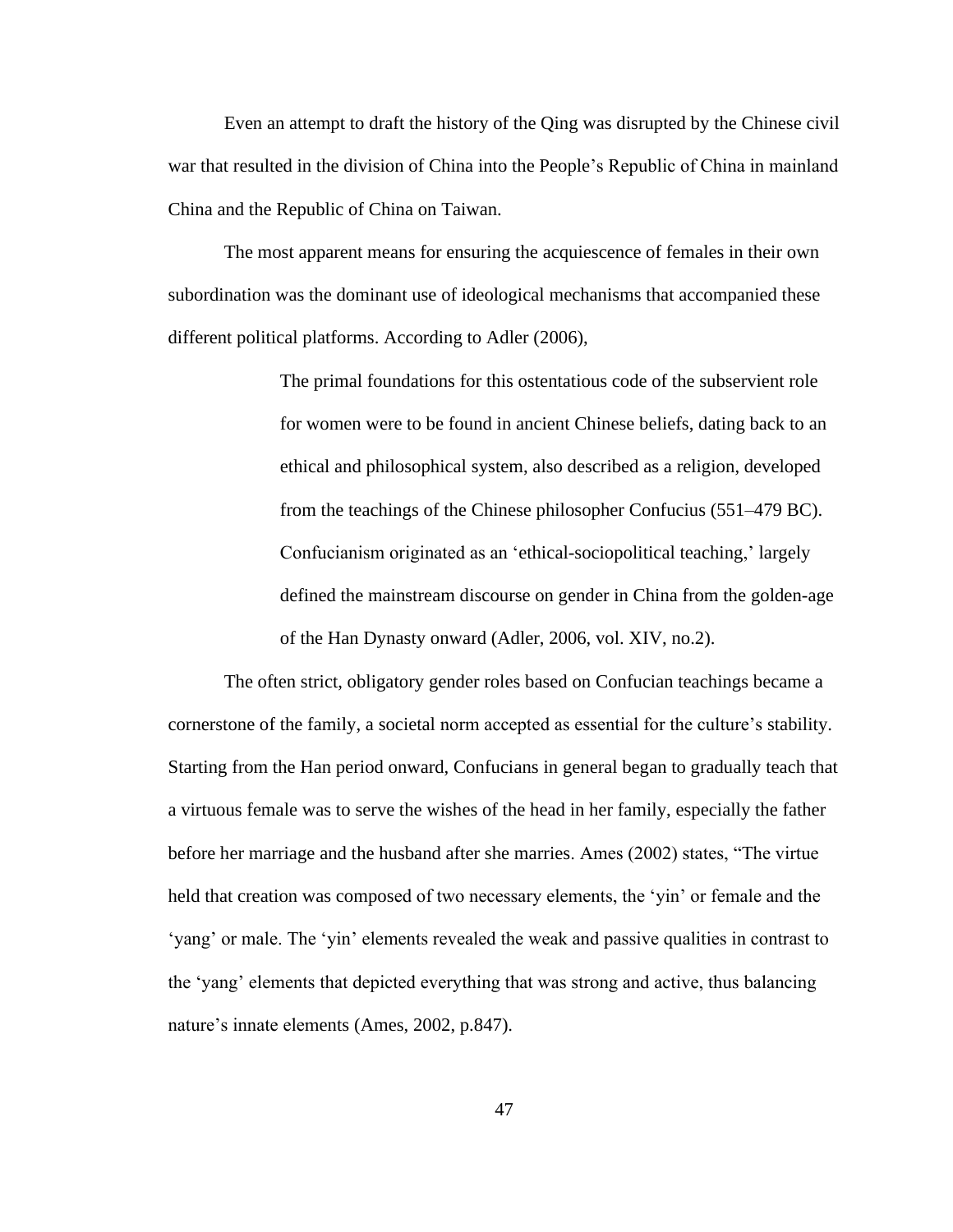# Confucianism: Weak and Passive Females

In *A Frog in a Well': Mechanisms of Subordination,* Elizabeth Croll (1978) states that these elements "originally conceived as interacting and complementary, were soon arranged in a hierarchical relationship juxtaposing superiority to inferiority and goodness to evil. In time, 'Yin' elements came to stand for all that was negative and inferior to the universe" (Croll, 1978, p.12). Confucius is believed to have said,

> Women are as different from men as earth is from heaven. Women indeed are human beings, but they are of a lower state than men and can never attain full equality with them. According to the *Book of Rites*, complied in the second century AD and later to become one of the venerated Confucian Classics containing rules of correct conduct, 'to be a woman meant to submit' (Burton, 1911, p.19).

As Confucianism was gradually institutionalized, certain ideal standards were used as textbooks in the education of girls throughout succeeding generations. From the first centuries AD onward, an endless succession of Confucian writers extended these texts and perpetuated the belief that females were subservient, a lower being in nature, only necessary for nature's harmony. Legge (1870) revealed, "The compilers of one of the Classics thought the contemporary lack of order in the state was caused by the interference of women, particularly in public affairs. 'A woman with a long tongue is like a stepping-stone to disorder. Disorder does not come down from heaven; it is produced by the women'" (Legge, 1871, p.561). According to Croll (1978), "The Neo-Confucian philosophers of the Sung dynasty further elaborated the segregation code of females by re-emphasizing the necessity to practice such acts of gender inequality" (p.14).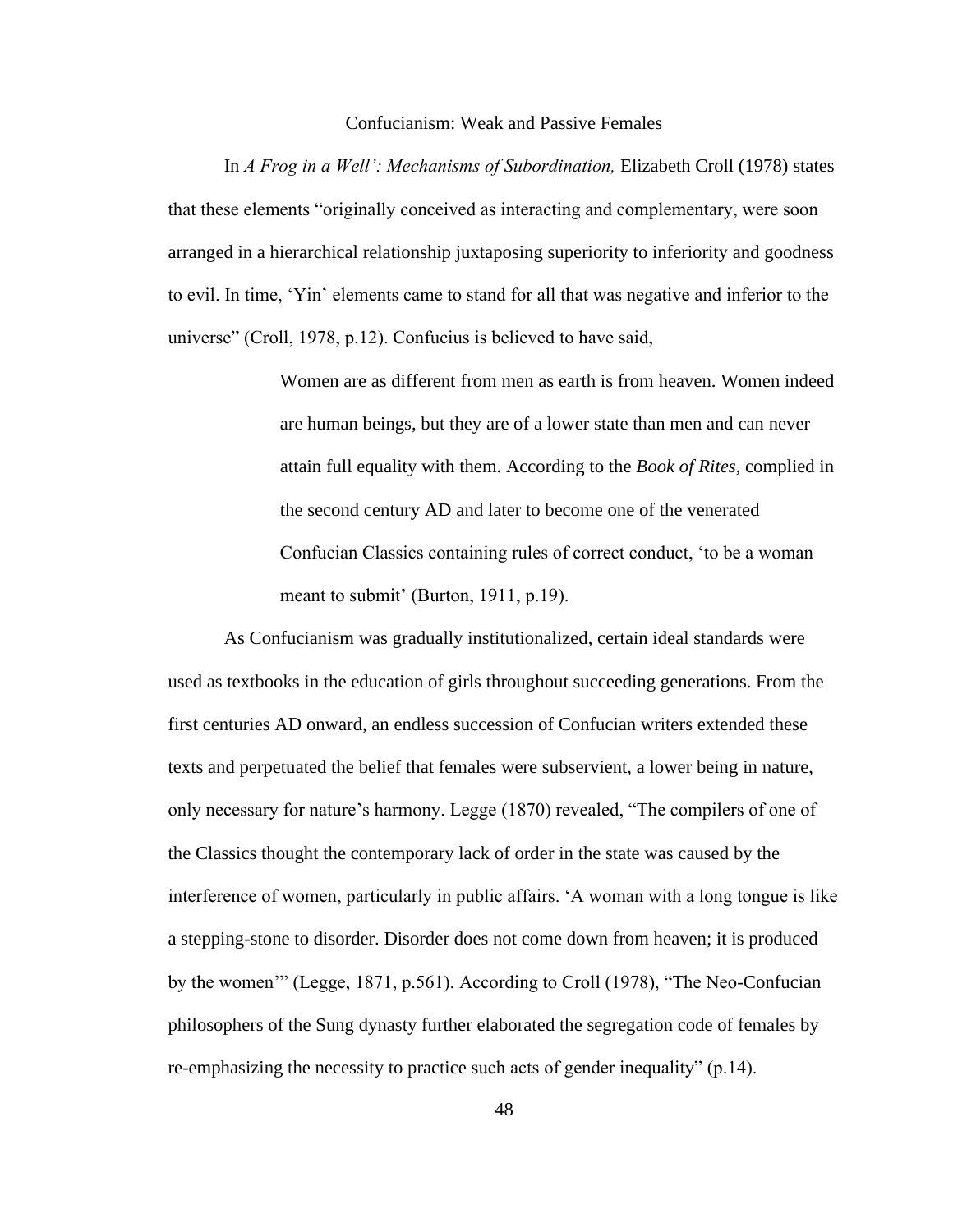Even with the Neo-Confucians, a revival during the Tang dynasty (618-907), which had the reputation of harshly mandating this discrimination against women, the actual situation was in fact quite complicated. This new ideological form of Confucianism incorporated additional qualities of Buddhism and Taoism. As Wolfgang Frank (1968) describes,

> When the Tang dynasty transitioned into the Song dynasty, one aspect of this new reinvigorated form was the adaptation of imperial exams and the philosophy of a scholar class. The imperial examination was a systematic means to select bureaucratic officials for the state. Institutionalized, the examination system created a new cultural and political life for many men, for the content was narrowed and fixed on text of existing orthodoxy (Franke, 1968, pp. 70-71).

There had been a difference between textual teaching and the actual social practice by the Neo-Confucians in daily living throughout the different dynasty eras. Roughly in the beginning of the tenth century, the eradication of this bureaucratic system could be associated with the ideological dismantlement of many practiced aspects of Confucianism, as women preferred Buddhism.

In Western scholarship, Confucianism was usually characterized as a patriarchal system that was harsh to females in Pre-modern China. But some research discloses a positive swing for the female gender. Zhou (2003) claims that, "During the Golden Age of the Han dynasty period (206BC-220AD), a female author Ban Zhao wrote *Lessons for Women*, instructing them on how to live proper Confucian live as wives and mothers.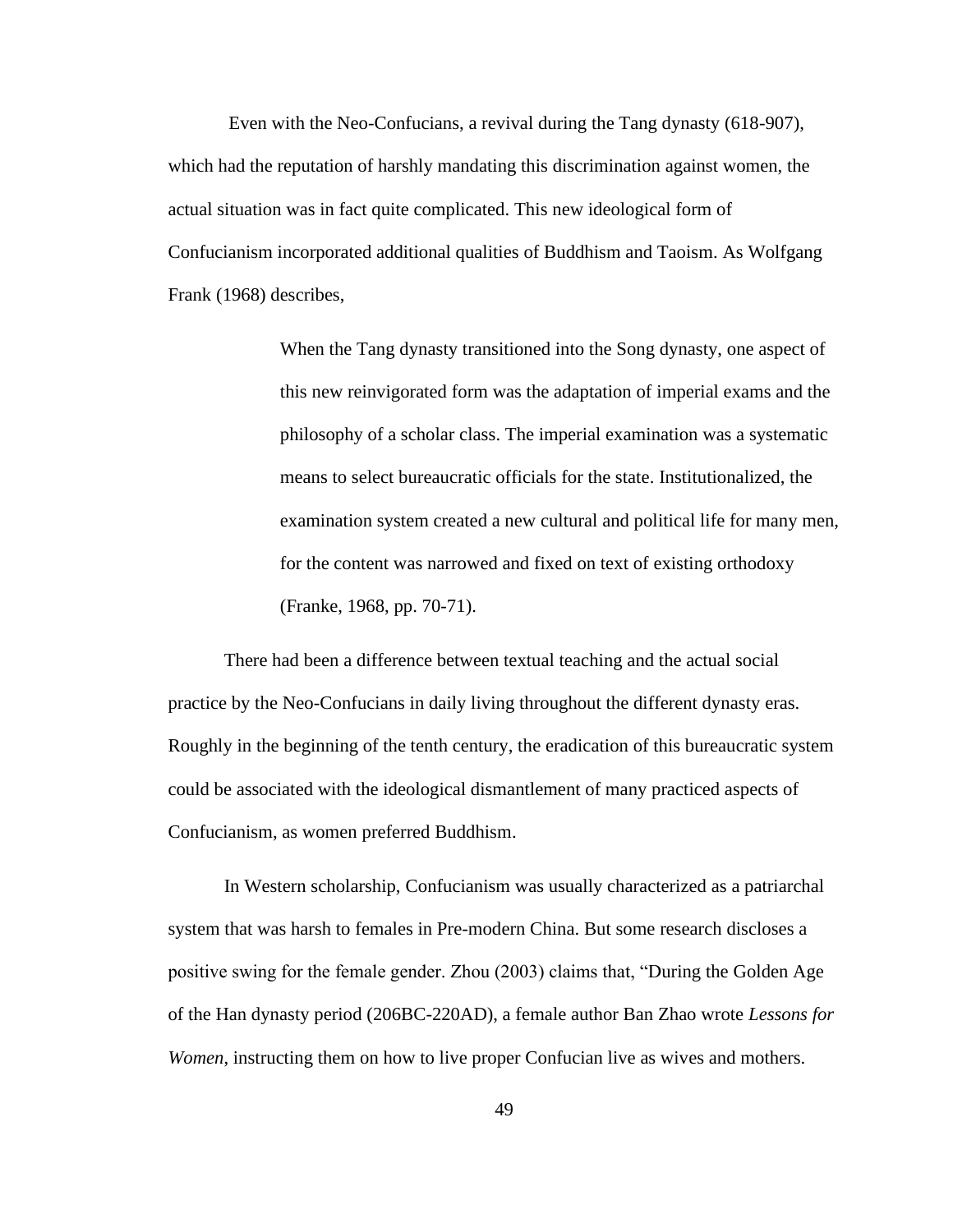Although this is a relatively rare instance of a female Confucian voice, Ban Zhao almost entirely accepts the prevailing views concerning women's proper roles; they should be silent, hard working, and compliant" (Zhou, 2003, p.34).

In an except from *Confucianism and Spiritual Traditions in Modern China and Beyond,* Zhao (1970) stresses the "complementarity and equal importance of the male and female roles according to yin-yang theory" (p.121), but she clearly accepts the dominance of the yang-male. Her only departure, according to Zhao (1970), from the standard male versions of this orthodoxy is that "she insists on the necessity of educating girls and women. We should not underestimate the significance of this point, as education was the bottom line qualification for being a 'junzi' or 'noble person'" (Zhao, 1970, pp.137-38). Her example suggests that the Confucian prescription for a meaningful life as a woman was apparently not stifling for all women. Even some women of the literate elite, for whom Confucianism was quite explicitly the norm, were able to flourish by living their lives according to that model.

During both the dynasty eras of Confucianism and later the land skirmishes of the feudal warlord system, Chinese women remained excessively suppressed with no sign of any possible improvement in their lives. They were considered "sexual objects, personal possessions, commodities for trade, and were even evaluated as pieces of art" (Yao, 1983, p.105). The only brief period during these early times that gave some females a chance to reevaluate their role and abilities was during the Taiping Rebellion and the Western influence of Christianity that already had already begun years earlier by missionaries in Beijing (Osterhammel, 2015, p.547).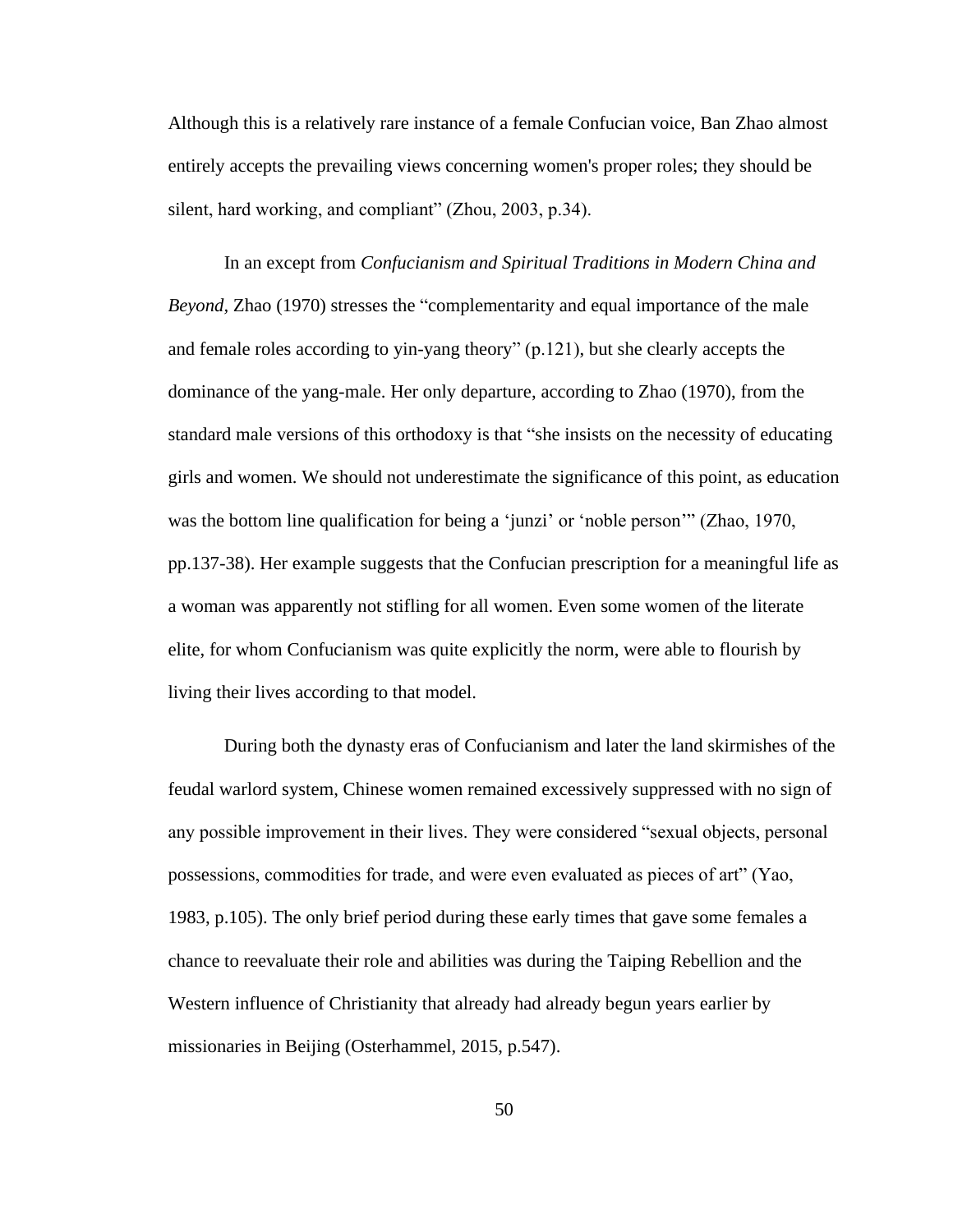A notable American missionary, Young J. Allen, used cultural comparisons between China and Western nations to illustrate the ignorance in depriving a woman of an education. In response to Allen's advocacy for women's rights, many Western educated scholars and journalists began campaigning for women's equality. They also urged men to abandon other feudalistic ideologies. According to Li and Chang (1975), "Many authors tried to cite the experiences of women in such places as Japan, Europe, and the United States, to stimulate a movement in China. Quite a few comparative studies were conducted to prove that China was the weakest among these nations and liberating her female population was the answer to alter the fate of the nation" (Li and Chang, 1975, p.9).

Though females in some provinces of China were encouraged to actively participate in the challenge of discriminatory laws concerning their roles in society, others were decapitated for such treason against the recognized dogmatic system, as was in the case of young Qiu Jin. "On July 12, 1907 the authorities arrested the 31 year-old later acclaimed heroine and martyr Qiu Jin, an out-spoken feminist and the principal at a school for girls. After days of torture, the governmental officials found incriminating documents and publicly beheaded her in Shanyin, her home village" (Cui, 2004, pp.95- 6). Qiu became a symbol of the female's emancipation in China.

As the feudal system of woman ownership began to decline by the end of the Qing Dynasty (1644-1911), government officials became more tolerant to such challenges against traditional models for females. Cui (2004) claims "popular texts like the *Chunqiu Fanlu* contained passages that suggested a more egalitarian relationship between a husband and his wife. This outdated Confucian alignment of women and the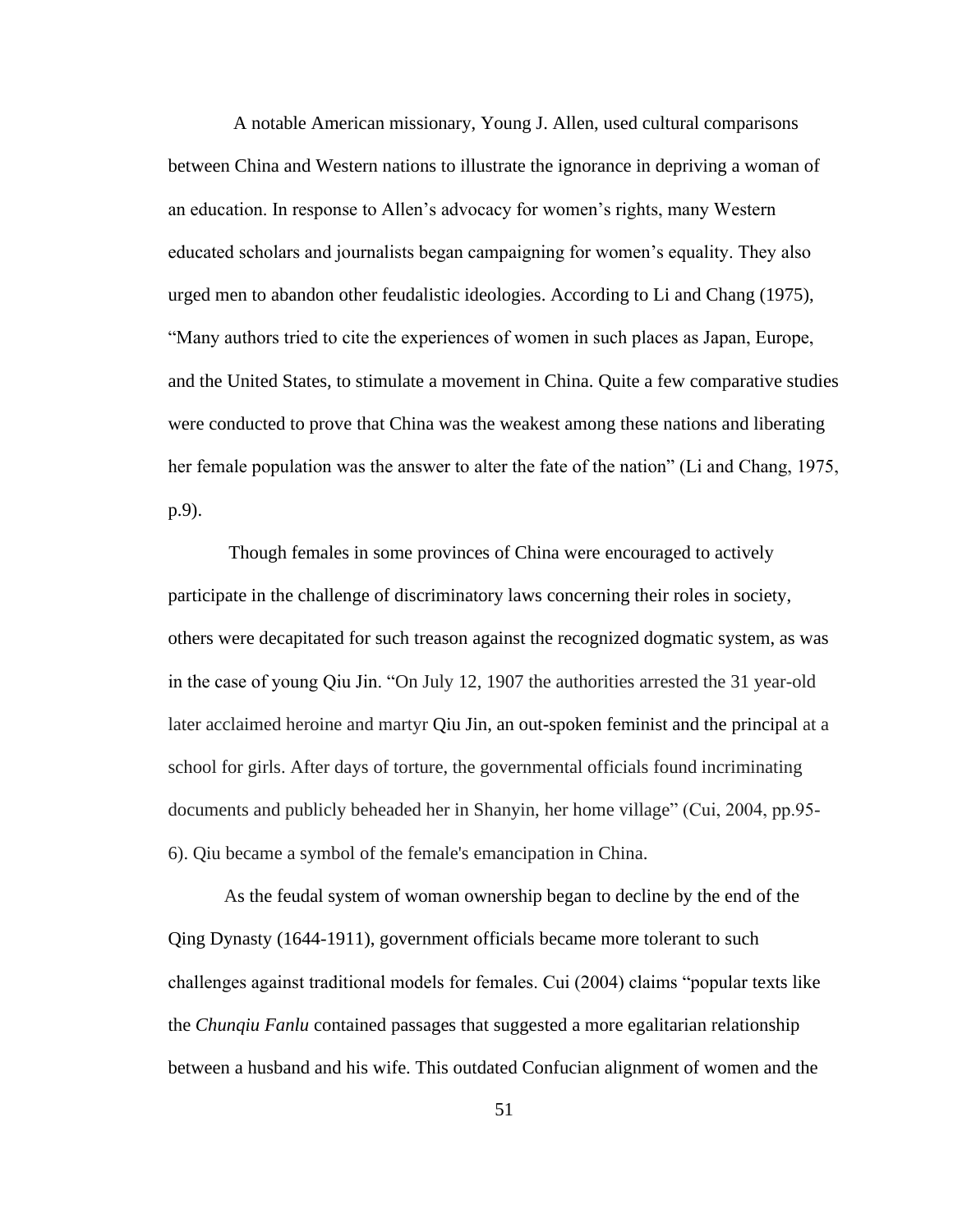institution of marriage did remain in some wealthier lineage, maintained strictly for the sole purpose of family name procreation" (Cui, 2004, p.95-6).

Marriages of this type were typically arranged between families of different surnames and usually of a similar social standing by "matching a bamboo door with a bamboo door, and a wooden door with a wooden door" to procure the services of a woman's reproductive powers and domestic labor (p.26). As Croll (1978) explains,

> Negotiations regarding the choice of the marriage partner, a go-between conducted the bride price and dowry or broker and the young people were strangers to one another upon marriage. Romantic courtship played no part. Although custom and law allowed only one principal wife, husbands could take secondary wives or concubines ostensibly for the purpose of providing them with sons. Concubines were often attractive girls purchased from poorer families or were courtesans who had attracted the husband on one of his visits to teahouses (p.30).

The latter were honored and complimented for their skills in music and dance, as were the famous women of the Qin Huai River. These women were featured in the Zhang Yimou film, *The Flowers of War* (Bejing New Pictures Film Co., 2012). Foreign merchants and local scholars frequented the houses of courtesans for such feminine conversation and poetry recitals. But for others, the prestige lied in the honor of being a wife of a lordship owner.

Bondage did not solely exist in a woman's heart, but also in the traditional practices that circumscribed them into a class distinction, to exonerate them from a past of poverty, into a wealthy lineage. According to Croll (1978), "the custom, footbinding,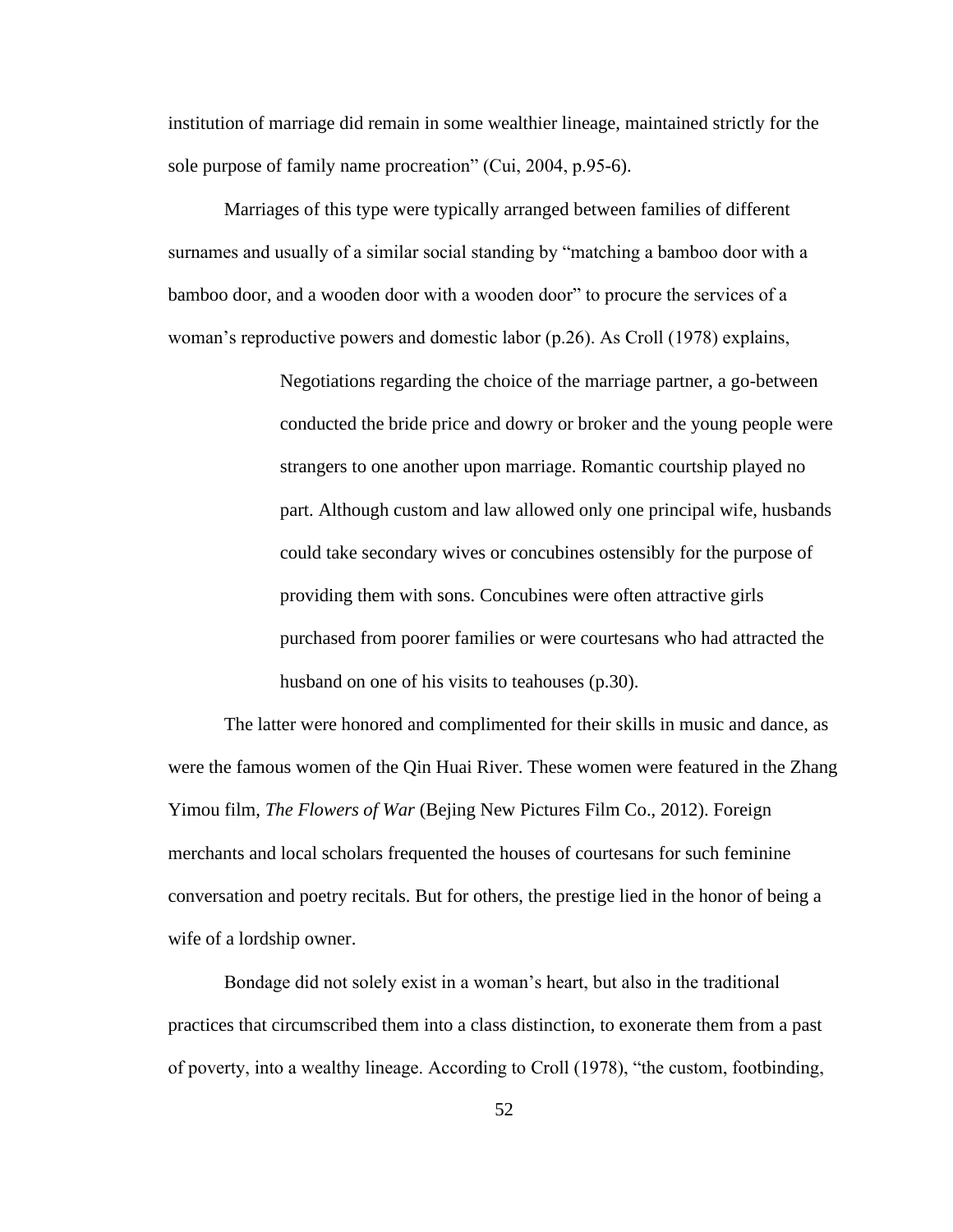was first practiced among the upper classes, but because bound feet were then associated with wealth and status they eventually became an essential prerequisite to an advantageous marriage and any form of social mobility. Girls of seven and eight years of age had their feet tightly wrapped and bent until the arch was broken and the toes permanently bent under" (Croll, 1978, p.18).

Lin Yutang, the writer, considered the bound foot the highest sophistication of the Chinese sensual imagination. "The small feet, measured steps, and the gentle swaying gait were thought to be reminiscent of the willow or poplar in the wind" (Levy, 1996, p.19). The popularity of the "golden lotus" was appeared throughout both poetry and song. Su Dongbo (1036-1101) wrote one of the earliest verses in praise of footbinding: "Anointed with fragrance, she takes lotus steps; though often sad, she steps with swift lightness. She dances like the wind, leaving no physical trace. Look at them in the palm of your hand, so wondrously small that they defy description" (p.41).

While some females were tortured, other female infants faced the grim reaper. Newly born females were victims of infanticide, especially during times of famine. According to Croll (1978), "In a nineteenth-century survey conducted in several different provincial villages throughout China, the 160 women over fifty years of age who were interviewed, and who between them had born a total of 631 sons and 538 daughters, admitted to killing 158 of their daughters" (Croll, 1978, p.24). If the parents decided to keep the female child, a fairly common practice among the poorest peasants was to sell them as child-brides. One anthropologist described the fate of the daughters of the poor in the villages in sough China,

53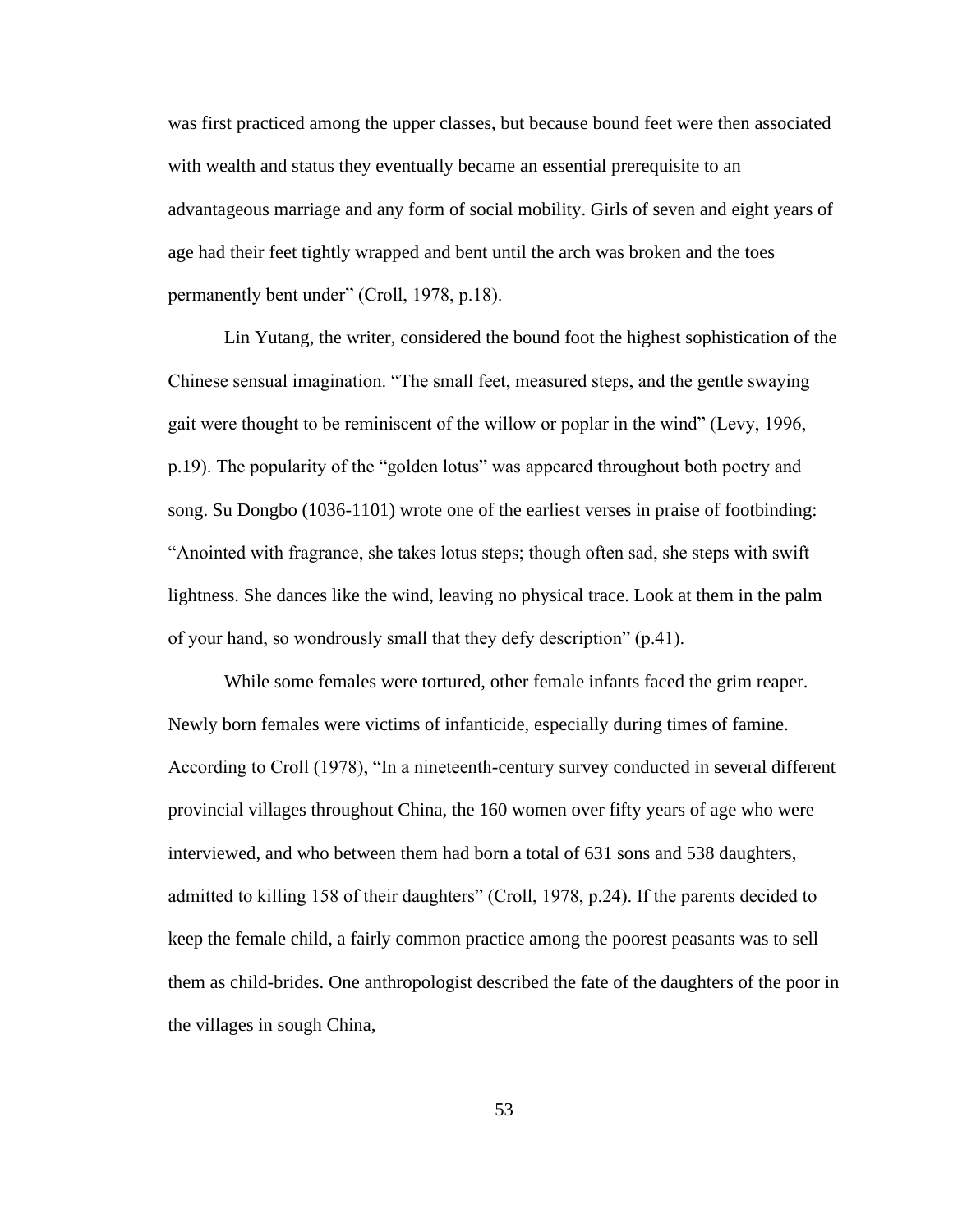Poor families need money and have too many daughters. The daughters consume rice and need clothes; when they are grown up they leave the home and furnish additional service to the productivity of the economic family of the group into which the girl is married. The parents in poor families consider it better therefore to get rid of the girl at the first opportunity and thus free themselves of her expenses and at the same time get some cash (Kulp, 1925, p.164).

By the end of the nineteenth century, and the establishment of the republic, females as a respectable gender, began to be heard. This new movement began to grow through organizing groups. A revolutionary spirit spread throughout the countryside and in the urban centers. This later came to be known as the May Fourth Movement (1915- 1921).

According to Lee Yao's (1983) *Chinese Women: Past & Present*, "The May Fourth Movement, an intellectual, cultural, and political crusade was so named because on May 4, 1919, students of the National Peking University led a demonstration against the current unstable government. It was a reaction against foreign powers, particularly Japan and Great Britain" (Yao, 1983, p.124). P'i (1973) adds, "Since this movement stressed group effort and propaganda, women were involved in numerous collective tasks such as fund raising and producing plays that dramatized their role in such matters. Women took advantage of the receptive social climate and urged local governments to grant legal rights with respect to political activities, educational opportunities, marital freedom, property and monogamy to women" (P'i, 1973, p.36).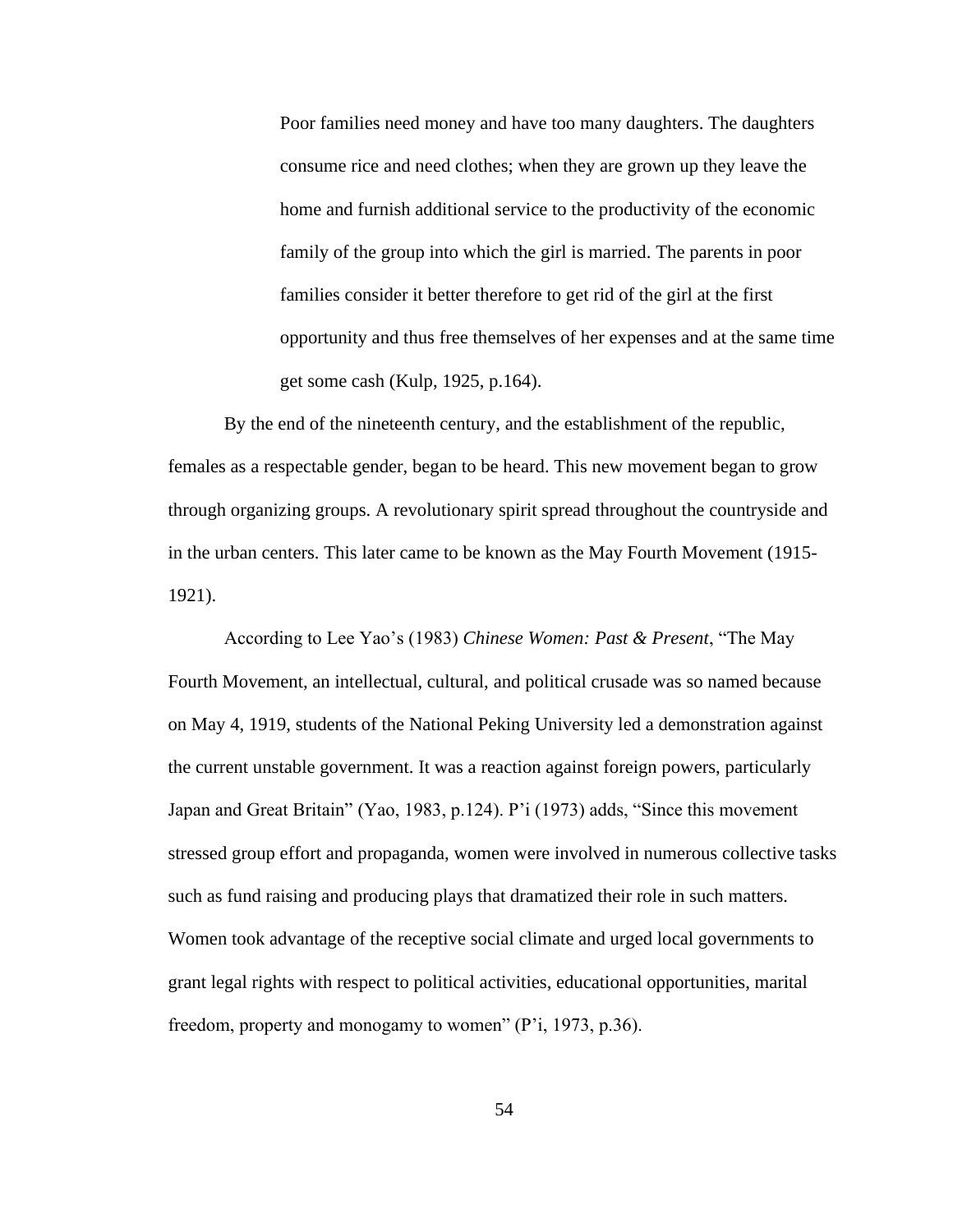In Christina K. Gilmartin's (1994) essay *Gender, Political Culture, and Women's Mobilization in the Chinese Nationalist Revolution 1924-1927*, she cites "that although gender issues came to the forefront in every revolutionary movement in China during the twentieth century, the National Revolution constituted the most radical political effort to overcome women's subordination and transformed gender relations in the family, society, and the economy as well" (p.196).

This period during and after the May Fourth Movement was the turning point, according to Lee Yao, for the imminent movements by women, and for women in China. Interestingly, this movement encountered a politically turbulent period in China as people sought to resist the traditional imperialistic norms of societal collectivity and embraced Western science and the belief in individualism (Yao, 1983, p.130).

This endeavor was intrinsically based on the statutes of the new political infrastructure during the infancy of Chinese Communist Party (CCP). According to Croll (1978),

> The Chinese Communist Party made the emancipation of women one of its policy platforms. Its First Manifesto on the 'Current Situation in China' issued in 1922 made 'equality in the rights of men and women' one of its immediate aims. In 1923 the Women's Section of the CCP was established to recruit women to work in their own and in the wider revolutionary movement. This marked the first attempt by a political party in China to arouse and organize women as a separate social category.

But as author Li Xiaojiang (1984) cautions us, "The idea of 'equality' is the product of class relations in a class-stratified society, mainly embodied in the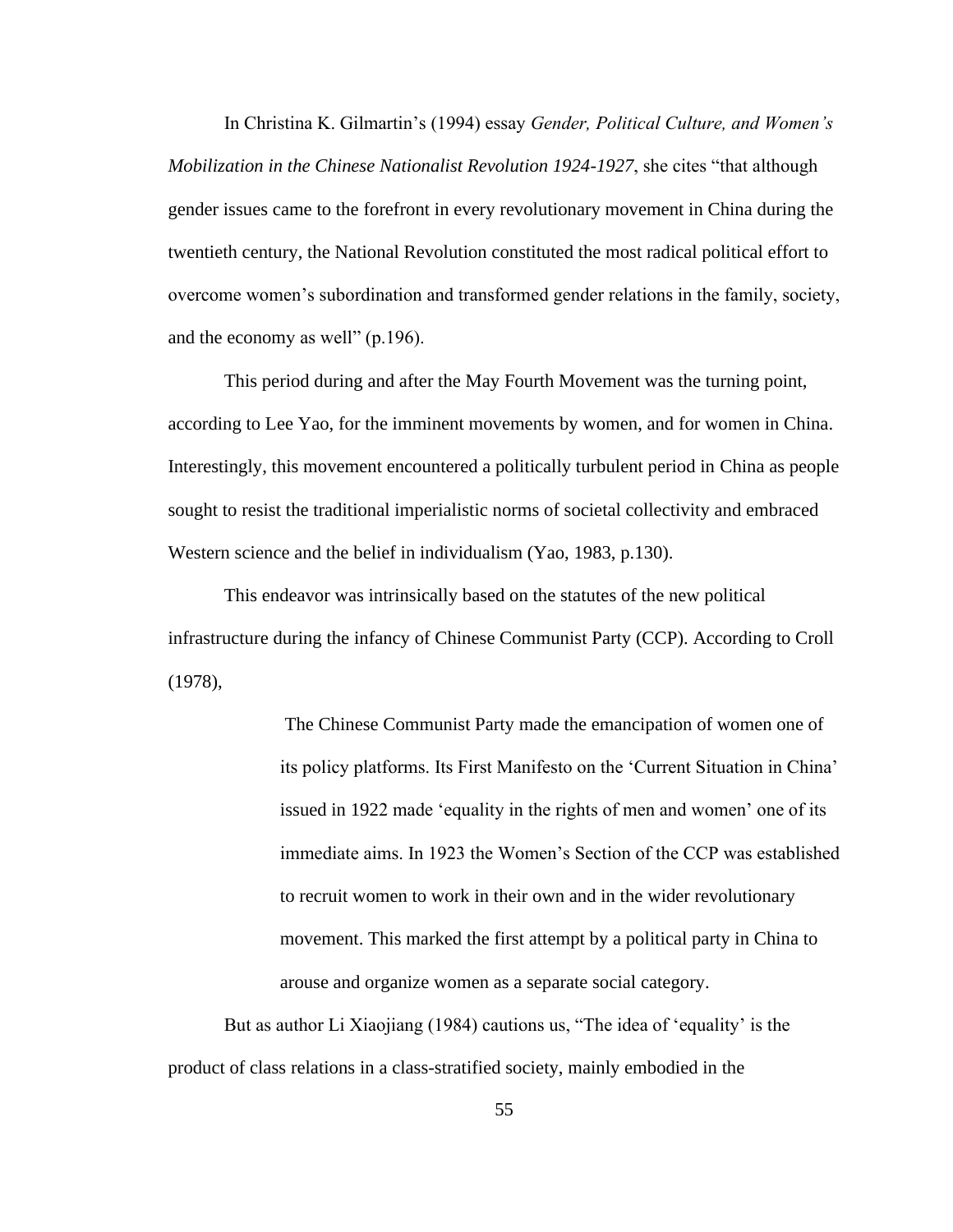bourgeoisie's demand for self-interested political power. Women's liberation is not just a demand for power. Women's liberation means giving a good name to the 'incurably' petty qualities of femininity" (Xiaojiang, 1984, p.379). And femininity is not the easiest concept to grasp in China.

Croll's (1978) analysis sees femininity in China during the initial phases of this implementation of women in politics as an "exclusive advocacy of women's rights." Later it propelled the inner workings of its political members to focus on "altering the basic structure of society" (p.3). Croll (1978) emphasizes in China today,

> Indeed in China it has been these same issues which have divided the women's movement itself around the question: which should come first, political or class struggle and the establishment of socialism, or the struggle between the sexes, or feminism. The balance of these dual demands has directly affected the history of the women's movement (p.3).

In Margery Wolf's (1985) *Revolution Postponed: Women in Contemporary* 

*China,* she recalls, "It is almost impossible to get a Chinese woman to describe for you the attributes of a proper woman. Women might describe with shining eyes and amused shakes of the head the brash, naughty, imaginative exploits of a young son, but of a daughter they observe simply (although no less fondly) that she is a good girl" (Wolf, 1985, pp.112-13).

## Summary

Zhang Yimou is a master filmmaker. His blurring of the distinction between history and fiction, of past realities and film, results in the melodramatic embellishments of the female lead characters' stories. The suppressed nature of these semibiographical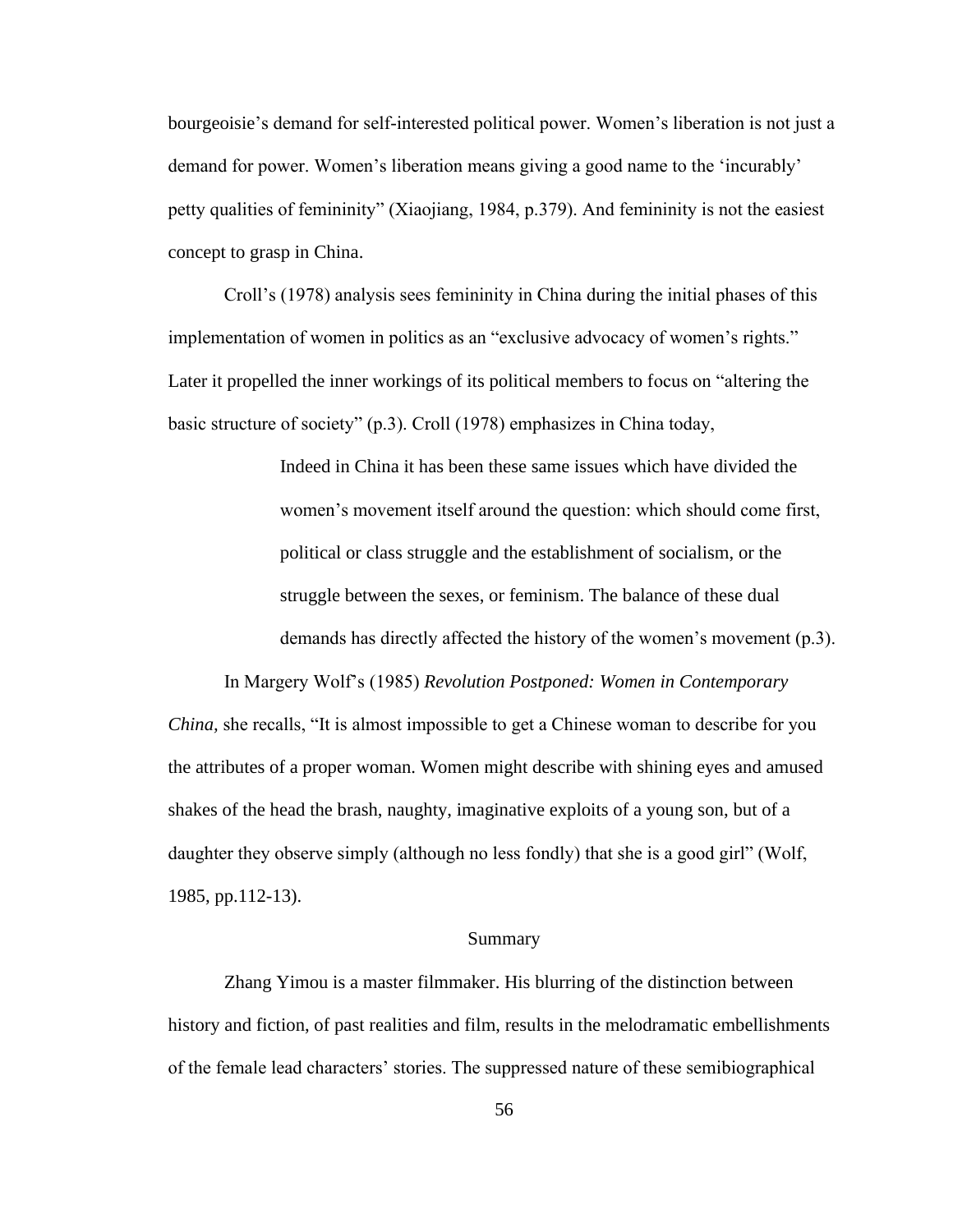narratives is the springboard for the storyteller, the female lead character. For her life is the story of endurance, courage, and leadership. According to Sheldon Li (197) in his work *Transnational Chinese Cinemas*, "The end result of Zhang's film art may seem to be his ability to tell the Western audience enchanting, exotic stories about the other country 'China' through stunning visual images. He has presented a dazzling array of icons and symbols of his 'China.' He has offered the Western viewer a 'museum' of precious Chinese objects, costumes, and artifacts" (Li, 1997, p. 126).

For the purpose of this study, this array of artifacts is part and parcel of the female lead character's arsenal. It is the aim of this study to show how important the collection of objects is to the characterization of her role. Secondly, Zhang Yimou as film director takes on the task of choosing an actress to play the part. She not only must "own" the *mise-en-scene*s that surround her, but also talented to take direction from Zhang Yimou and the use of "gazing" to promote her own character, as well as to propel the narratives forward. This female lead character is often played by Gong Li. As a "Chinese actress" among Western viewers, Berenice Reyaud (1993) writes, "For what is remarkable about Gong is not so much her poise and versatility, but her ability to signify Chineseness, femininity and mystery outside her own culture" (Reynaud, 1993, p.15). This places the persona of the female lead character in a realm of her own destiny.

## Research Methodology

The primary tools used in this textual analysis originate from models of critical cultural communication studies that yield connotative readings that suggest the nature of a character, and for this study, the female lead character in the four selected films created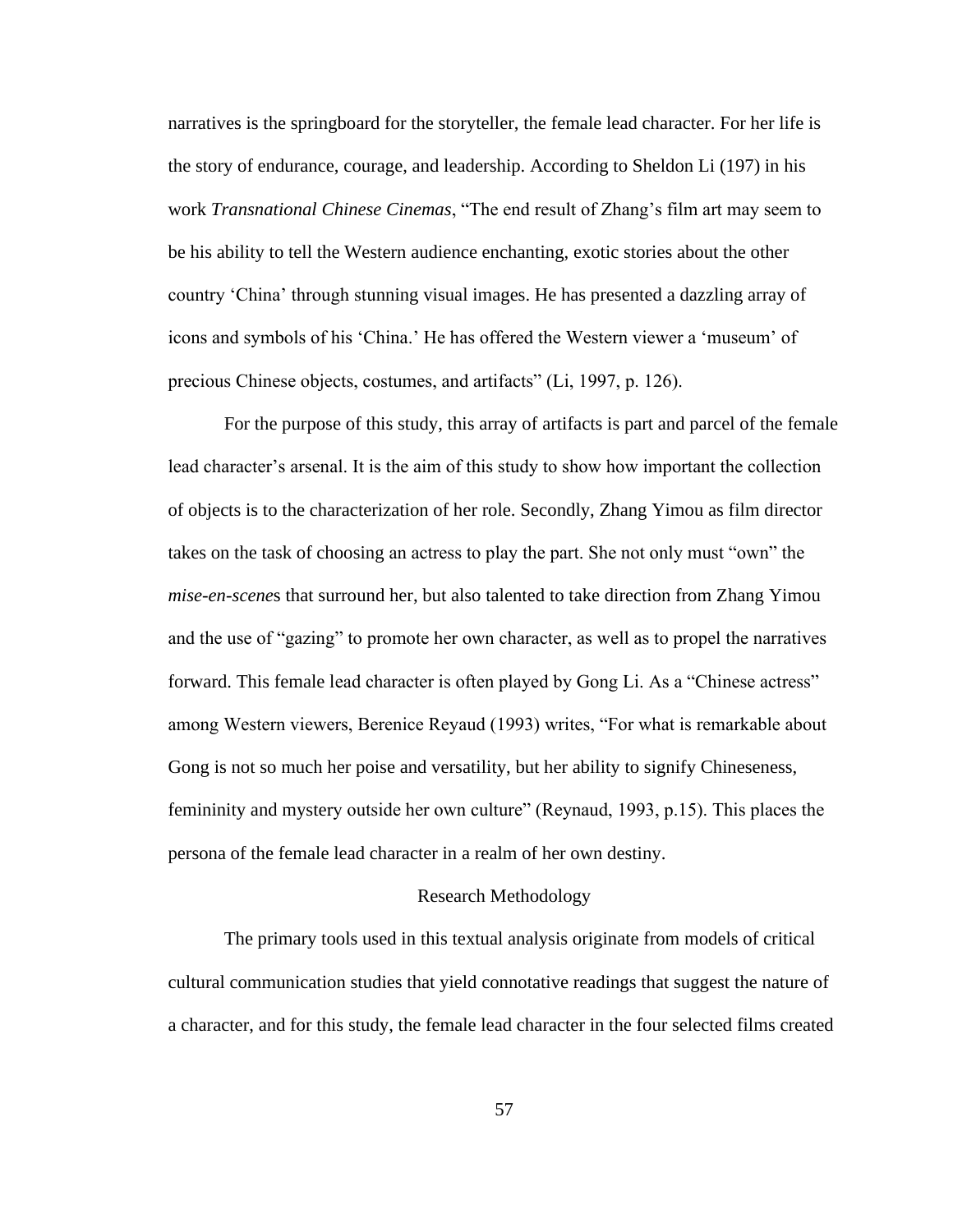by Chinese film director Zhang Yimou. This chapter is divided into four sections: Models Used in Textual Analysis, Initial Research Activity, Analysis, and Research Questions.

#### Models Used In Textual Analysis

Derived from applications such as David Bordwell's (1989) Bull's Eye Schema's construction of a character, the gendered characterization defined by Laura Mulvey's "gazing," and the distinction of Edward Said's "otherness" concept within film characterization, this textual analysis permits the researcher to explore meaningful personality traits that define the female lead character's self-esteem and determination that ultimately prove true in the selected melodramatic storylines.

This study focuses on conscious decisions made by film director Zhang Yimou that contribute to the molding and consistent transformation of the female lead character in the different plot examples. The films used in this research also aim to demonstrate how the trends and motifs signify a relationship with the female lead character. Highlighted by the different models, these connotations that correspond with Zhang Yimou's intentions, provide a guide in presenting the viewer his "preferred" meanings.

## Initial Research Activity

It was common practice to view the films for familiarity of story's time and place, characters and relationships, and the female lead character, prior to any type of analysis. Many films were viewed before choosing the selected ones for analysis. The first model of David Bordwell's (1989) Bull's Eye Schema and its relationship with the *mise-enscene* was matched with two of Zhang Yimou's films *Red Sorghum* (1987) and *Raise the Red Lantern* (1991). The two films were chosen together because of their familiarity in overall presentation and characterization of the female lead character. The second model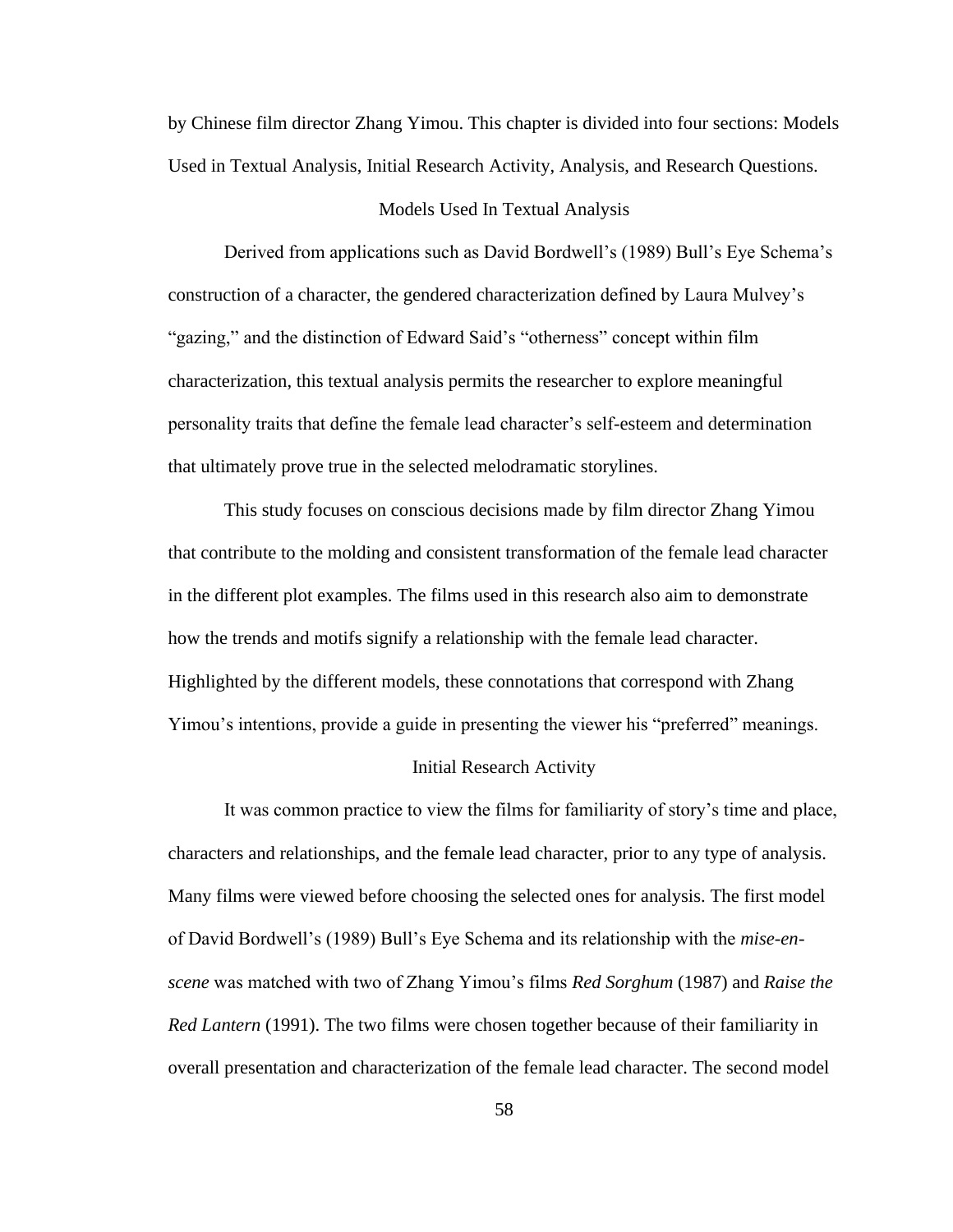of Laura Mulvey's gaze theory was matched with the film *Ju Dou* (1990)*.* Due to first the camera choice and composition of the female lead character or director's gazing and secondly Zhang Yimou's direction of the female lead character's gazing within the diegesis led to the match with *Ju Dou* (1990)*.* The third model that utilizes the concept of otherness, originally conceived by Edward Said, was matched with the only adaptation film by Zhang Yimou, *A Woman, A Gun, and a Noodle Shop* (2009)*.* The original story and film, *Blood Simple* (1984), is a Western text by filmmakers The Coen Brothers. These two films follow the same plot, but differ in cultural settings and circumstances.

# Analysis

After the initial choices of which films were to be analyzed, the models were then applied and the analysis began. The three different models applied in the study had been originally suggested by the researcher, then agreed upon by the chair of the dissertation committee. The reason for the chosen models was due to their significant contribution to the study of the characterization and its changes in the portrayal of the female lead character in the selected films by Zhang Yimou. As stated earlier, the Chinese film director Zhang Yimou was chosen for his earnest compulsion to select stories that centered on the female lead character, giving the woman her voice in the story.

The first analysis was to focus on the elements selected by Zhang Yimou to compose a *mise-en-scene* that correlated with the female lead character's emotional disposition. Using David Bordwell's (1989) Bull's Eye model, which consists of both technical aspects and internal, diegetic attributes, the researcher was then able to determine specifically what visual elements were chosen. These elements of the *mise-enscene* were noted by its denotative appearance, then prescribed a probable connotative,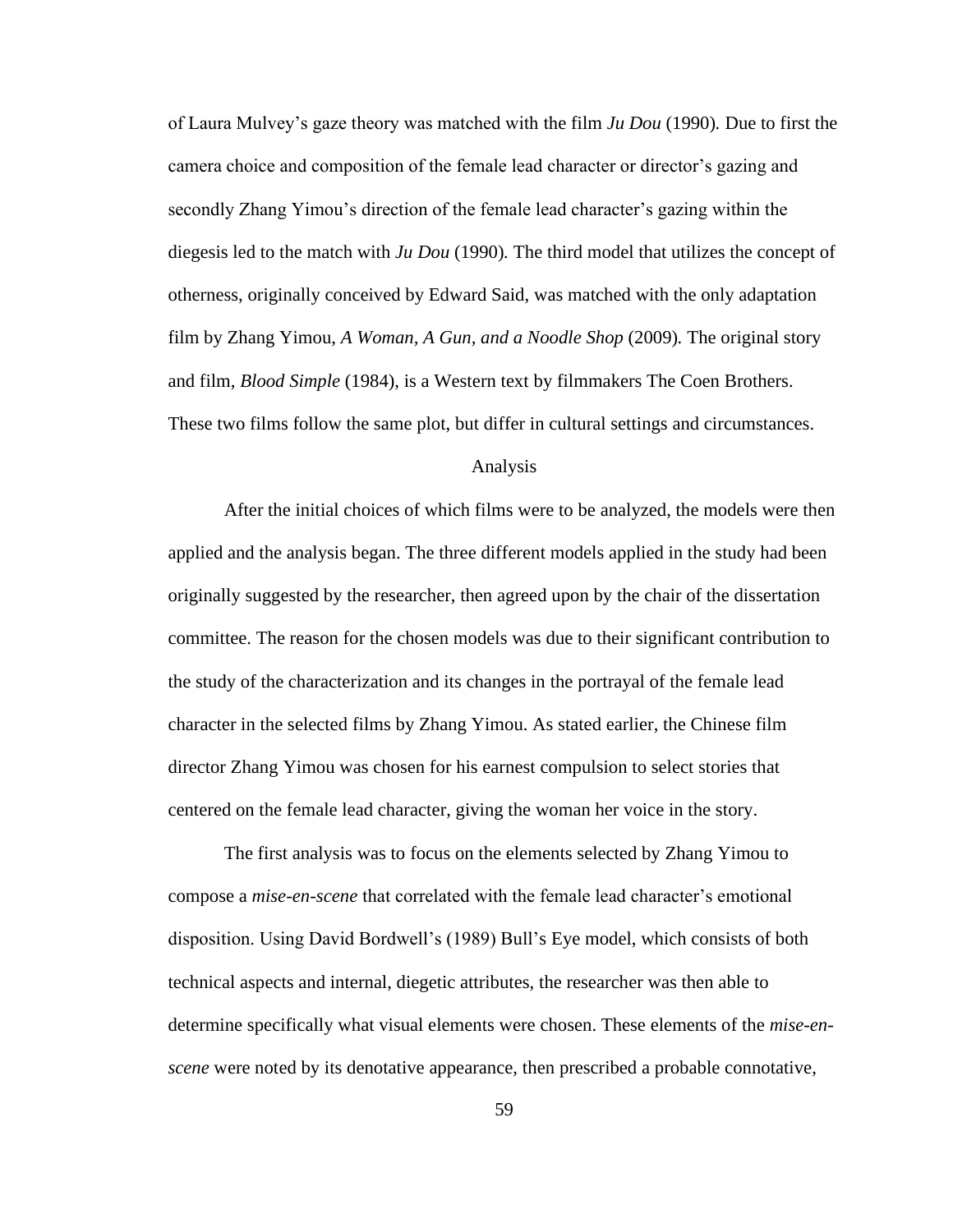preferred meaning that was applied to the female lead character's situation per scene throughout the plot sequence. Barthes finds that this second process is a, "more elaborate and ideologically framed message or meaning" (Hall, 2002, p.39). After establishing this initial analysis using the Bordwell model and the relationship that the *mise-en-scene* has with the characterization of the female lead character, the researcher can narrow the focus on the body features of the female lead character, mainly her head and eye movements.

The second analysis was to observe the importance of the director's guidance in how the female lead character uses her eyes as an instrument of "gazing". Also taken into account was the camera or director's gaze. These were the choices made by Zhang Yimou to place the female lead character within the *mise-en-scene*. A lot of information and power, according to its concept's creator Laura Mulvey, is contained in this simple yet effective tool that steers the viewer's attention, and provides an added element to the construction of the female lead character. Denis McQuail (2010) states that, "visual images have certain advantages over words. One is their greater denotative power when used deliberately and effectively" (McQuail, 2010, p. 348). As in the first analysis, each scene was carefully screened numerous times, documenting the moments of "gazing" by the female lead character that appeared significant to the specific plot moment in the sequence of events throughout the film, and more importantly to the characterization of the female lead character. Also considered was how effective her placement within the *mise-en-scene* was to the motivation behind the gaze.

Laura Mulvey would contend that each of us have pre-disposed cultural beliefs, thus filmic intentions or messages emanating from the mind of the film director appear on the silver screen. Therefore, the researcher found it imperative to incorporate Edward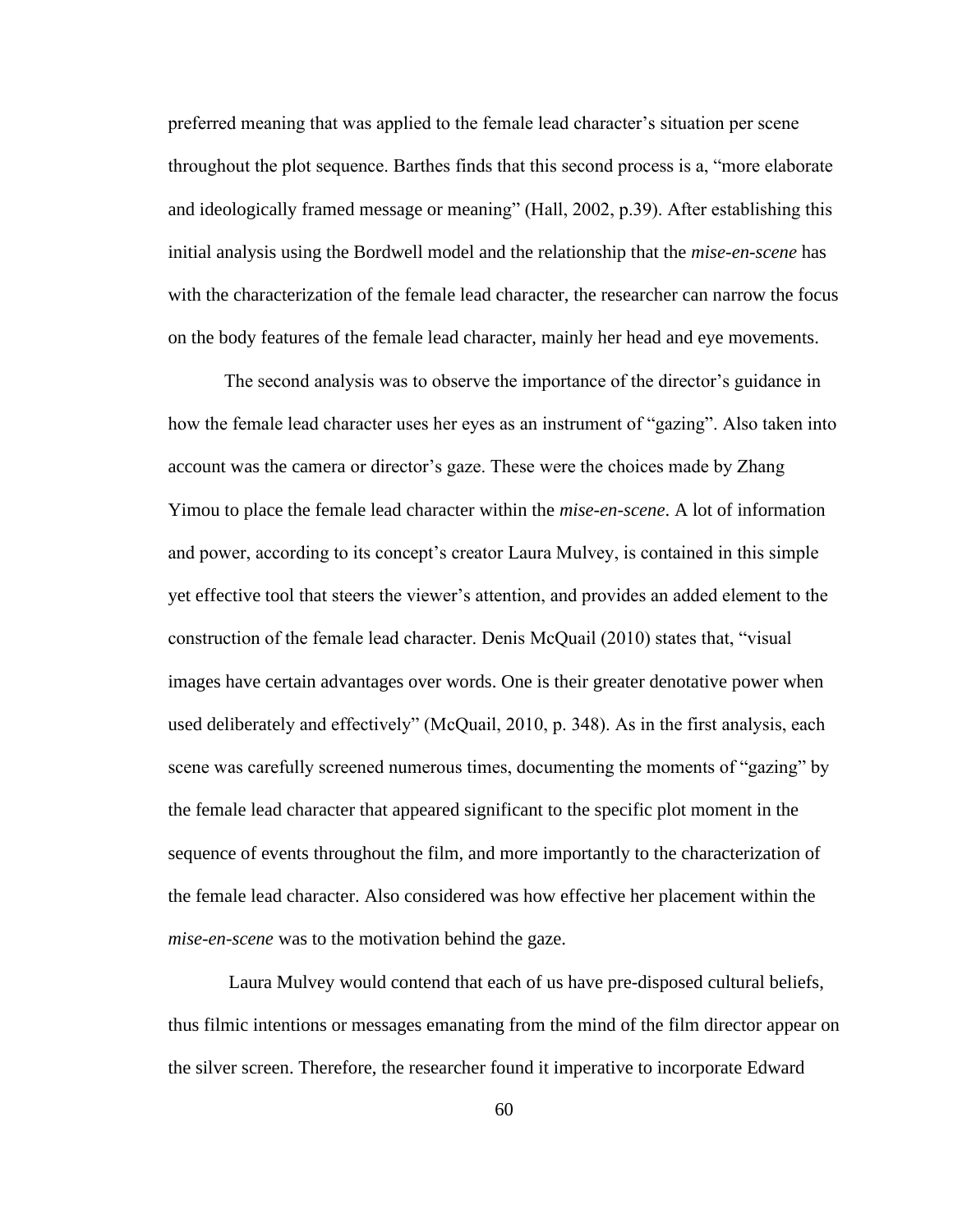Said's notion of otherness. As the third analysis aims to speculate, the notion of one's "other" is a relative cultural concept in comparing the two films. But it also took on many other perspectives. Some of which were the "otherness" from a Western researcher's perspective viewing an Eastern adaptation, and from the viewpoint of Zhang Yimou creating his own interpretation as "otherness" compared to the film *Blood Simple* (1984) and to other Chinese films. In comparing the similarities and contrasting the cultural differences, the two films were excellent examples of how each culture's viewer would receive the needed visual information to support their negotiated interpretation of the sequence of events that followed a very similar storyline. "These signifieds have a very close communication with culture, knowledge, and history" (Barthes, 1967, p.91). In fact, it is remarkable how similar the plots are in each of the films. It would not surprise the researcher that a conversation about the films, between an Eastern viewer and a Western viewer, would be fluid and understandable.

The third analysis was to demonstrate how critical cultural studies plays a huge role in the communication process. Despite the changes due to cultural differences, the influences of the *mise-en-scene*, and the contributions of gazing that add to the character development remain the same in both theory and practice. As in previous observations, the researcher viewed each of the films several times. Noting both the similarity in plot sequence and contrasting the differences in the *mise-en-scene*, the researcher was able to apply these elements to the construction and development in the female lead character. Though the two lead characters follow the same sequence of events, their "character" is quite different. In addition, their overt actions that propel the similar sequence of events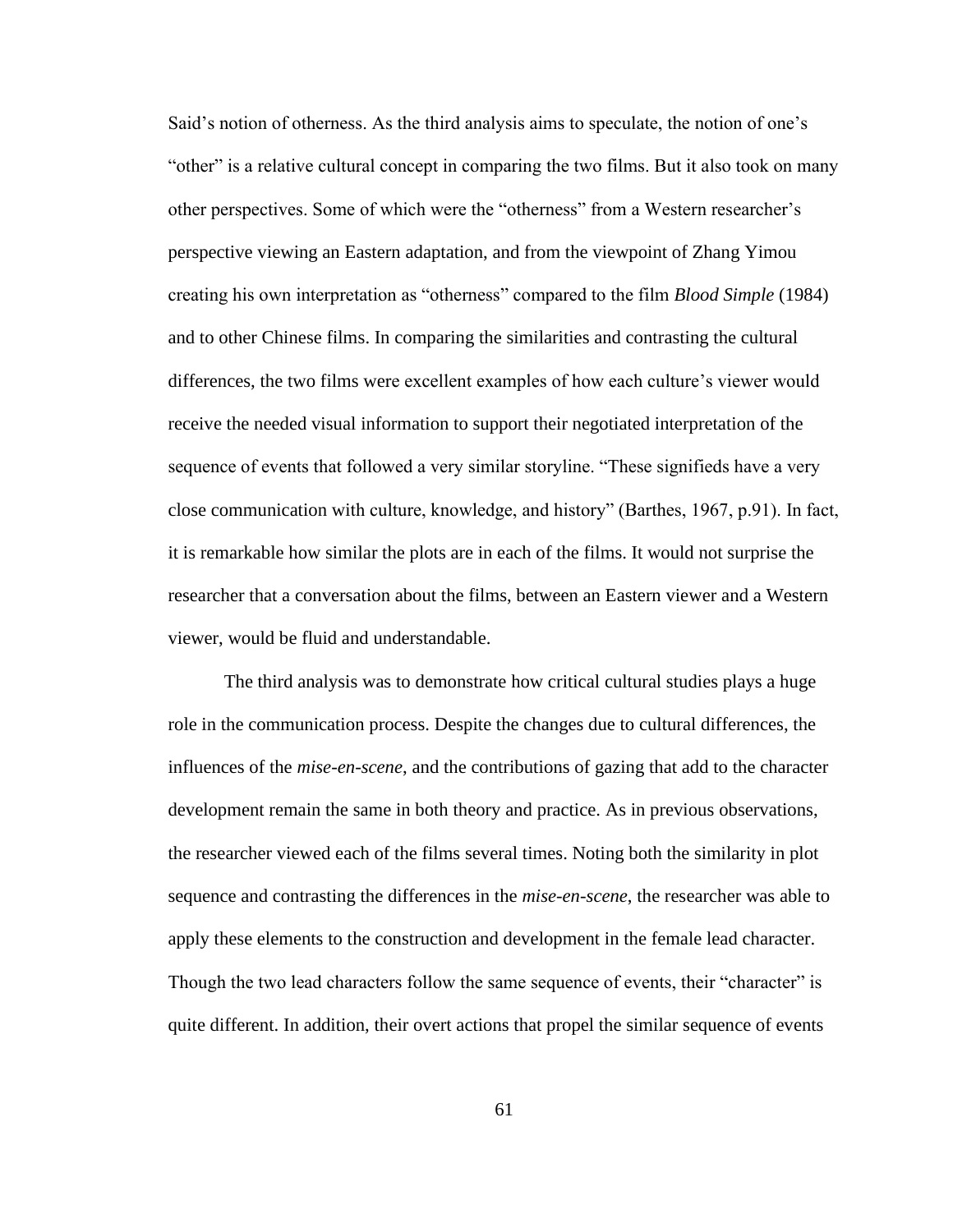are dissimilar as well. In fact, that dichotomy of "alike" yet different or considered the "other" was one of the most interesting relationships that came out of this study.

Each analysis was intended to build upon each other, concluding in the analysis of the infrastructure of the melodrama by Chinese film director Zhang Yimou. Though the viewer can negotiate elements throughout a film's sequence of events, all the films analyzed by different models yield the same result, the preferred melodramatic event. The methodology of this study follows a series of different articulations, all vital contributions to the portrayal of the female lead character. The study's sequence beginning with the broader view of all the elements known as the *mise-en-scene,* then secondly focusing on one of those elements within the *mise-en-scene*, the female lead character, to then further defining that character through a critical cultural perspective, gives the reader a comprehensive view of how cultures can share common ground in the construction and development of a female in the leading role in feature films.

While this qualitative research neither approaches the topics discussed with preconceived theoretical concepts, nor underlines the objectivity in its methodology and results, all observations in these films are inherently subjective and open for interpretation. It is believed that some research questions inherently lend themselves to one research method over another (Patton, 2007, p. 21). In researching film, the researcher found little on certain topics, or that new topics or interpretations seem to collide with each other. Thus, qualitative research was chosen as the preferred methodology.

62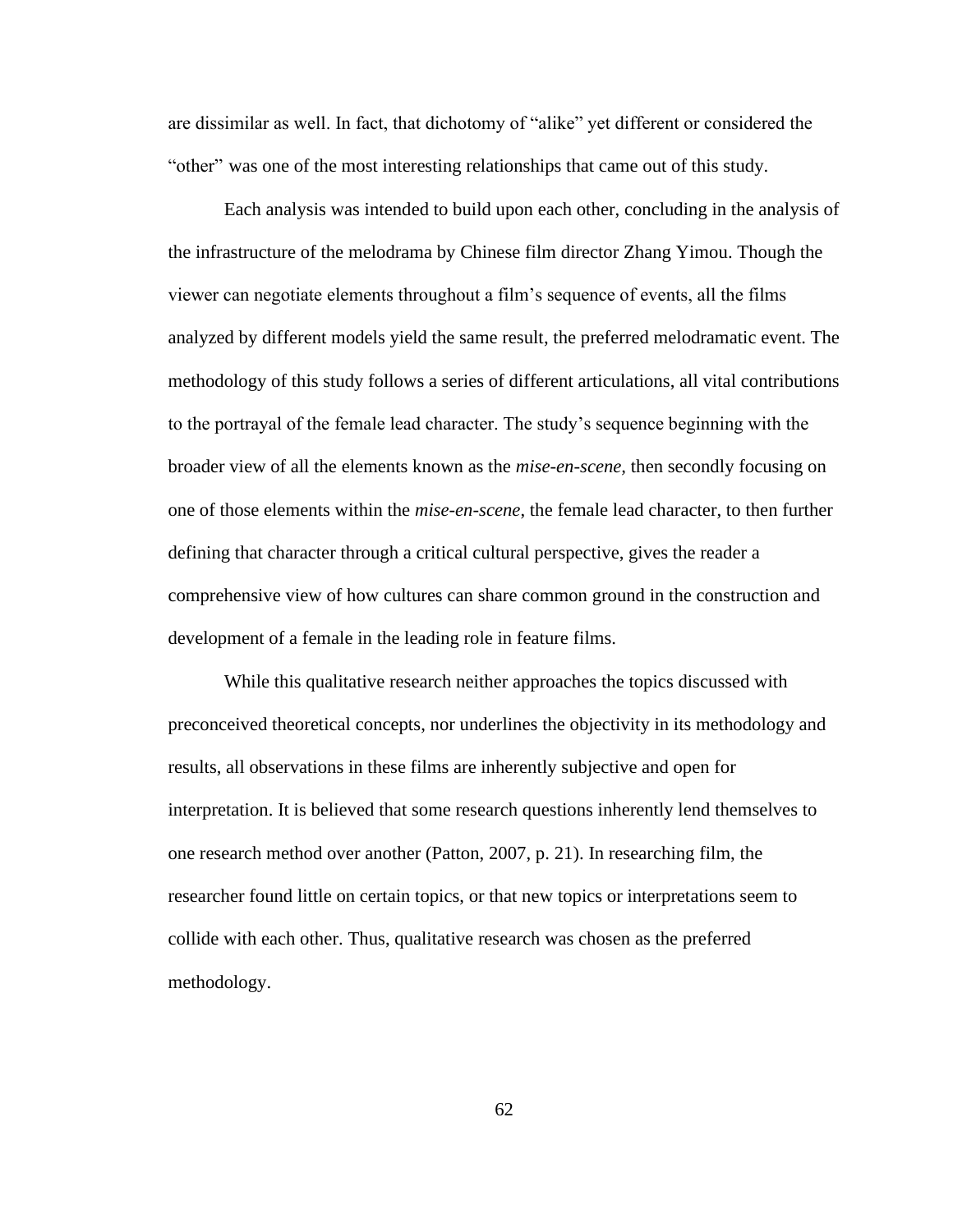# Research Questions

RQ1: Does the viewer become interested in the female lead character by means of the film director's input, OR are there pre-destined emotions inside the viewer that is triggered by something in the visual?

RQ2: Is the female viewer totally isolated, shut-out from such voyeurism, OR does she have certain emotional responses that are different?

RQ3: Is the manner in which Zhang Yimou presents the female lead character to exploit the female body?

RQ4: Is the "Western" viewer attracted to the films solely because of its "Eastern" content?

RQ5: Can the viewer watch a Zhang Yimou film for its aesthetic value versus its voyeuristic opportunity?

RQ6: Do the historical accounts add to the viewer's interest in the female lead character?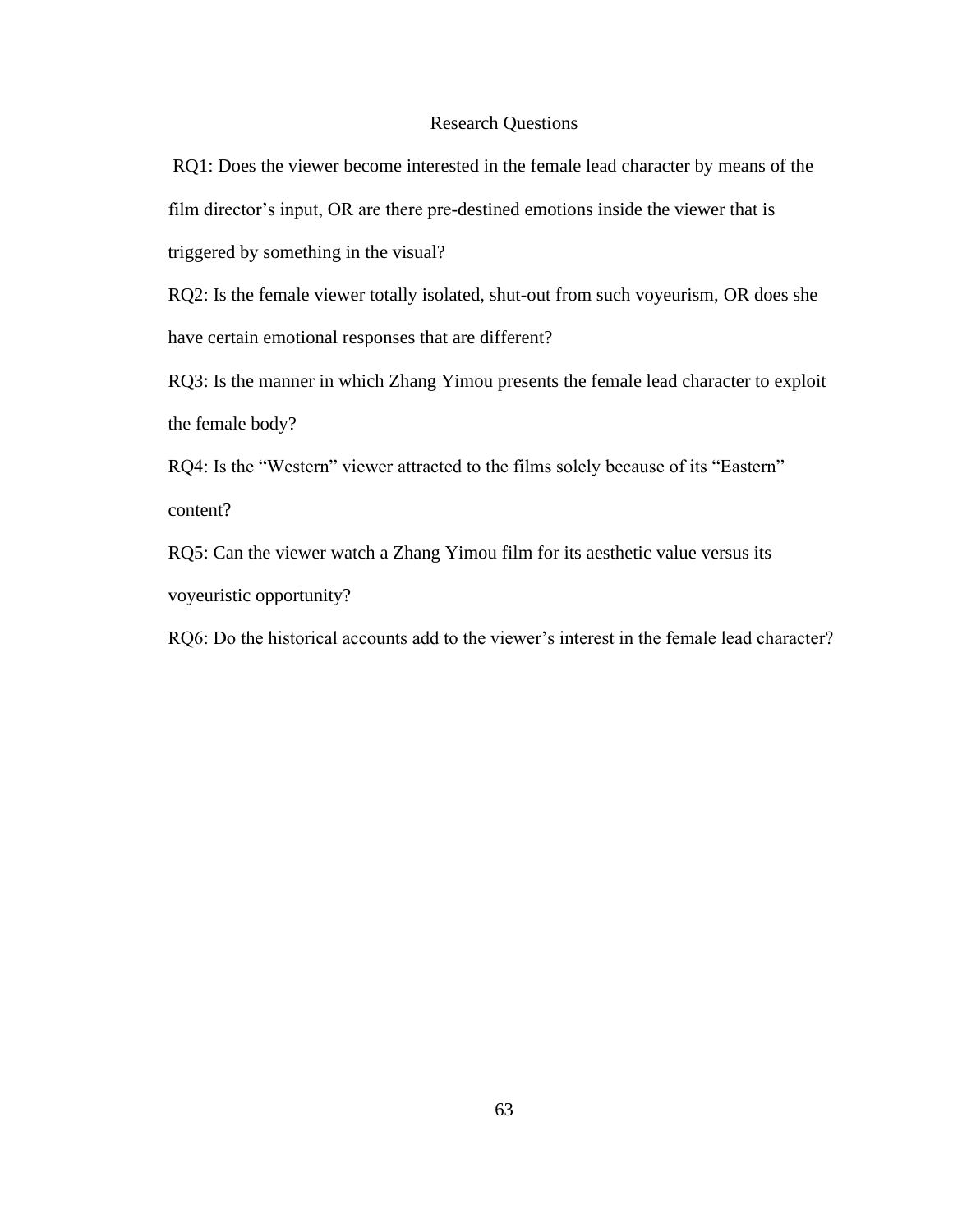

The purpose of this chapter is to demonstrate how the *mise-en-scene* using Bordwell's (1989) "Bull's-Eye Schema" portrays the transformation of the female lead character. This schema places the character in the center, then two circles surround her, denoting the outside forces that will mold and create her. The diegetic features of the world she lives in is the closet circle, whereas the technique used by the filmmakers rests outside in the outer circle (Bordwell, 1991, p.171). Each circle plays a huge role in the transformation of the female in the leading role. This chapter attempts to decode all the dominant elements together known as the *mise-en-scene* that reflects the character traits and aids the viewer in their understanding of the female in the leading role in two of Chinese film director Zhang Yimou's films, *Red Sorghum* (1987) and *Raise the Red Lantern* (1991).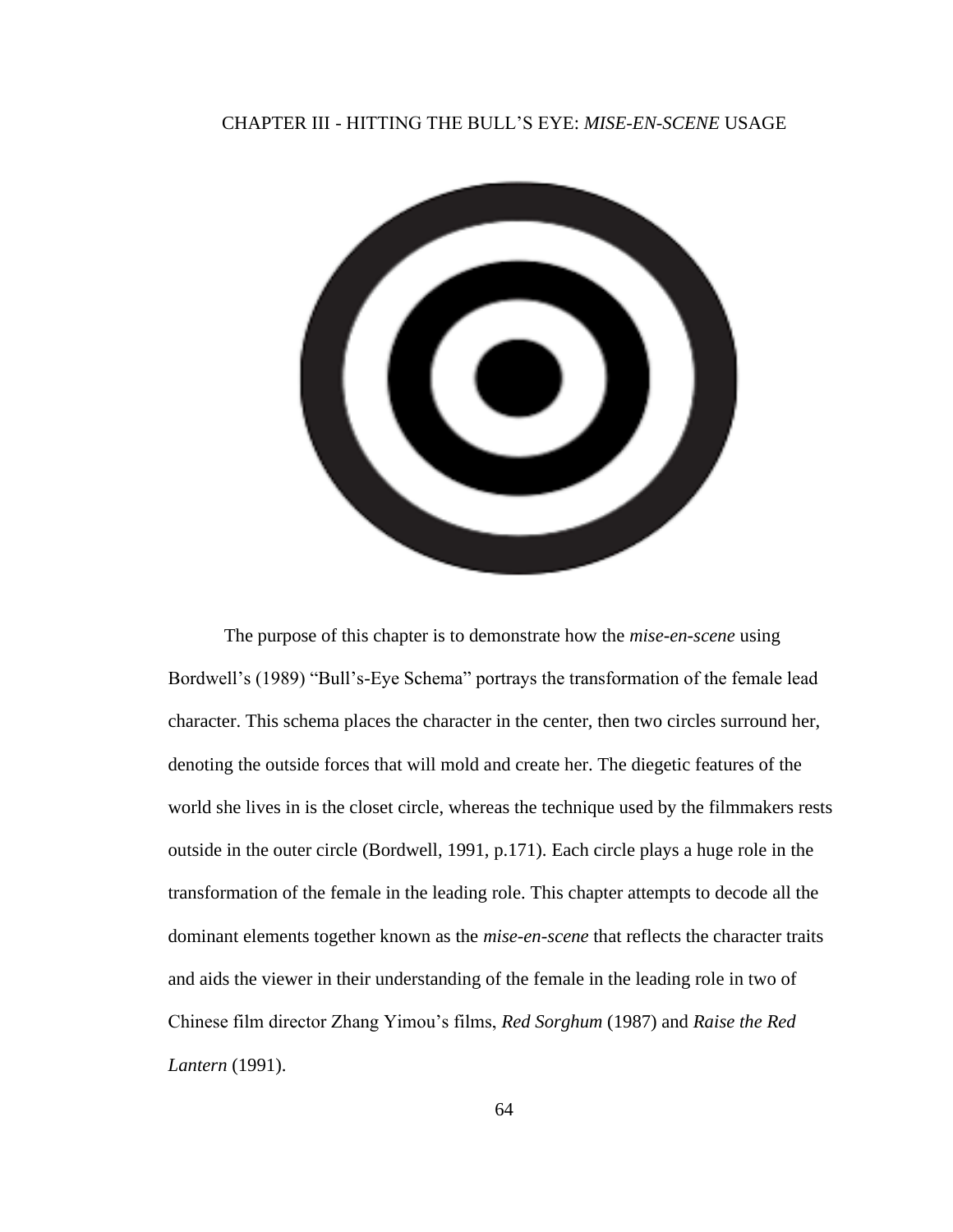### *Red Sorghum* (1987)

As outlined by an unseen, anonymous narrator, *Red Sorghum* tells of the life between a woman, and the narrator's "Grandfather." The woman, Jiu'er, is a bride-to-be en-route to an arranged wedding with an aging leprous winemaker, when she is saved from a bandit attack by one of the bearers of her sedan. After the untimely death of the winemaker, she is re-united with the bearer. They endure continuous travails with banditry, pestilence and war with the Japanese. *Red Sorghum* is a sweeping and yet intensely personal historical epic (Drakes Avenue Pictures Limited, 2008).

### *Raise the Red Lantern* (1991)

In 1920's China, women had few options. So following the death of her father, Songlian, a beautiful nineteen-year-old college student, agrees to marry a wealthy nobleman. She is to be wife number four at his estate, where daily life revolves around an ancient family custom: the master raises a red lantern outside the house of the wife with whom he desires to spend the night. On the surface, there is harmony between the wives, but as the plot unravels, Songlian soon learns how treacherous and "back stabbing" they truly can be. Trapped in the midst of this turmoil, Songlian must fight for her place, despite the tragedy that soon awaits her (Metro-Goldwyn-Mayers Studios Inc., 2007).

This chapter is the linear documentation, starting with the introductory scenes and ending with their anti-climatic scenes, that best illustrate how film director Zhang Yimou uses the *mise-en-scene* to reflect the changes in the characterization of the female in their respective leading roles. Using Bordwell's model (1991), this chapter analyzes the two films, *Red Sorghum* (1987) and *Raise the Red Lantern* (1991), because of their similarities in how the portrayal of the female lead character changes from a meek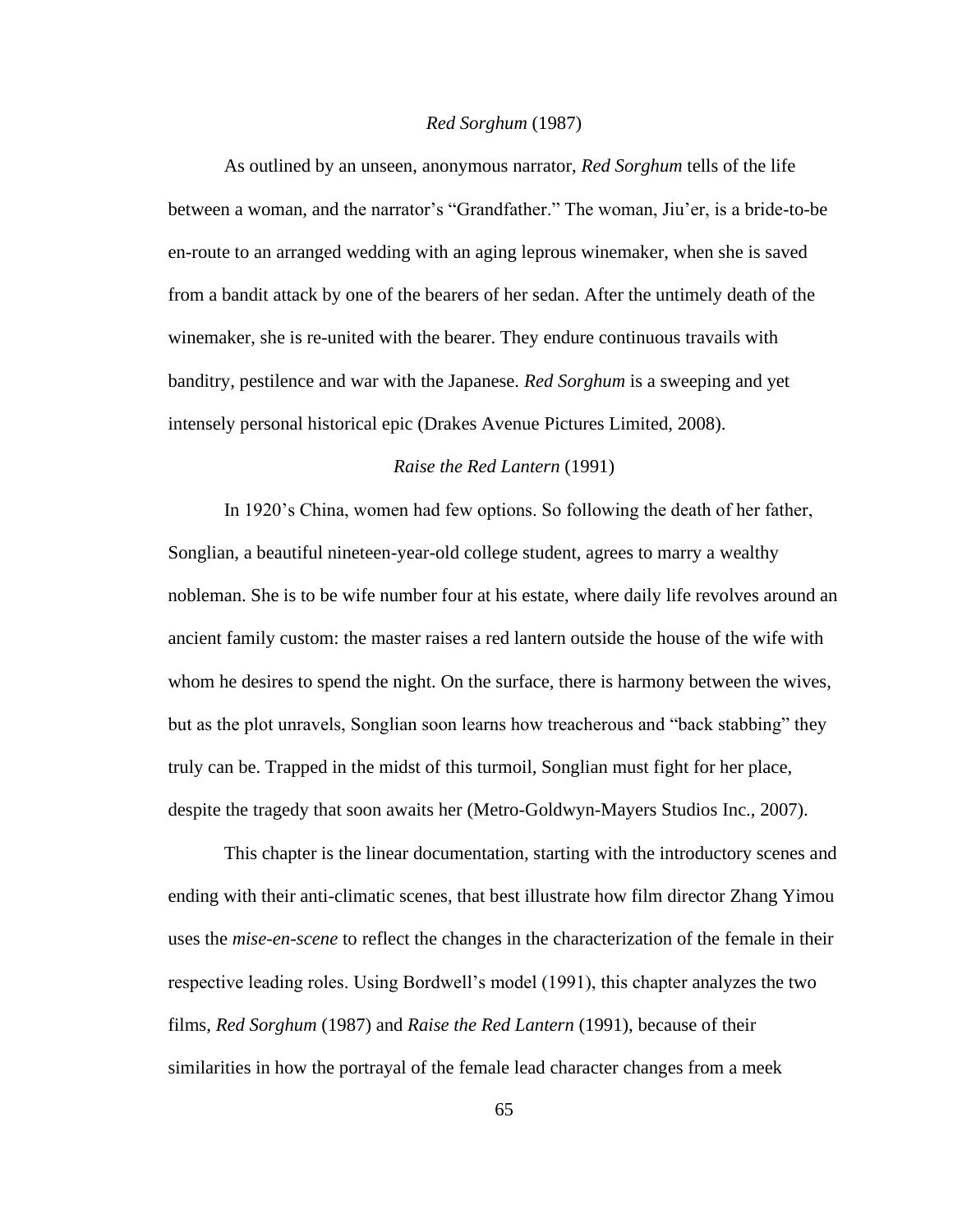peasant to a bold independent woman. This chapter begins with introductions of both the female lead character, and of the major set.

Testimonies: Introduction to the Female Character

In Scene 1A, both *Red Sorghum* (1987) and in *Raise the Red Lantern* (1991), is a close-up of a woman's face, a blatant "face-to-face" with the main character, the leading lady in the story. As she looks in our direction, we are led to believe that the story will be revealed through her. The diegetic spatial dimension plays a huge role in the emotional affect felt by the viewer. Though her visual presence on the screen attracts our immediate attention, the importance lies in her intimate, personal testimonial that we are privileged to hear. This is skillfully accomplished by frame composition and cinematography (Gibbs, 2002).

In *Red Sorghum* (1987)*,* the story is told as an ancient tale. Using the non-diegetic device of voice-over, the grandson of the female lead in this flashback opens the storyline to the audience. Zhang Yimou has the female's, Jiu'er's, face appear out of total black, off-centered to frame right, as in a shadowed portrait from the past. Jiu'er is motionless, as if a mannequin, being meticulously prepared and adorned with the most precious of jewelry for the promising husband. Yimou uses a montage of five extreme close-ups to attract the audience's curiosity. Through unrestricted narration, the audience is informed that a wine distillery owner has purchased Jiu'er, and this is her wedding night. But Jiu'er is expressionless, empty of the basic emotions one would expect on this occasion. As this scene ends with a shot of a red wedding veil draped over Jiu'er's head, Yimou holds on this shot for effect. Jiu'er is now ready for the traditional bridal procession to her new owner.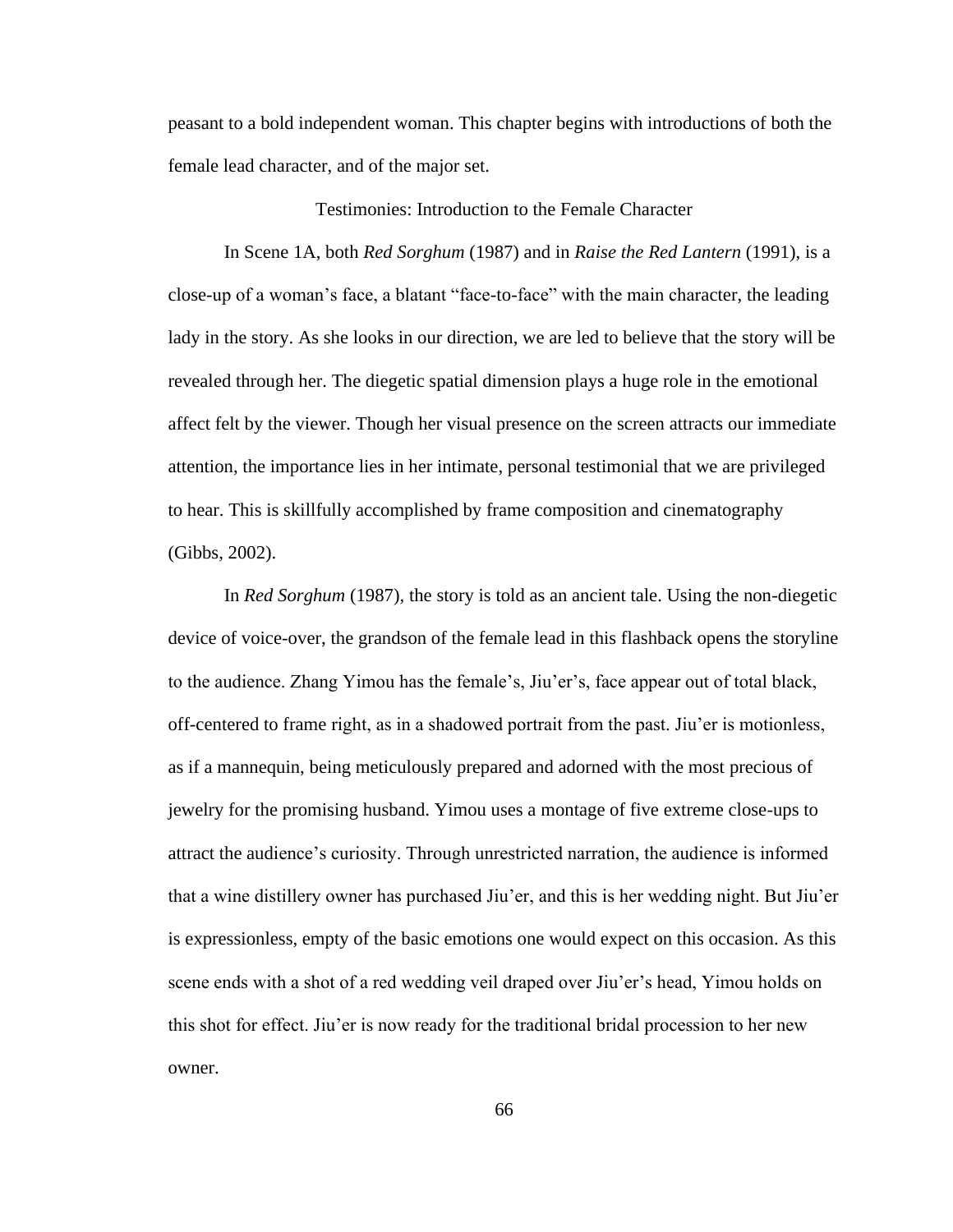In *Raise the Red Lantern* (1991), the story takes place in their present day. Zhang Yimou introduces the woman, Songlian, in a static shot, medium close-up, filling the entire frame. This continuous shot uses a long lens to compress the space of the *mise-enscene*, leaving the background that has the same design as the exterior windows in the stone palace out of focus. Songlian's testimonial with her off-screen stepmother concerns her decision to marry rich and become a concubine. Much like in *Red Sorghum* (1987), Songlian is motionless, without expression. Zhang Yimou decides to have Songlian look towards the camera. This gaze attracts the viewer's involvement in Songlian's predicament. Zhang Yimou visually emphasizes the depth of Songlian's decision by having her slowly shed tears as the frame fades to black.

These two films are very unique in their respective openings. Though simplistic in frame composition, the impact is that much stronger. The viewer is caught by surprise. Where most films usually begin with a wide, establishing shot of a location, Zhang Yimou's devotion to the female lead character is profound from the very beginning. Thus the strength in the *mise-en-scene* need not have a cluttered frame composition, or intricate camera techniques, for the scene to work.

## Arrival: Introduction to the Main Set

In these two films, the main sets are quite different. In *Red Sorghum* (1987), the spatial dimension in the diegetic world, the elements closest to the character's bull's eye traits and relationships is the wide-open desert surrounding the huge fields of sorghum. The winery and the living quarters have small stonewalls and doorways to separate the two. Zhang Yimou spends little time in the living area, for it is the fields of sorghum that he wishes to establish as the main *mise-en-scene*. After Jiu'er's arrival by sedan in *Red*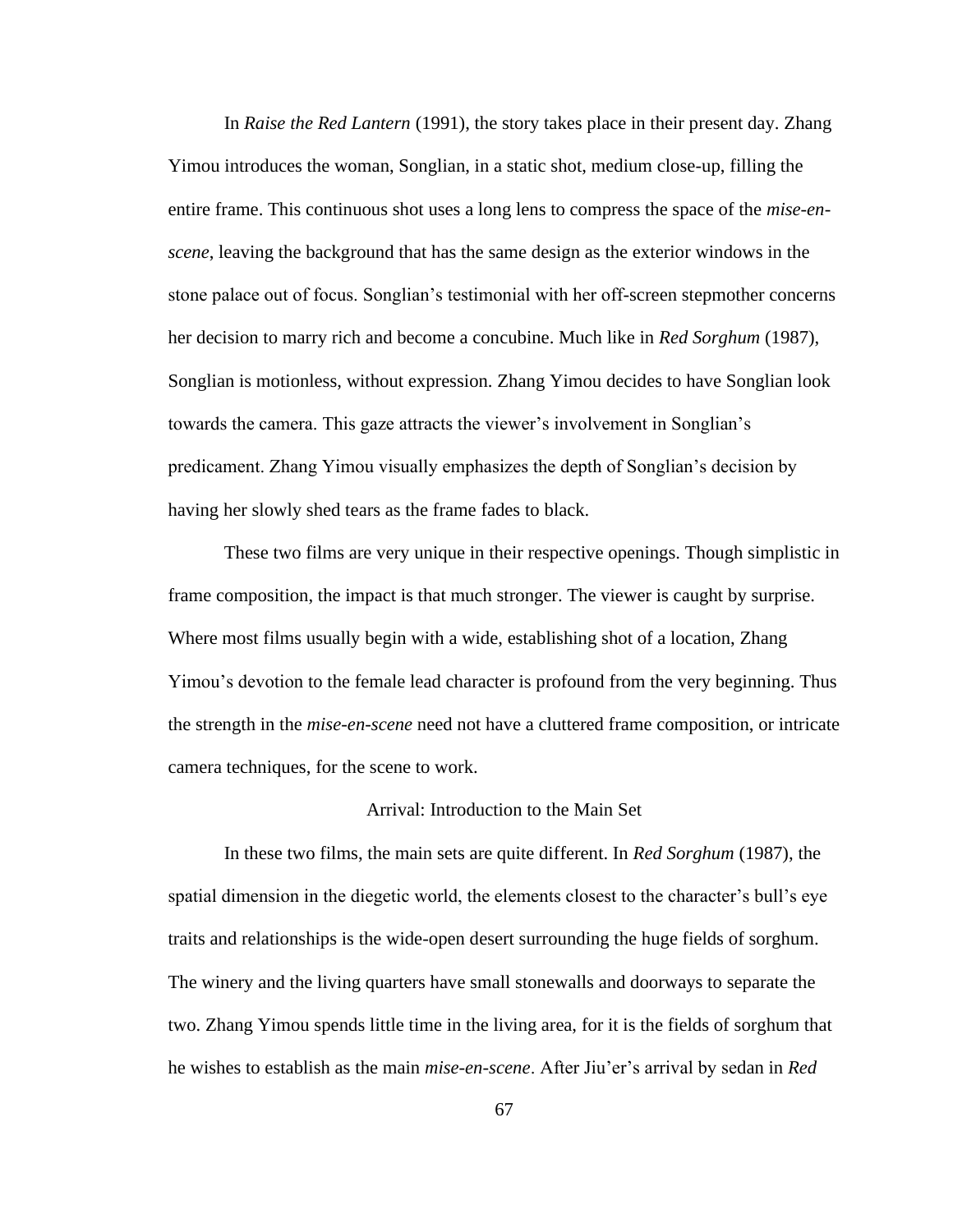*Sorghum* (1987)*,* there are only two interior shots. One is a small room that is lit by lowkeyed blue tinting. Jiu'er is on the floor clutching a pair of scissors in anticipation of the husband's arrival. The other interior shot is a slow pan of the workers in their living quarters.

But in *Raise the Red Lantern* (1991), the diegetic world, which feeds the character's traits and behaviors in the Bull's Eye Schema, is the small living area. There are no visual shots of the land outside the mansion that is enclosed by over-powering stonewalls. To emphasize the claustrophobic diegetic world, there are numerous opportunities for nondiegetic use of camera and lens in Songlian's point-of-view shots of the massive stonewalls that surround her. The head housekeeper gives Songlian a tour using the tiny passageways connecting the four houses and their courtyards. The roof has tiny staircases that connect the living quarters of the four mistresses. Thus, the mansion and its spatial diegetic dimension in *Raise the Red Lantern* (1991) is the main *mise-enscene*. This is where all the action takes place. The huge spatial presence on the screen gives the mansion strength, as do the fields of sorghum in *Red Sorghum* (1987). Because both have a lot of screen time, the mansion and the sorghum fields could be seen as having character traits of themselves.

Significant in forwarding the plot sequence, the following scenes have been selected as relevant examples of how Zhang Yimou uses David Bordwell's (1989) "Bull's Eye Schema" to sculpture the *mise-en-scene* as it reflects the transformation of the female lead character. The first two plot sequences investigate the outer-circle that uses the nondiegetic representation of how the camera plays in the changes that occur in the portrayal of the female lead character. The second pair looks at the inner-circle of the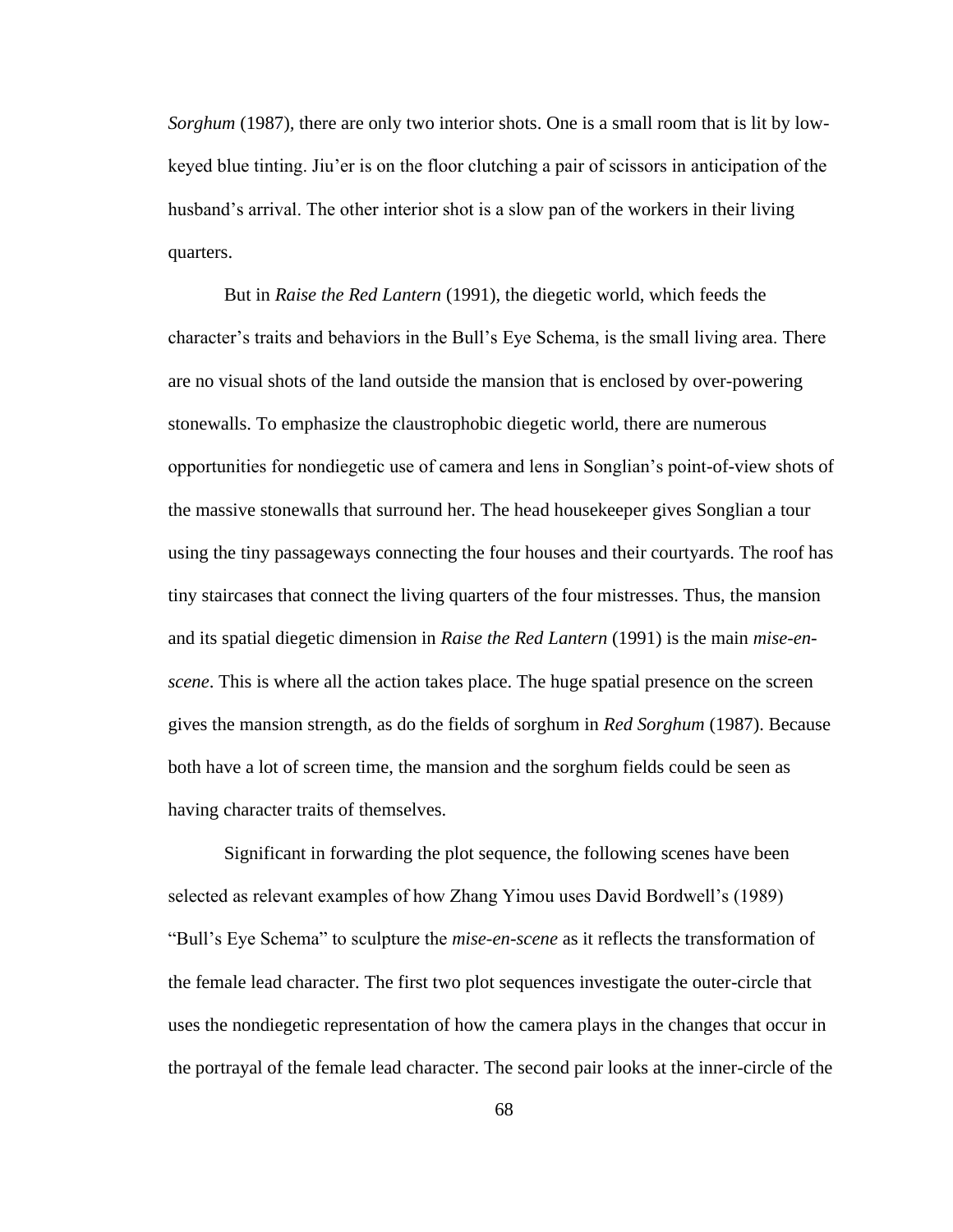Bull's Eye Schema that uses the diegetic space as an essential tool in the *mise-en-scene* and its purpose in the various portrayals of the female lead character. The third and last pair of plot sequences observes the outer-circle's use of the nondiegetic lighting technique and the diegetic colors used to reflect the emotional fluctuations of the female lead character in the *mise-en-scene.*

Zhang Yimou's Use of the Camera in the *Mise-En-Scene*: Bordwell's Non-Diegetic

The desired function of the visually framed image, which is the sum of the diegetic elements' placement, and movement within the frame, together with Zhang Yimou's choice of camera placement, movement, and choice of lens, is to emotionally impact the viewer, giving he/she the information desired by Zhang Yimou. The two general areas of concentration, that of the diegetic world and that of Zhang Yimou's camera technique, work in tandem in creating the desired mood for the particular *miseen-scene*, and for purposes of this study, the female lead character. Using the camera's placement, movement, and lens choice, as one of David Bordwell's non-diegetic elements of the outside ring of components, this section recognizes those reasons why the camera choices were applied. Together, they are to reflect the preferred connotative meanings that are intended by the film director. Together, this study focuses on those preferred intentions, and the part they play in the whole "schema" of things.

The Haunted Fields of Sorghum*: Red Sorghum* Scenes 2A-4D

Scene 2A opens as Jiu'er and the wedding sedan travel through huge rock formations on their way towards the winery. In this nondiegetic wide-shot, the diegetic spatial dimension makes the wedding sedan and the men carrying it appear quite small. Zhang Yimou purposely makes the wedding sedan small, with the desert and the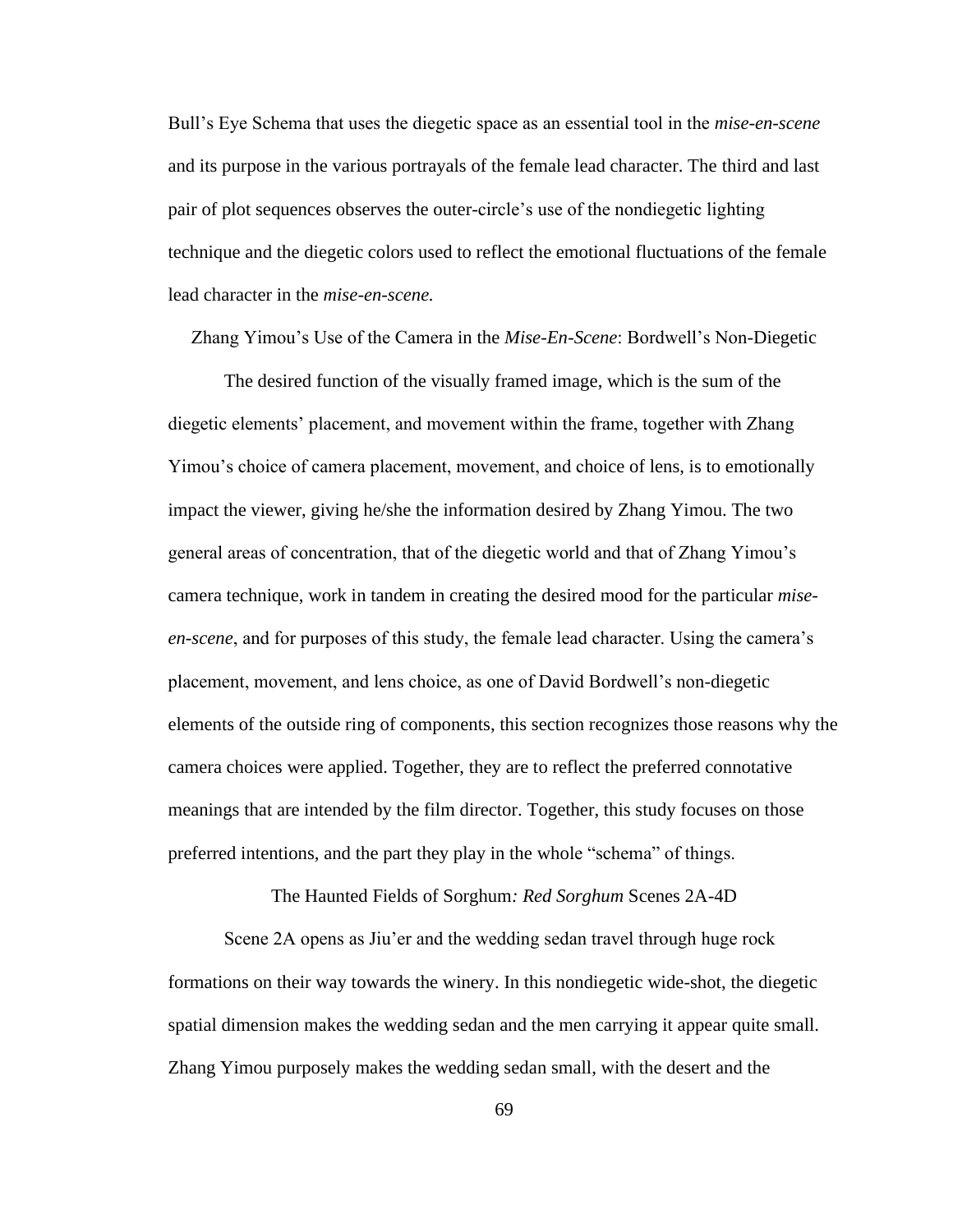mountains overpowering her on the screen. The connotative impact the viewer gets is that Jiu'er is insignificant, non-important. When Zhang Yimou cuts to close-up shots of Jiu'er, together with point-of-view shots revealing the cramped spatial area inside the sedan itself, the viewer feels as if they are inside the sedan with no place to sit. Close-ups of Jiu'er's face emanate her deep emotions towards us, almost pleading with the viewer for help, while the men jolt her uncontrollably. These diegetic interior shots are dark red, versus the bright natural light of the exterior shots of the sedan in the desert. In the nondiegetic narration, it is told that jolting the wedding sedan is customary. After a short while, Jiu'er begins to get sick and clutches a pair scissors close to her chest. The camera is hand-held to give the viewer some sense of movement. As the men begin to mock her and her marriage to the leper wine maker, Jiu'er begins to cry. The lead carrier of the wedding sedan men realizes her sorrow, and orders the men to stop the jolting.

Scene 3A shows the wedding sedan and the men crossing a massive stone bridge. The camera shoots low in a medium shot making the tremendous stones filling the entire frame. Once in the field of sorghum, the camera placement changes to a high aerial shot, revealing the enormous field of sorghum and the small wedding sedan passing through it. Both camera placements give the viewer the enormous magnitude and strength that lies with the stones and the fields. Scene 3B has an ominous soundtrack to set the mood, for the wedding sedan is about to be stopped by a robber. The camera placement is set very high, looking down on the sedan. Ordered to set the sedan down on the ground, the robber demands their money. After the men are told to squat behind the wedding sedan, the robber takes Jiu'er out of the sedan and into the fields of sorghum. Zhang Yimou inserts reaction shots of Li, the head carrier of the men, and of Jiu'er looking back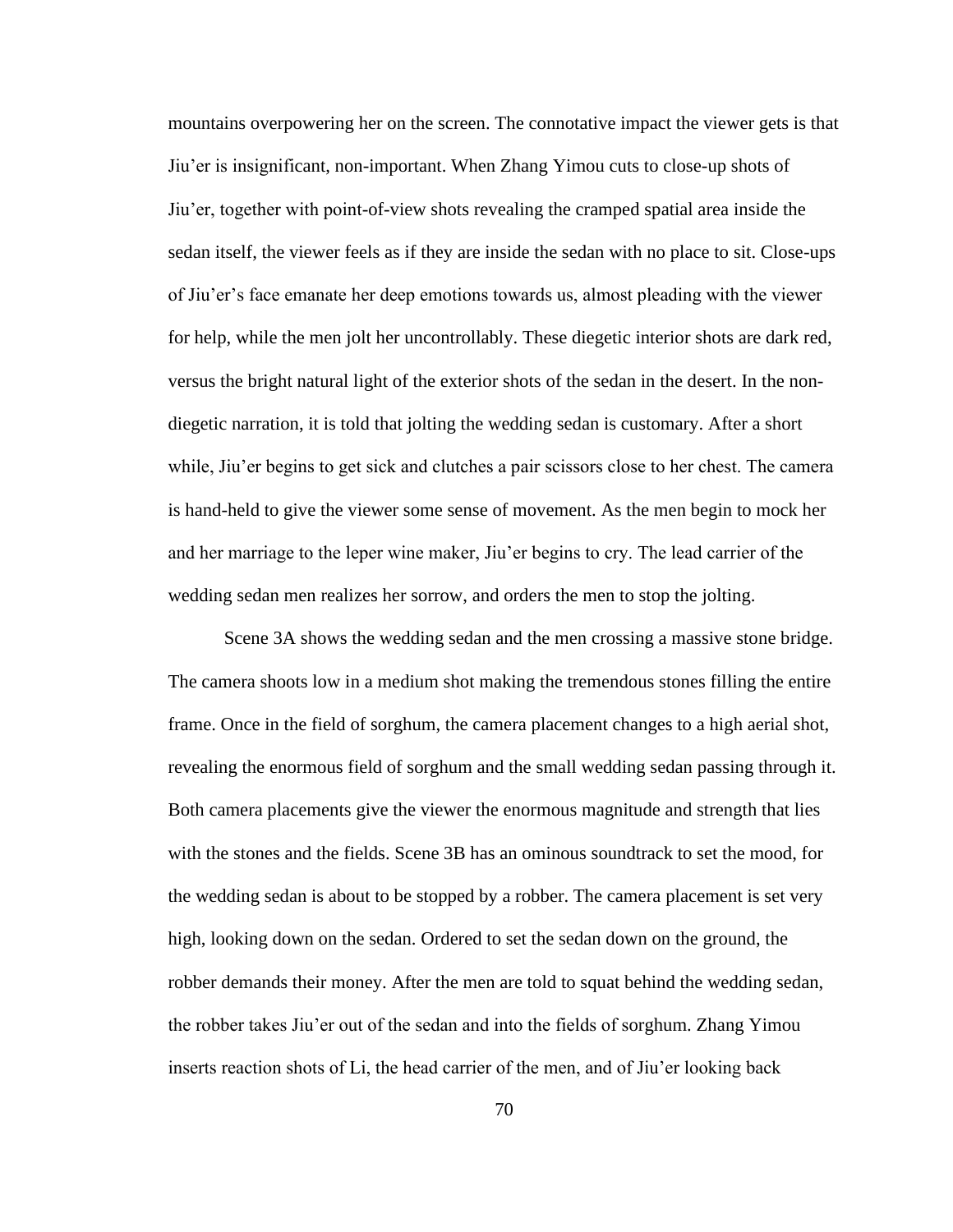towards him. The camera placement moves to eye-level. As the nondiegetic camera shots get tighter, these close-ups reveal the character's fear in both Jiu'er and Li.

Gibbs (2002) states, "The position of the camera is going to determine our understanding of the scene. It will profoundly affect the way we experience a performance. It is one of the most important means by which the nature of our relationship to the characters is defined" (Gibbs, 2002, p.19). The quick editing from Li and Jiu'er heightens the anticipation of something happening between the two. Li makes a bold attack on the robber. The men join him in killing the thief. Jiu'er returns to the wedding sedan and the men gather their money to resume the journey to the winery. Scene 3C has the sedan out of the fields of sorghum and back into the desert. With the camera placement on the ground shooting up, the sedan must pass through another rock formation that becomes an important visual in the film. With a giant diegetic circular opening that enables them to pass through, this formation acts as the gateway to the winery. Scene 4A has the sedan arriving at the winery. Once again, the camera shoots wide so as to have the wedding sedan appearing quite small on the screen.

A close-up reveals that Jiu'er's face is covered by the red veil, and escorted by her woman servant and head master Louhan to her living quarters. Now with the camera at bird's eye view, Jiu'er stops and appears to look back at the iconic rock formation. Li is walking away from the winery, passing through the circular opening. Under a red glow from the setting sun, a nondiegetic horn plays as Jiu'er enters her new living quarters. Scene 4B begins with a wide interior shot of Jiu'er sitting on the floor, in a corner of the room, still clutching the pair of scissors. The camera is very high, shooting down at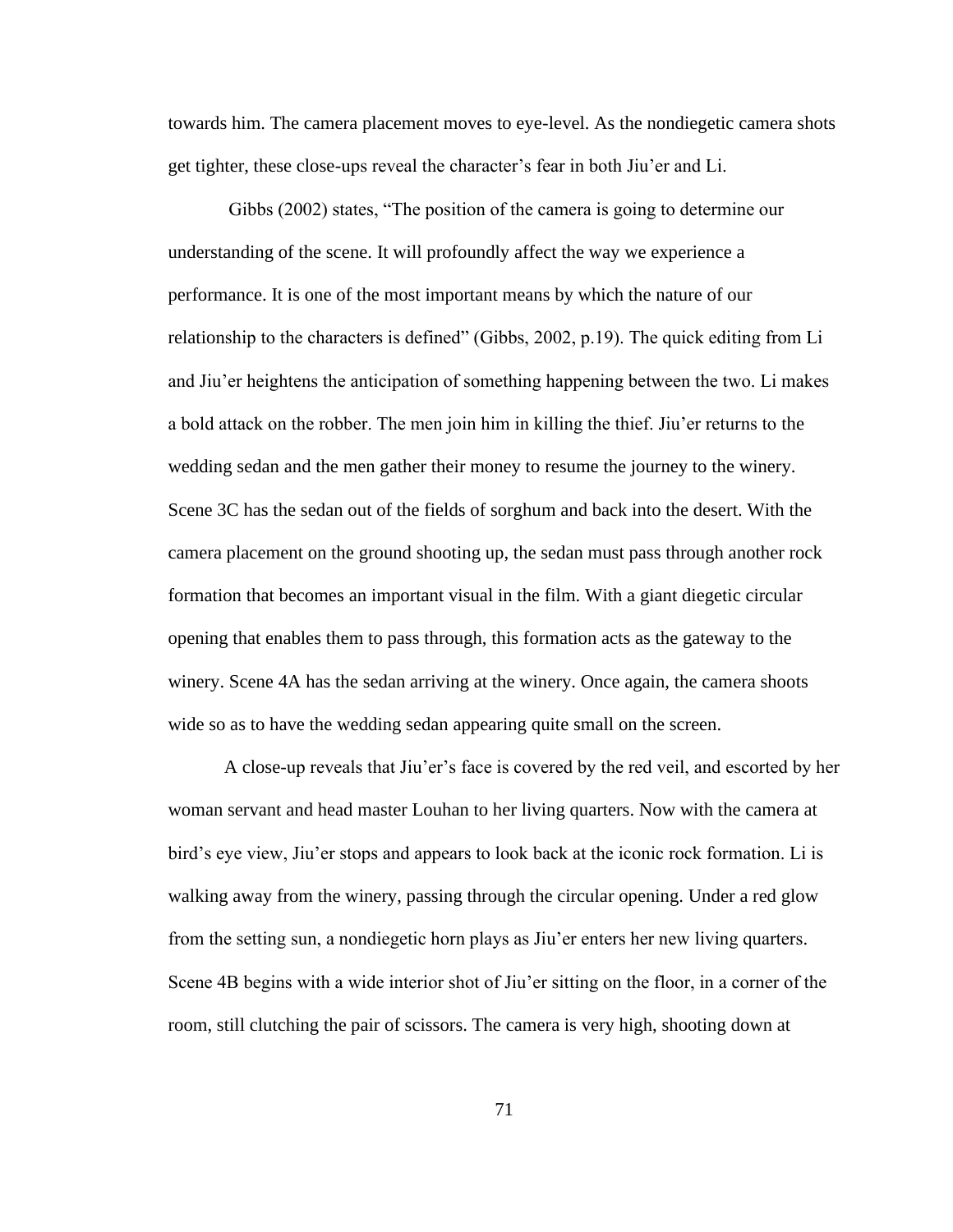Jiu'er, as a flicking candle occupies the top left frame line. Zhang Yimou cuts to a closeup of Jiu'er in low-key red tint lighting.

He then cuts to an exterior shot of the iconic rock formation in blue tint. The brightly lit moon is low in the sky, next to the rock formation. This usage of the diegetic colors red and blue in the frame adds fear and separation for Jiu'er. Scene 4C has Louhan lighting a pipe in the worker's living quarters. A static medium-shot reveals the men sleeping on the other side of the room. As Louhan smokes his pipe, a scream is heard from the leper's living quarters. Zhang Yimou immediately cuts back to a wide exterior shot of the swaying fields of sorghum under a brightly lit moon. Again, Zhang Yimou attempts to develop relationships between the elements of one frame to the other, as in the strength and power of the fields of sorghum.

Scene 4D has Jiu'er riding a donkey in the open desert with her father accompanying her. In the nondiegetic narration, it is learned that a visit to the father after three days is customary. The shot is wide, so the diegetic spatial dimension of Jiu'er and her father appear small. In her travels, under a red setting sun, Jiu'er must cross over a bridge, then select a path at a crossroad. The crossroads where many roads emanate is a motif commonly used in Zhang Yimou's films. The connotative meaning is the decisions one must take in life. As she enters the swaying sorghum fields, Zhang Yimou eliminates any diegetic sound. Suddenly, Jiu'er is pulled off the donkey. Abducted, Jiu'er is carried into the field. As she escapes, a moving camera shot shows her running through the field. The stalks of sorghum pass quickly through the frame, with Jiu'er running behind it. With the nondiegetic soundtrack of blaring horns, Jiu'er is finally subdued travelling through the fields. In sum, there are two areas that work together visually. The first is the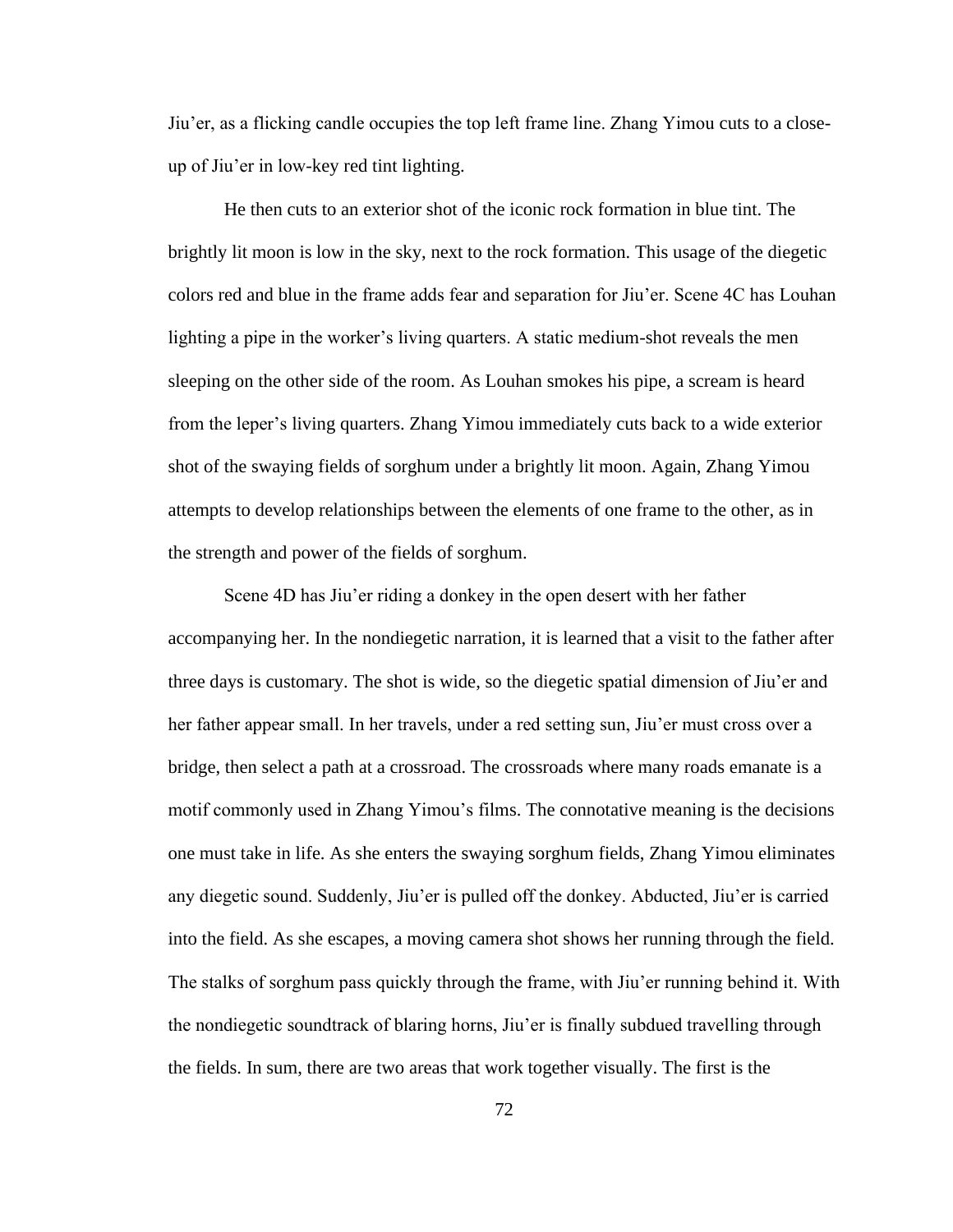presentation of the set, and secondly the camera technique used to record the scene. They both have the same connotative agenda, to give the viewer an emotional reading of the female lead character, and the part she is playing at that time in the storyline.

Wedding Night Interrupted: *Raise the Red Lantern* Scenes 4A-4D

Scene 4A begins on her wedding night. The camera sets up an interior, wide-shot of Songlian's living quarters. The image reveals a long room with the large bed on one end. Sitting on the bed, Songlian's image appears very small, centered in the frame. The lighting is low-keyed, except for the bed area, which appears as the only significant space in the room. There are numerous red lanterns that surround the bed area. Zhang Yimou uses a very short lens, which distorts items both close and far away. If the object is close to the lens, it makes it appear larger. If the object is far away, then the lens makes it appear even further away. With the two sides of the frame converging together at the far end, the bed seems even further away from the camera position.

The left side of the frame belongs to the master of the house, cluttered with fine furnishings. The right side of the frame is quite different. There are no furnishings, except for a small chair and a mirror on the wall. A beautiful piece of wood with a carved design, much like the design at the testimonial background scene, stretches from one wall to the other. It's mounted against the ceiling, and hangs down several feet. This is strictly a decorative piece that divides the important bed area from the rest of the house. In the foreground is an old brown rug that covers the stone floor. Centered in the frame lays the beautiful red rug, which is next to the bed. The four-post bed has lace curtains and a light grid of five lanterns above the bed.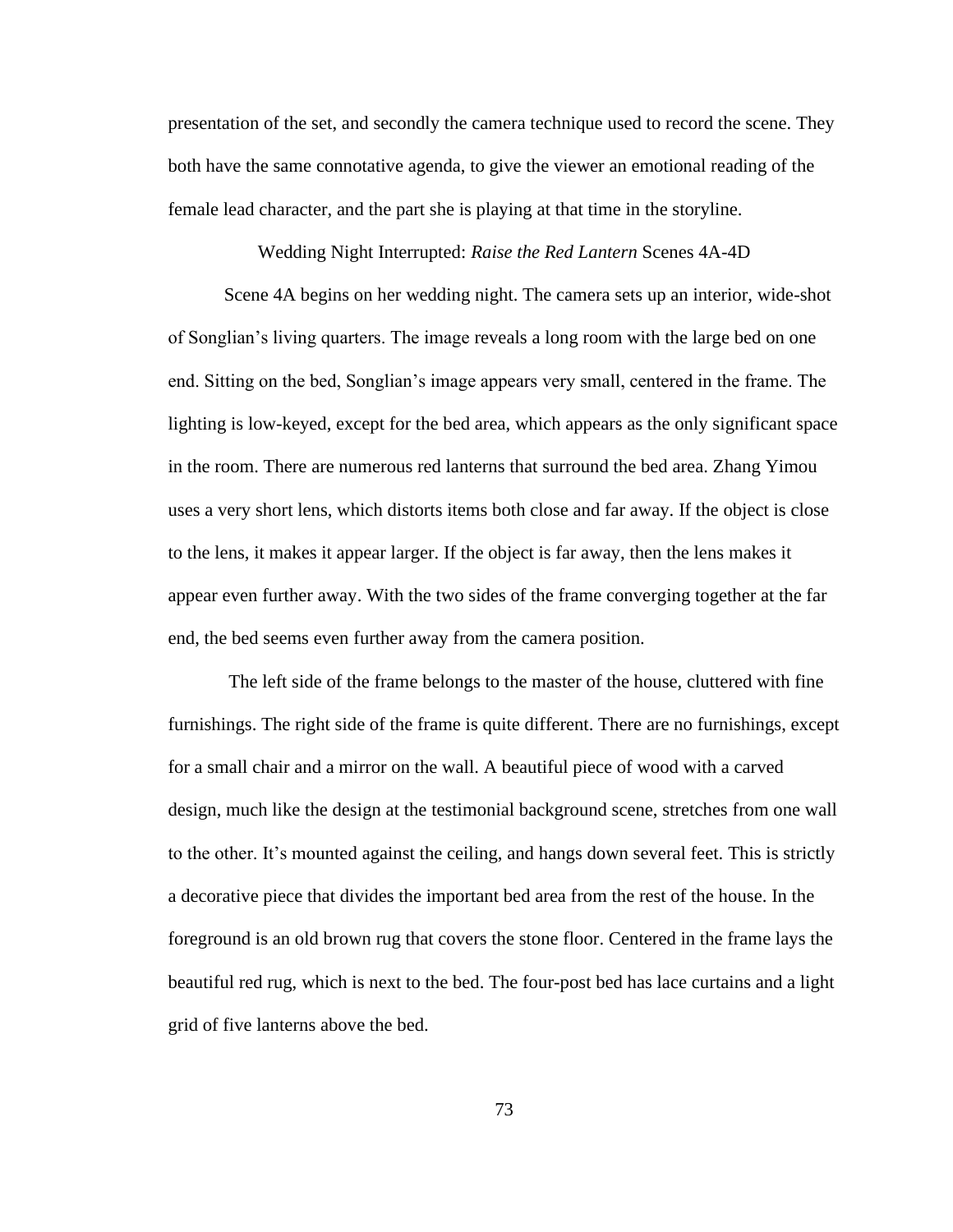When the master enters the room, he crosses from frame right to left. Zhang cuts to a medium-shot of Songlian. High-keyed lighting provides a red saturated image. Songlian sits motionless, until the master asks her to hold up one of the lanterns near her face. In a medium-shot, the camera pans right to follow Songlian as she walks slowly to the lantern. Due to the hand-held camera moving, the viewer's anticipation is slowly increased by time. The master then asks her to hold the lantern higher, and for her to look up. With one lantern right of frame in the foreground, and another lantern left of frame in the background, Songlian is centered in the camera frame. Her facial expression appears bewildered and nervous. It is hard to imagine any viewer negotiating their interpretation of Songlian's emotions. This slow walk with the lantern, then to stop and raise it towards her face is quite humiliating. Songlian is then asked to look upwards, as if one were examining a farm animal. She passes the master's test, and is asked to undress and get into bed.

With the camera focused on the hanging lanterns above the bed, the camera zooms out revealing the panels of lace curtains, much like the wedding veil. Songlian is silhouetted behind the lace getting undressed. The camera stops the zoom-out when the lanterns beside each of the bedposts touch the edge of the camera frame. As darkness falls outside, the diegetic red glow from the placement of the lighting instruments outside the red-tinted window gives the bed area a sense womanhood and virginity. The camera's slow zoom emphasizes to the viewer that some action involving Songlian is about to happen. This camera technique and the staged objects within the camera frame, together connotes a preferred moment of anxiety and willingness on the part of the female lead character.

74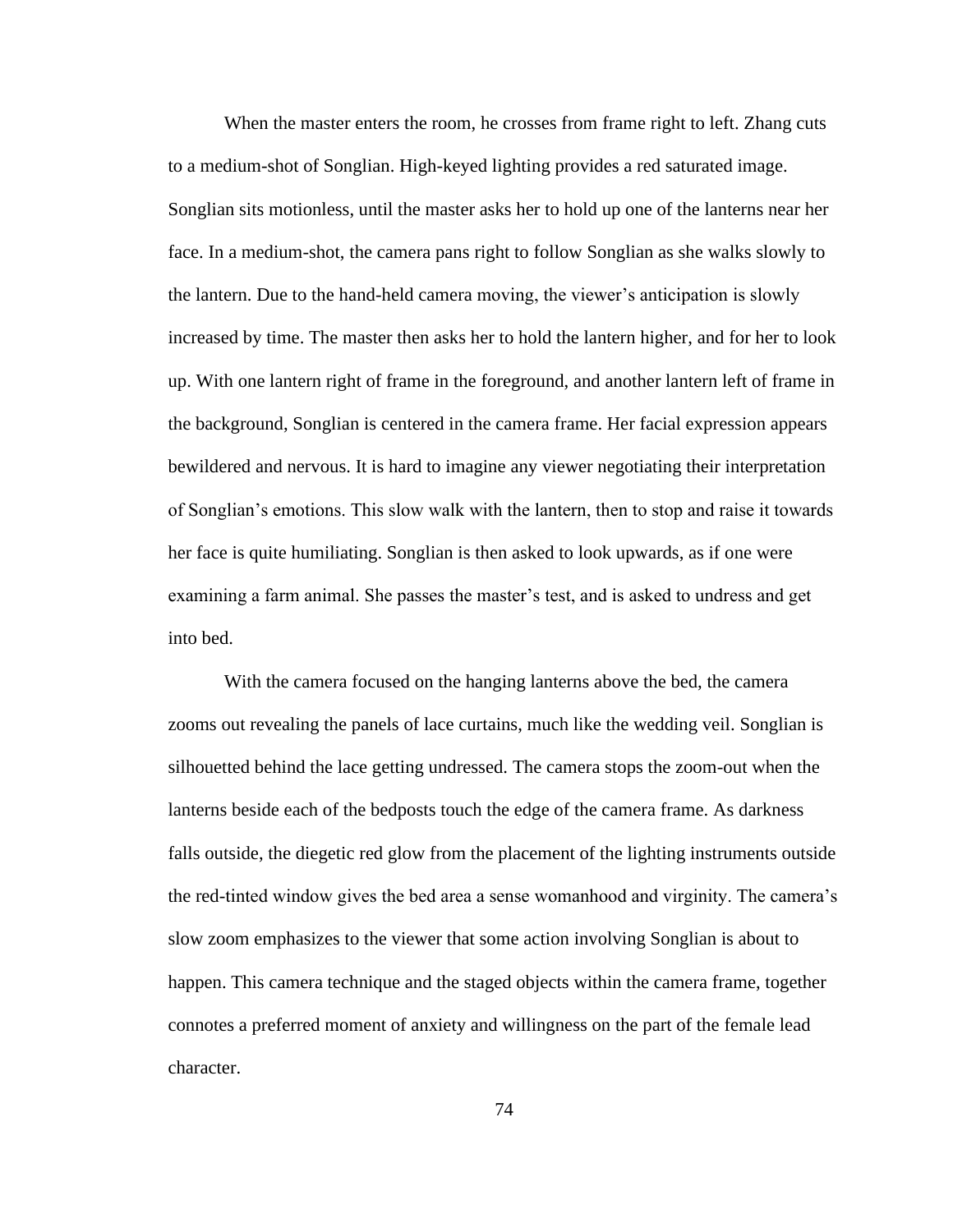A high angle camera wide-shot shows the dimly lit exterior red lanterns, hanging equally apart, converging on Songlian's entrance way. The swerving noodle-shaped roof tiles also appear to be pointing towards Songlian's front door. Zhang Yimou holds on this shot for a while. Until the diegetic sound of a woman singing is heard in the distance. There's a knock at Songlian's door. It is the servant of mistress number three, urging the master to look in on her mistress. The master finally decides to go, leaving Songlian alone on her wedding night. The housekeeper shouts, "light the lanterns at the third house." A wide-shot reveals the empty courtyard outside Songlian's house. The beautiful red lanterns, that once illuminated the area so well, have been removed. This downward camera angle gives the impression of a tremendous loss, of emptiness. "Whether the camera movement is taken as male or female, active or passive, a sign of activity or of domination, it is made to mean by being connected with traits, desires, beliefs, and actions of characters, both alive and dead" (Bordwell, 1991, p.177). With the use of different light and different camera angles, this scene supports the connotation that Songlian is emotionally empty, disserted even on her wedding night. The master consummated the marriage, but soon left her alone. This is the first time Songlian has experienced the system that delegates, with the master's choice, a night with one of the mistresses.

The camera returns to the initial setup inside the house, with the bed at the far end. Songlian sits on the bed, outside the lace curtains. As she rises, the camera, in medium-shot shooting long lens to compress the space, follows her to the lantern the master told her to use earlier. Taking the lantern she turns towards the mirror on the wall. From the bottom of the mirror, the camera now starts a slow tilt upwards. It reveals a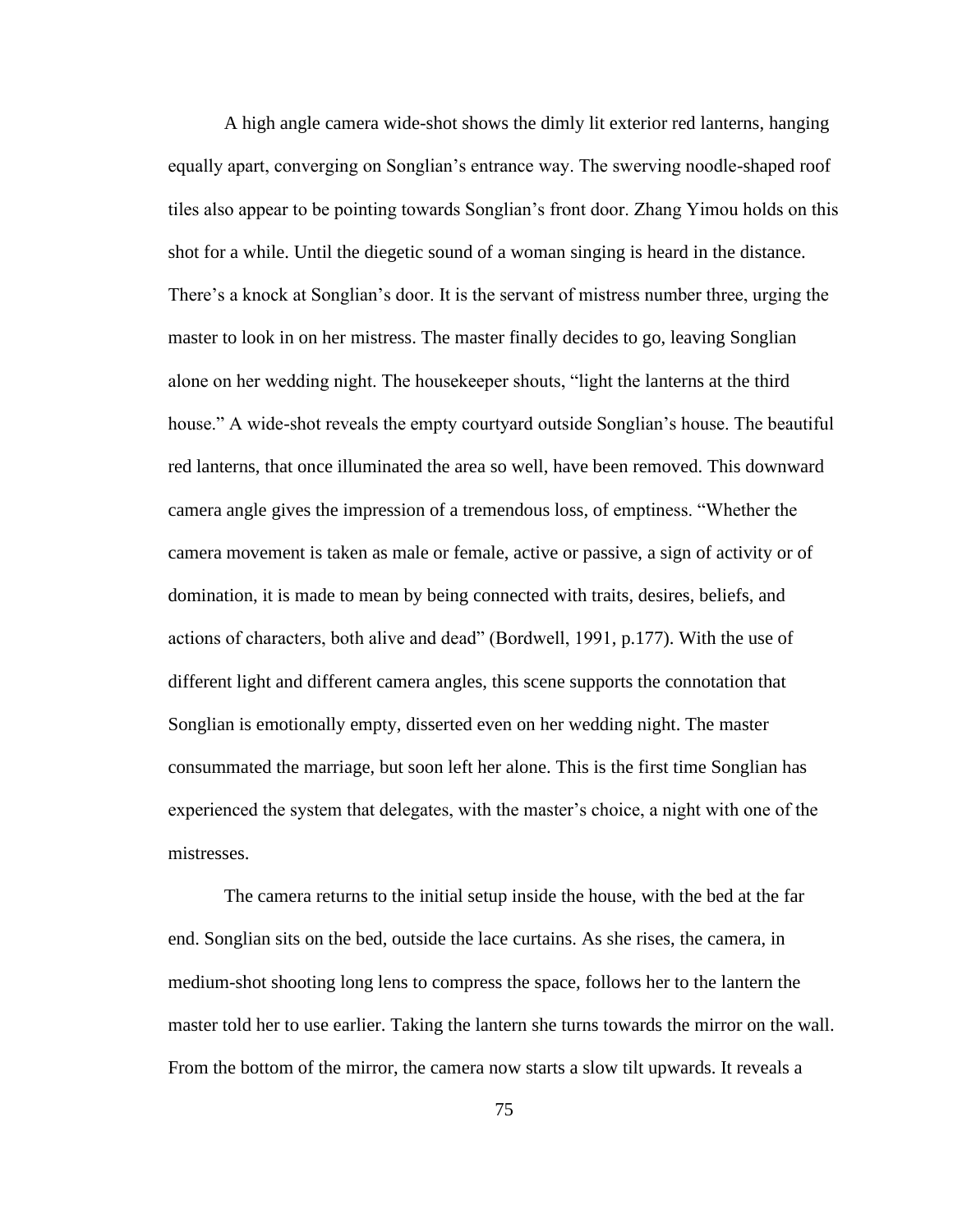reflection of a sobbing, rejected woman. "Mirrors in *Rules of the Game* are a privileged locus for understanding the way characters choose to think of themselves" (Brown, 1982, p.254). With the diegetic sound of a woman singing in the background, a melancholy atmosphere fills the room. As Bordwell (1991) puts it, "The character before the mirror may be self-aware, or may have a split or layered identity" (Bordwell, 1991, p.174). This tilt camera action is in tune with the timing or revealing of the sorrow Songlian feels. A quick static shot would not have offered the same emotional response from the viewer. As Douglas Sirk would have it, the reflection of Songlian is of another woman, a fallen, broken woman that is branded as just another numbered mistress.

Zhang Yimou's Usage of Space in the Mise-En-Scene: Bordwell's Diegetic

The desired function of the visually framed image, which is the sum of the diegetic elements' placement and movement within the frame, together with Zhang Yimou's choice of camera placement, movement, and choice of lens, is to emotionally impact the viewer, giving he/she the information desired by Zhang Yimou. This section looks at the placement of objects and people within the frame, and the space or distance that's relative to their movement or not. Also involved is the camera position and particularly important, the lens used for that shot. Long lenses tend to compact space, while short lenses tend to do the opposite, stretch space to the point of distorting images within the frame. Space is part of the female lead character's world, therefore is seen as diegetic with preferred meanings to support her present predicament. This study selects dynamic scenes that reflect such technique and forethought by film director Zhang Yimou.

76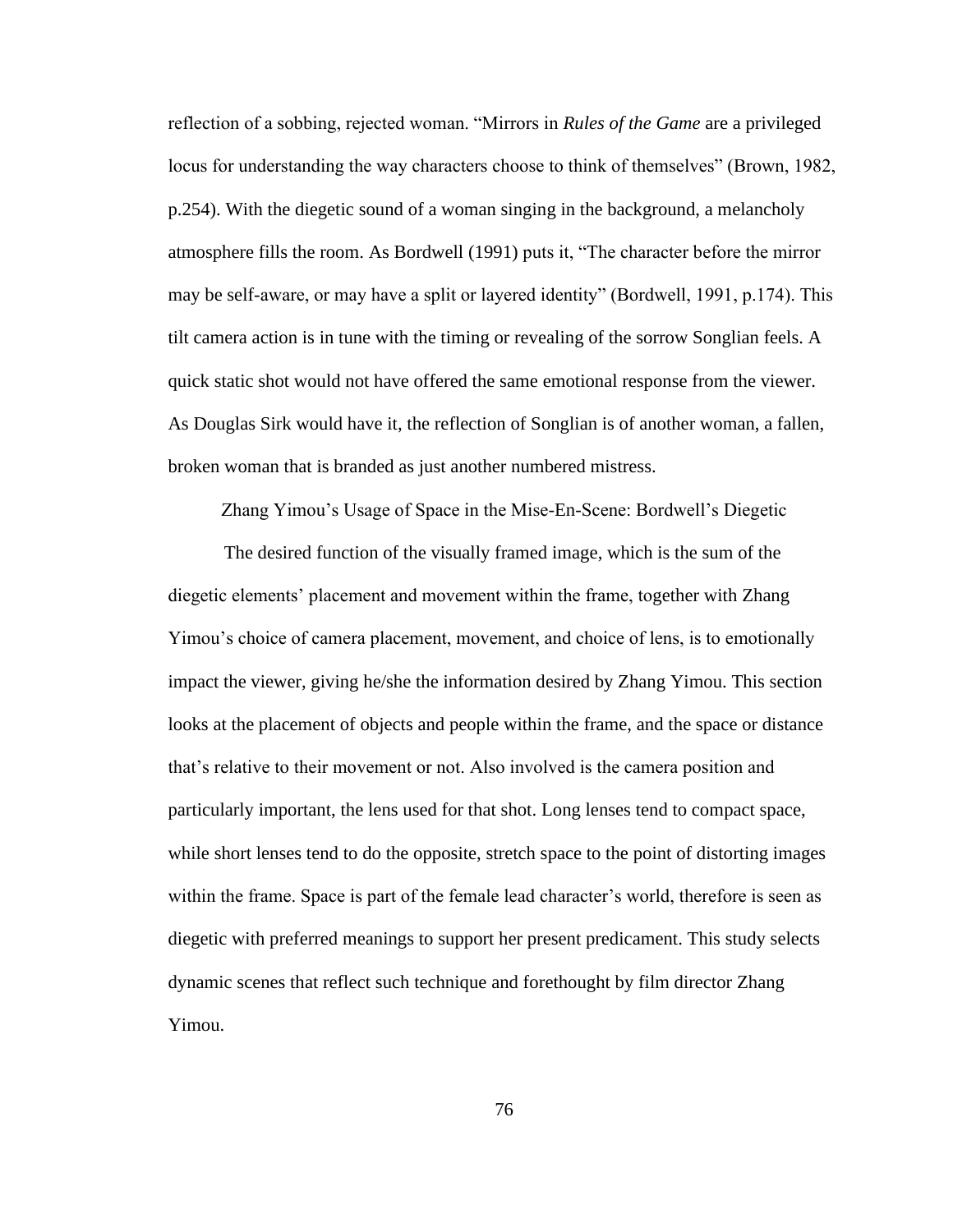Jiu'er's Transition to Authority: *Red Sorghum* Scenes 6A-6D

Scene 6A begins when the housekeeper maid informs Louhan, the head foreman, that the Jiu'er has arrived. Jiu'er doesn't go inside her home, but lies on the ground in fear of disease from her deceased leper husband. The left side of the frame has many workers looking over a four-foot high stone fence that surrounds the living quarters from the winery. The right side only shows Jiu'er on the ground with no other elements near her in the frame. The fence acts as a demarcation in the frame separating the workers from Jiu'er. With the use of space, Jiu'er is the outsider, the "other." The scene is blanketed in a bluish tint light, low-keyed, with many shadows. Using the diegetic fence and the non-diegetic blue light, Jiu'er is alone, separated from the others, in despair over the sudden death of her husband.

Louhan enters the frame walking through a fence doorway that is situated frame left. The shot is initially framed with the doorway on the left frame line, and the fence that stretches across the frame to the right frame line. This establishing shot uses a wideangle lens to enhance the distance between the newly arrived Jiu'er and the seasoned workers. As Louhan enters the yard, the camera pans right, losing the stone fence line, to capture the front of the house in the background and Jiu'er laying on the ground in the foreground. After cleansing the ground around her with sorghum wine, Louhan walks left out of frame. Zhang Yimou cuts to a close-up reaction shot of Jiu'er with a wide-angle lens stretching space in the frame. This has her larger-than-life, versus the background as smaller than it actually is in real life. Jiu'er's reaction is solely based on the spatial distance Louhan had with her. For the short lens gives a tremendous stretch, a sizable distance that Jiu'er has from the other elements of the *mise-en-scene*. It was only when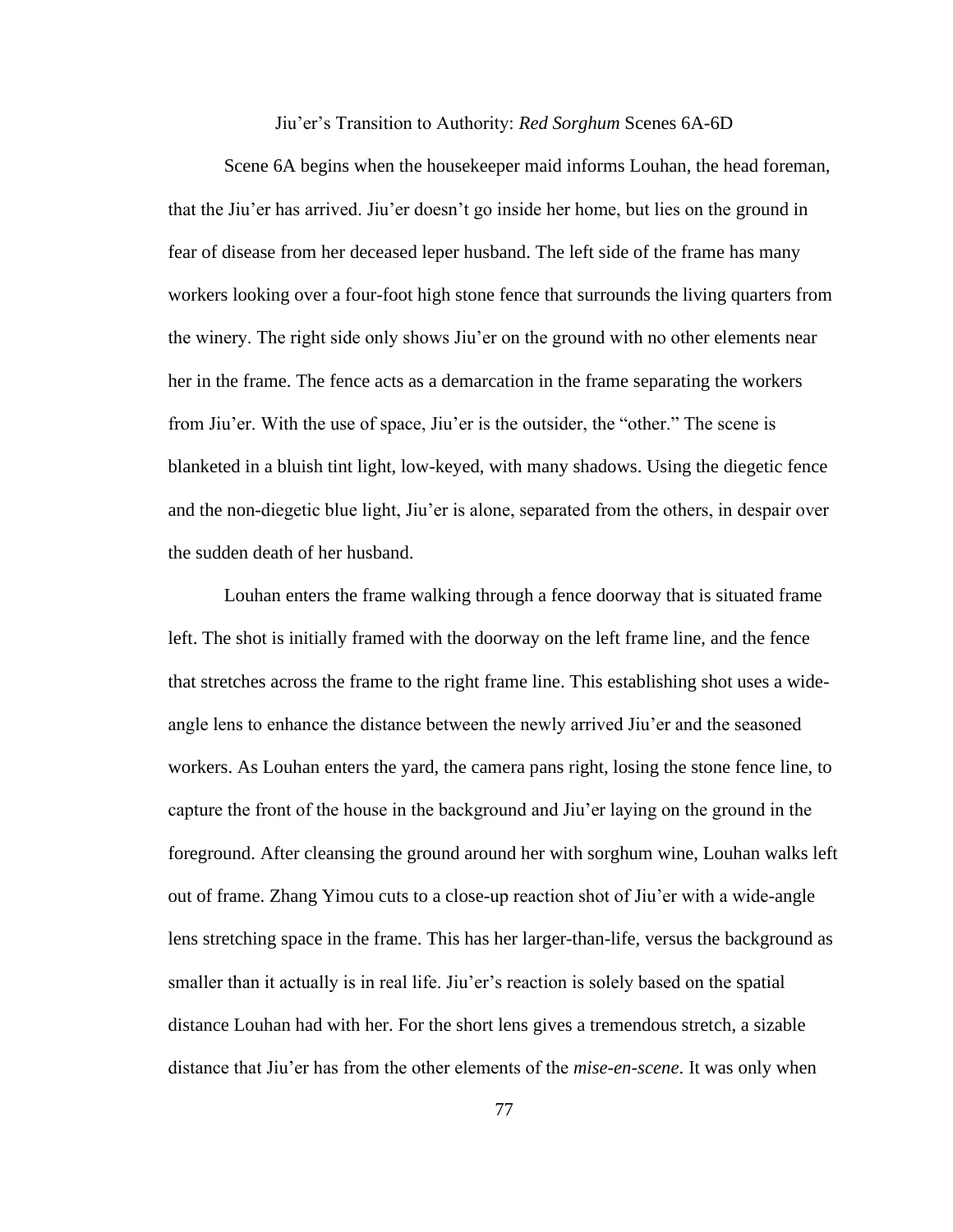Louhan walked around her, spitting the wine on the ground, is there a spatial relationship between the two.

"Space is a vital expressive element at a filmmaker's disposal. In thinking about space we might include the personal space between the performers and our sense of when it is impinged upon, but also 'blocking', that is, the relationships expressed and patterns created in the positioning of the actors" (Gibbs, 2002, p.17). This denotative act connotes a foreshadowing of the closeness that the female lead character will have with Louhan, the head housekeeper.

Scene 6B begins with the next day. With a wide-shot using a short lens widening the area in the frame, the early morning sunlight casts long shadows of the men in the yard. They are preparing to leave the winery, until Jiu'er abruptly opens her home's doorway and asks the workers to stay. With the iconic rock formation in the background, Louhan rises to meet Jiu'er. The two-shot of Louhan and Jiu'er has them positioned on the two vertical frame lines, left and right. This composition stretches the distance between them. Jiu'er is in shadow, while Louhan is in bright sunlight. The decorative tapestry on the door in the background, centered in the frame, aids in the separation between the two even further. All the elements in the frame connote this separation between the two characters.

Scene 6C begins with Zhang Yimou changing the composition to close-ups of Jiu'er and Louhan. Now Jiu'er's face is illuminated in the sunlight, and the distance between the two is lessoned. The camera lens has been changed to spatially push the characters together. With the same light, the two characters now support a positive future, a happier time in their lives. Jiu'er orders the men to disinfect the winery with the red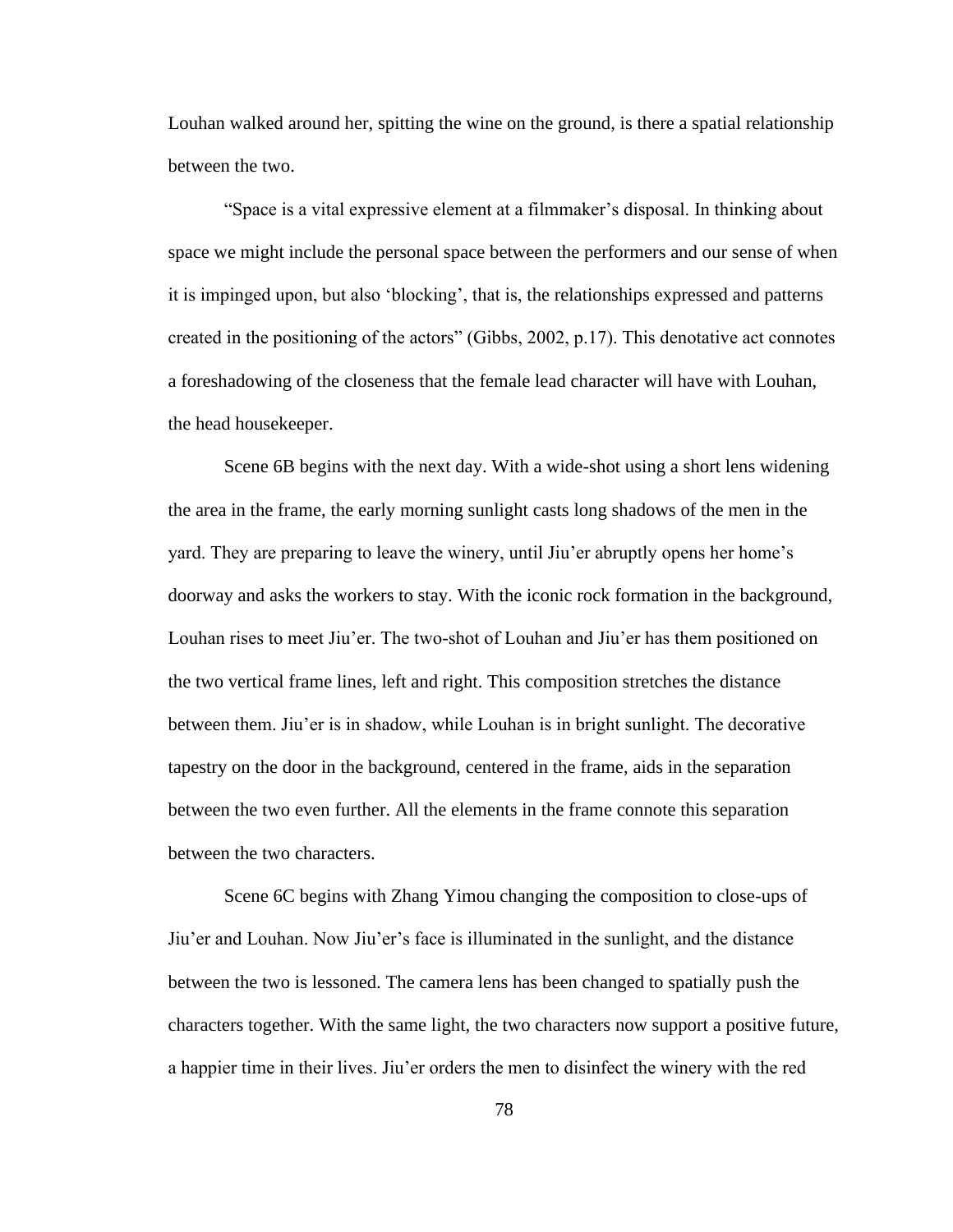wine. While the men run around the camp, spreading the wine, an eye-level medium shot shows that a jubilant Jiu'er is inside cutting ornamental paper designs for the brightly, overexposed high-keyed window that expands most of the background. In a close-up, Jiu'er's facial expressions tell us of her pleasure and satisfaction at this moment. Jiu'er turns away from the camera, as if to listen to this utterance from someone who is apparently drunk and making bold, sexual accusations about her.

Scene 6D has the camera setup in the same place when she was lying on the ground when Louhan first came to help her. Li, her soon-to-be father of her child, pushes through the men in the doorway into the yard of the house. While the outspoken drunkard Li boosts about his victorious capture of Jiu'er in the sorghum fields, the shot tightens to frame only the men and Li. In the direction towards the house, Li points directly to the camera. He demands that Jiu'er is his wife and wishes to go inside the house. It is at this moment that Jiu'er quickly opens the door to the home. Shot wide, which accentuates the distance from the two, Jiu'er is standing in complete shadow. Centered in the frame, Jiu'er quickly decides to close the doors, denying Li access. Zhang cuts to a reversal wide shot of the men's backs looking towards the house. Using a long-lens compressing the space, Li appears very close to the doors, and grabs his bedroll to enter. After successfully getting inside the house, Li is quickly thrown out. Jiu'er exits the home and demands that he is drunk and the men should take him away. To show the opposition against Li using non-diegetic lighting, the men, including Li, are in shadow, but the house is brightly lit where Jiu'er resides. The spatial quality of light and dark connotes closeness, rejection, or life and acceptance. Thus, the viewer is guided towards the more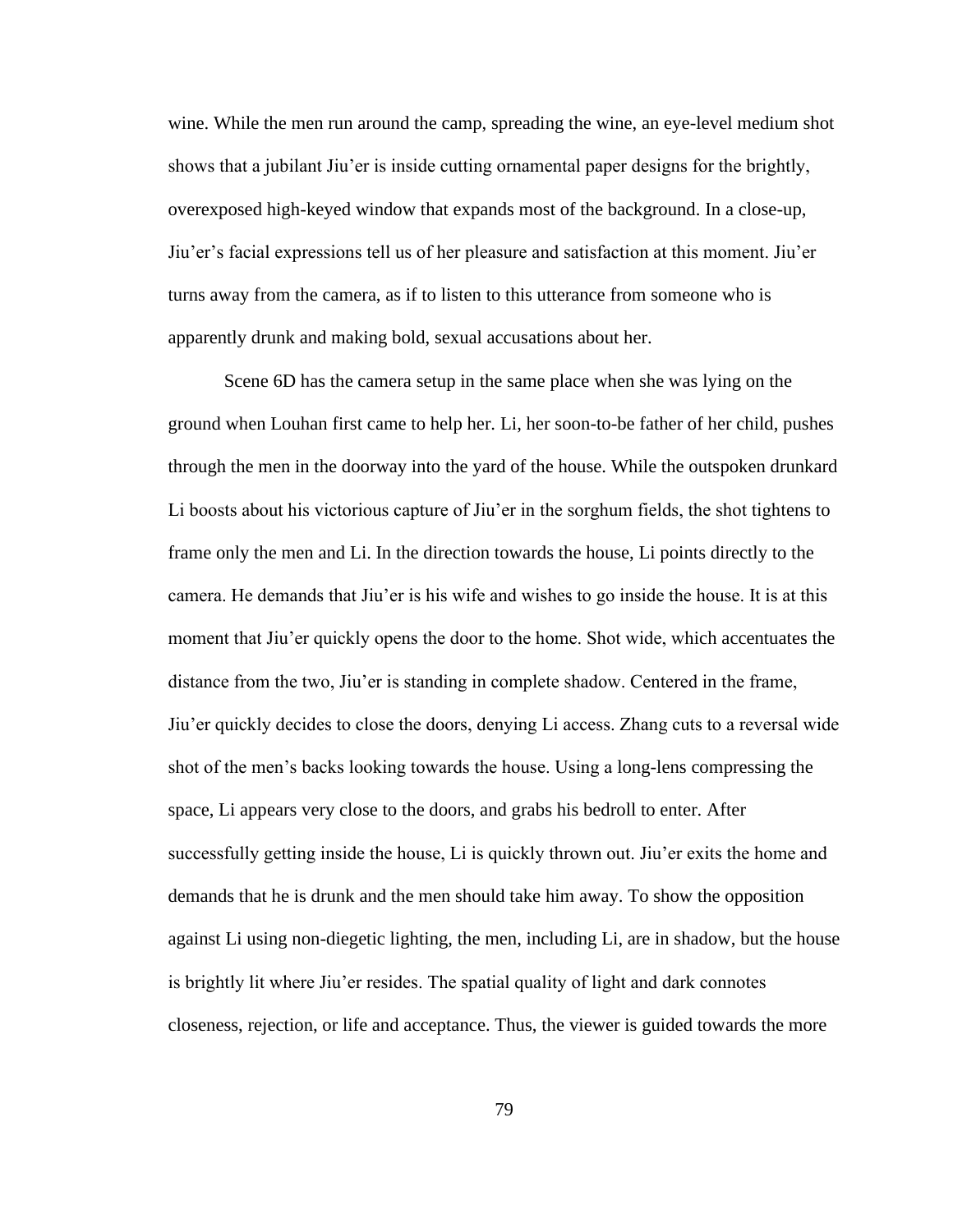visible elements in the frame, to life and its promising future for the female lead character.

Manipulate System: Songlian in Control: *Raise the Red Lantern* Scenes 17A-18E

Scene 17A opens with the rattle sound of the foot massage sticks that Aunt Cao uses on the privileged woman for that night. In a medium-shot, Songlian is sitting in her home, as if she were indeed receiving such treatment. It is in natural light, with no color tint. No lanterns are seen within the frame. Songlian calls for her servant girl Yan'er, who is in her room, tinted red by the glow of lanterns, imagining the same treatment. Though Yan'er seems to be in a trance, Songlian is not and wishes for her assistance. Jan'er arrives at Songlian's room, and abides by Songlian's wishes for her to massage her feet.

The camera set up is a wide-shot, with no special emphasis on composition or lighting on Songlian. With this small lens, the elements including the back wall of the *mise-en-scene* seem far in the distance from Songlian. But with Yan'er, the spatial dimension of her small room, and the long lens makes everything in the *mise-en-scene* on top of her. Another example of how the camera lens contributes to the spatial dimension of the elements within the frame. With the continued sound of the rattle massage sticks, Songlian is aggravated and asks Yan'er to stop. "If I can, wait and see what I can do!" says Songlian to Yan'er. The sound of the sticks act as the female lead character's nemesis, not only physically outside of her room, but emotionally distant as the lens stretches the *mise-en-scene* in the frame, far away from her. The connotation here echoes previous shots of loneliness and frustration.

Scene 17B cuts to an exterior shot of the master briskly walking towards Songlian's door. The camera placement begins at ground level but quickly changes to a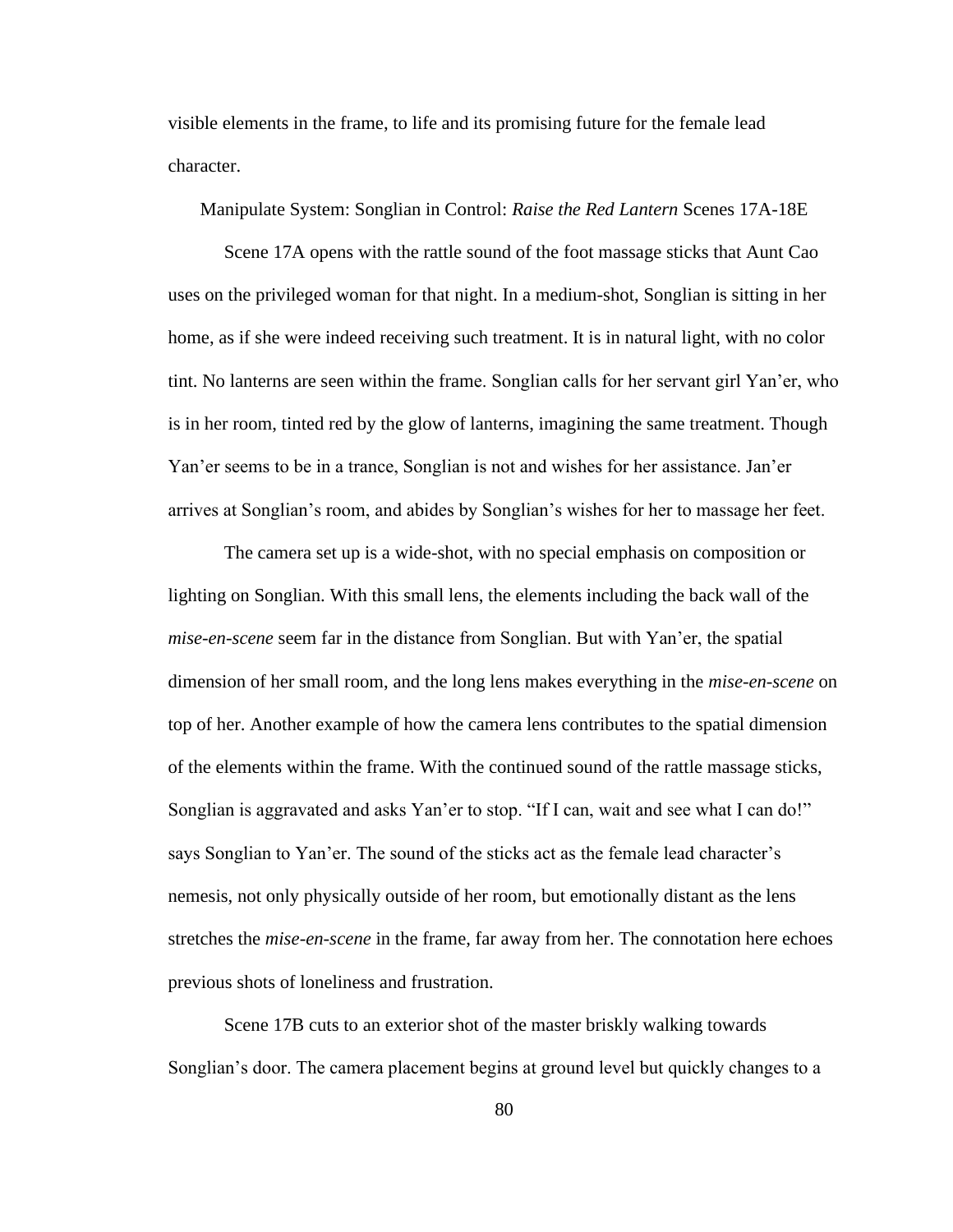rooftop set up looking down at the courtyard as the four rooftops converge over Songlian's entrance. The master's small figure is shot in natural light. In scene 17C, matching action shows the doors opening from an interior wide-shot. As the master enters screen right, Songlian in bed is centered in the red-tinted frame. The women servants tell the master that Songlian has been ill due to her pregnancy. The master is over joyed and asks for the lanterns to be lit night and day, and for Songlian to get anything she desires.

Scene 17D opens with a non-diegetic melodic choir sound in the distance, as an exterior aerial shot from the ornamental roof reveals all the red lanterns lit and converging at the door of Songlian. This spatial dimension guides the viewer's eye line towards the female lead character. From this wide shot, Zhang Yimou quickly cuts to a medium-shot of Songlian in bed, smiling in the red glow from the lanterns lit above her bed. This cut connotes the power and courage Songlian has in claiming she is pregnant. This medium shot has the viewer inside her room, next to her bed. It seems to beg for applause from the viewer. "In many respects, a film shot resembles a painting. It presents a flat array of colors and shapes. Before we even start to read the image as a threedimensional space, *mise-en-scene* offers many cues for guiding our attention and emphasizing elements in the frame" (Bordwell and Thompson, 2010, p.148).

Scene 18A uses a dissolve to show time has passed, for it is now winter and the aerial shot from the roof shows the tiles covered with ice and snow. The diegetic rattle sound from the massage sticks is heard. A cut to an interior medium-shot of Songlian sitting in the same spot as before, but this time with the red glow from the numerous lanterns in the frame. The camera has a long lens compressing the space, versus earlier when the initial wide shot promoted distance between the characters. The servant girl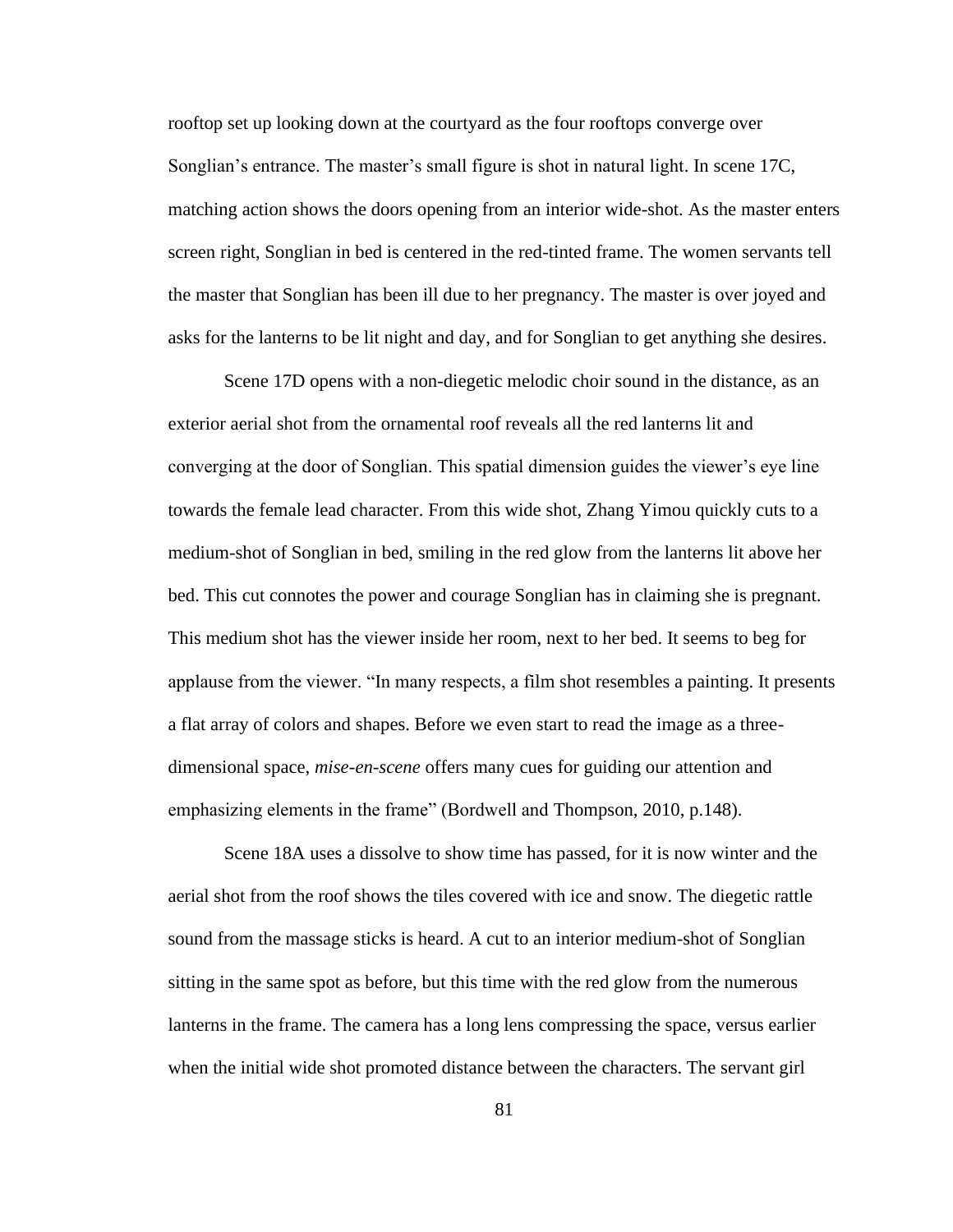Yan'er serves Songlian her meal, while Aunt Cao massages her feet. "Someone said I couldn't get you to serve me," says Songlian to Aunt Cao. She replies, "Call me anytime and I will come. You are now very special here." This frame composition has three characters tightly together, connoting a sense of family and womanhood.

Scene 18C is an exterior shot outside the main dining room where the other three mistresses eat their meal. The three mistresses are grouped together in the distant dining area, while Songlian is not to be seen. The camera reveals a few men servants carrying Songlian's meal in the foreground, moving right to left and out of frame, passing the traditional dining area in the background. The staging of movement and character placement further distances Songlian from the other mistresses. This entitlement infuriates the other mistresses. At the table, number two mistress is told that if number four mistress were to have a son, "someone would be very unhappy." At that precise moment, the head servant tells number two mistress that she is to give number four mistress a back massage. Quickly, Zhang Yimou cuts to a close-up at another location.

The tight shot of Songlian answers the question of when the massage will take place. With the camera setup in Songlian's room, scene 18D has the camera lens pull back from a tight shot of Songlian's face to a wide-shot, revealing number two sister massaging Songlian's back. The camera starts on Songlian's face because, after all, this scene is about female lead character's power and courage, despite the lies and deceit. Numerous red lanterns cast a diegetic warm glow over them that connote warmth and comfort.

Scene 18E is a wide exterior shot of Yan'er, carrying a basket of laundry. As she notices a red spot on a pair of Songlian's white pants, Yan'er goes directly to number two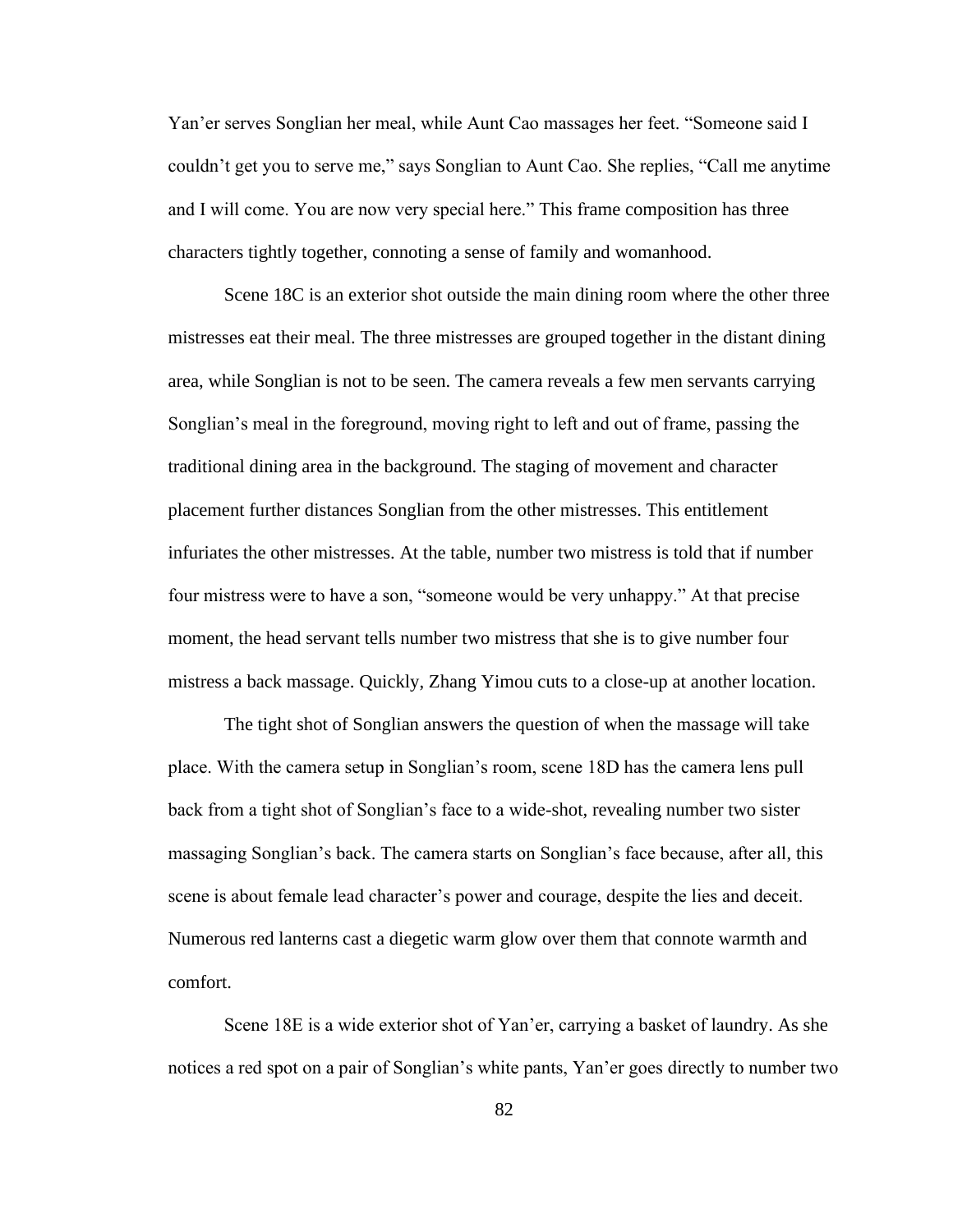mistress with the news. Cutting back to an interior shot of Songlian laying in bed, she appears to be looking for something. Songlian is alone in the room, with the camera shot from a far distance. The lens on the camera gives ample spatial dimension to her loneliness. She yells for Yan'er to come into the room, and asks her if she has seen the white pants. Shot with a short lens, the distance between Yan'er and Songlian appears long. While the camera holds on a tight shot of Songlian's face, Yan'er answers that she has washed them. The tight shot gives Songlian no wiggle room out of the truth.

Zhang Yimou's Use of Light in the *Mise-En-Scene*: Bordwell's Non-Diegetic

The desired function of the visually framed image, which is the sum of the diegetic elements' placement and movement within the frame, together with Zhang Yimou's choice of camera placement, movement, and choice of lens, is to emotionally impact the viewer, giving he/she the information desired by Zhang Yimou. The two general areas of concentration, that of the diegetic world and that of Zhang Yimou's camera technique, work in tandem in creating the desired mood for the particular miseen-scene, and for purposes of this study, the female lead character. Using specific lighting instruments, their placement and color tints and gels as one of David Bordwell's nondiegetic elements, this section recognizes those reasons why the lighting choices were applied.

## Jiu'er Takes Control: *Red Sorghum* Scenes 13A-15A

As scene 13A unfolds, it is Jiu'er who ushers in the action against the Japanese that have murdered Luohan. A dark exterior wide-shot of the winery reveals that it is nighttime. A large table, bordered on each side with flaming red candles, fills the frame. With Jiu'er centered behind the table, we see large fires in the background. The lighting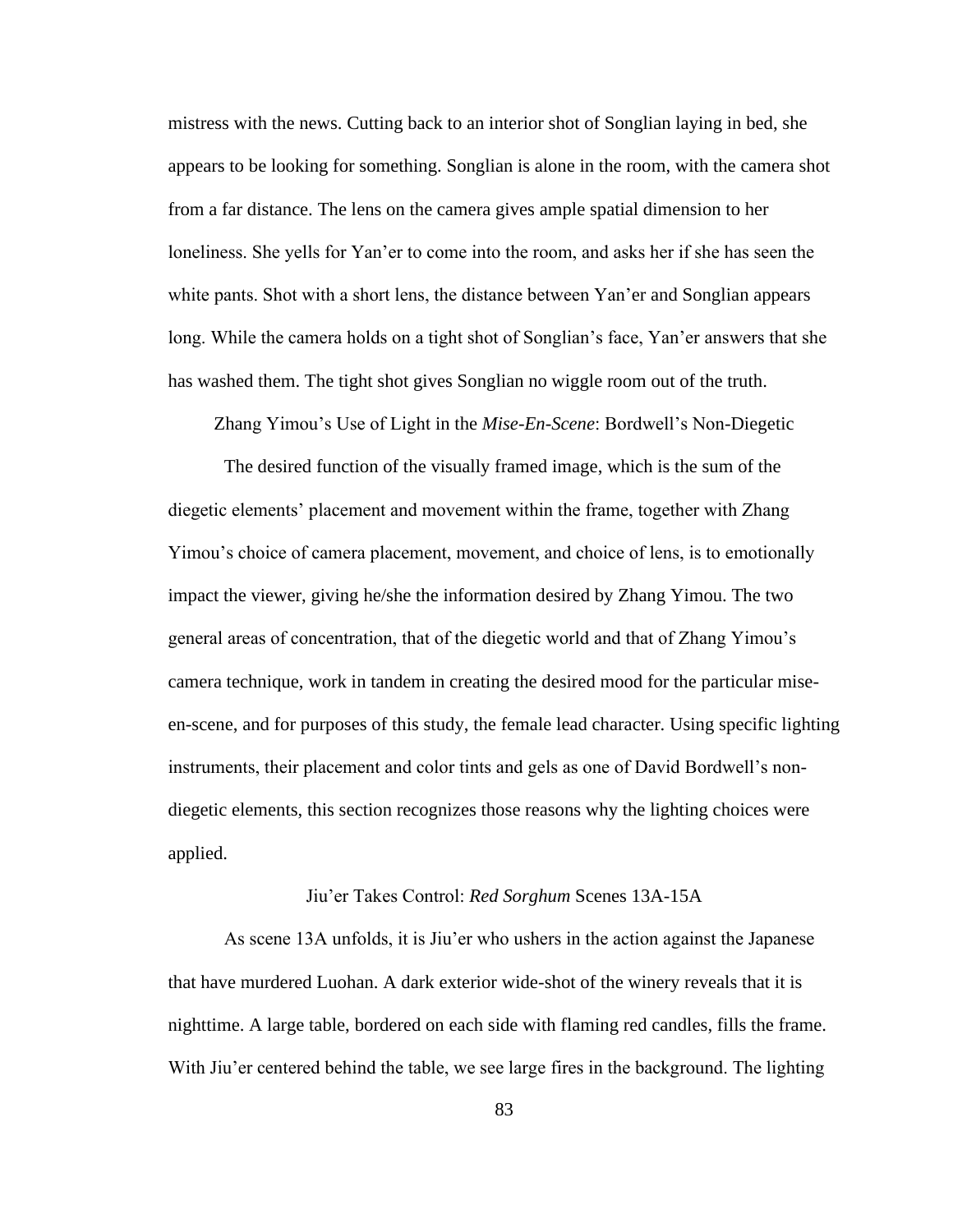of this scene is a golden, warm light from the fires. On the table in front of Jiu'er is a medium size clay jar used to house the wine. After she fills a bowl with the wine, she moves around to the front of the table. A reversal shot shows Jiu'er in front of all the men, all warmly lit by the fires seen in the background. As she kneels and kowtows, the camera tilts down revealing only the bowl in the frame. Then, the camera pulls focus, making only the bowl in focus, leaving the background blurred. It is the center of attention.

As she stands, the camera tilts up, and returns everything in focus. When Jiu'er turns around, Zhang Yimou cuts to an extreme close-up of her stern face, as the fires continue to burn in the background. To achieve such a wonderful shot, Zhang Yimou had to position his lighting equipment in such a way to illuminate the actors in the *mise-enscene*. The diegetic fires alone cannot produce enough foot-candle power, therefore the type of lighting instrument, its placement and direction is able to produce the eerie glow in the frame. Once again, the tandem team of nondiegetic lighting technique and the placement and movement of the female lead character connote a feeling of anger and revenge.

Jiu'er instructs her son to kowtow and sip some of the wine. In retaliation for the murder of their friend Louhan, Jiu'er orders the men to attack the Japanese in the morning. Her husband Li quickly gathers more bowls and fills them with wine. The camera set up is the same as earlier when the men, holding the bowls of wine, chanted to the wine god. But now they chant to avenge the killing of Louhan. Instead of standing, they kneel. This enables Zhang Yimou to shoot them at high-angle. A high angle shot connotes a weakness, an inability to perform. This foreshadows the men's fate in the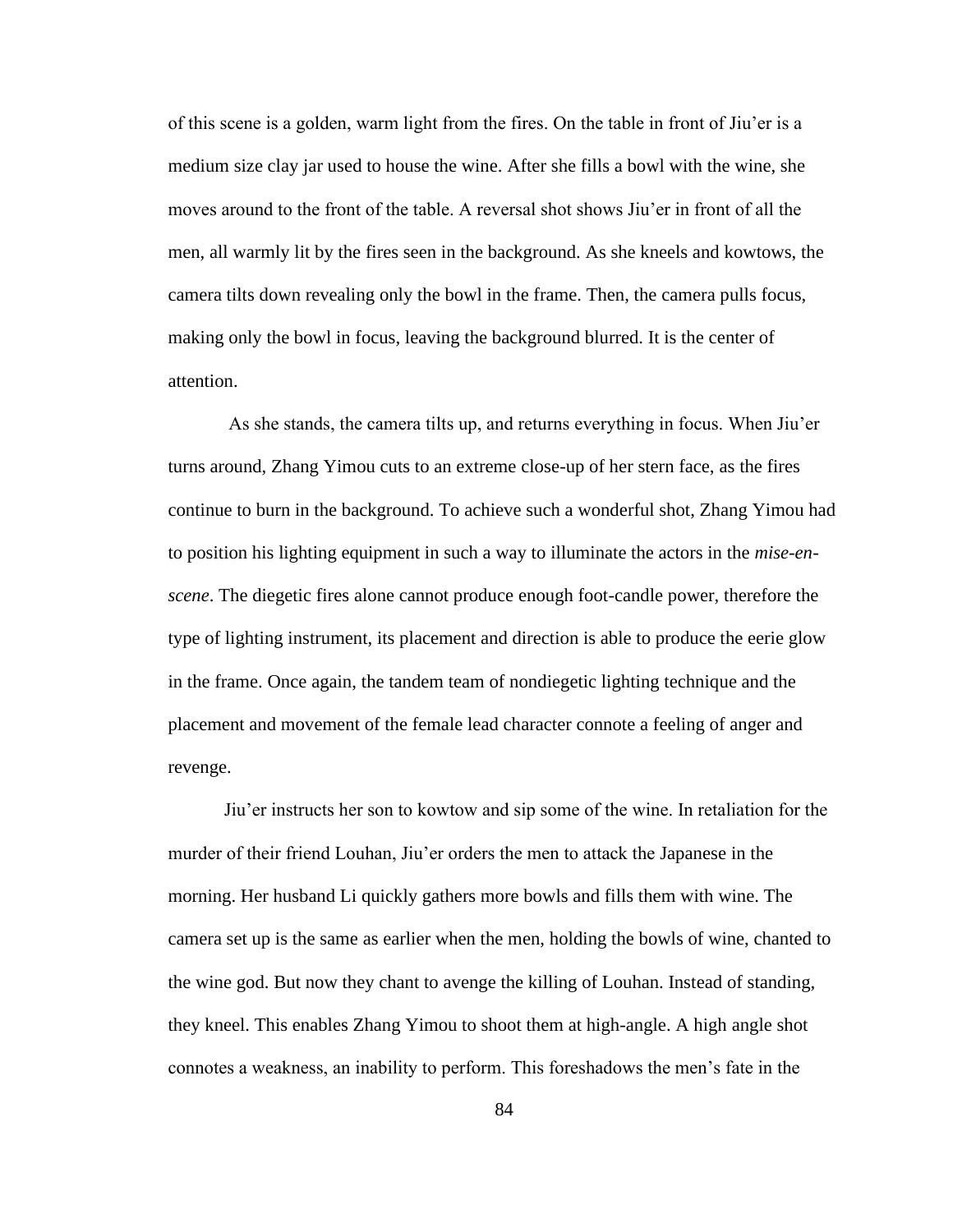upcoming altercation. As they chant, a close-up of Jiu'er's warmly lit face shows tears running down her face. She is proud and honored of her husband and the rest of the men. Throughout this scene, Zhang Yimou accurately positions his lighting setup to give the impression that the glow casted on Jiu'er and the men is from the diegetic fires in the scene. This glow gives off a haunting feeling, an eerie sense of a future event.

Scene 13B gives the viewers a feeling that some time has past. Zhang cuts to the nighttime blue tones, as the men carry the needed armament to attack a Japanese truck travelling down the road in the morning. With a wide-shot at a low-angle, the men are silhouetted against the blue sky. They find an appropriate place in the road to plant the explosives. The camera position changes to a high angle, revealing the nighttime fog and mist of the fields, while the men dig holes for the explosives. The nondiegetic positioning of the camera at a very high angle, coupled with the action of the characters in the shot digging a hole, may signify the men digging their own graves. This shot is very disturbing to the viewer.

Zhang Yimou's special effects team uses enough fog machines to give such an effect, while the lighting team consistently uses the blue filters on their lighting instruments to give such an isolated feeling of the night. An insert shot reveals the iconic rock formation watching over them. Under the blue foggy night, the men sweep the road, disguising any signs of their explosives. Scene 14A starts with a close-up of the overexposed sun, fully encompassing the frame. This tremendous change from dark blue to over-exposed bright light instills a sense of urgency, a tempo or timing technique by the use of light and color. The camera then shows the men resting, waiting for the Japanese truck to arrive. There are a few close-ups of the men. Their faces brightly lit with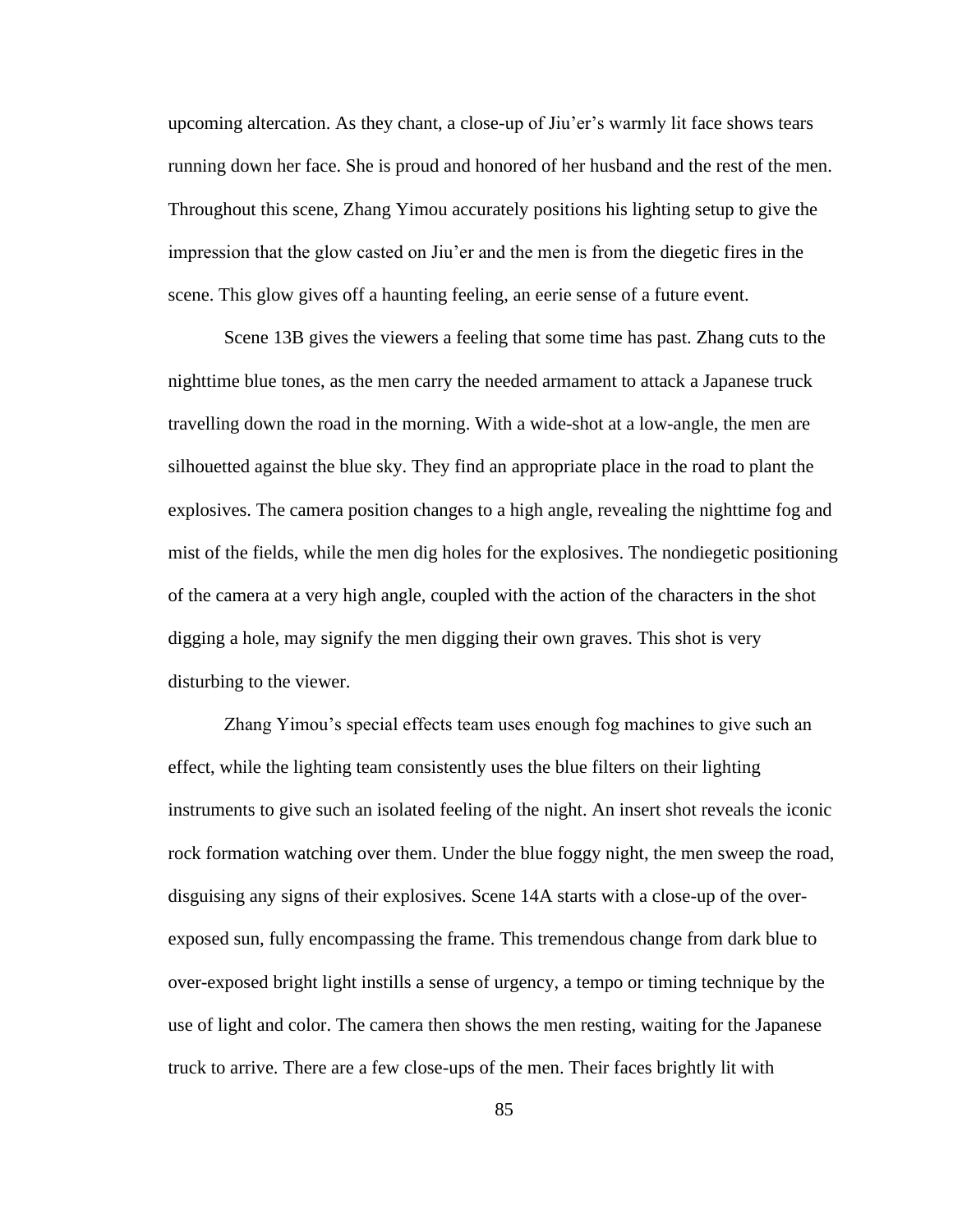shadows from the swaying sorghum blocking the sunlight. The men's nonchalant positioning adds to the suspense. High angle camera positioning, blue-tones, the characters positioning in the frame, all lead to a very uncomfortable emotion. What stems from these elements is not just urgency, but a chance to face death head on.

Scene 14B has Jiu'er back home preparing a meal for the men. Zhang Yimou inserts a few wide-shots of the swaying sorghum fields in the early morning sun. He also elects to shoot Jiu'er with a long-lens that only has her face in foreground focus, and the background blurred. This gives more emphasis on her than the surrounding elements in the *mise-en-scene*. Like the fog in the sorghum where the men wait, Jiu'er is cooking over fires producing smoke and mist. When finished, she sits at the table with all the elements for a meal, waiting for the men to return. Zhang Yimou backlights her, which provides a light aura shaping her head, reiterating the emphasis on the main character, Jiu'er, and the fate that she is about to encounter. "Light and color are some of the most powerful tools in the cinematographer's arsenal. This is the very definition of cinematic language as we use the term here; visual tools that add additional layers of meaning to the content of the story" (Brown, 2012, p.8).

Scene 14C is a wide-shot that reveals Jiu'er's son Doughun running through the shadowed iconic rock formation towards the winery. Douguan tells Jiu'er that nothing has happened in the fields, but that the men need food to eat. Zhang Yimou cuts to a joyful smiling Jiu'er and her woman servant walking down a road in the swaying sorghum fields with food for the men. The lighting is natural sunlight. This normal playful setting in the *mise-en-scene* is in contrast to what tragedy is about to occur. This is a common narrative device of surprising the viewer with tragedy. The screen yields a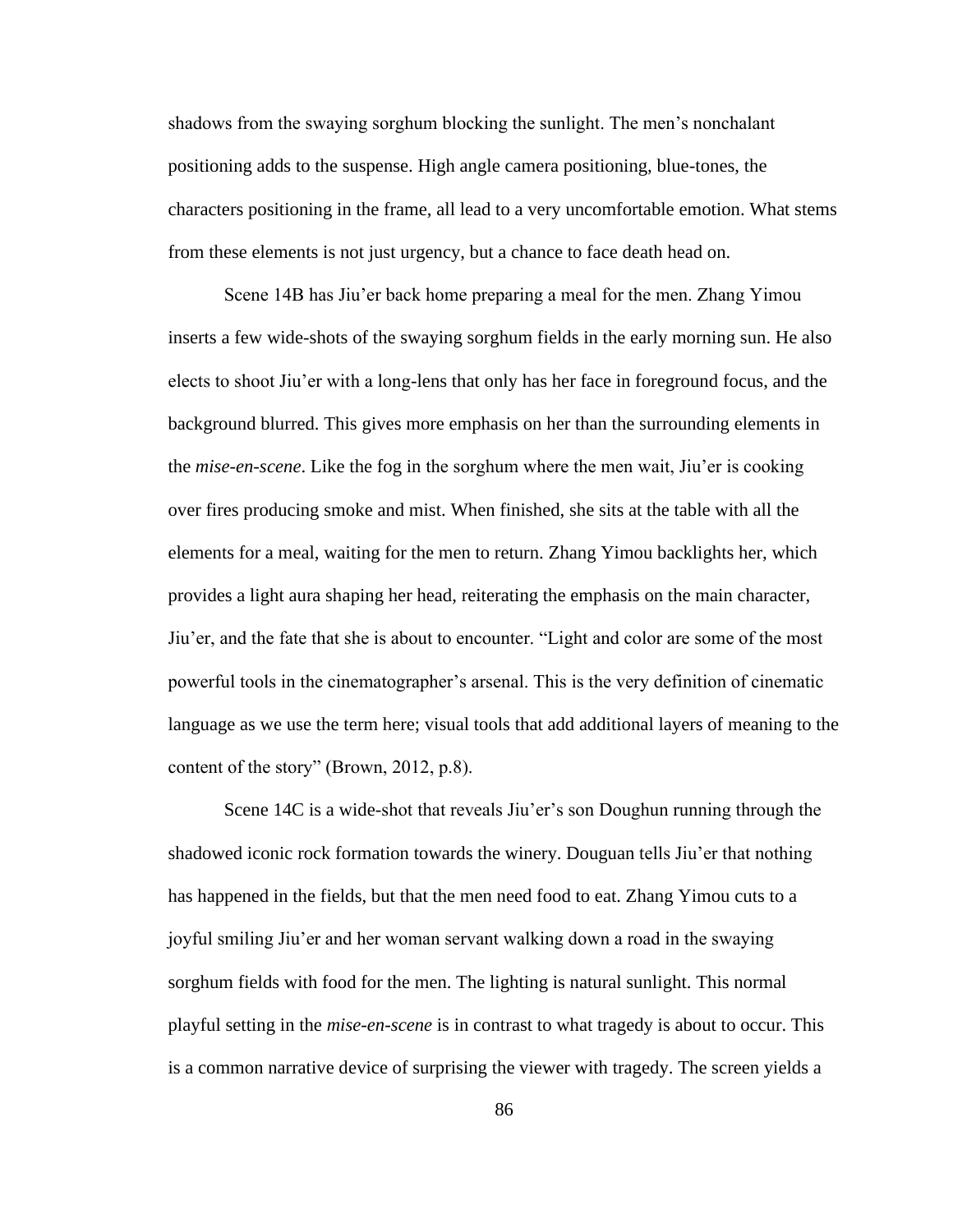calming aura for the viewer's relaxation and reflection of the story. And as quick as a cut in editing, the positive quickly becomes a negative. As her son plays in the fields in front of them, he hears the Japanese truck and yells to Jiu'er who is in its path. A close-up of a machine gun mounted on the truck opens fire, killing Jiu'er and the servant. As Jiu'er is falling, the camera setup is the same as when Jiu'er and Li were first in the fields, years ago. This camera positioning is a close-up shot of Jiu'er's head blocking the sunlight. Then in slow motion, Jiu'er begins to fall backwards, exposing the bright sunlight, until she is out of frame completely.

"The look of a shot is centrally controlled by light quality, direction, source, and color. The filmmaker can manipulate and combine these factors to shape the viewer's experience in a great many ways. No component of *mise-en-scene* is more important than 'the drama and adventure of light'" (Bordwell, 2008, p.167). Obviously, this is a match with another earlier time of happiness and a new beginning for the female lead character. Zhang Yimou may have used this shot as bookends for the life of Jiu'er. With the explosives failing, the men, also in slow motion, charge the truck from out of the fields. Lighting the jugs of wine on fire, they throw them onto the truck, hoping a fire will erupt. In this smoke-filled scene, the explosives finally work.

In scene 15A, the lighting provided is low-keyed, with plenty of smoke and a heavy red hue that blurs the sun in the sky. Douguan leads his father through the dead bodies to Jiu'er, lying on the ground, motionless. In a close-up of Li, the nondiegetic voice-over sings the *9990 Roads to Heaven* song that he sang to her that first day in the fields. Yimou cuts to a wide-shot of the table prepared for the men's return home. It is shot high above, in natural light with no smoke or color tinting. The denotative emptiness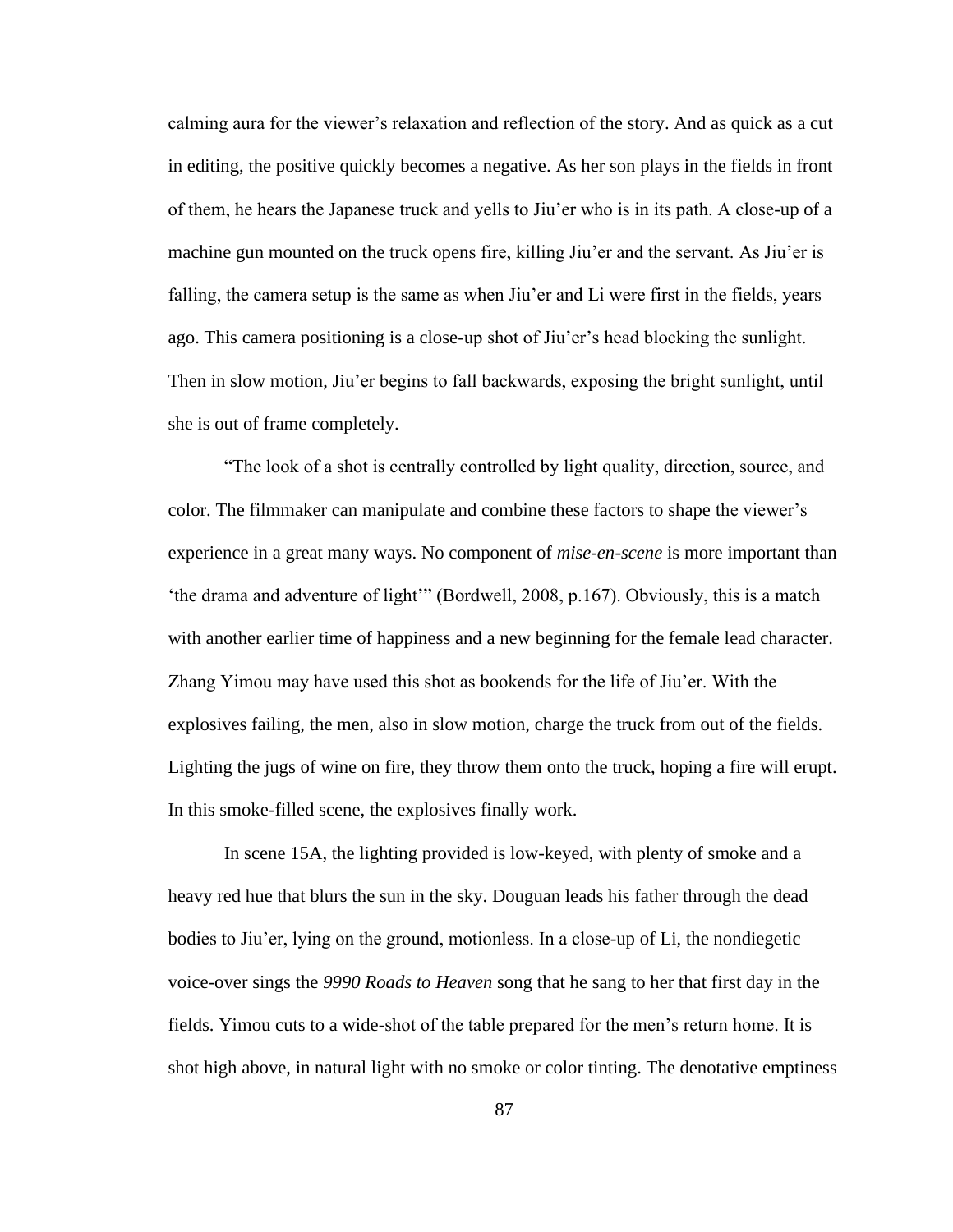of a table setting connotes the absence and defeat of the men who worked the fields for Jiu'er. All is gone except the ones who tell the story of Jiu'er and her joy in the red sorghum fields.

### Desperation for Songlian: *Raise the Red Lantern* Scenes 23A-26A

Scene 23A opens with a wide-shot of Songlian's courtyard. The once beautiful red lanterns now covered in black. We hear someone singing loudly from inside. Number two mistress and some of the servant girls enter the room. A dimly lit interior shot reveals an intoxicated Songlian, hardly able to stand. "What is there to laugh at, the master likes you" Songlian says to number two mistress. "Meishan went to meet her good-looking doctor," she adds. As a high angle exterior shot shows some of the servants gathering outside, number one mistress arrives with the medicine they have been calling for. As the sound of glass breaking is heard, all the mistresses and servants leave through the door. The entire scene is shot with low-keyed lighting and heavy shadows.

To give a sense of time passing, scene 24A cuts to a high aerial shot of the blue snow-covered rooftops. As a flute sound is heard, the camera changes position to the courtyard and the black covered lanterns. Cut to an interior medium shot of Songlian waking up on her bed. The blue light shines through a window onto Songlian. Zhang Yimou cuts to a wider shot revealing the entire room, both left and right walls converging towards the center of the frame and Songlian's bed. It is by no accident that this shot is similar to one previously in the plot. Zhang Yimou desires to rekindle the emotions of loneliness and rejection for Songlian. This shot placement strips the female lead character of her strength. Not only has Songlian been demoted, but finds that she was the cause for someone's ultimate death.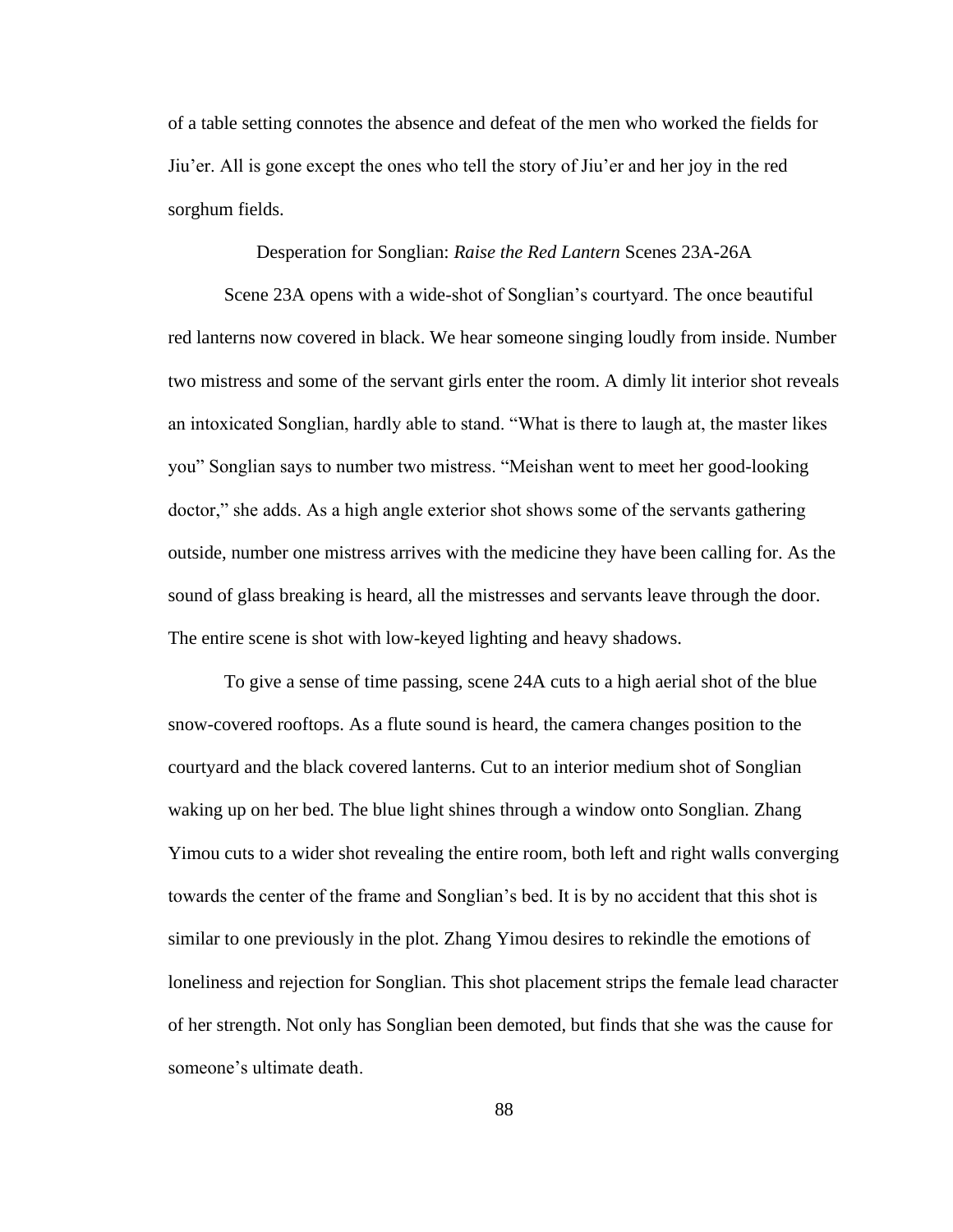Songlian hears something outside, and begins to get up. There's a cut to an exterior shot showing Songlian walking outside into the courtyard. In the framed pathways in front of her, a reversal shot reveals what appear to be red lanterns moving around in the darkness. A tighter shot, exposing the framed elements, shows the servant men carrying mistress number three, tied and bound. Zhang Yimou cuts back and forth from close-ups of Songlian's face in despair to wide-shots of the men carrying mistress number three to the roof. In this gloomy night, mistress number two appears in the pathway, thanking Songlian for telling her of number three's affair with the family doctor.

In scene 25A, Songlian begins to follow the men from a safe distance. Weaving through narrow passageways, Zhang Yimou lights the cascade of snow-covered roof tiles beautifully. Songlian waits until the men leave and begins walking to the death house. Though Zhang Yimou seldom uses it, a hand-held camera becomes Songlian's eyes, her point-of-view. The soundtrack gets louder as she gets closer to the death house. Increasing the suspense, the hand-held images have gotten tighter and tighter, until she reaches the doors of the death house. Zhang Yimou now changes the perspective by placing the camera a good distance away from Songlian and the death house. The camera has framed the death house to the right and background, and the different curving roof tiles to the left and foreground. The camera shows her in the far distance, pushing the doors partially open, as she did earlier. The change in camera position establishes that the viewer is now part of the scene but hiding in the far distance. The viewer is a far distance away from the death house and the murder, and also away from Songlian. Her investigation of the death house is a solo act on her part.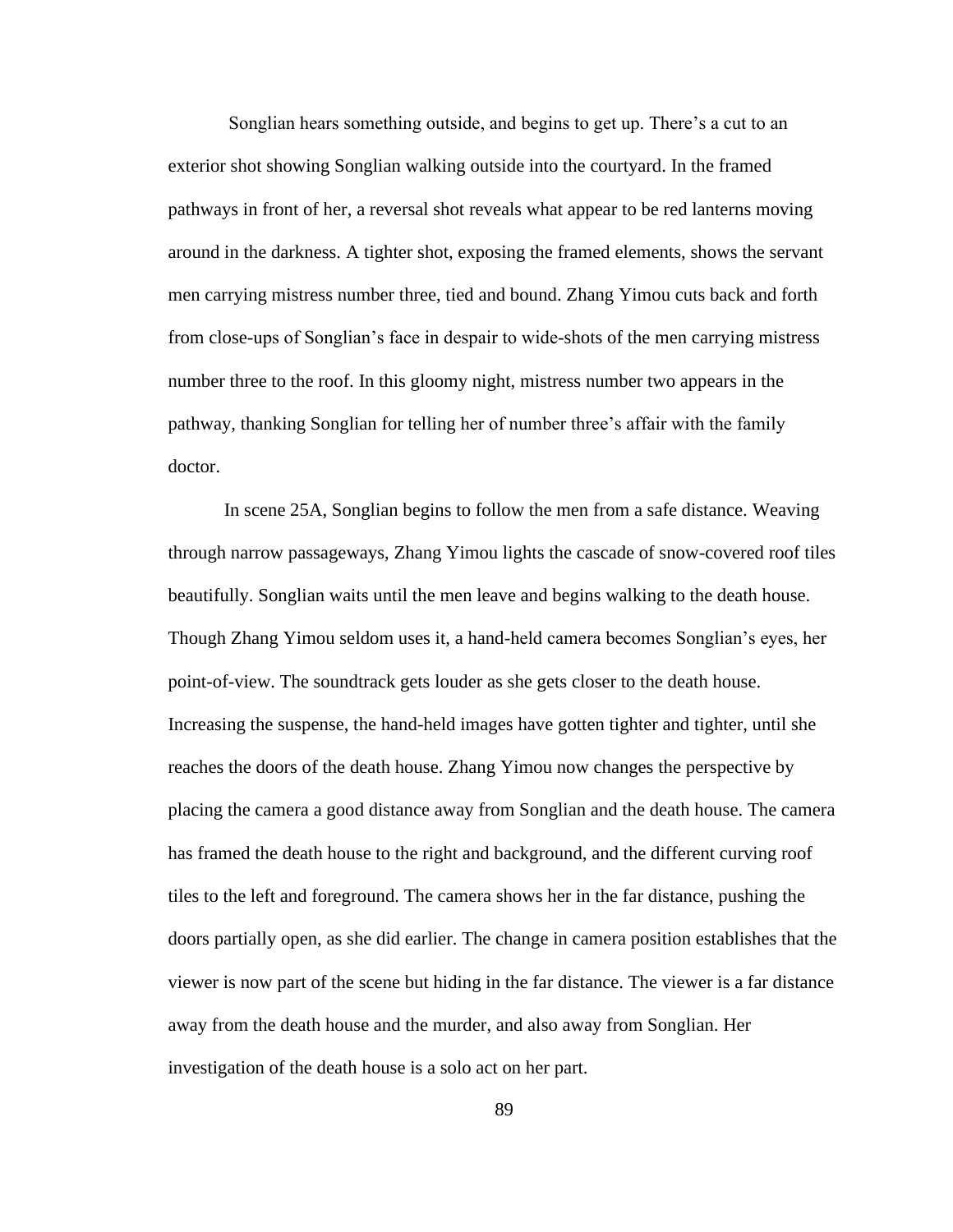Seconds later, the nondiegetic music stops and the viewer hears the screams, "murderers." Quickly, the camera position changes to a high angle shot of the roof. It slowly pans right to reveal the beautiful ornate curvatures of the roof tiles, covered in snow. Everything is in tact. It's just another normal day. To cut from a horrific shot to a calm one is very effective. It is as if nothing had happen, and everyone is going about their daily chores. A technique used by Zhang Yimou to stoke the fire of anger and frustration of the viewer. The connotation here is a simple cover-up of the acquisition and subsequent murder of one of the mistresses.

In scene 25B, the camera moves inside for an interior shot of Songlian, sitting on her bed amongst the servants. Her face, in tight close-up, reveals the unbelievable nightmare she has just witnessed. As she whispers "murderers," Zhang Yimou cuts to a wide shot. With Songlian centered in the frame, the master enters the room, frame right, and asks her what she has seen. She continues whispering the words, "murderers." The master claims that she has gone mad. Zhang Yimou cuts back to the same camera setup on the rooftop when Songlian pushed open the death house doors. He pauses with this shot, showcasing the death house in the background. Visually, Zhang Yimou is showing the viewer the available evidence of the murder. It is as if Songlian is telling everyone to go see for themselves.

Scene 26A begins with an exterior shot of a courtyard, in blue light. A servant begs for the head housekeeper to come quickly, yelling that the lanterns are lit in number three's house. An aerial shot from the rooftop looking down towards the courtyard and the front of the house reveals the red glow shining through the doorway and through the two adjacent windows on either side. An interior wide shot reveals the entire room filled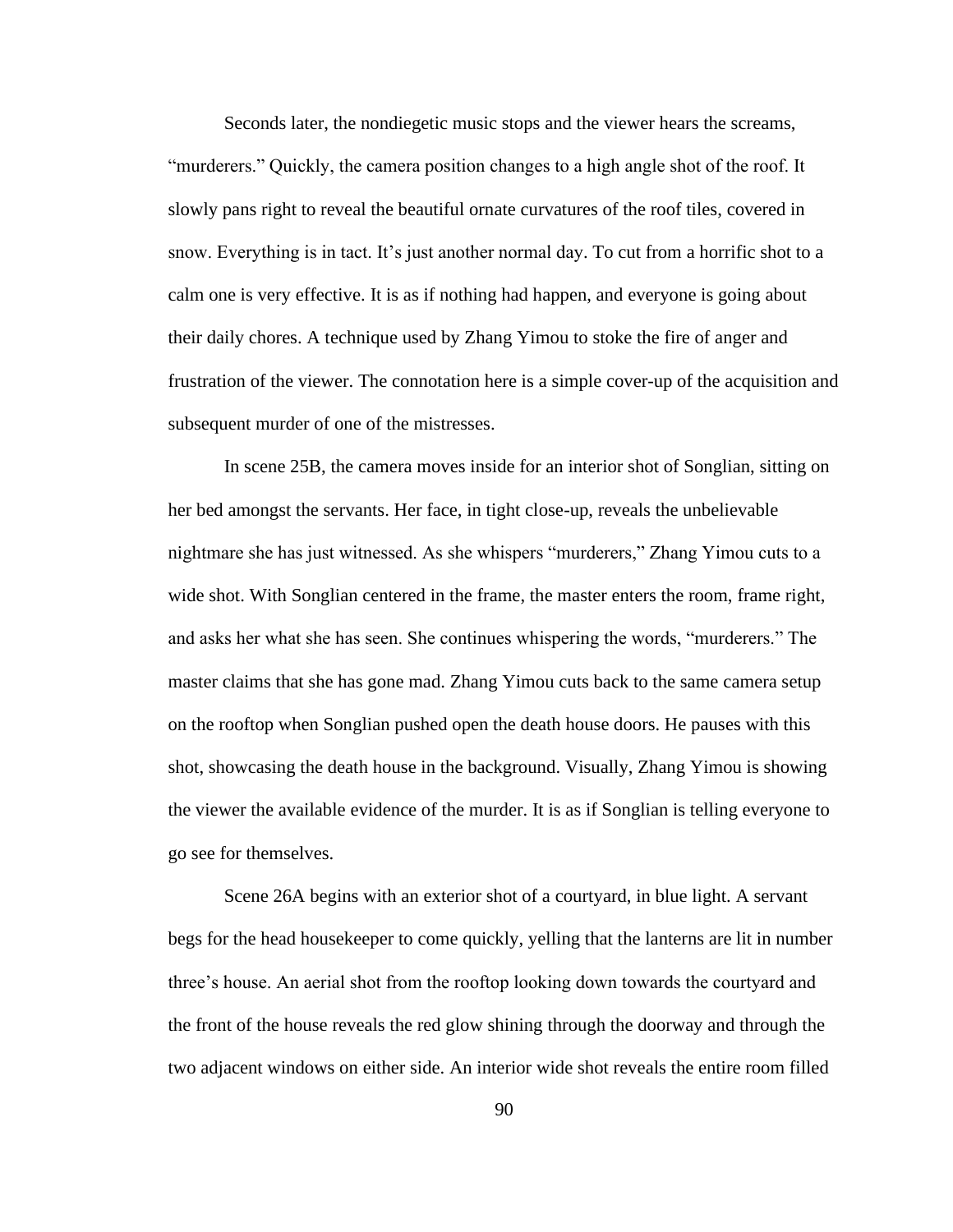with stage artifacts from number three's singing career. As the men start to hear number three sister singing, Zhang Yimou cuts to the aerial shot from the roof showing the men running out of the house into the courtyard, screaming that it's haunted. A cut to an interior medium-shot shows Songlian blowing out a lighting wick used to light all the lanterns. A wider shot shows Songlian walking across the room to wind-up the active record player. The entire room is brightly lit with red, while outside is nighttime, dark blue. To end the scene, Zhang Yimou moves his camera to the courtyard, some distance away from the house entrance. In the courtyard at eye-level facing the house, a slow hand-held camera moves towards the doorway. In blue light with shadows, the camera frame starts with the entire front of the house, and slowly moves until the frame consists only of an extreme close-up of Songlian, brightly lit in red, sitting in the doorway. The screen fades to black.

## Conclusion

Through the observations in this study, the usage of David Bordwell's (1989) "Bull's Eye Schema" and its correlation with the framed elements on the screen or *miseen-scene*, proves positive in its contribution to the portrayal of film director Zhang Yimou's female lead character's story. As a viewer, he/she patiently waits for her story to unfold. It's not just a matter of time and disclosure of the narrative, but of a skilled and knowledgeable director to put the pieces into action.

In this chapter, the researcher uncovers the dual efforts of the *mise-en-scene* elements and the craftsmanship of Zhang Yimou to fittingly record their stories. This tandem act produces emotional punches that are aimed at the viewer. For purposes of this study, only a few of the nondiegetic factors were applied to the framed elements on the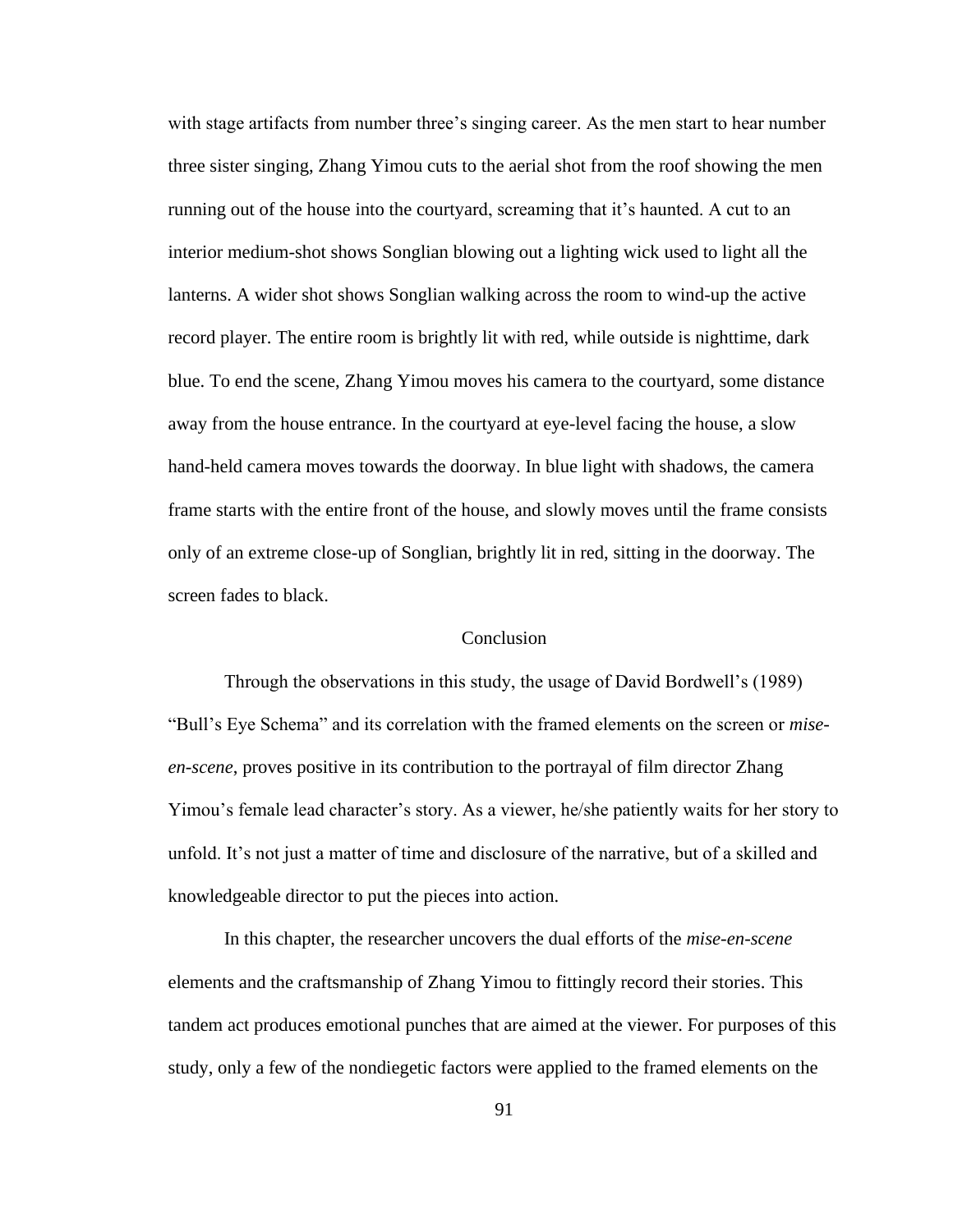screen. This coupling is a manipulative technique used by Zhang Yimou to exemplify a composite rendering of each of the events. With his choices as a director and a cinematographer, together with the choices made with the diegetic features in the scene, the end product is to portray a true, distinct depiction of what Jiu'er in *Red Sorghum* (1987)*,* and Songlian in *Raise the Red Lantern* (1991) were truly like. And more importantly, to show through this comradely of cinematic forces, the strength and courage both female lead characters made in changing their lives under such oppressive conditions. It is not an easy task for the film director to show this on the silver screen.

Some of the choices are conventional in the film world. Examples could be the connotations of the different camera angles. High-angle connoting weakness, and lowangle connoting power are two simple illustrations. But the entire shot sequence that forms the scene sequence is a bit more challenging. When mapping out the plot, which is the visuals the viewer sees on the screen, film director Zhang Yimou must be artfully crafted to present the story through the plot. Some viewers find the meaning of the film's significance in relation to personal experiences. Such experiences can lead to either pleasant or un-pleasantries.

David Bordwell states that binaries started when, "In 1953, R.S. Crane listed a set of pairings that remain characteristic of the humanistic frame of semantic significance, some to include truth and falsity, certainty and doubt, and order and disorder" (Bordwell, 1989, p.108). One could think of these pairings as binary opposites or semantic fields organized as polarities. For purposes of this study, the focus is on the female lead character, whose plot is centered around one or more of these polarities. If that is the case, Zhang Yimou must exorcize the potential that lies in the *mise-en-scene*, and match

92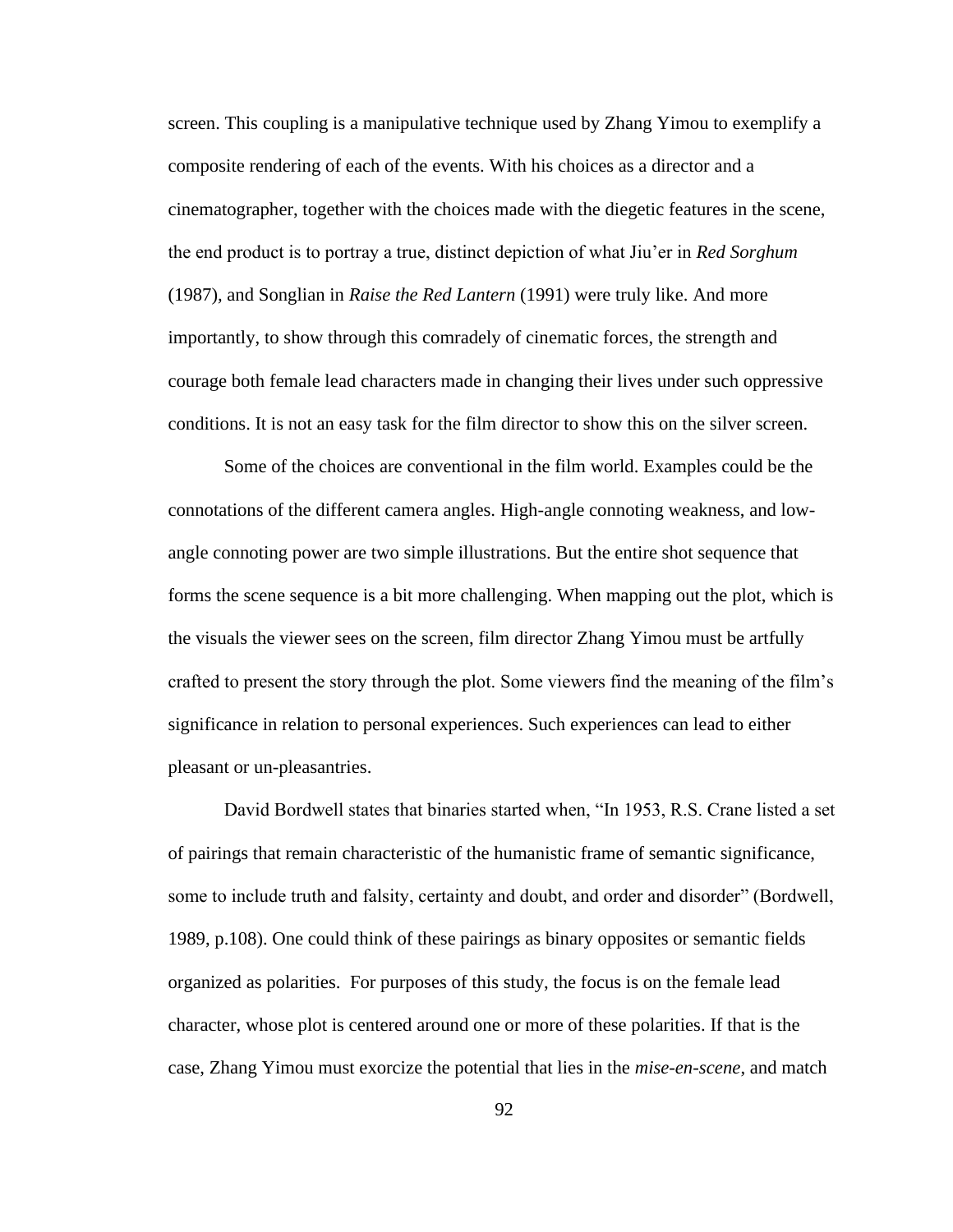that with a technique that will produce and accentuate the polarities needed for each shot, propelled through each scene, and culminating as one of the parts to the film puzzle. One of the vital elements of the *mise-en-scene* is the actor that fully understands whom the character is, and the binary fields by which she is immersed in.

In the two films selected for this chapter, the same actress played the two different roles. Gong Li had been an accomplished actress for many years, and had worked with Zhang Yimou on other film projects. She was to become these fictional characters, involved in fictional stories, but convincing a viewer that they were real, and so too were their stories. Gong Li accomplished such a feat by close attention to Zhang Yimou's direction. This direction was to include not only "blocking" the physical movement of the characters, but also creating the character's emotional state through non-verbal actions such as "gazing."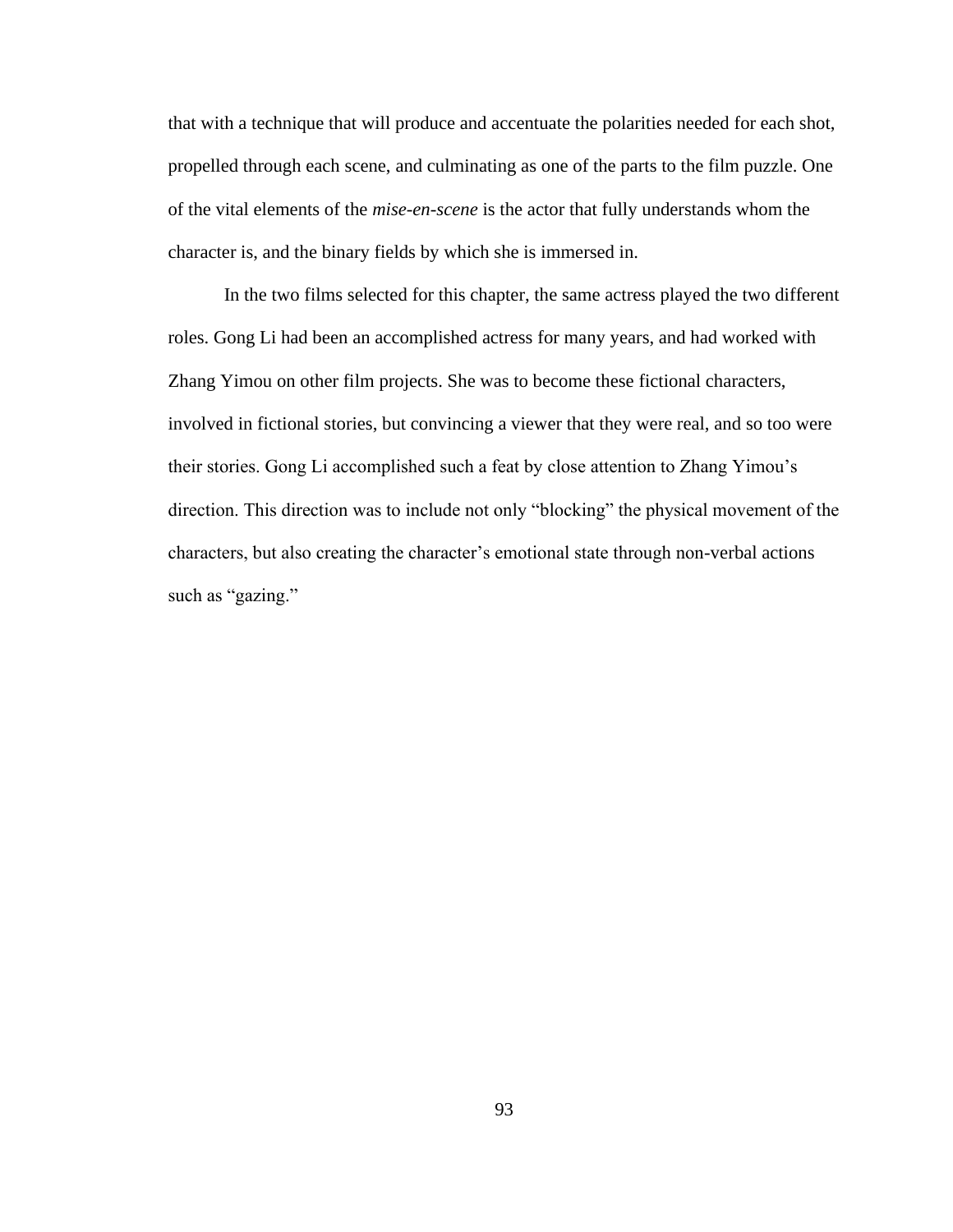# CHAPTER IV – POWER IN GAZING: DIEGETIC AND NON-DIEGETIC

(Internet Movie Data Base. *Ju Dou*. 1990. A China Film Group)

The purpose of this chapter is to illustrate how the "gaze" using Laura Mulvey's (1989) theory portrays the transformation of the female lead character. According to Mulvey, there are three different looks associated with cinema. One is how the camera records each shot, another considers the direction by Zhang Yimou of a character's gaze within the scene, and lastly of the audience as it watches the final product (p.26). The first two are directly related to the film director, Zhang Yimou. Scene after scene, the gaze asserts its power in guiding the narrative, just as any other cinematic device that Zhang Yimou uses throughout the film making process. This chapter analyzes the director's choice in the timing, direction, and the duration of the gazing, both by Zhang Yimou's camera, and of his female lead character. This study investigates the female lead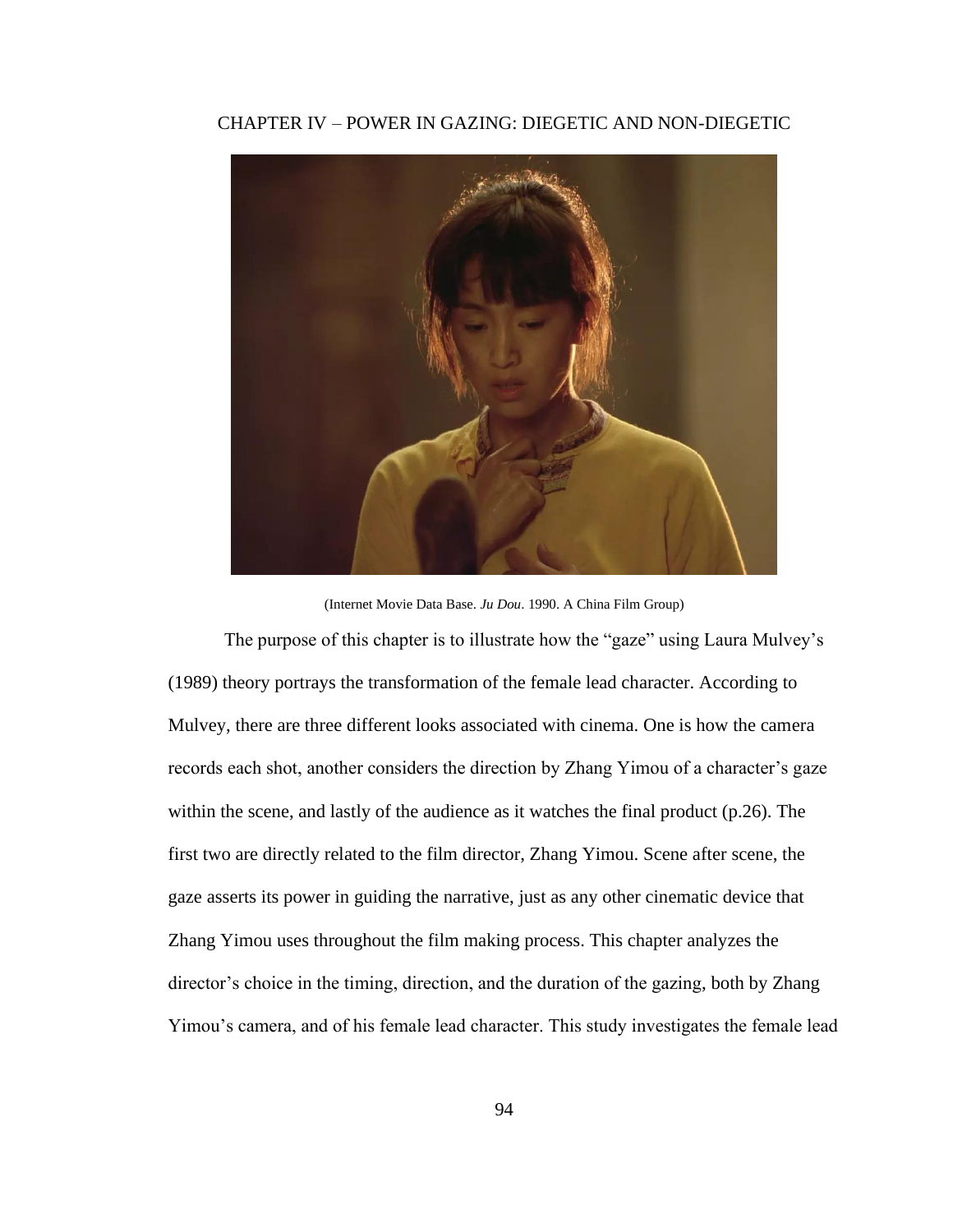character's gaze as a window revealing her feelings and intentions that instigate her motivation for the next sequence of events.

It's worth mentioning that in all filmmaking, both the director's gaze and the character's gaze should remain invisible and seamless. The ultimate goal is the highly sought after viewer's desire for the screen. For in cinema, there tends to be a built-in mechanism for an emotional exchange between the screen and the viewer. Jean-Louis Baudry (1976) contends that there is a longing for desire itself. A need has been satisfied through the "transfer of a perception to a formation resembling hallucinations which seem to be activated by the cinematic apparatus" (Baudry, 1976, p. 121). Through the use of psychoanalysis, Mulvey (1973) seeks to uncover this desire in "reinforcement by preexisting patterns of fascination" already at work within the viewer. Nevertheless, it is the scope of this study and this chapter to focus primarily on the female lead character and any tool or device that contributes to her evolution as a character in the story.

### *Ju Dou* (1990)

A dark, sensual, and visually sumptuous drama, *Ju Dou* (1990) centers on the title character, the wife of a wealthy silk dyer in 1920s China. Forced into marriage, Ju Dou is repeatedly mistreated and tortured by her husband for failing to bear him an heir, even though he is infertile. Her suffering attracts the sympathy of her husband's younger, kinder nephew, and the two begin a secret affair that could lead to tragic consequences. This tale of romantic and familial love in the face of unbearable tradition is universal no matter where the setting (Magicplay Entertainment, 2005).

This chapter is the linear documentation of the "gaze," starting from significant scenes in the beginning of the film and ending with the final scene that best illustrates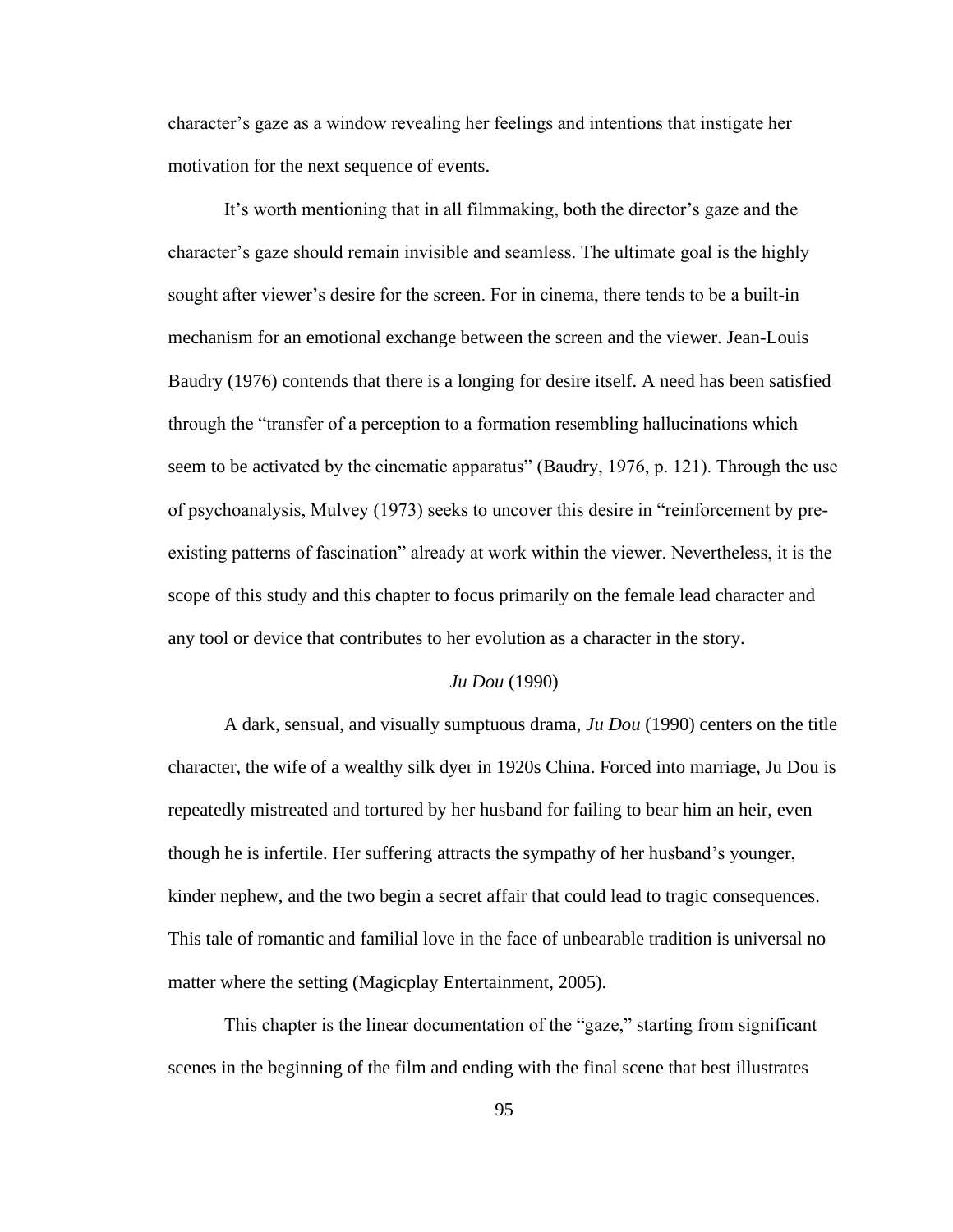how film director Zhang Yimou uses the gaze as a tool to reveal to the viewer the transformation of the female lead character. Using Laura Mulvey's (1989) "gaze" theory, this chapter analyzes the film, *Ju Dou* (1990), and how the female lead character changes from slavery to emancipation. Scenes using Ju Dou's "personal gazing" from within the diegesis itself were selected on the basis of its contribution to her character's transformation. Through Ju Dou's gazing, scenes connote the inner qualities of Ju Dou, pinnacle points in the storyline that challenge her, prompting her to make life changing decisions. The second collection of scenes reflects the "camera's gaze," the denotative *mise-en-scene* selected by the film director Zhang Yimou. These scenes, visually manipulated by camera placement and lens usage, were chosen on the basis of its reflective portraiture of the female lead character's disposition. Ju Dou's diegetic surroundings or *mise-en-scene*, which connotes the atmosphere of her quandary, aids the viewer in their understanding of Ju Dou's actions within the plot. Predicated by the meticulous camera gazing, at any moment in the film, the viewer should be able to understand Ju Dou on the personal level within the diegesis. This chapter begins with introductions of both the female lead character, and of the major set.

### Introduction to the Female Character

In *Ju Dou* (1990), Zhang Yimou delays introducing the female lead character by the same name until the third scene. Unlike *Red Sorghum* (1987) and *Raise the Red Lantern* (1991) that had the female lead character introduce themselves in the very first scene by close-up shots of their testimonials, the audience first hears about Ju Dou through dialogue between her soon-to-be lover and another worker in the dye mill. In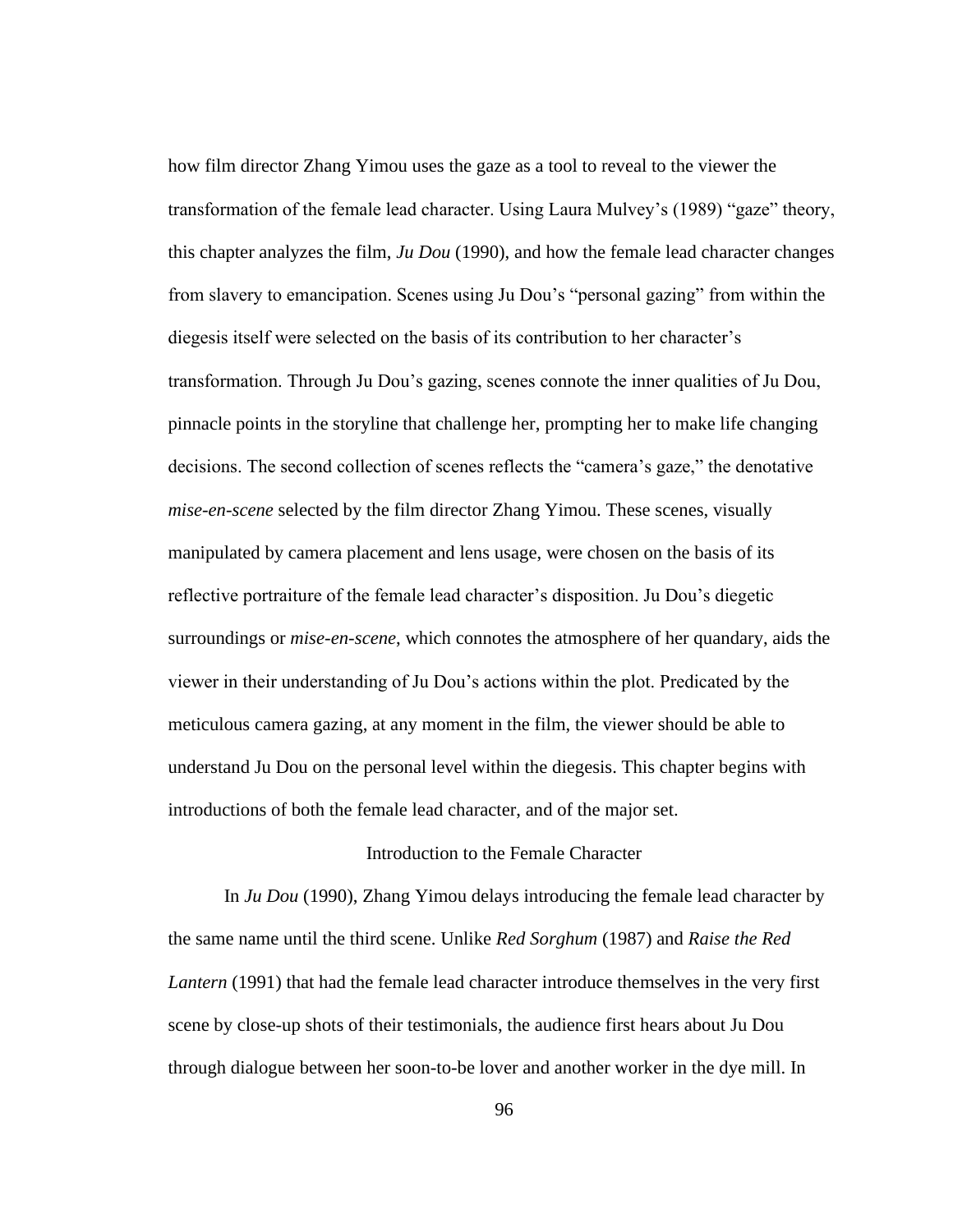scene 2A, it is nighttime, and Tianqing, the soon-to-be lover and nephew of the husband who owns Ju Dou, is sleeping in his room, when awaken by screams from Ju Dou. Cut to the next scene, when Zhang Yimou uses a morning aerial shot of the roof's opening, while the sun dries the dyed fabric, as a transition from night to day.

In scene 3B, while Tianqing is feeding a donkey used to transport the fabric, he notices a woman in the distance who must be Ju Dou, walking towards the washroom. Tianqing quickly moves towards a peephole in a wall that allows him to watch. Zhang Yimou uses the camera in a point-of-view shot as the gaze apparatus. In this blurred voyeuristic shot, the viewer sees as Tianqing sees, only the back of Ju Dou, while she washes her body. It is not until scene 4B that Zhang Yimou displays Ju Dou in her entirety, connoting a different response from both Tianqing and the viewer.

### Introduction to the Main Set

In scene 1A, Zhang Yimou takes advantage of the "camera gaze" during the film's initial credit roll. Accompanied by the loud sound of a bong, the title of the film is presented in blood red lettering encompassing the entire frame. After which, Zhang Yimou decides to introduce the film's main set by presenting a series of static shots of the countryside where the dye mill, the main set, is located. As the credits roll, Zhang Yimou starts with a very wide exterior shot of a man walking with a donkey. This commonly used motif of mountains and hillsides by Zhang Yimou has the man and donkey appear very small moving on the bottom of the frame. Encompassing the rest of the frame is the village rooftops that are towered by huge mountains. The "camera gaze" changes to the man and donkey walking on a stone bridge. They appear much larger in size. Finally, the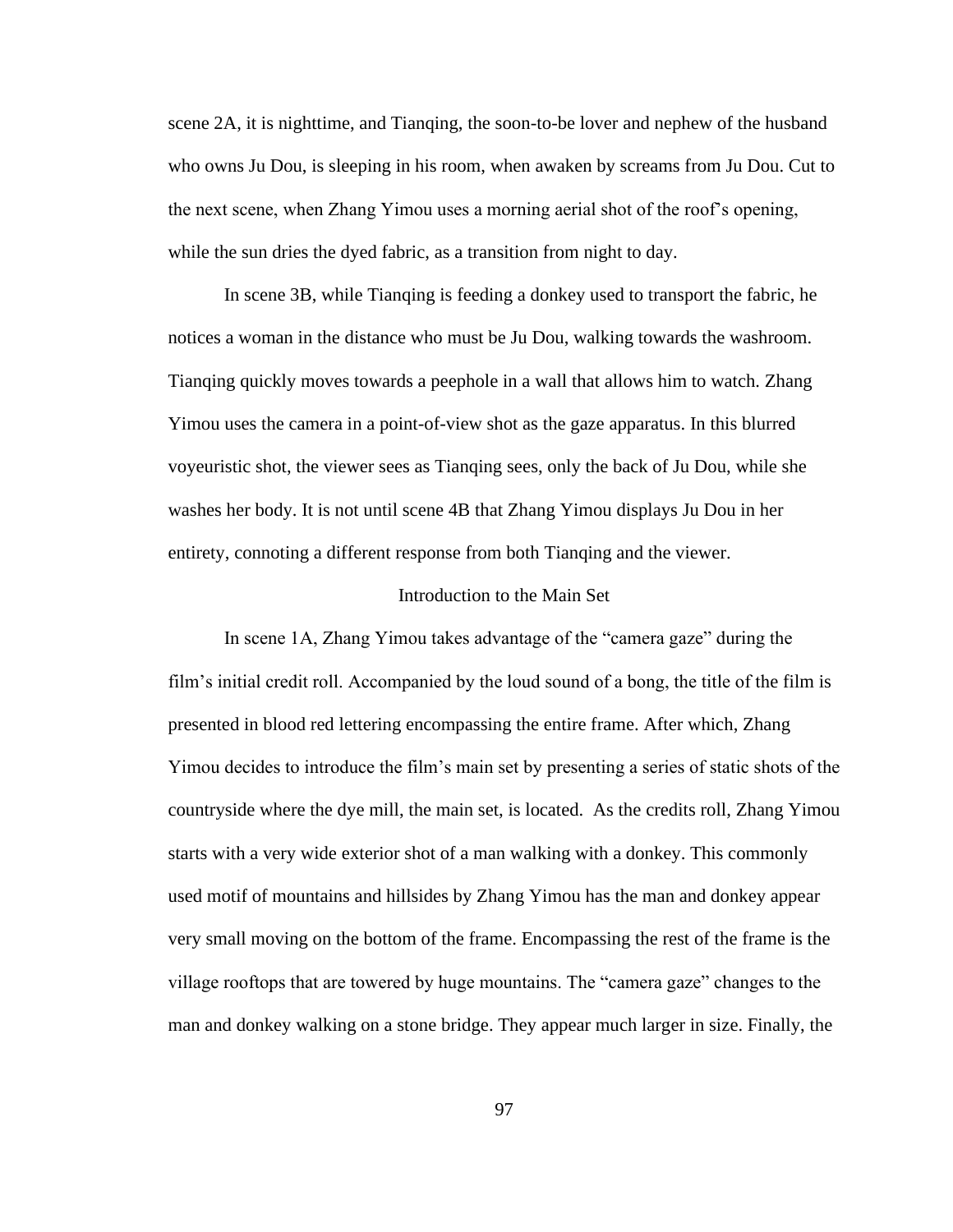"camera gaze" takes the viewer to a narrow passageway whereby the man Tianqing finally arrives in front of these massive doors. After opening the doors, he walks inside.

All the visual elements are staple motifs that Zhang uses in most of his work. Here, he quickly informs the viewer from a very wide open, brightly lit landscape, to a very dark and cramped dye mill. For the film isn't about the world and its people, but centered on familial relationships within the confines of a dye mill's walls. This informative opening sequence of shots for the viewer is a typical journey for the man and donkey. But for Ju Dou, these doors keep her captive and forgotten.

Through exposition in the dialogue in scene 1C between Tianqing and a coworker Erlaizi, we learn the nature of the business as a dye mill, and that he has purchased a woman by the name Ju Dou as his wife. The viewer quickly learns that the husband has tortured his former wives to death. Ju Dou is just another victim, both as a wife and as a slave.

Significant in forwarding the plot sequence, the following scenes have been selected as relevant examples of how the "gaze" reflects the transformation of the female lead character. This chapter separates the film into two halves. The first half has Ju Dou's slavery and torture by her husband as the backdrop in the storyline, while the main action is focused on the relationship between Ju Dou and her co-worker Tianqing. A common technique in plot sequence is for the viewer to desire the two young people to find romance and closure to their flirtatious behavior. In this study, the importance lies in how film director Zhang Yimou instructs Ju Dou's usage of her "personal gazing" towards other characters within the diegesis. It is the reason behind this gazing action that creates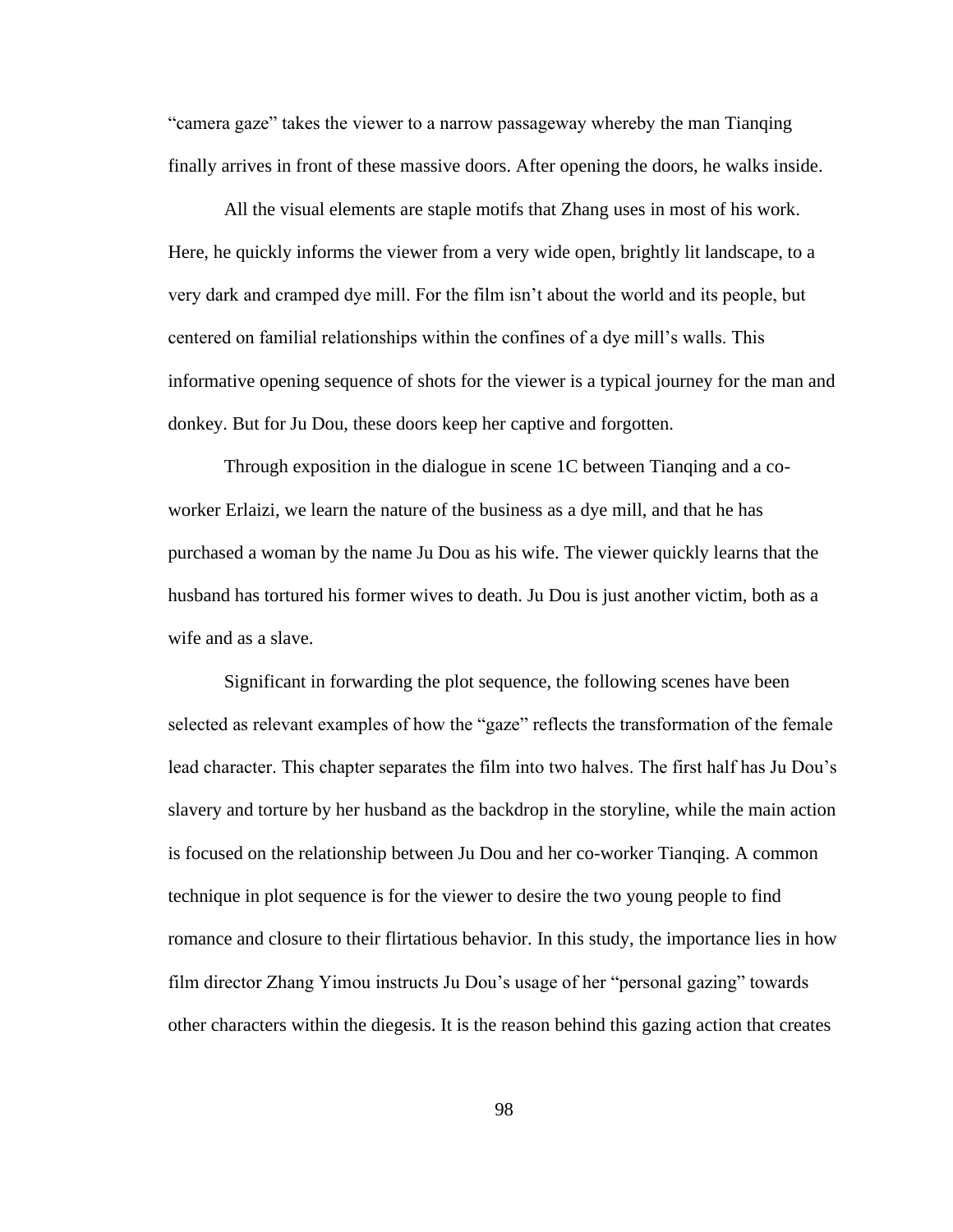the "preferred" meaning. Such connotative guidance by Zhang Yimou as a director aids the viewer in understanding Ju Dou's motivations.

The second half of the observation has a crippled husband and an ill-tempered grown child as the backdrop in the storyline, while the main action is focused on the solidified relationship between Ju Dou and Tianqing. The viewer's desire for their union has been satisfied. Thus, the second group of scenes looks at Zhang Yimou's eyes through the camera lens. The orchestrated diegetic features or *mise-en-scene* that the camera records are essential in their connotative meanings. Carefully selected elements serve to not only advancing the plot but also providing both visual and audible information that suggest Ju Dou's personal nature.

Zhang Yimou's Direction of Ju Dou: Female Lead Character's Gaze

The first actual exchange of gazes between the two characters is when Tianqing is ordered by the master to go upstairs to get Ju Dou in scene 4B. Climbing a ladder, he reaches the upper deck and is surprised to find her walking towards him. During this first exchange of glances towards each other, the first two shots are point-of-view shots. His POV is watching her walk outside a doorway, turn, and look straight at him. Her POV is a medium shot of him looking straight at the camera. Zhang Yimou then makes both Ju Dou and Tianqing look downwards then towards the other person four times; editing back and forth, each person looks briefly away then in their direction, not a point-ofview. This gazing example provides the viewer a privileged gaze of how each character reacts towards each other for the first time. Tianqing seems nervous, while Ju Dou is calm and collected in her emotions. Therefore the timing of their gazing is quite different. For the calm collected Ju Dou, her gazing becomes longer and longer in duration. For the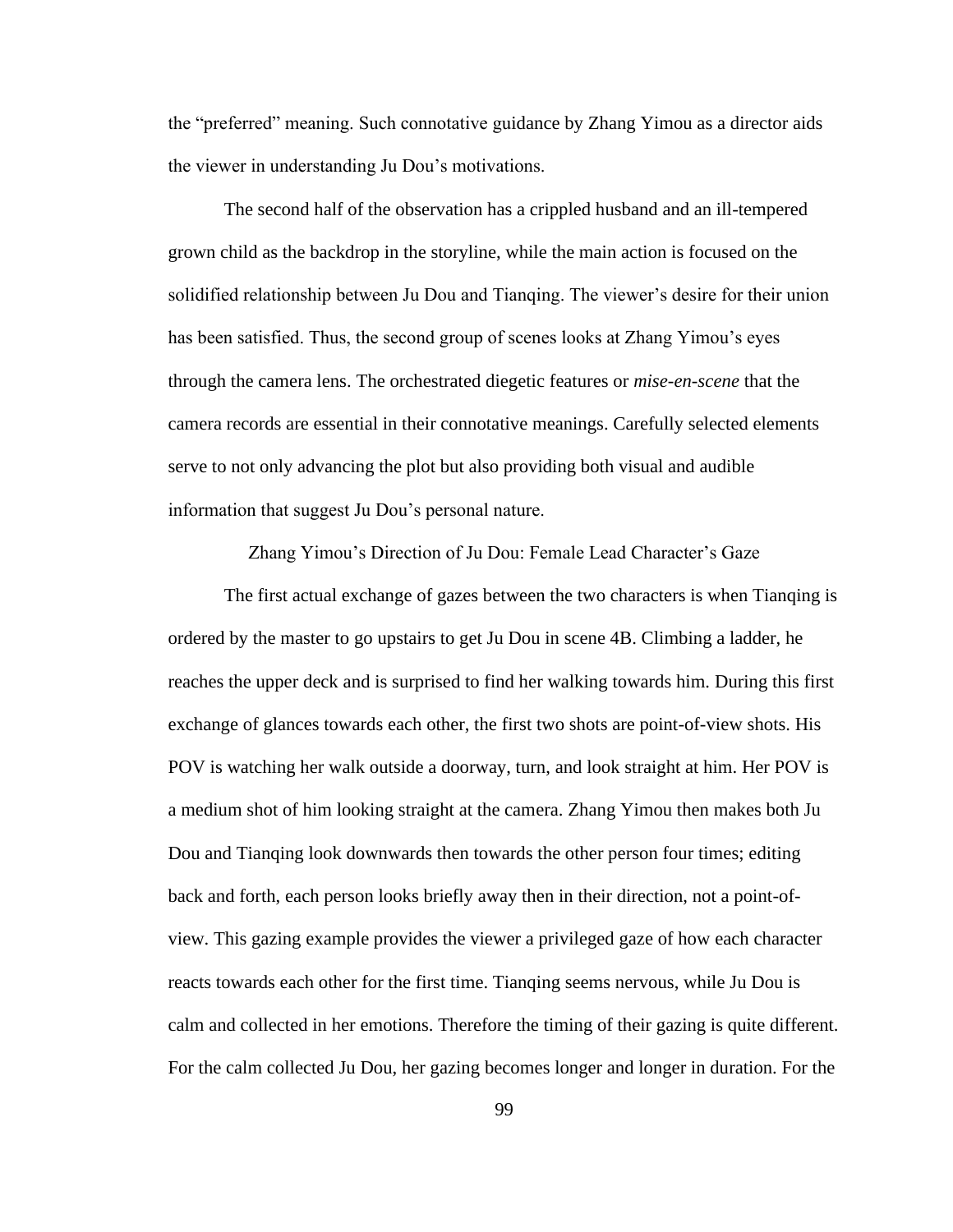nervous Tianqing, his gazing is quick, only lasting for a second or so. All the emotional responses from these individuals only come through the "gazing" at each other. Though she is not intimidated by his presence, it seems that her gazing makes him quite unsettled, to the point where he nearly falls down the ladder.

Other cinematic elements considered part of the camera's gaze compliment the internal emotions of both Ju Dou and Tianqing. Tianqing is shot from a downward, high angle camera position that usually connotes weakness. Ju Dou, is shot just the oppositethe connotative meaning in an upward, low angle shot promotes strength and power. Tianqing is also shot in low-keyed light, whereas JuDou is shot in a very bright, high-key light. These visuals establish the temperament of their soon-to-be relationship. JuDou has the power, but also carries the burden. Tianqing is dedicated to his uncle and his job. Even after JuDou physically shows the bruises, and begs Tianqing to do something, Tianqing remains loyal to his uncle, reducing the horrid behavior as having a temper.

Whereas before in the peephole shot, the viewer felt a sense of meekness and solitude for Ju Dou, this illuminated shot of her changes the viewer's impression of her. There's an air of confidence and control in her glancing towards Tianqing. This composition, Tianjing in a very cramped, dark opening in the floor that descends downward, versus a very bright, sunlight hitting the beautiful fabric hung behind her, is also a foreshadowing of the couples last meeting place; and more importantly, the fatal outcome of both characters.

In scene 6A and 6B, the second exchange of gazing between the female lead character and her male counterpart takes place. Ju Dou is tending to the fabric on the upper level of the building that extends through the roof. As she hangs the dyed fabric,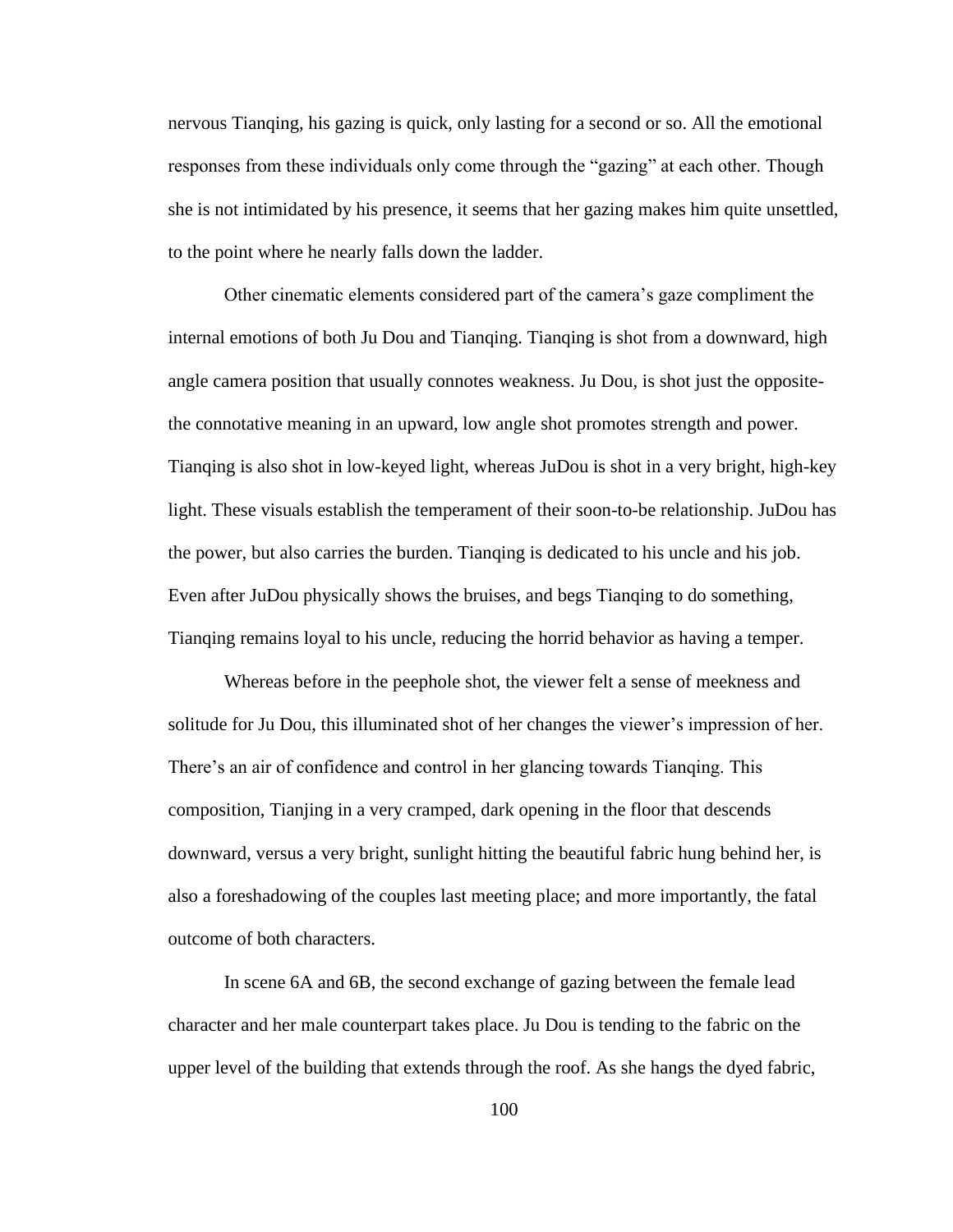the sunlight is intense. Zhang Yimou cuts to a close-up of Tianqing peeking through the spokes of a wheel that collects the fabric. The long duration of his gazing only proves true when Ju Dou is looking away. The camera cuts back to a close-up of Ju Dou, her face over-exposed in the blaring sunlight, her gazing over the fabrics. In a medium-shot, she begins to walk until she locks eyes with Tianqing. His point-of-view shot of her gaze is directly at him and the camera. As her intense gazing is too strong for Tianqing, his bravery is short lived. Zhang Yimou accentuates the strength in Ju Dou's gaze with a cut to a medium-shot of Tianqing reluctantly letting go of the wheel, unraveling the fabric.

Zhang Yimou stays longer with the shots of Ju Dou and her gazing at Tianqing. Compared to the first, initial encounter, the shots of Ju Dou have tighter compositions. The mere fact that both Ju Dou's visuals and her gazing durations stay longer on the screen gives her a sense of dominance and control over Tianqing. As Ju Dou feels more comfortable with Tianqing, the viewer feels more comfortable with Ju Dou. This parallel in emotional states, Ju Dou towards Tianqing, and the viewer towards Ju Dou, favors Ju Dou's characterization, strengthening her non-diegetic relationship with the viewer. But this control is about to be challenged when Ju Dou discovers Tianqing's peephole. Waiting patiently for this moment, the viewer will now get to see how Ju Dou reacts to Tianqing's voyeuristic activity.

This important exchange of gazes takes place in scene 9A. As Tianqing attempts to widen the peephole, JuDou enters the donkey's stable unexpectantly. Startled to see each other, Tianqing smiles at JuDou for the first time, though Ju Dou's gazing remains longer in duration. Zhang Yimou exchanges medium-shots, but elects not to use point-ofviews. Reaction shots from both Ju Dou and Tianqing only last for a minute, as Tianqing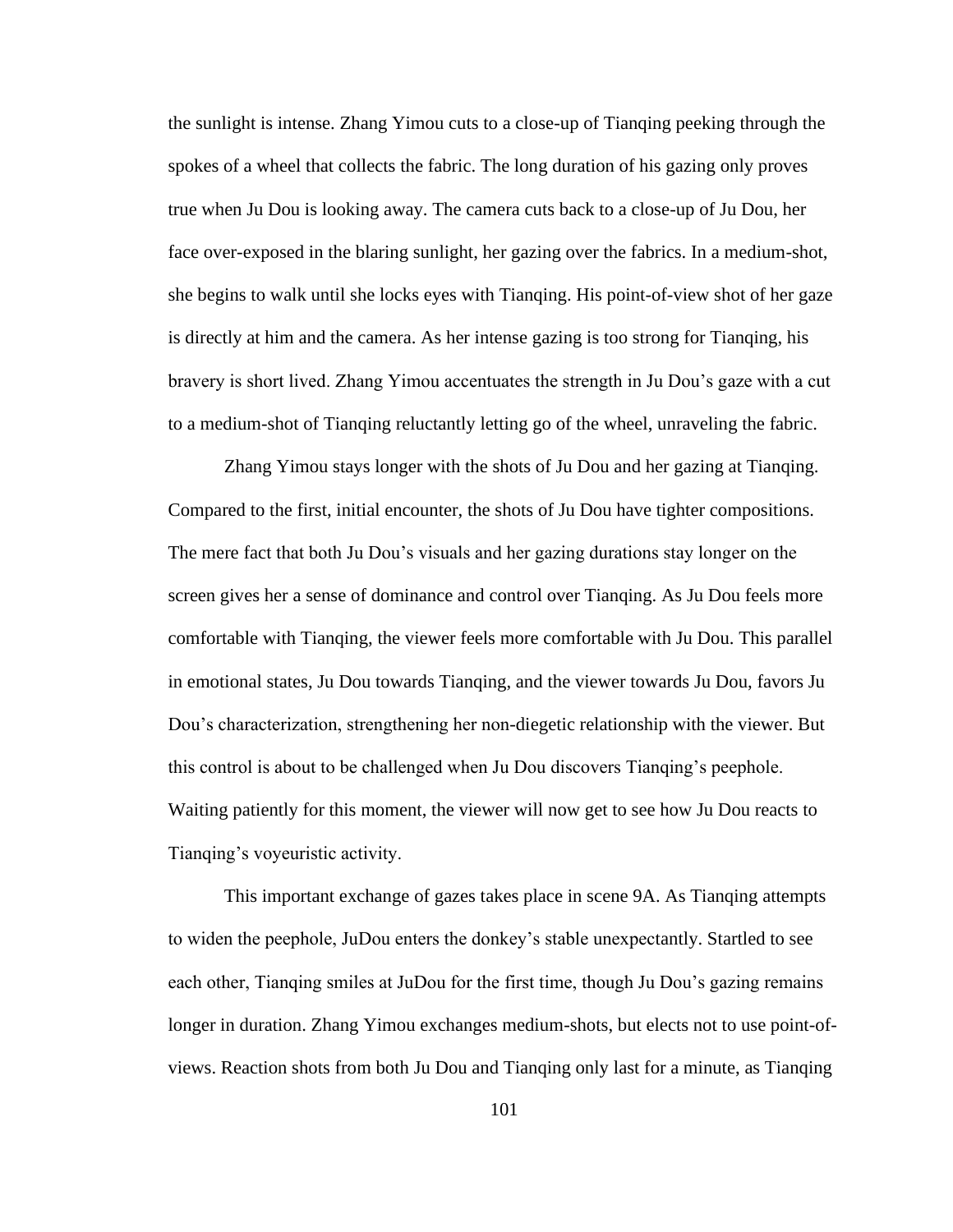answers the husband's shouting and leaves the stable. Far from intimate, this is an uncomfortable moment for Ju Dou, as she becomes aware of Tianqing's voyeuristic tendencies. Gazing towards the beam of light shining through the hole in the wall, Ju Dou begins to investigate. Moving some of the hay near the hole, she attempts to see what's on the other side of the wall. After positioning herself low enough, Zhang Yimou now goes to a point-of-view shot that clearly shows the washbasin in view. She swiftly sits back up, facing the camera, clutching her blouse in one hand, and tightly grabbing hay in the other. This connotative moment is beyond embarrassment and humiliation. The viewer is fueled with anger towards Tianqing. This moment changes the viewer's idea of the meek and frail Tianqing. Through Ju Dou's gaze, the viewer can only speculate how vulnerable and shameful she must feel. Confounded by the true reality of this man who stumbles every time she's in his presence, Ju Dou slowly begins to cover the opening as the scene ends. At this point in the narrative, the unrestricted narration of the viewer has shifted to Tianqing's lack of Ju Dou's discovery of the peephole.

In scene 10A, a fourth exchange of glances between the two main characters happens in a brief conversation they have in the countryside. With no vats of dye, or massive machinery to distract them, Ju Dou meets Tianqing as he returns from delivering on order. She is badly bruised over her entire body. For the first time in the plot, the two characters are conversing in dialogue. While gazing at the bruises on Ju Dou's arms and face, Tianqing questions Ju Dou about them. It appears by the direction of their gazes, Ju Dou's towards the ground, and Tianqing directly towards her, he now has control over her and her secrecy. With Ju Dou's subtle admission to the beatings by her husband, Zhang Yimou has Ju Dou gaze momentarily at Tianqing. Tianqing's point-of-view shot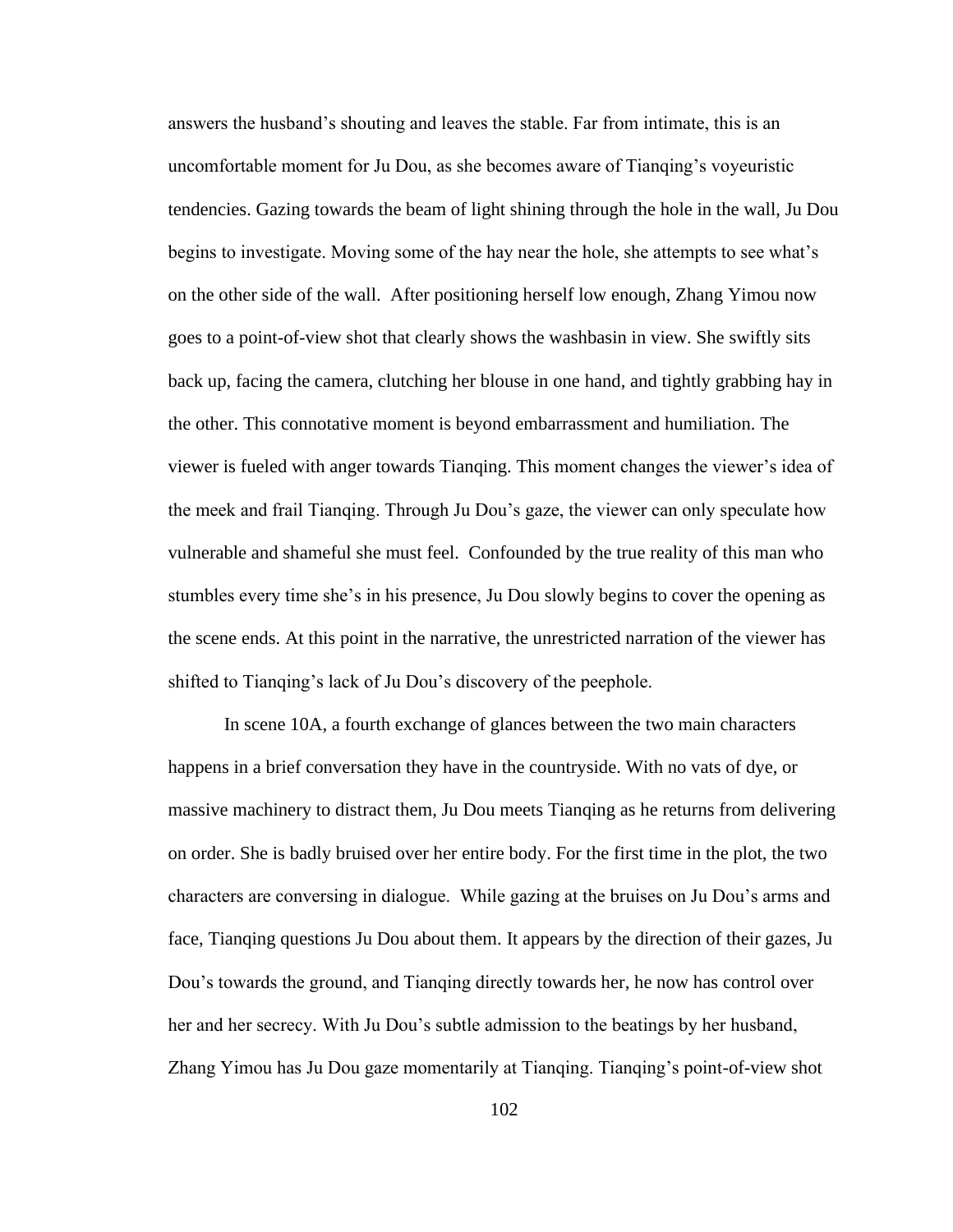of Ju Dou shows the close-up of a victim, who now gazes at the ground in shame. After twenty minutes into this film, Ju Dou will soon unveil the evidence of such horror to Tianqing, turning his once peep-show fetish into a gut-wrenching anger.

## Female Lead Character Reveals

In the beginning of scene 12A, Ju Dou descends from the staircase. After noticing a gash in the handrail, her eyes gaze for some type of cutting tool, and notice one on the chopping block nearby. She now gazes towards Tianqing living quarters. An insert shot has Tianqing looking back at her from inside the room. Thinking of Tianqing and his desires, Ju Dou returns to the stable and the peephole. She begins to cover it up but stops. Ju Dou realizes that this is an opportunity to appeal to Tianqing, while gaining back some of her control over him and his actions. Through her gazing towards the floor in heavy thought, she formulates a plan. As she leaves the stable, she places a chain on top of one of the swinging doors. The chain noise will be the signal for her to commence the unveiling. As she slowly enters the washroom, Ju Dou positions herself at the best angle for Tianqing's gaze. With the camera gaze right in front of her and her back towards the peephole, the viewer is privileged to see her face, gazing from side to side, quietly listening for the chain noise. Once convinced that he's watching her, Ju Dou begins the courageous task of exposing her badly bruised naked body. With tears in her eyes, she turns naked in full view for the peeping tom and, to an extent, for the viewer. Zhang Yimou cuts to Tianqing's point-of-view. Ju Dou trembling, she feels vulnerable and has relinquished control over to him. Tianqing's fantasy turns reality. For it is impossible to fetish over a broken body, however naked and inviting. Instead of joining Tianqing in his usual delight, the viewer's gaze is drawn to her pain-stricken face. Laura Mulvey warns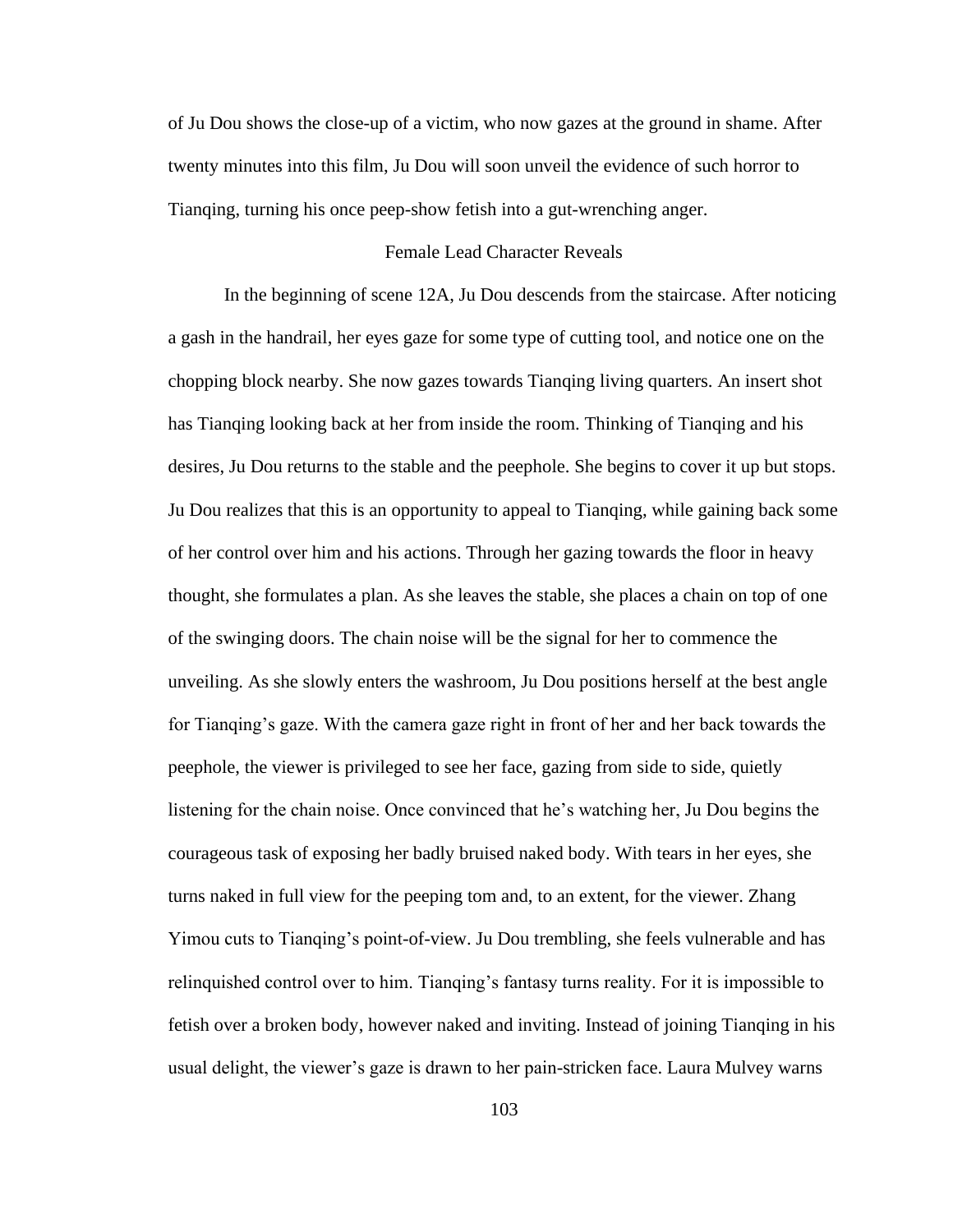us "The fact that the image of the body is not presented as spectacle makes us uneasy in our position as the voyeur. If we look at this woman's body then we are aware of our own look, which is not hidden in the folds of the narrative" (Mulvey, 2009, p.54).

In scene 13A, Zhang Yimou replaces Ju Dou with Tianqing on the upper deck. He places the camera on the ground level, looking up. Ju Dou is also on the ground level gazing at Tianqing. Her eyes full of tears, she pleads a reprieve from Tianqing, for him to intercede the harsh beatings she takes every night. Tianqing's gaze is reserved for the fabrics that he's hanging, and dismisses his uncle's actions as having a bad temper. The scene ends with a high angle shot, down towards Ju Dou weeping into her blacken, dyestained hands.

At this point in the narrative, the viewer's focus is on the relationship between Ju Dou and Tianqing. And as if granted to the two, the donkey gets sick and the husband must go to a physician out of town. He quickly goes over a few orders with Tianqing, and leaves the dye mill. Little does Tianqing realize, this is the reprieve Ju Dou has been waiting for. This acquittal from the husband's brutality also yields a time for Ju Dou to express her sensual side. Zhang Yimou holds Ju Dou's passions for a short moment. That same evening, Ju Dou goes to Tianqing's living quarters, and gazes towards the light inside. Zhang Yimou doesn't bring the camera inside Tianqing's room, so the viewer never sees Tianqing in this scene. As Ju Dou tries to open the door, the viewer hears the sound as the door lock, and sees the light go out.

On the next day, Ju Dou attempts for a second time to seize the moment with Tianqing. In scene 17A, Tianqing is taking a break from work, eating amidst the operating machinery all around him. Gazing at Tianqing as vibrant and dynamic as the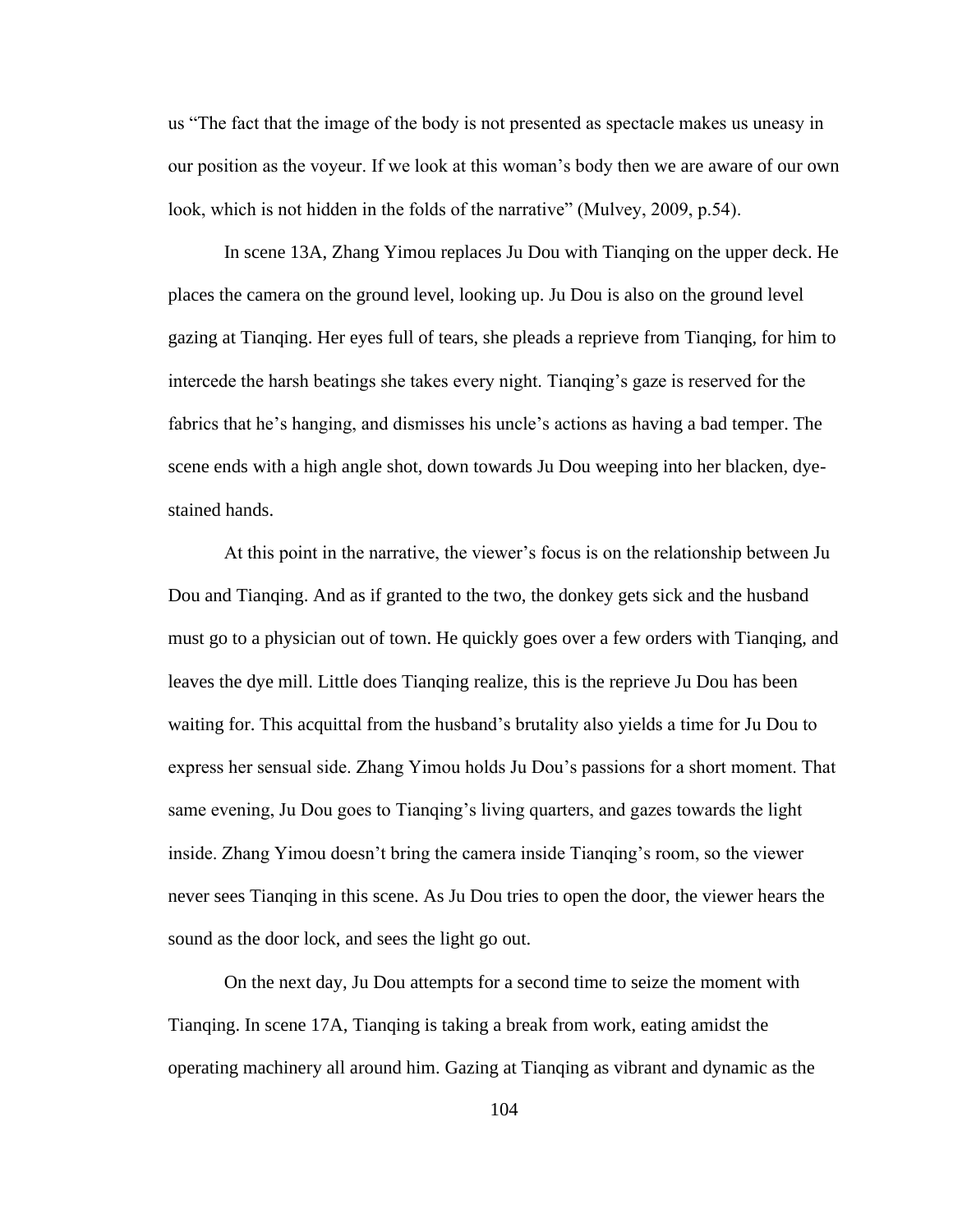moving parts of the machinery around them, Ju Dou slowly makes her way towards him. Her eyes never blink, constantly gazing at Tianqing, waiting for a response. Scene 17B, Ju Dou, standing next to Tianqing, closes her tear-filled eyes, and wraps her arms around him. Zhang Yimou's preferred connotations from Ju Dou's body language go from her shy-ish schoolgirl demeanor, to her melodramatic final desperate call for compassion and salvation. In an extreme close-up, Ju Dou's head rocks backwards into the frame. With her eyes closed with pleasure, she moves back and forth during this first sexual encounter. The diegetic pounding noise sets the tone for the dyed fabric unravels unto her face. The red color of the fabric and the vat of dye connect with the reddish hue color that always enveloped her bed area. As Chow (1995) admits, "What Zhang is producing is rather an exhibitionist self-display that contains, in it very excessive modes, a critique of the voyeurism of orientalism itself. Misconstrued by many as mere self-display, this exhibitionism- what we may call the Oriental's orientalism- does not make its critique moralistic or resentful" (Chow, 1995, p.171).

Zhang Yimou uses a slow tilt upwards of the hanging dyed fabric to slow the tempo down for the upcoming segue. Dissolve to scene 18A, Ju Dou is laying in bed, with her husband and another man standing next to her. The other man reveals that Ju Dou is pregnant. While the husband walks the doctor to the door, the viewer hears Tianqing's voice from behind the rice paper walls. A very jubilant Ju Dou gazes in his direction. With much delight, both are excited about their soon-to-be son. This is the second time Zhang Yimou elects not to show Tianqing during a passionate moment for Ju Dou. Once again, a dissolve to the next scene is used to signify some time has passed. The viewer first hears a baby's cry, then one of the servant women proclaim it is a "wine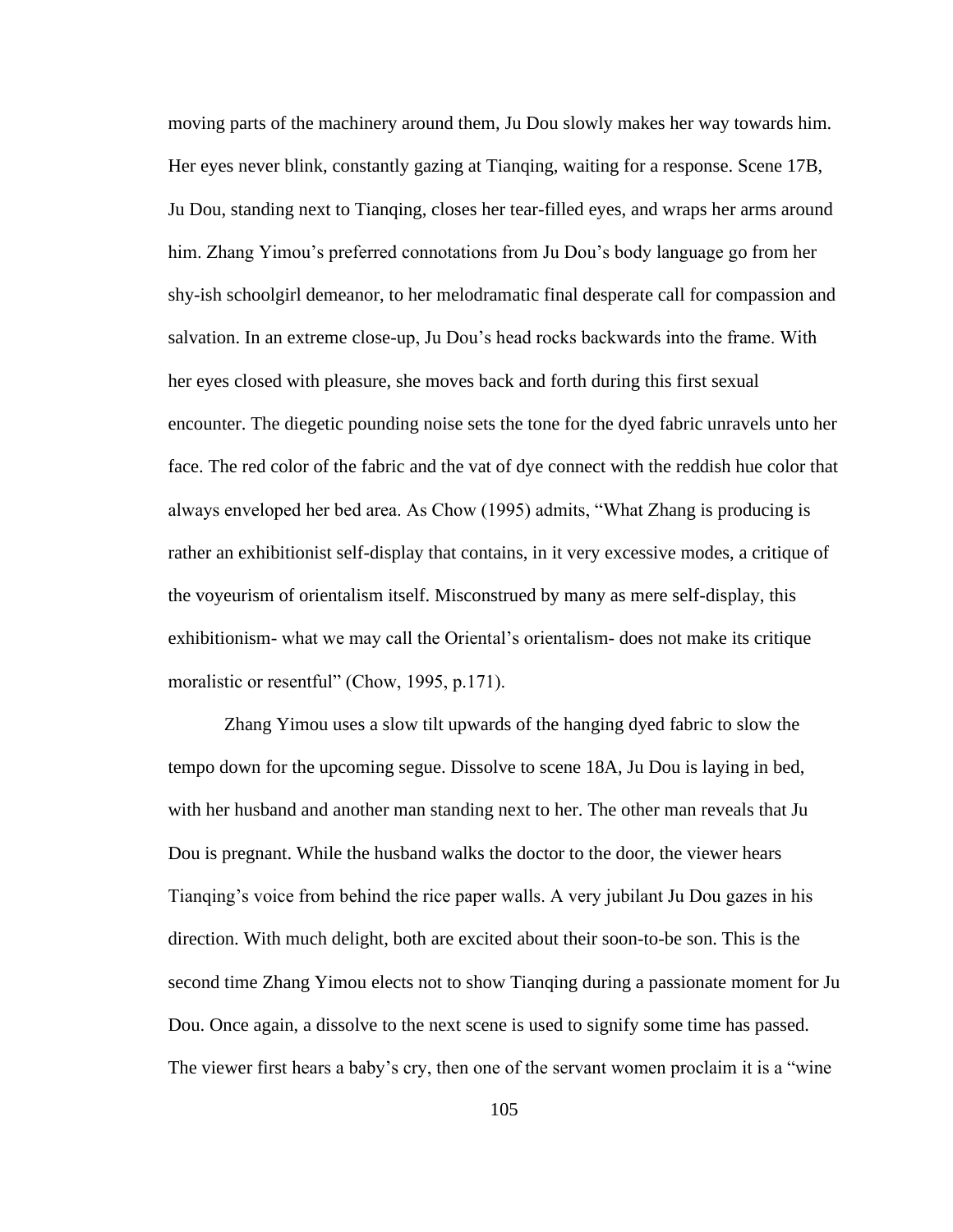jar, one with a handle." A few scenes later, the master is leaving the dye mill with the donkey.

In scene 21A, while the master is away, Ju Dou and Tianqing lay in bed, talking of their future. With their faces next to each other, Ju Dou's gaze is intense on Tianqing's face. Her facial expression is of joy, versus the agony from the husband's torture. But Tianqing gazes away from Ju Dou, claiming that they might get caught. A noise comes from the front doors of the mill. As they scamper to get their clothes on, Tianqing runs out of the bedroom. But it is only the donkey that has arrived. So Tianqing journeys, only to find the husband paralyzed in the deep wooded countryside. In scene 23A, a doctor tells Ju Dou that her husband has no use of his legs. As the doctor leaves the room, Zhang Yimou cuts to reaction shots from both Ju Dou and Tianqing. Sheepishly, Ju Dou and Tianqing gaze at each other in delight.

Zhang Yimou's Point-Of-View Through the Lens: Camera Gaze

At this point in the film, two major changes have been made to the dynamics of the familial relationships. The first change is the birth of a son by Ju Dou and her husband's nephew. This child harshly affects many of the plot sequences and the characters involved. The second change is the crippling of the husband. Though the husband's contribution to the storyline may have appeared somewhat one-dimensional, it was so harsh and repetitive, the camera need not to show the viewer every time he carries the mule saddle upstairs. Taking away the demented torture aspect of his nature creates a void. In the first part of the film, desire is embedded in the plot. The husband and his wife, separately aspire for a better life. On the one hand, Ju Dou had an intense desire for Tianqing. It was something she could dream about, pursue and possess. On the other

106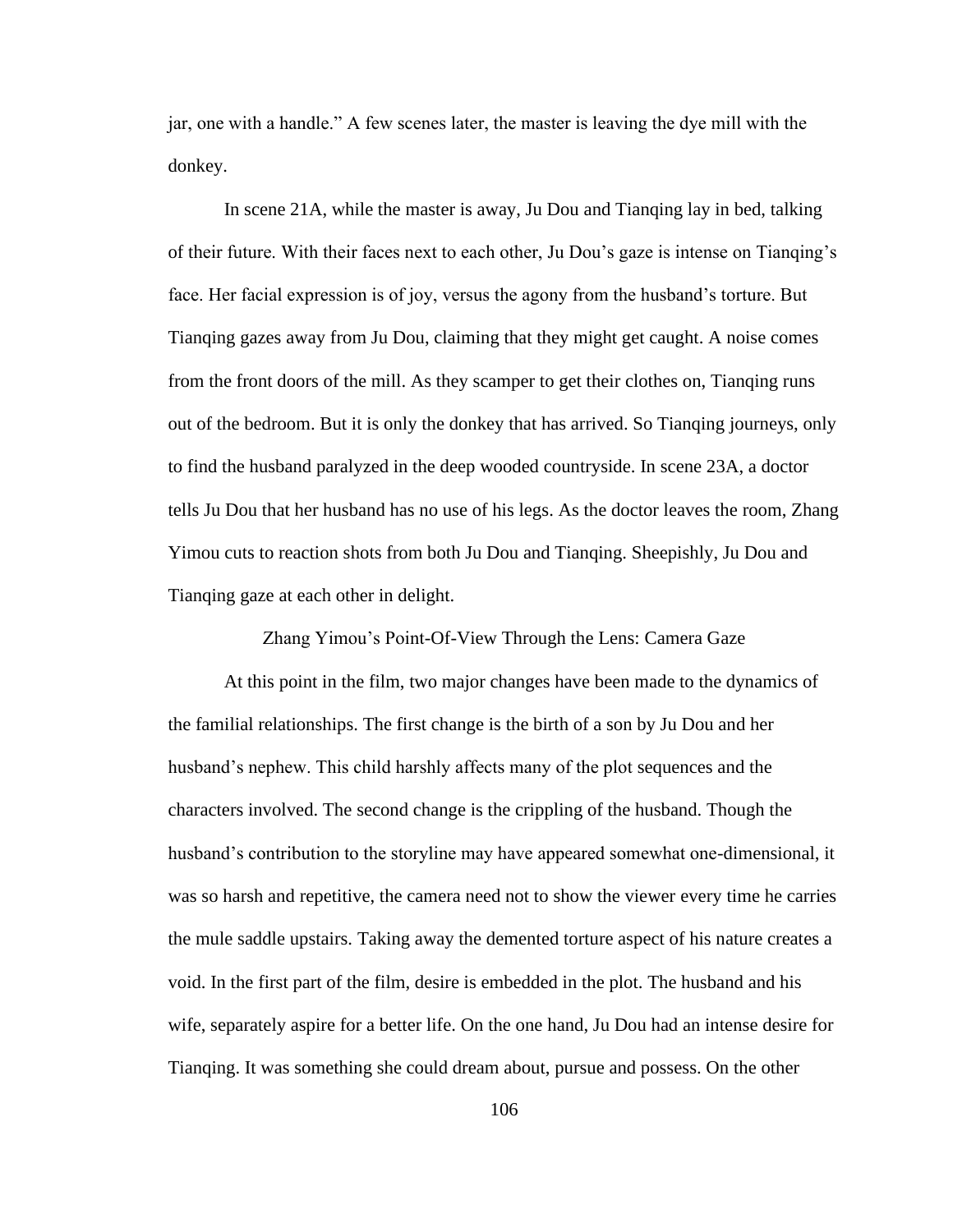hand, the husband has a desire, however demented and evil, to torment his wife Ju Dou. In the melodramatic world, Zhang Yimou pins the two men against each other, good versus evil. The different scenes put together by Zhang Yimou had Ju Dou's opportunity for freedom with Tianqing, while at the same time, her world was horrifically dominated by the evil doings of her impotent husband. This dynamic puts the viewer on high alert, waiting and anticipating a pinnacle moment that would save Ju Dou.

These two events, the birth of her son and the crippling of her husband, change the narrative, and the way Zhang Yimou shoots the rest of the film. In the first part of *Ju Dou* (1990), much of Ju Dou's psyche that's granted to the viewer is through her gazing. By his skillful direction of Ju Dou's body language to include her gazing, Zhang Yimou draws attention to this self-conscious process that Ju Dou is going through. The viewer becomes consciously aware of the psychological challenges of Ju Dou at the same time that Ju Dou does, thus a relationship of sorts between the viewer and Ju Dou has been established. It is only through her non-verbal communication and gazing that the viewer need not negotiate the connotations that Zhang Yimou prefers. But due to the massive changes in the narrative and the desires that personified each of the different characters, the second part of *Ju Dou* (1990) is a different setting, and requires a different set of signifiers attached to the *mise-en-scene* and to the female lead character. Zhang Yimou creates a new world for Ju Dou. The changes in the narrative have granted her a new set of obligations, mainly to her newly born son, and to his father Tianqing.

In the first half of the story, the viewer obtained her information through decoding things pertaining to her mind, her will to make certain decisions. Now in the second part, the viewer can enter her environment. Thus the emphasis of the gaze turns towards the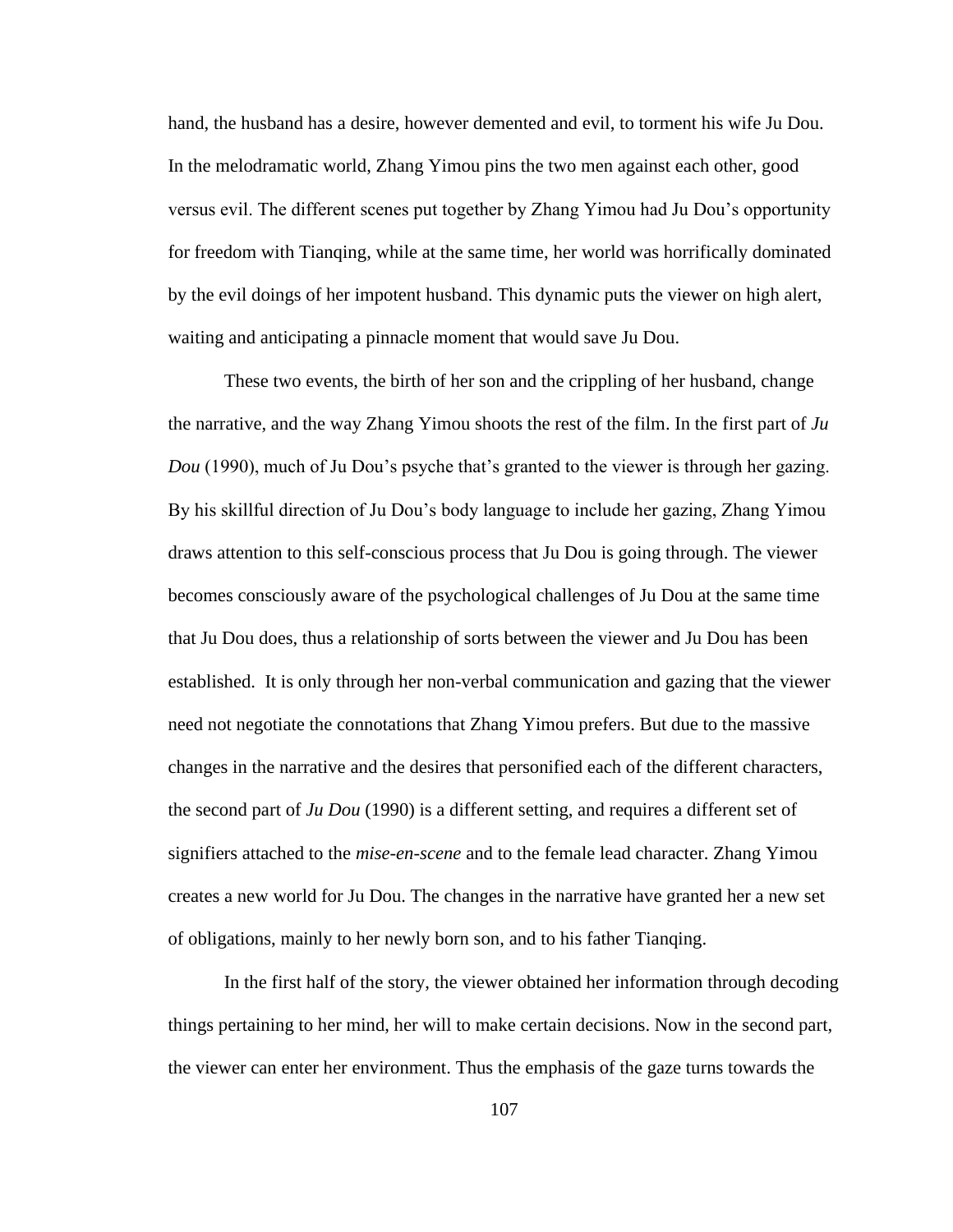camera lens. Whether it is the perception of her emotional state or on the presentation of elements by Zhang Yimou that create her new *mise-en-scene* on the screen, the viewer feels a close-ness to Ju Dou. From the gaze of the female lead character, this study can add the connotation of the setting through the camera lens. "This spatial logic of apparatus theory has restricted the way in which vision has been understood as a psychical process within film theory. The gaze, emanating from a given point in this configuration, is the possession of the camera, and through identification with that camera, the spectating subject" (Kaplan, 1990, p.51). When properly orchestrated around the female lead character, these unique capabilities of the filmmaking process make it possible for the preferred meanings by Zhang Yimou to enter the viewer's interpretations for he/she to gain a richer understanding of what amounts to Ju Dou's short-lived emancipation.

In scene 24A, Zhang Yimou has Ju Dou and Tianqing having a traditional Chinese meal. The camera reveals both characters dressed in traditional clothes. Tianqing is dressed all in black, while Ju Dou is adorned in a red blouse with dark pants. Her hair has been neatly pinned up, while Tianqing wears a traditional beanie. As they sit on the ground, legs folded in front of a small table, Ju Dou pours Tianqing some sake. Close-ups of the both characters show for the first time, a relaxed nature of their family. A soft melodic flute can be heard in the background. As they drink, their eyes never leave sight of the others. Unfortunate for the two lovers, this narrative setup has a new set of challenges for the two.

Under the blue light of nighttime, scene 25A opens with an exterior wide shot of the rain. Zhang Yimou cuts to an interior shot of the husband pulling his crippled body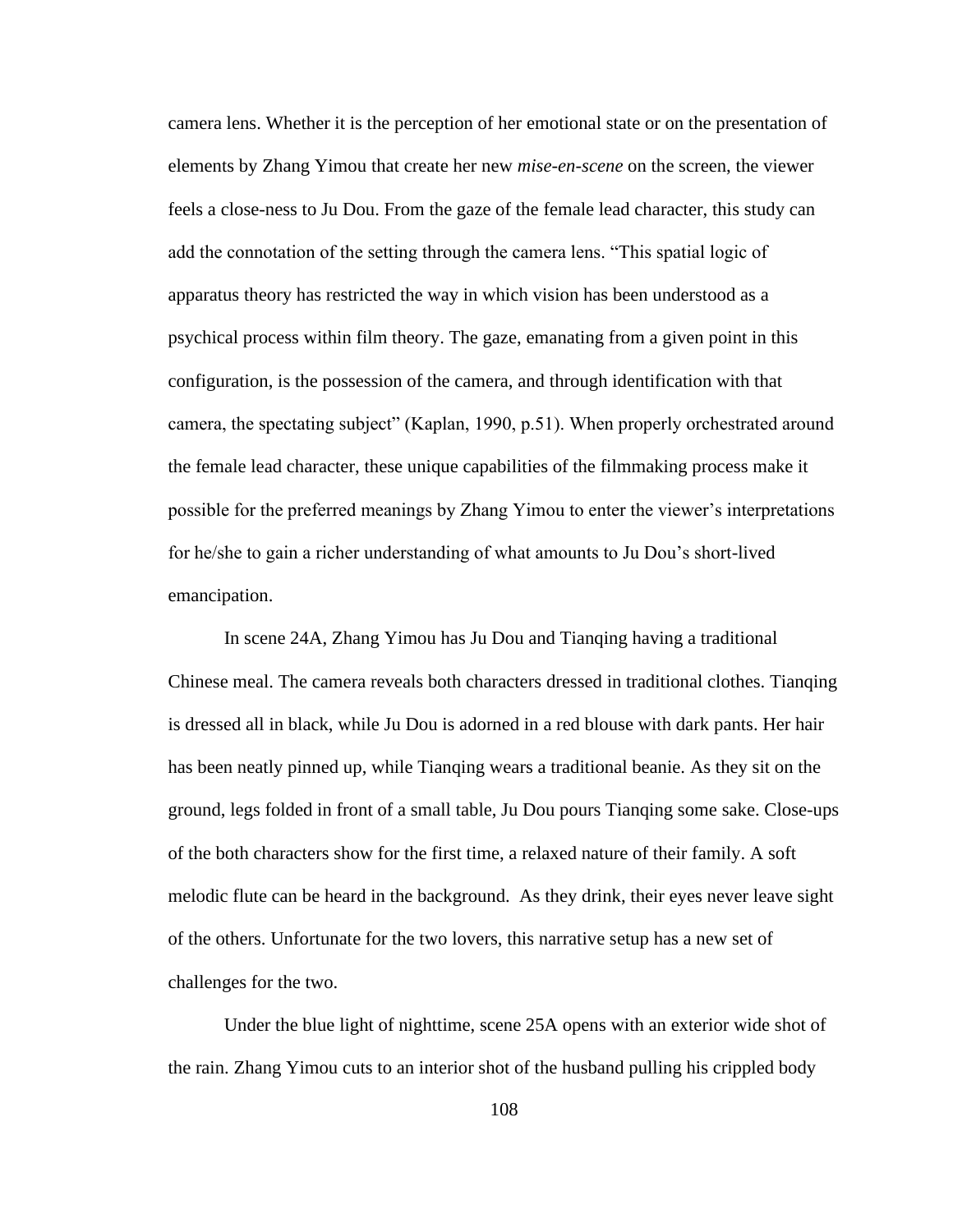out of bed and onto the floor. The camera cuts back to the exterior shot when Ju Dou exits a building and walks towards her bedroom. The camera gaze picks Ju Dou up in an interior shot that shows her husband pulling her down to the floor. After a brief skirmish, Ju Dou gets up, looks at her newborn baby, and then sits on the bed. She proceeds to brag to her husband about her many sexual encounters she has will have with Tianqing. The scene dissolves into a very cheerful but revengeful moment for Ju Dou. Though he is cripple, his character is about to take on new tactics involving the warm and cozy family.

In scene 26A, Ju Dou is busy operating a wheel that rolls up the newly dyed silk material. In this medium shot, she fills the left side of the frame. Looking screen right, she asks Tianqing why doesn't Tianbai smile. Cut to Tianqing picking up the child and singing him a song. Cut back to Ju Dou who joins in the song. This scene is one of the few that we see Ju Dou smiling, appearing happy with life as it is.

At this point of the film, scenes 25A, 27A, and 28A, Zhang Yimou reverts back to his recurring motifs. These shots of rooftops, mountains, or bridges are part of Zhang Yimou's bag of transitions. Though their origin is Zhang Yimou's approval of the framed elements, the true value or purpose of the shots is two fold. First, they are cinematically used as non-threatening transitions, mere changes in both time and space within the narrative. Secondly, the calm motives are inserted when the husband attempts, which is more than once, to harm the newborn child. Ju Dou's recurring gaze towards her husband turns from revenge and contempt to outwards boasts ordering Tianqing to kill him. The husband contemplates his futile attempts failing, so he elects to kill them all. Up to this point, the focus has been on the husband and the child. Because the relationship between the lovers and their son Tianbai is so limited, Zhang Yimou places the treacherous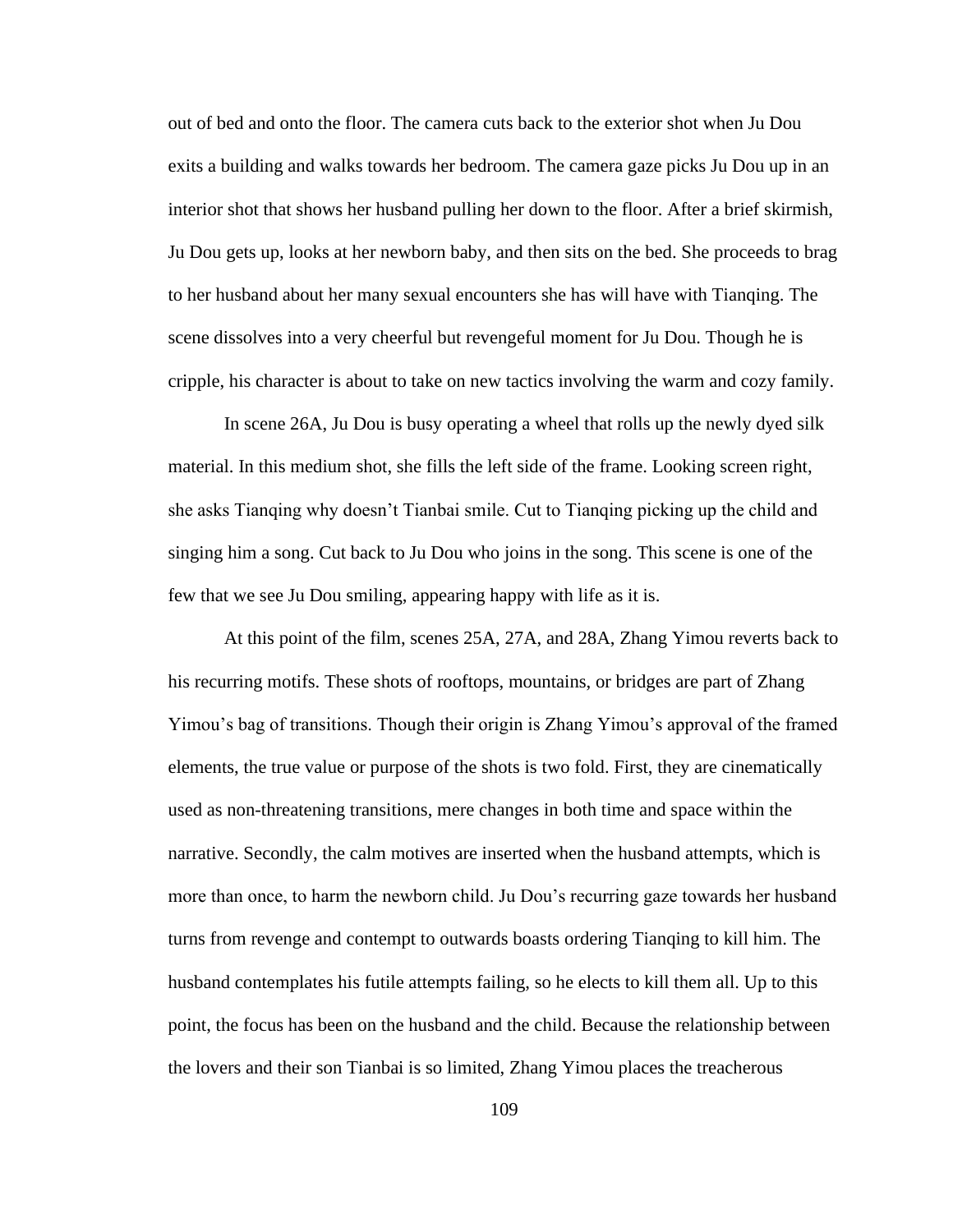husband to prey upon their son Tianbai. Not able to torture Ju Dou anymore, the husband's terror is guided towards Tianbai. With little camera work on the lovers, the viewer waits patiently for the next change of events. In scene 28A, the husband sets the dye mill on fire. With the camera gazing at the flames at the base of the staircase, Ju Dou and Tianqing are summoned by the narrative to save the dye mill and their lives. Unknown to the viewer, this is a foreshadowing of the climax of the film.

With the master paralyzed and the infant born, the dynamics of the narrative have changed. No longer is the viewer anticipating the next move of passion by the seductive wife of a masochist husband. No longer is there any signification in the previous mechanisms of scopophilia and narcissism. Earlier, the sexual instinct in using another person as an object of sexual stimulation occurs through Zhang Yimou's imagery, subjecting them to a controlling gaze. This relationship between the lovers is separated, having little connection with the dynamics of the other characters in the plot. Zhang Yimou purposely exploits Ju Dou, intended just for that reason alone. But now responsibilities are attached to Ju Dou concerning her child, her lover, and her husband. Laura Mulvey (2009) might say that Ju Dou's once visual presence worked outside the development of a story line, having its own voyeuristic agenda, now plays an active role in this heavily dramatized plot.

## Relationships Deteriorate: Tianbai Gazes at Couple

Tianqing and Ju Dou begin to live out their lives with their son. Surprisingly, it is Ju Dou's relationship with Tianqing and not with her son Tianbai that drives the emotional current of the film. In scene 31A, Ju Dou, Tianqing and their child Tianbai are in the countryside. Ju Dou and Tianqing go off and leave Tianbai by himself. When they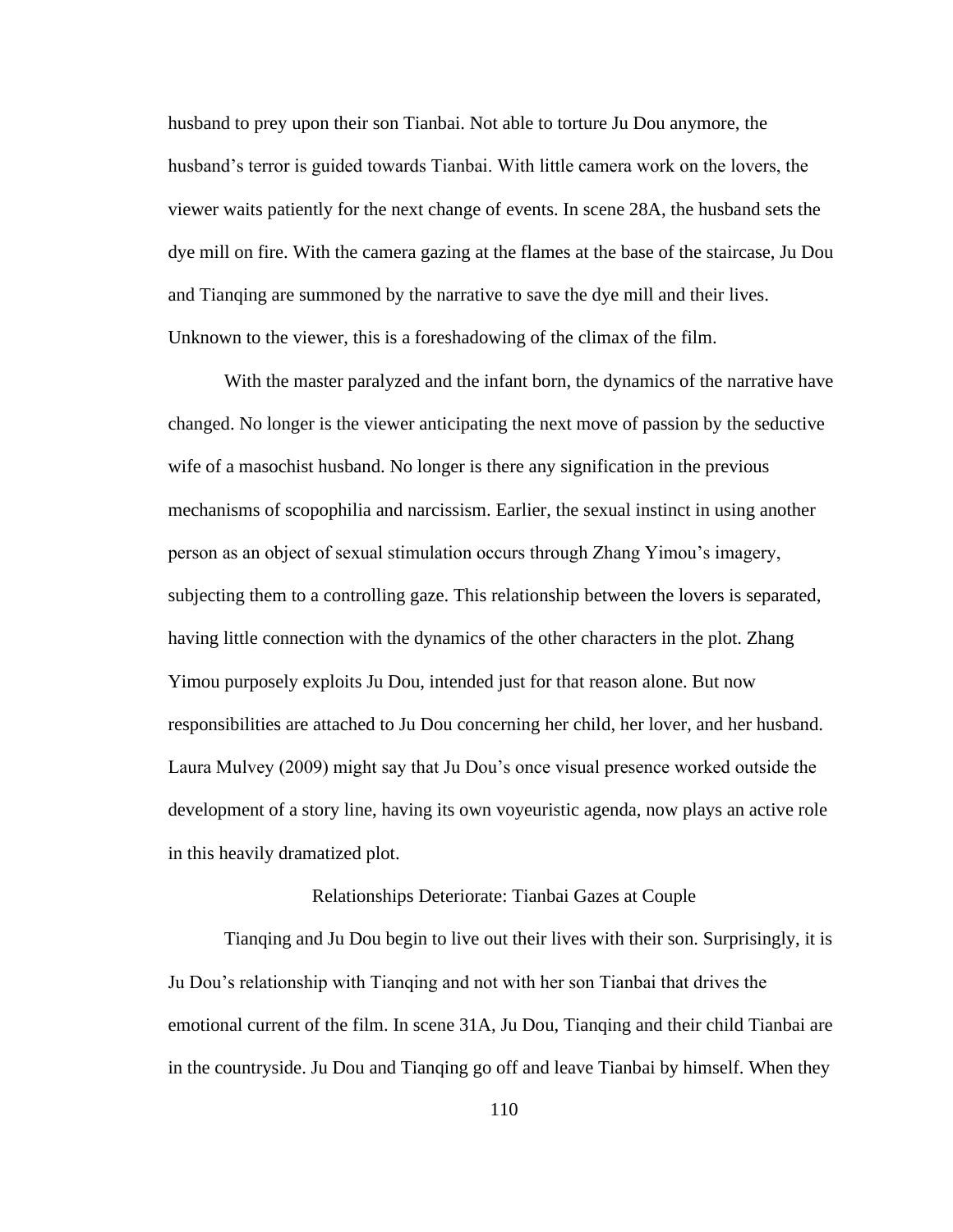return, he is gone. Having walked back to the dye mill, Tianbai is in danger with the treacherous husband. With no one around, a point-of-view shot from the husband shows his attempt to push Tianbai into the water vat. This camera gaze shows Tianbai moving at the last minute. But what truly saves Tianbai's life is when he calls the husband "da da". This scene dissolves to Tianbai's third birthday party.

In Scene 37, the camera gazes upon Tianbai sitting on a pedestal with the entire family present, congratulating the husband and child. When Tianqing is asked to say a few words, the camera uses point-of-view shots for Ju Dou and Tianqing. As Ju Dou pours him a glass of wine, they interchange gazes towards each other. Uncomfortable at a party celebrating his son's birthday while no one knows but Ju Dou, a drunken Tianqing begins to cry. Later in scene 38, the secrecy of Tianbai begins to tear away at the relationship between Ju Dou and Tianqing.

Zhang Yimou creates a tension between Ju Dou's son Tianbai and the two lovers. During the scenes of intimacy between Ju Dou and Tianqing, Zhang Yimou has Tianbai physically watching them, connoting a dissention and even hatred on the part of their son Tainbai. Scenes 38A-C brings the trouble relationship between the two lovers to the forefront. Tianqing tastes a powder that Ju Dou has been taking to force an abortion of her possible pregnancy. It turns out to be chili powder. With Tianqing angry and Ju Dou in much pain, they begin to argue. Ju Dou asks "Who am I?" and where does she stand in Tianqing's life. When they hear a noise, Ju Dou leaves the room to find Tianbai throwing rocks. The camera gazes down on the infant, who becomes Ju Dou's point-of-view. Completely frustrated with everything, she slaps him hard. Zhang Yimou has the boy, not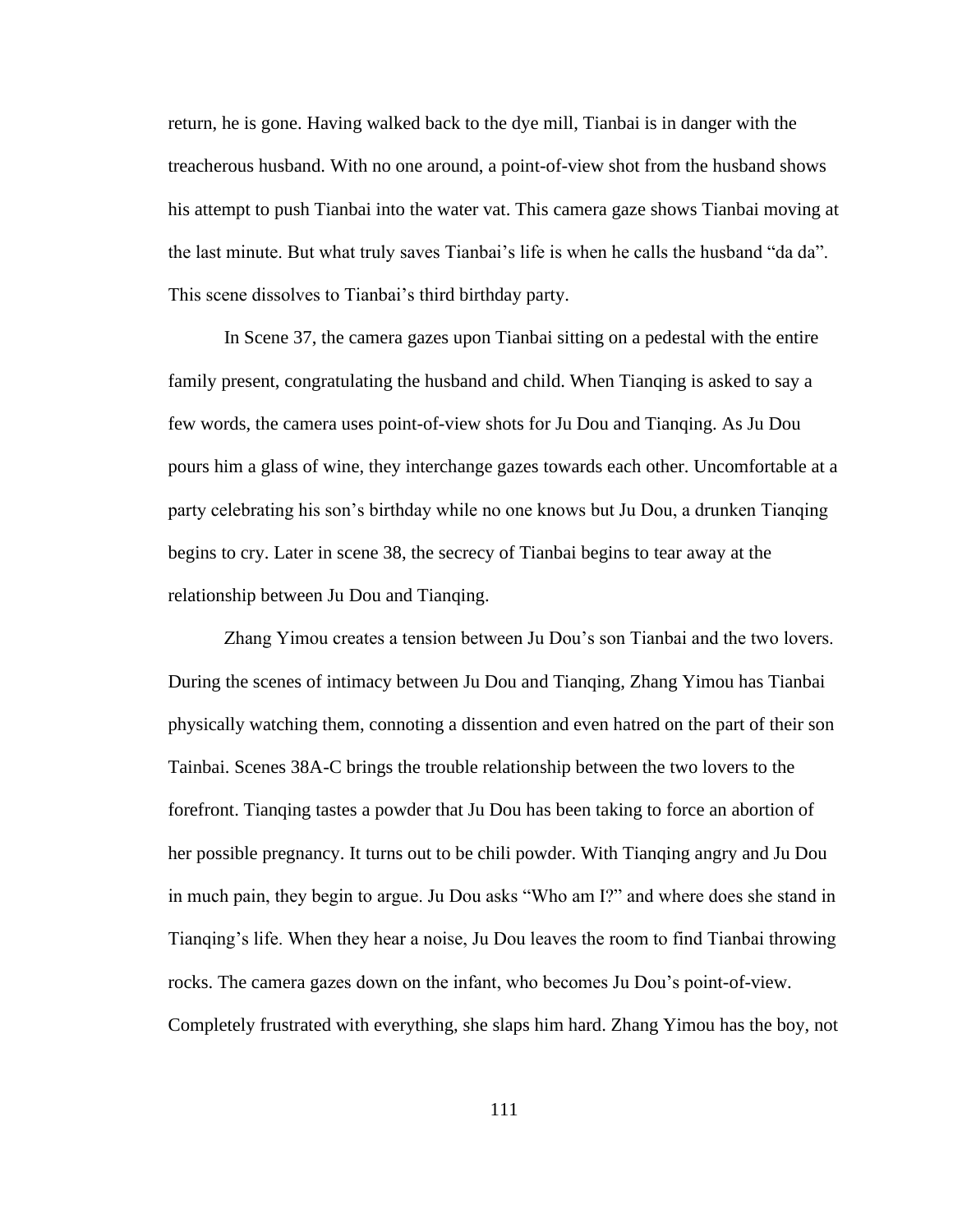part of the family, but a burden like the husband, signifying a nemesis to encounter during their everyday lives.

As Tianbai grows older, the distance between him and his mother Ju Dou and Tianqing increase. To emphasize the anger and resentment Tianbai has for his father Tianqing, the camera gaze is always an extreme close-up shot of the steel bars securing the doors, sealing Tianqing outside the dye mill, outside the family. Zhang Yimou elects never to shoot scenes involving Ju Dou and her son Tianbai, much less scenes of love and devotion between a mother and her son. The viewer must permit Zhang Yimou to center his camera gaze on Ju Dou, and her myriad of challenges. One such challenge has been exonerated, for the husband has died. On accident, the camera gaze reveals Tianbai tripping on the cord connected to the crippled husband's cart. The husband is thrown into a vat of dye. The camera gaze shows the boy, too young to comprehend the ramifications, smiling and giggling as the husband drowns before him. Ju Dou enters the mill, too late to save her husband. It may appear that Zhang Yimou has transferred the demon-like nature from the husband to the young boy. Soon in the narrative, this will be visually confirmed for the viewer.

In scene 42A Ju Dou, dressed in the traditional white, is present at the pre-funeral mourning. Tianqing tells Ju Dou that he should have killed him. Ju Dou denies having anything to do with his drowning. Ju Dou begins mocking Tianqing about his unrealistic devotion to his deceased uncle. Tianqing gets enraged and slaps her. After he strikes her, she says, "revive the old man, and you both can beat me." As mentioned before, Zhang Yimou always puts Tianbai watching the two, building a hatred that is about to light the fuse. Zhang Yimou again puts the viewer on edge, just waiting for Tianbai to explode.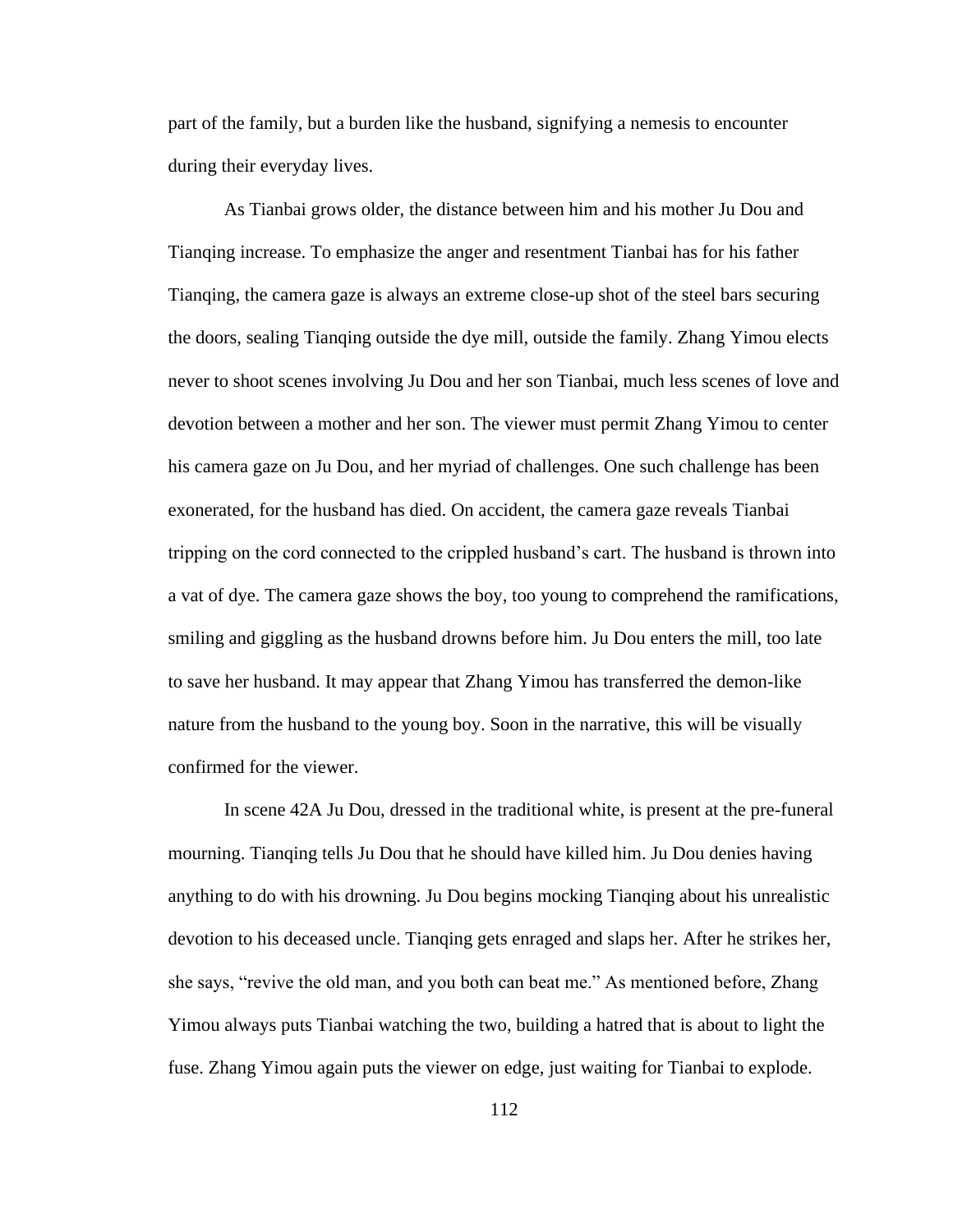Some film scholars theorize that the male viewer psychologically connects with and wishes to become that male lead character. This confrontational, deceitful anger towards Ju Dou is not the kind of dynamic contribution a narrative's male character has that male viewers would wish to emulate. Nor is both the male or female viewer fascinated with Tianqing's image, loosing possession of the female lead character. As stated before, the male viewer could act as the voyeur in the first half of the story, but in the second half sees Ju Dou differently, and shamefully disconnects with Tianqing. "For the male hero the female protagonist becomes an agent within the text of the film whereby his hidden secret can be brought to light, for it is in woman that his lack is located. She represents at one and the same time, the distant memory of the fetished object of his fantasy" (Johnston, 1974, p.45).

At this point in the narrative, the viewer has returned emotionally to the side of Ju Dou. In the beginning of the film, the viewer sees a life of work and torture for Ju Dou. But fortunate for her, there's another man working with her. Closely tied to his uncle and boss, Tianqing wants nothing of her. But as circumstances would have it, he gives in and they start a life together, despite the uncle, cripple or otherwise. But throughout the film, Tianqing never gives up his loyalty to his uncle, even accusing Ju Dou of murdering him. Unfortunately for Ju Dou and Tianqing, the old man drowns in a vat, causing the family to oust Tianqing from the premises.

Zhang Yimou's gaze of the melodramatic funeral is culturally saturated with a procession including musicians, banner carriers, and other followers behind the coffin. Having over ninety percent of the film shot in the low-keyed dye mill interior, scene 44, a brightly lit scene is usually a welcomed change. Zhang Yimou overly emphasizes this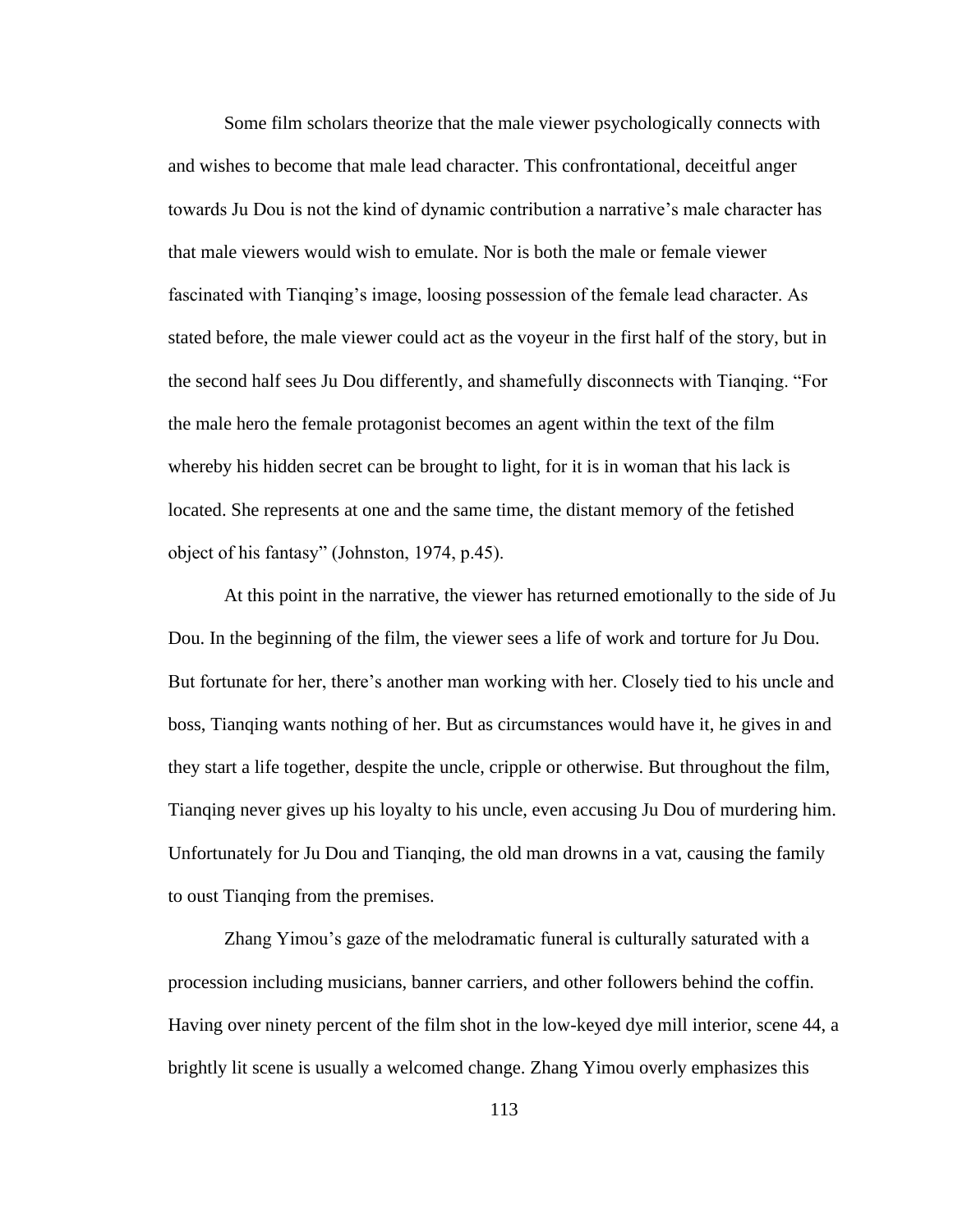Chinese ritual for the viewer's sake. After noticing Tianbai sitting on top of the coffin, the viewer's eyesight is drawn to the small circular papers. Symbolizing life as the circle of existence, thousands of these paper ornaments are tossed into the wind, covering the path of the deceased. With the exception of the elders, everyone in the procession wears white. Ju Dou and Tianqing take part in a ritual to show loyalty to their master. According to tradition, they run up to the coffin screaming, "Don't leave us", then lay on the ground as the coffin goes by, forty-nine times.

Zhang Yimou uses many different camera angles, including a ground shot as the coffin goes by. Shortly into this Scene 44, all diegetic sound goes silent, while the nondiegetic somber musical score fades in. As the procession moves down the road, Ju Dou and Tianqing lay on the ground, gazing at teach other, weeping. Though death has come to both the master, he is exalted by ritual, and the little boy is hailed as ruler of the dominion. This demise has also come to the female lead character and to her relationship with Tianqing. It will never be the same.

### Eight Years Have Passed

Eight years have passed since the death of the master, and we see the two lovers together in the countryside. In Scene 47, her gaze is off into space as she talks of the fear and ridicule from the villagers that know the truth about Tainbai. Zhang Yimou cuts to Scene 50 where Tainbai over-hears a boy telling his friends of Ju Dou having sex "from behind like foxes" with Tianqing. Angered by such talk, he returns to the dye mill, and starts breaking items upstairs. Outraged to hear such noise, Scene 51 has Ju Dou screaming out the truth concerning his true father. Zhang Yimou continues to use the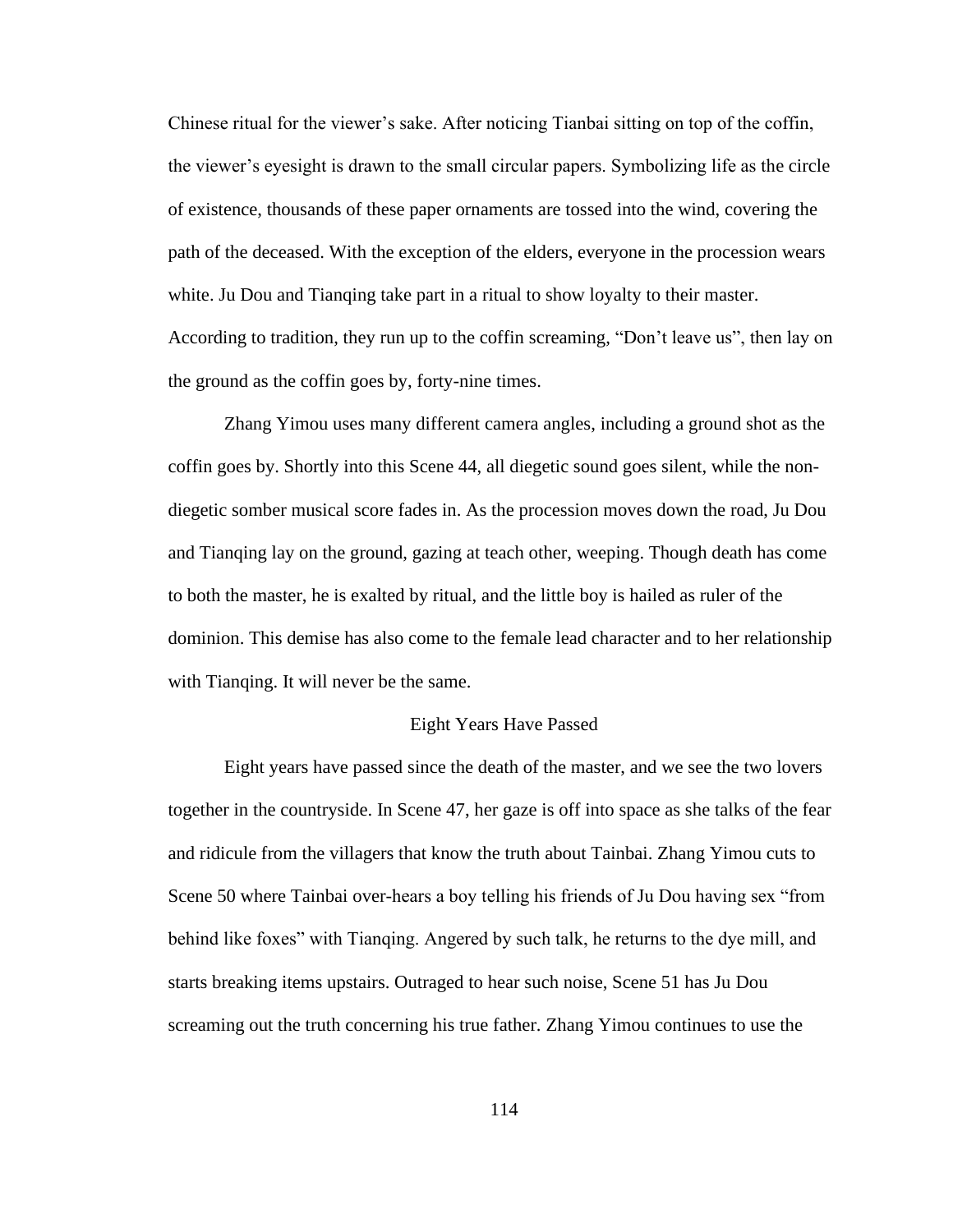staircase for extreme low angle shots, illuminating Ju Dou's face to accentuate her anger. Zhang Yimou's direction has her fearful eyes gazing directly towards the camera lens.

In scene 55, Zhang Yimou has Ju Dou and Tianqing together in the cave where they store the dye. Gazing at each other, they talk of the past and the peephole in the stable wall. Ju Dou laughingly says, "Once there was a small hole, now we are in a bigger one." Zhang Yimou's gaze is of a cave that's very claustrophobic and dark. Meanwhile, their son Tainbai, upset, searches for them. Coming upon the cave, he finds them both unconscious. He takes his mom back to her bedroom, and throws her on the bed as she mumbles Tianqing's name. Tainbai returns to the cave and brings Tianqing to the one of the vats of dyed water for the fabrics. Throwing him into the pool, Tianqing begins to struggle in the water. Zhang Yimou's gaze uses a succession of shots to amplify the experience of this scene.

In Zhang Yimou's anti-climactic scene 56, the viewer first sees Ju Dou, who has awakened, crawling down the infamous staircase. As she gazes towards the pool and sees Tianqing struggling, she screams with horror. Zhang Yimou cuts to Tianbai holding a piece of firewood, walking towards the vat. Next we see Tianqing reaching up out of the water, grabbing the fabric spindle to stay afloat. Tianbai then swings the wood, striking Tianqing, causing him to sink into the water, while a roll of fabric breaks loose and covers the surface where he sank. The shot ends on a close-up of the empty wooden spool, slowly spinning, then stopping. Zhang Yimou's use of the fabric refers back to the early days of flirtations and freedom to breath without consequence. Ju Dou has just lost her only friend and companion.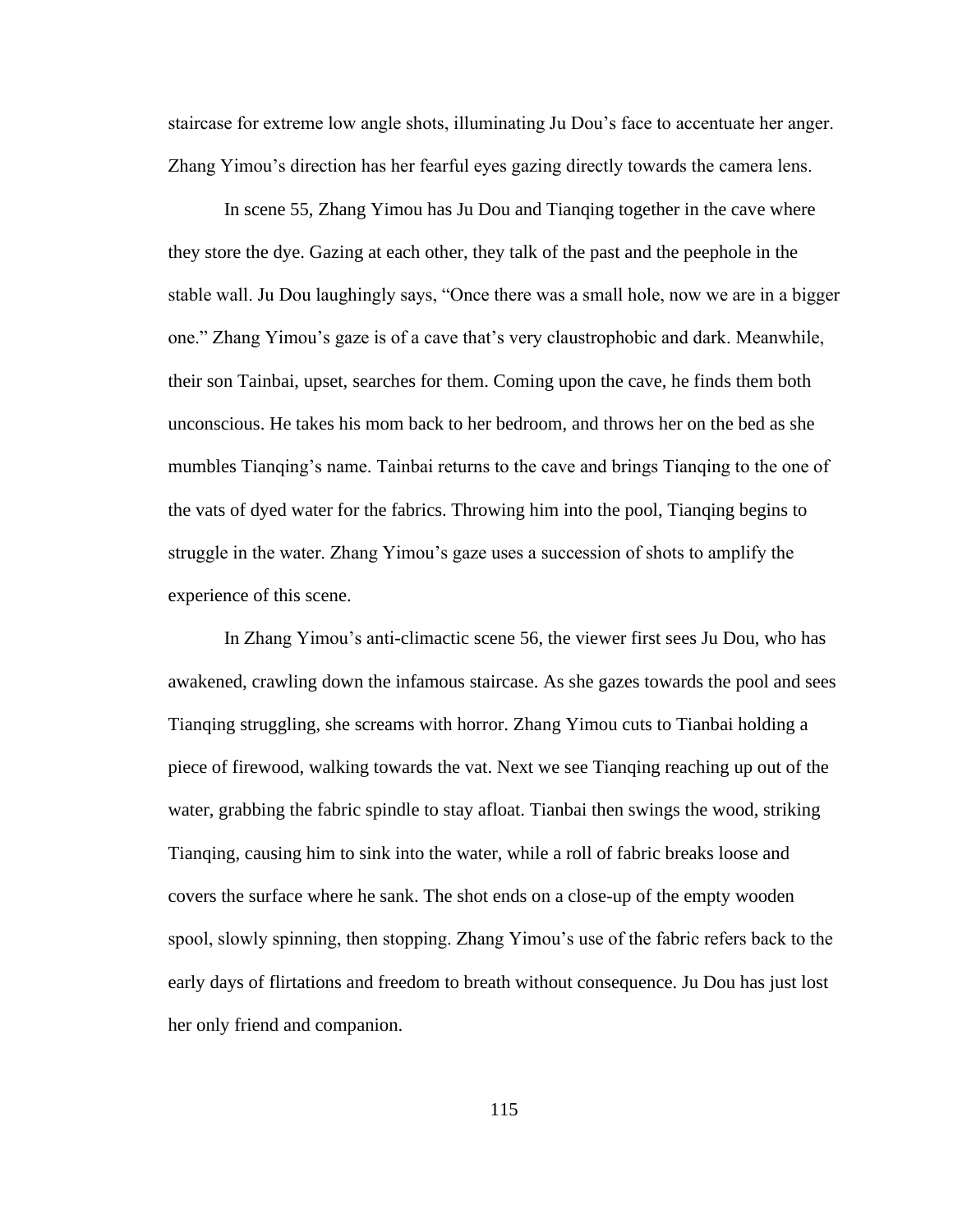The spool shot dissolves into a very low-angle shot, looking up towards the opening in the roof. There are many pieces of fabrics hanging to dry. In scene 57, we see smoke in the background, and then flames begin to enter the bottom of the frame. This dissolves into a medium shot of Ju Dou holding a flaming piece of wood. As the recurring somber soundtrack begins, the flames engulf the frame and Ju Dou. Zhang Yimou freeze-frames the image, and the song that Tianqing and Ju Dou once sang to Tianbai is heard. Credits roll, end of film. Some critics feel that the film is open-ended, not truly knowing if Ju Dou went down with the flames. No one knows for certain. Zhang Yimou simply uses it for melodramatic effect.

## Conclusion

This chapter's investigation of Laura Mulvey's "gazing theory" in the film *Ju Dou* (1990) has given light to the exceptional capabilities film can possess. Mulvey (2009) maintains "playing on the tension between film as controlling the dimension of time and film as controlling the dimension of space, cinematic codes create a gaze, a world, and an object, thereby producing an illusion cut to the measure of desire (Mulvey, 2009, p.26). In this analysis, it was important to document gazing as it reflected the motive of the female lead character, and how those desires propelled the flow of the narrative.

According to Bordwell (1991), "The personification of the film maker follows the same path as the interpretation of character. A person-like agent is posited, and external cues are taken to reveal perceptions, thoughts, feelings, decisions, communicative goals, and so on" (Bordwell, 1991, p.158). Therefore, Zhang Yimou had two goals when assembling all the pieces of the puzzle to reveal Ju Dou's truth to her story.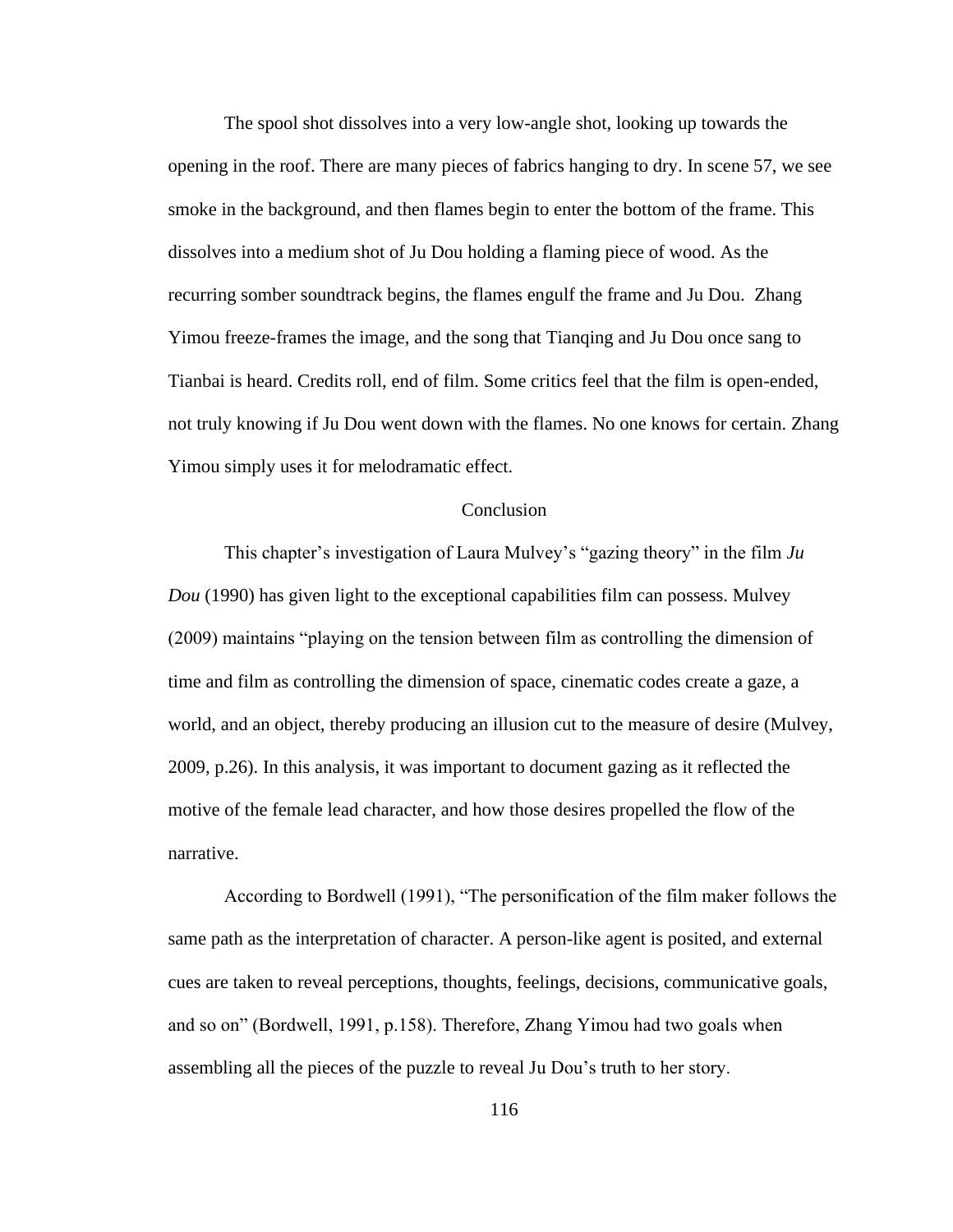The first was to give the actress Gong Li the appropriate motivation behind her actions and for purposes of this study, her "gazing." This communication by Zhang Yimou was paramount for her non-verbal actions to reflect his objectives. The second goal was in the selected framed images or "camera gaze." The ultimate goal of the "camera gaze" was to constitute environmental elements that were suited for Ju Dou's character, and subsequently decoded as such by the viewer. The objective was for the viewer to digest these connotative instructions that would provide a psychological schematic of Ju Dou. The ease in this reception allowed the viewer less negotiation time in formulating the female lead character as Zhang Yimou intended. The viewer's gaze establishes a rich closeness, a relationship that breaks down barriers of spectator/screen, Western/Eastern, film/reality. Rey Chow (1995) explains,

> The state of being looked at not only is built into the way non-Western cultures are viewed by Western ones but more significantly it is part of the active manner in which such cultures represent and ethnographize themselves. With visuality as its focus, this reformulation of ethnography destroys the operational premises of a world divided in the form of us and them, and of classical anthropology. 'Viewed object' is now looking at 'viewing subject' looking (Chow, 1995, p.180).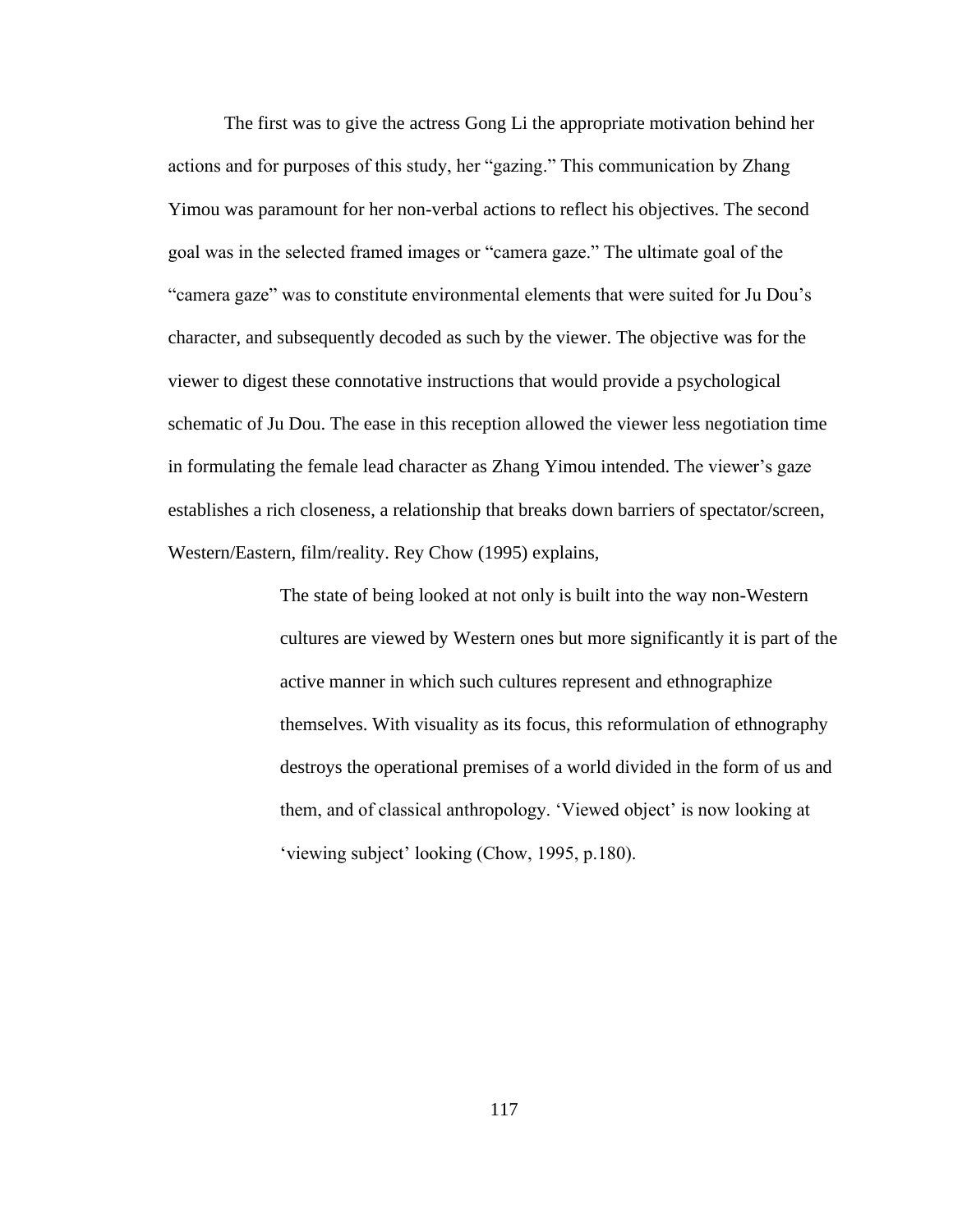

# CHAPTER V – EAST MEETS WEST: FILM NOIR'S THE OTHER

(Internet Movie Data Base*. A Woman, A Gun, and a Noodle Shop*. 2009. Beijing New Picture Film Co.)

The purpose of this chapter is to analyze the changes in the profile of the female lead character in Zhang Yimou's *A Woman, a Gun, and a Noodle Shop* (2009) from that of the female lead character in the original Western text, the screenplay and film *Blood Simple* (1984) by American filmmakers Ethan and Joel Coen. This chapter provides a critical cultural example of the relative concept of the "other."

This is Zhang Yimou's first attempt in using a non-Asian text as the basis for his cinematic storytelling. Though the basic storyline is very similar, the plot sequences that portray the female lead character are distinctly different. Therefore, it is the intention of this chapter to focus on the "other" Eastern version of the original Western story, in particular how Zhang Yimou presents his female lead character. Consistent in Zhang Yimou's filmmaking, this film uses many of his common motifs, such as the use of slow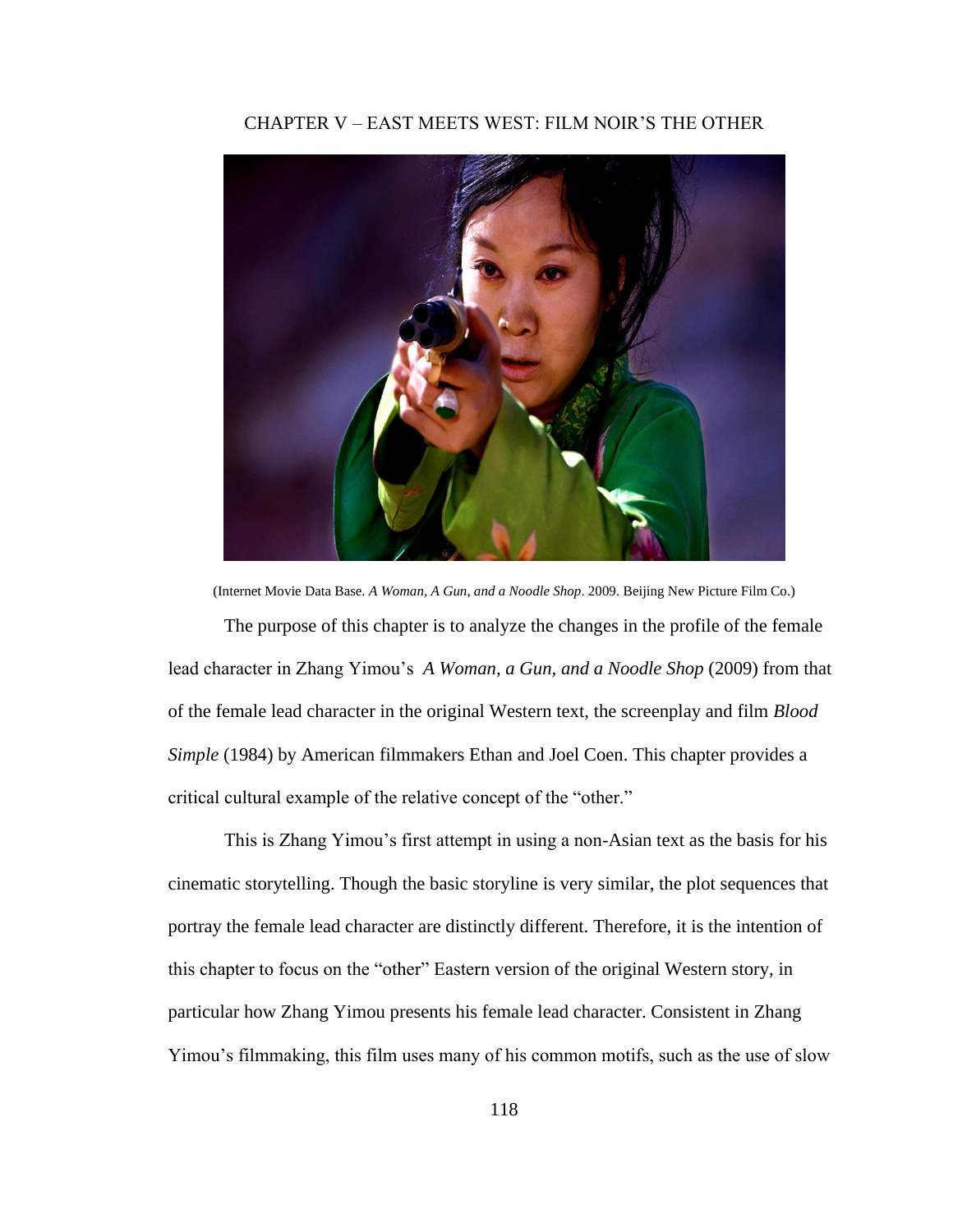motion, the opposition of the daytime reds and the nighttime blues, stonewalls with narrow passageways, descending staircases, and desolate environments. These tools of Zhang Yimou work aesthetically well for dark stories of suspense and murder mysteries. This chapter reveals the cultural influence in the presentation of the points of emphasis within the diegesis, which include the focus on the infidelity of a marriage, the zeal for money, a gun loaded with three bullets, all that center around the female lead character's feelings and subsequent actions.

# *A Woman, A Gun, and a Noodle Shop* (2009)

It looks like a perfect plan: the affair will come to a cruel but satisfying end when a Chinese noodle shop owner plots to execute his unfaithful wife and her lover. But the lover has a lethal plan of his own in this violent tale of adultery and revenge based on the Coen brothers' debut classic, *Blood Simple* (Sony Pictures Classics, 2011).

#### *Blood Simple* (1984)

When Marty, the owner of a backwoods bar, hires a man to kill his cheating wife and her boyfriend, he opens the door into the criminal world that he'll never be able to shut. The sleazy hit man decides instead to shoot Marty, thereby collecting his unearned fee and eliminating the only people who could implicate him. Or so he thinks (Metro-Goldwyn-Mayer Studios, 2008).

In the original Western version, the spectator experiences a very dark tale of secrecy and deceit. In the Coen brothers version, most of the typical suspense elements such as scary music score, deep shadows, characters slowly moving, nighttime scenes, etc. are used throughout. In Zhang Yimou's version, it is more colorful in set design and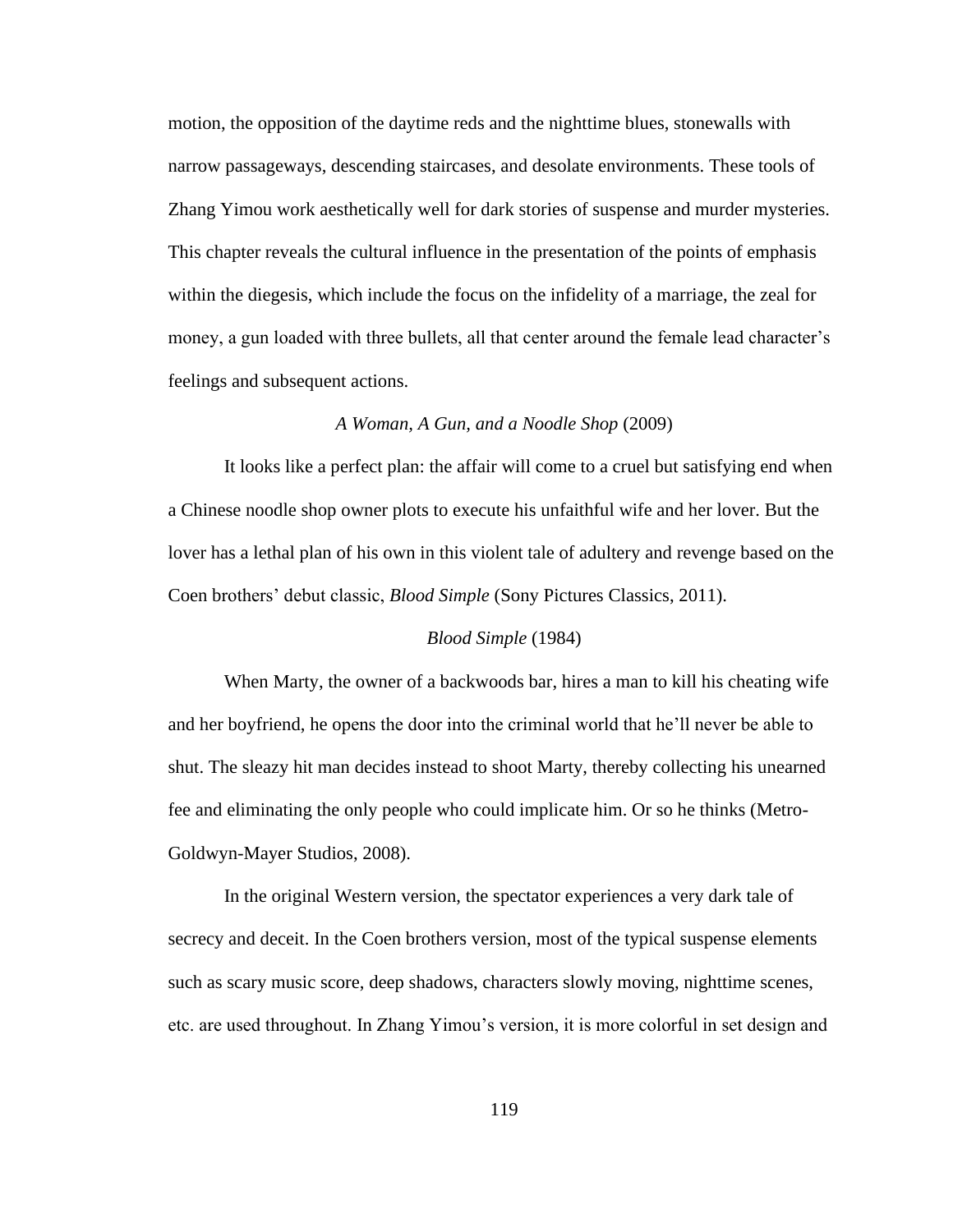costumes, and the characters are presented more playful in nature, not nearly as serious as the Coen's version.

Though this type of cinematic presentation is often seen in murder mysteries and anti-societal activities, humor seems to play a significant role, especially in Zhang Yimou's version. One interesting choice centers on how "The Wife" is contrasted with her fellow noodle shop employees. To set her apart from the others, Zhang Yimou uses slapstick comedy. All of the workers' overt behaviors are goofy, clumsy, as if to get a laugh from an audience. Compared to Abby and Ray in *Blood Simple* (1984), the two are passive and calm in their actions. Their performance is casual, if not a beat or two slower than expected. The only comical character is the private investigator and his one-line jokes to antagonize Marty, Abby's husband. But as a whole, Zhang Yimou follows the plot almost identically to the original screenplay. This study shows the cultural differences that reflect the character makeup of the female lead in Zhang Yimou's film.

#### Introduction to Female Lead Characters

In *Blood Simple* (1984), the credit role continues into an interior over-theshoulder shot from the back seat of a car revealing the driver and a passenger in the front seat. Scene 1A is at night during a rainstorm, the oncoming lights glistening the raindrops that are swept away by the car's worn windshield wipers, the first line of dialogue from the female lead character, "He gave me a pearl handle 38 for our first anniversary, figured I'd better leave or use it on him." A conversation about her husband's sanity, and her uncertainty of leaving him is interrupted by Abby's abrupt dialogue, "Stop the car, Ray!" The Coen brothers then reveal the passengers' faces in deep shadow, Ray as the soon-to-be lover, and Abby as the female lead and wife of Marty, a bar owner. After a car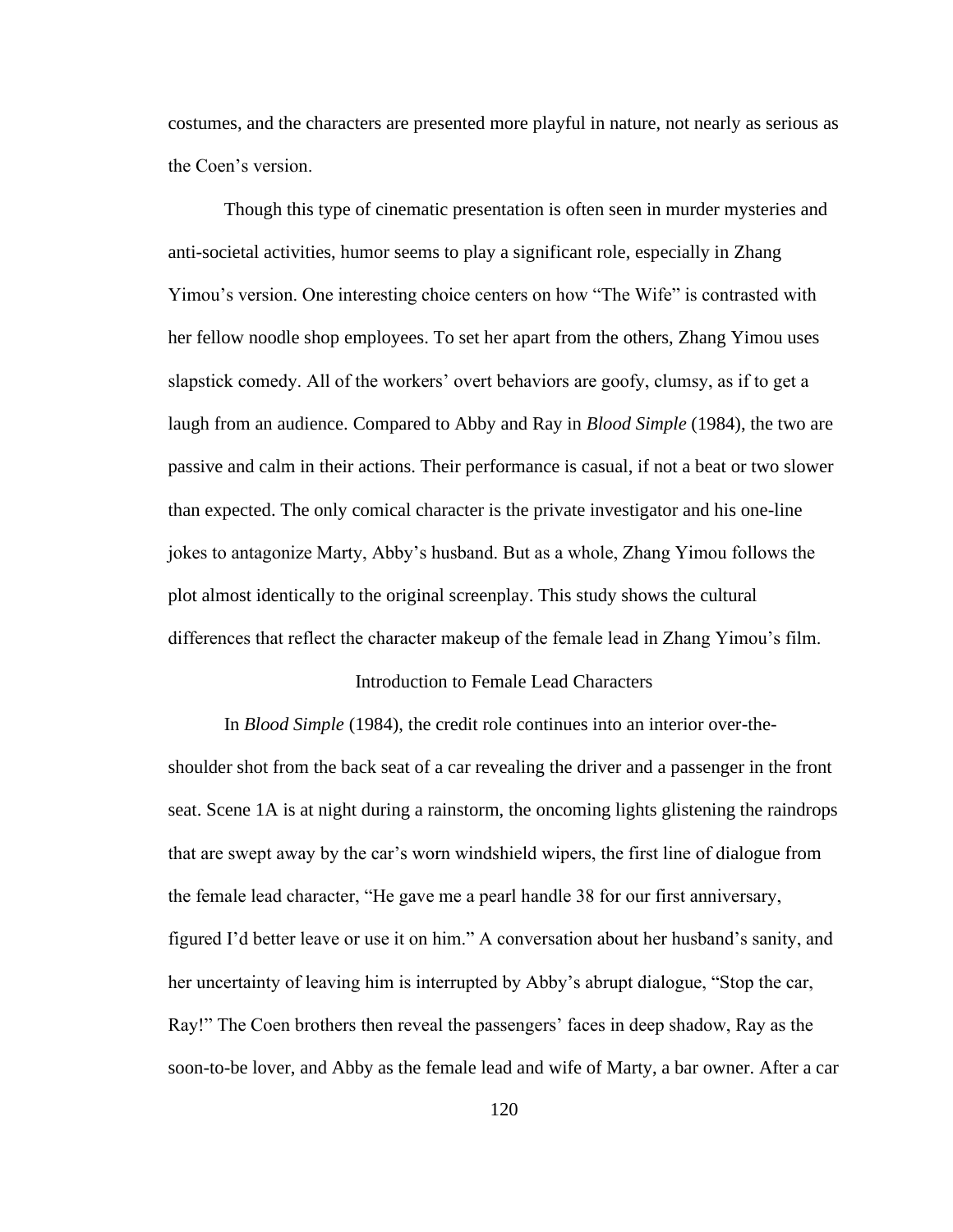that has apparently been following them leaves, the question of infidelity arises in their conversation, and we quickly find them at a cheap motel room in bed together. The next morning, the phone ringing awakens Ray. He answers it then hangs up. Abby asks who it was. Ray tells her "it's your husband." Infidelity is again brought up in the plot.

In *A Woman, A Gun, and a Noodle Shop* (2009), scene 1A is an interior shot of the noodle shop, firmly establishes an Asian tone by Zhang Yimou's slow motion performance of a Persian swordsman. As the four shop employees, including the female lead character look on, their bright, neon-like colored outfits seem out of place for a noodle shop in the middle of nowhere. The wardrobe choice by Zhang Yimou is the first sign of radical difference between the two films.

Unimpressed by his acrobatic maneuvers, our female lead character, known as The Wife, is laughing at the Persian's display of martial art abilities with the sword. Zhang Yimou quickly demonstrates the strong personality of his version of the female lead character. Versus the quiet, timid Abby in *Blood Simple* (1984), the Wife is bold and non-intimidated by anyone, even a Persian swordsman. The Wife is insistent in purchasing the right weapon. In a tight aerial shot, the Persian lays out an abundance of handguns side-by-side, as if in a western-style hit-man sales pitch. Though The Wife ultimately chooses only the handgun, the Persian salesman performs his finale act by firing off a cannon. It is the cannon ball explosion that brings the police force and the detective to the noodle shop. This scene of The Wife with guns and explosions is vastly different than the sheepish Amy in the car ride in *Blood Simple* (1984).

The emotional roller coaster ride of suspense experienced by the viewer is accomplished through this tale of infidelity by the female lead character. In fact, all the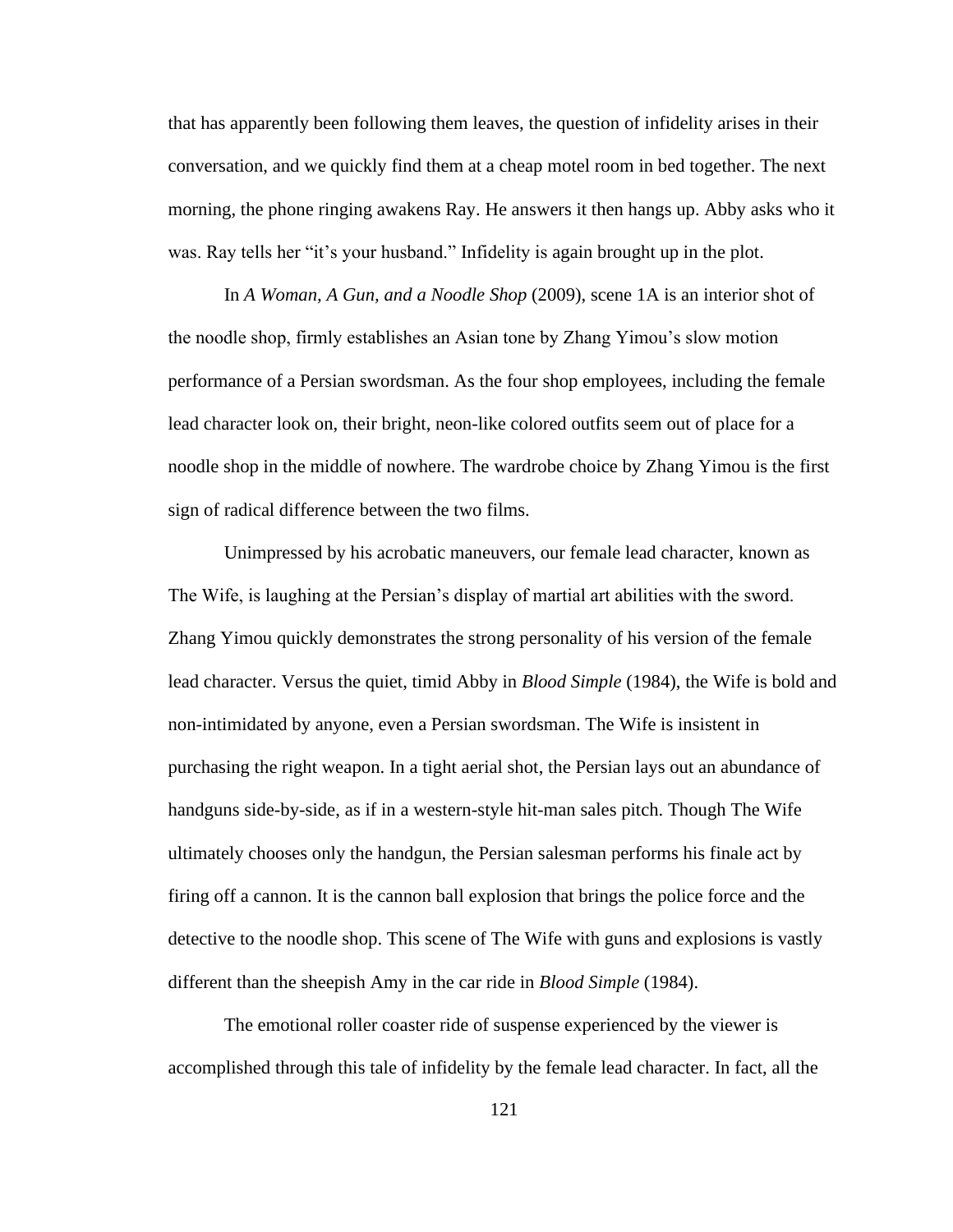scene sequences are perpetuated by the thoughts and decisions made by the female lead character. Thus, most of the elements presented in these films should infer some type of connotative notion towards the female lead character. Though the Coen version has her benign and expressionless, while Yimou's version has her expressive and pro-active throughout the plot sequence, scholar E. Ann Kaplan (1978) reminds us, "all 'noir' women are projections of male fears and fantasies who seem merely to be stimulating human action. They often seem to be mocking the men who fall into their net" (Hirsch, 1981, p.157). Early on in both films, the female lead characters question their lovers about their intentions, their commitment in going through with their relationship. Whether meek or outlandish, both females seem dominant over their men.

In Zhang Yimou's adapted version, his female lead character is bold and nonintimidated. Though her emancipation remains consistent within the restricted gendered boundaries of the female lead character in a typical Zhang Yimou film, the female lead character in *A Woman, a Gun, and a Noddle Shop* (2009) takes a pro-active stance in the many circumstances that unfold through the plot sequences, all leading to the finale scene of her misconstrued murdering of the villain. Versus the dark and mysterious visuals typical in a Western murder mystery, Zhang Yimou elects to personify this murder tale using comical characters in bright fluorescent apparel as clumsy-like puppets presented as employees of an isolated desert village noodle shop.

In *A Woman, a Gun, and a Noodle Shop* (2009), the exterior shots of the town are optically distorted by use of an anamorphic lens, as the buildings converging to a center point, very reminiscent of Chinese shadow play sets presented on a presidium-arched stage that were "three-point perspective" in design. Nevertheless, whether dark or bright,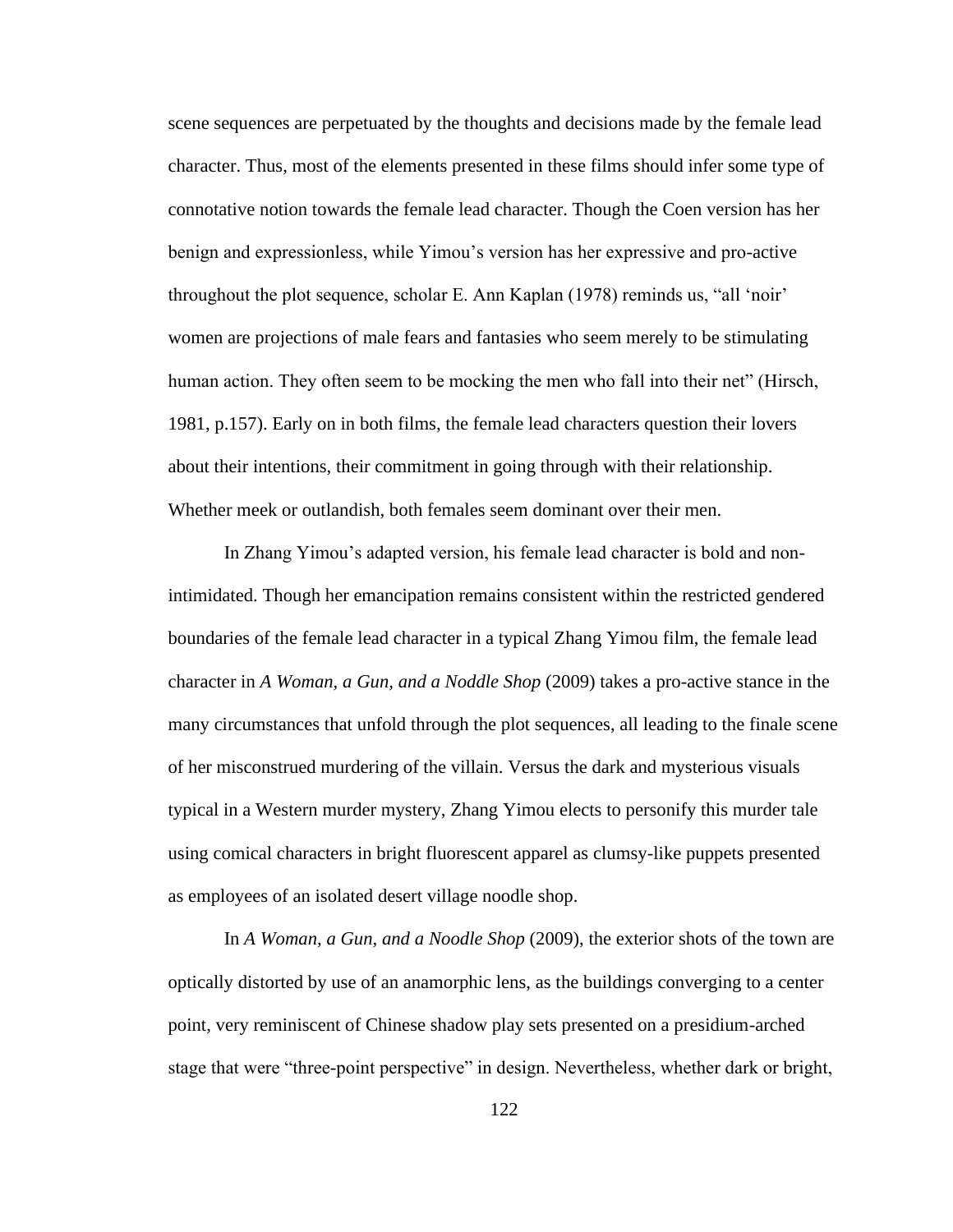whether talkative or silent, author Foster Hirsch (1981) in his *Film Noir: The Dark Side of the Screen* tells us "the stories of 'noir' are like bad dreams, presenting personal apocalypse with deadly impassivity. There are no tears in 'film noir'" (Hirsch, 1981, p.116). Critic Leo Braudy (1976) adds, "Noir stories are about departures and lapses from the normal world, and the film's deliberate visual styling enhances the kind of transformation from reality to nightmare that narratives dramatize" (Hirsch, 1981, p.90).

# Introduction to the Settings

In the original Western text's opening credit role, the Coen brothers indulge the audience with both visual and audible iconic imagery of the American west. These images are bold and connote the blood of a Texan. Laid over static shots of oilrigs in the Texan landscape, the film begins with the narration of the later revealed private investigator. In the true spirit of a Texan accent, we hear

> The world's full of complainers. The fact is, nothing comes with a guarantee. Now I don't care if you're the Pope of Rome, President of the United States, or Man of the Year… something can all go wrong…So go ahead, complain…tell your neighbors, ask for help and watch him fly. Now in Russia, they got it mapped out so that everyone pulls for everyone else…that's the theory anyway. But what I know about is Texas. Down here, you're on your own (*Blood Simple*, 1984).

Dorothy Hughes (1979) writes in her *In a Lonely Place* "The shifting points of view and the maze-like storyline are distancing devices, which enclose the characters within the frame. Cut off in some way from the normal world, 'noir' characters inhabit a terrain of bleak and often terminal isolation" (Hirsch, 1981, p.78).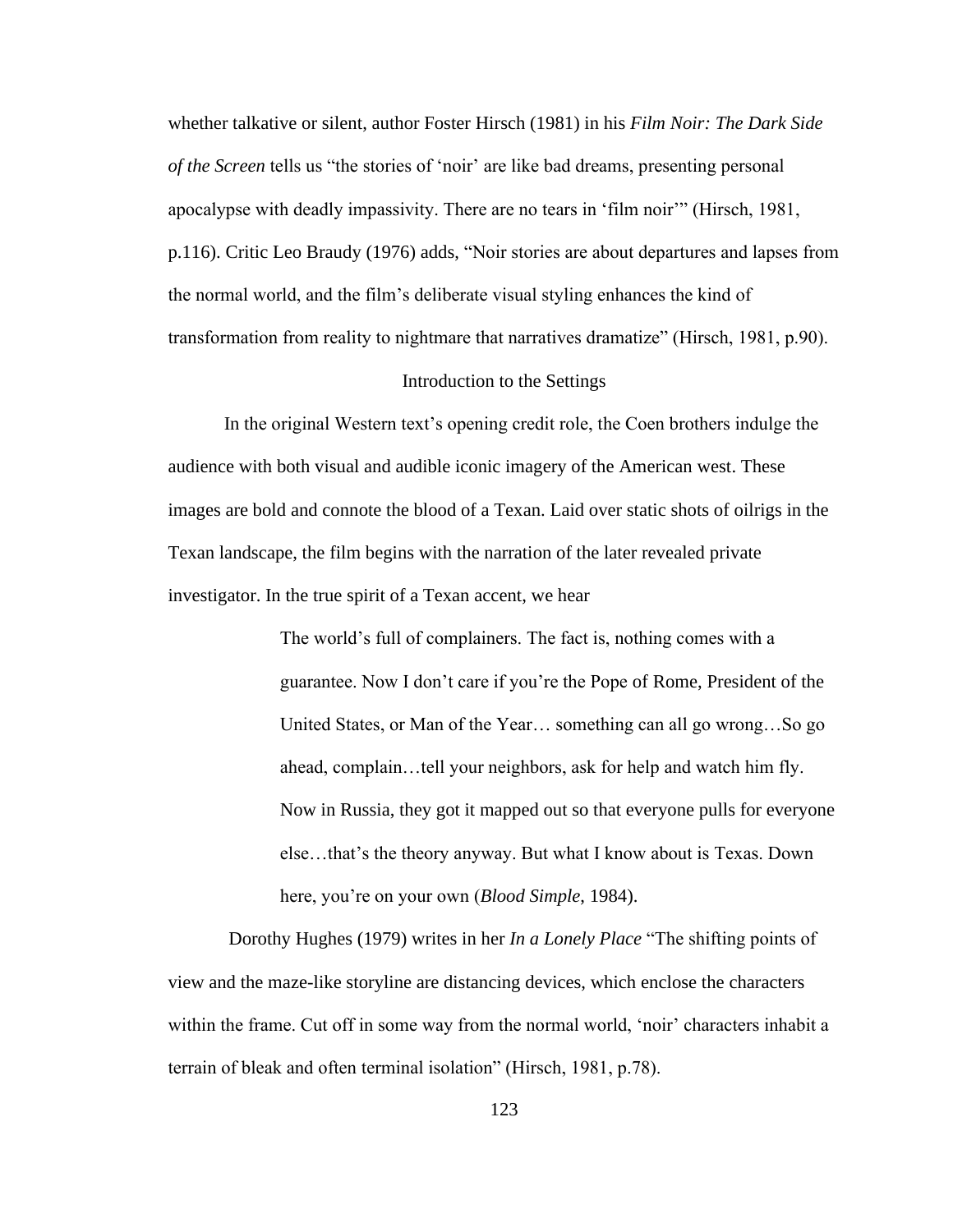Zhang Yimou's credit role version is of a static shot of a wooden wall that fills the frame, with portions of engraved Asian writings. He fades the credit names on top of this structure, but turns stylistic in cursively writing the title *A Woman, A Gun, and a Noodle Shop* (2009) in blood red. Immediately, three gunshots are heard that pierce the wall, creating three fire glistening slashes for the camera to enter through, revealing the desolate wasteland and an isolated small village where the noodle shop exists. Zhang Yimou holds on the establishing shot of the minuscule town surrounded by desert, and then cuts to a wide-shot of Wang's Noodle Shop. This shop is where the female lead character lives and works.

When a viewer watches *Blood Simple* (1984), they feel that this place called "Texas" exists in reality. Possibly never visited by the viewer, it's possible that what's presented on the screen is truly there. When a viewer watches *A Woman, A Gun, and a Noodle Shop* (2009), it only exists in their imagination. The introduction to the narrative provides a good example. The title shot dissolves into a Persian swordsman performing as in a circus act. The shop workers could be circus participants as well, for they are also wearing brightly colored outfits. When the viewer later sees the exterior, the camera uses an anamorphic lens that aids in the dream-like presentation. Therefore, it probably does not exist in reality. There lays the connotation, an intentional choice in displaying noncongruent elements in this "neo noir." As an Easterner can easily imagine this place called "Texas," a Westerner is limited to the dream-like images on the screen.

This investigation of the female lead character in Zhang Yimou's films is not to reveal the limits of the Western representionalist discourse, as with the use of stereotypes, etc. An articulation of difference, on the part of film director Zhang Yimou, *A Woman, A*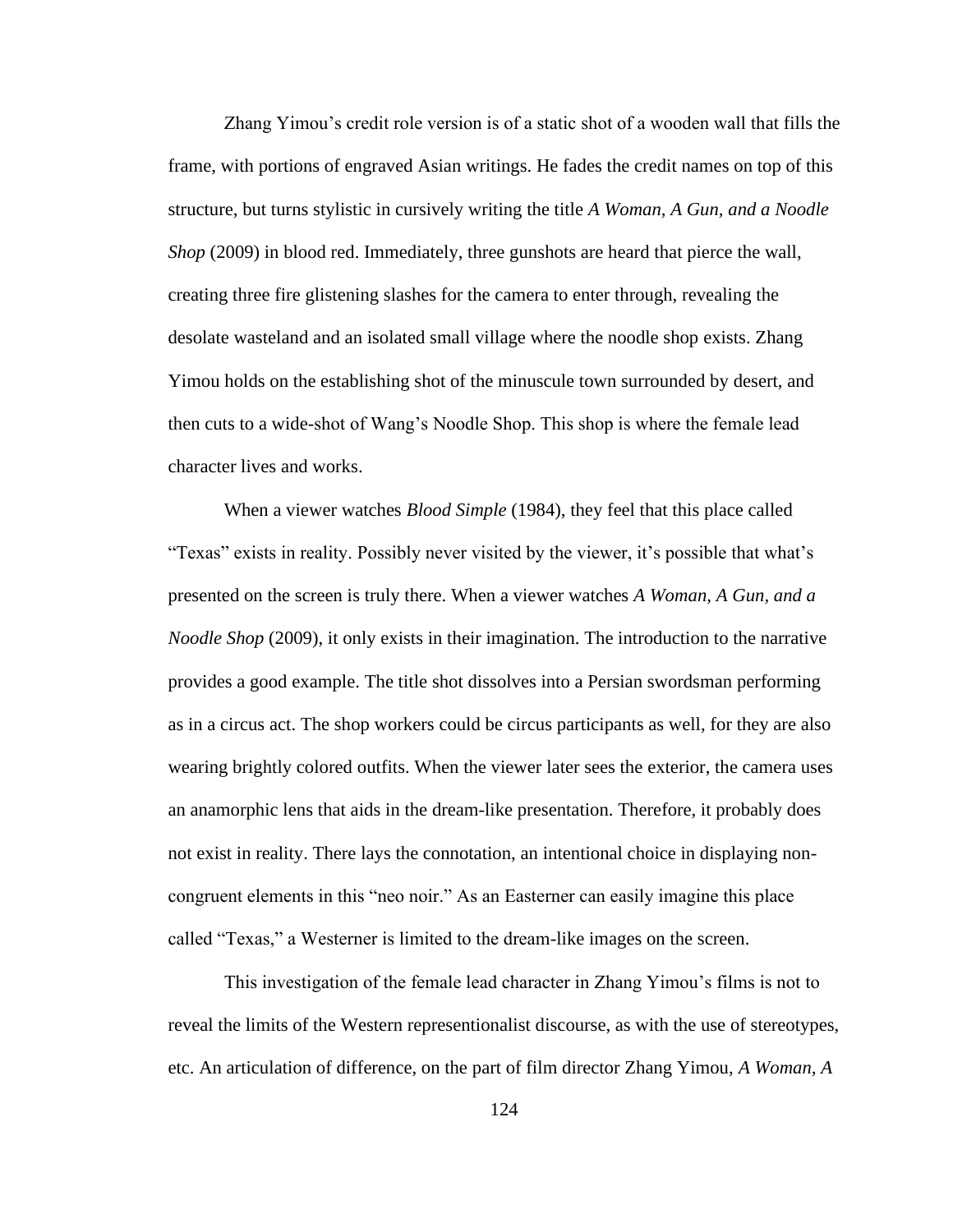*Gun, and a Noodle Shop* (2009) is not contained within the fantasy of Western origin and identity, thus an object of desire for the viewer. Zhang Yimou, following the original screenplay, reveals his interpretation through innovative visual design, such as with the brightly colored wardrobe against a dusty, desert setting. This implies that the polysomic text can offer many representations. And in the spirit of Jacques Derrida, as soon as there's meaning, there's difference, both to "differ" and to "defer" (Brunette and Wills, 1989. p.73).

In the two films, *A Woman, A Gun, and a Noodle Shop* (2009) and *Blood Simple* (1984) there are many sets. In this murder/detective story, the female lead character is never motionless, always on the move. The decision for multiple sets keeps the camera moving, causing the viewer to commit to an active display of *mise-en-scenes.* But in the first film, the noodle shop is the center of most of the important action, including the murder and the zeal for money. In *Blood Simple* (1984), the bar that Marty owns is the set where the murder is committed.

Also, one must consider the story's location. In *A Woman, A Gun, and a Noodle Shop* (2009)*,* the shop and their living quarters are in the middle of a desert outpost. All action must take place either in the noodle shop facility or out in the far-reaching desert. In this film of infidelity, there's only a piece of the desert to run to. Plus, this hidden love affair has been going on for seventy-one days. In *Blood Simple* (1984), the female lead character moves from house, to bar, to car, etc. She is never static on a set until the climax of the film. In this film, the female lead character has developed a new relationship, and is on the run.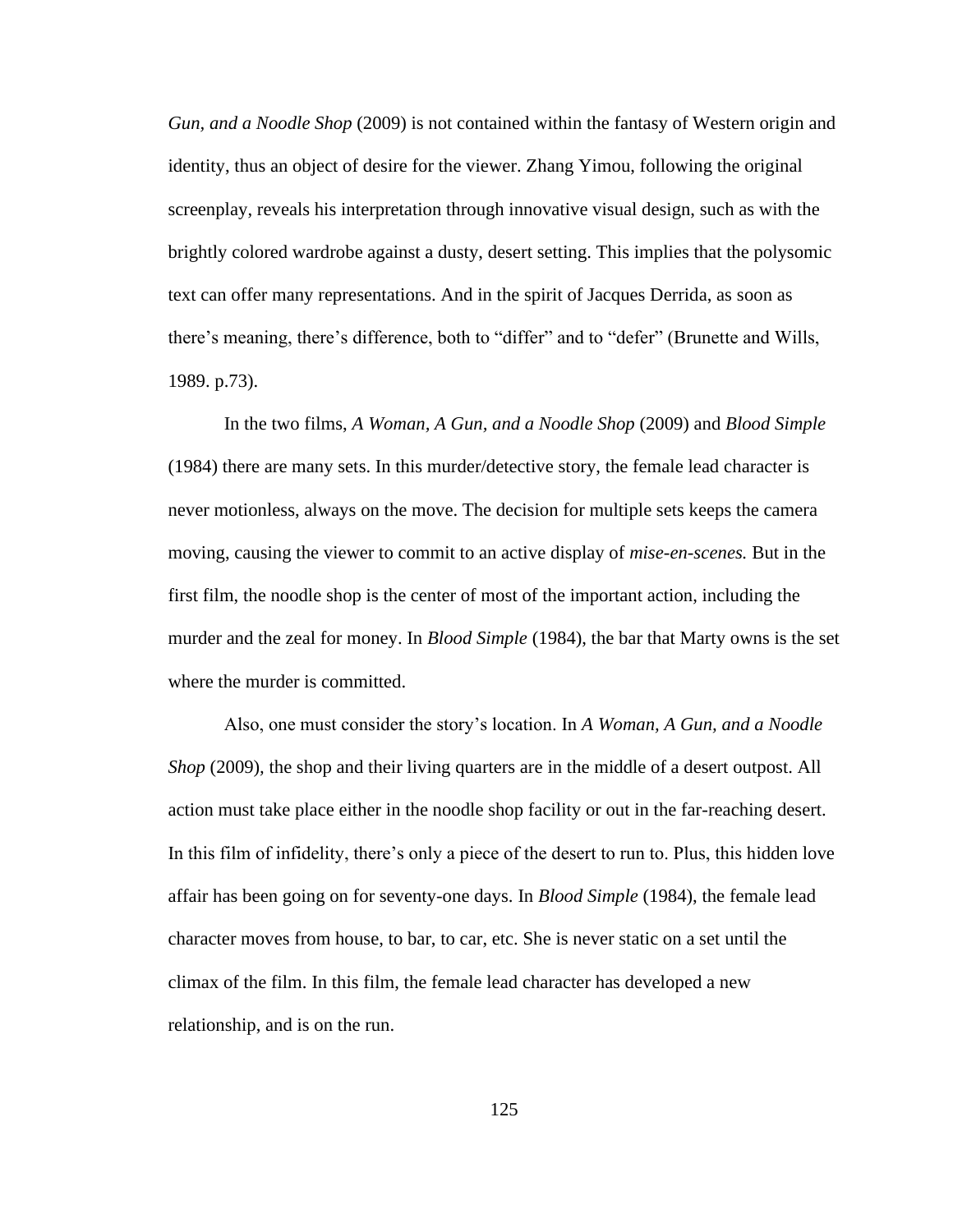In order to compare additional characteristics of the female lead characters, the viewer must look for signs of a "back-story." Both directors disclose the relationships and identities between the female lead characters, their spouses, and their closest friends. From the point of view of a Westerner, this study evaluates the difference or "otherness" between the two environments. As Barbara Johnson (2014) writes in *The Surprise of Otherness*, "The critique reads backwards from what seems natural, obvious, in order to show that these things have their history, their reasons for being the way they are, their effects on what follows from them, and that the starting point is not a natural but a cultural construct, usually blind to itself" (Johnson, 2014, p. 22).

# Abby's Suspicious Cowboy

Further complimenting their version of a true western tale, the Coen brothers reveal the husband immersed in iconic images of the American Texan. Thus their introduction of such a cultural specific is the use of a close-up shots of cowboy boots propped on a desk, Alka-Seltzer pills, a glass of milk, and a ten-gallon cowboy hat. A wider shot reveals it is the hat of our private investigator meeting the husband at his office. The *mise-en-scene* shows an offbeat, seedy nightclub, littered with subdued neon wall signage, a jukebox, and a dance floor. This environment is a meaningful source that connotes the kind of life that the female lead character has endured.

In scene 2A, Marty, the nightclub owner and suspicious husband, anxiously welcomes a hired private investigator a seat, possibly disclosing the anticipated proof concerning his wife's behavior. The hired private investigator gives Marty a large envelope that contains photographic proof of his wife's affair with Ray. As a close-up shot of the P.I.'s cigarette lighter, engraved with "Elk's Man of The Year" is placed on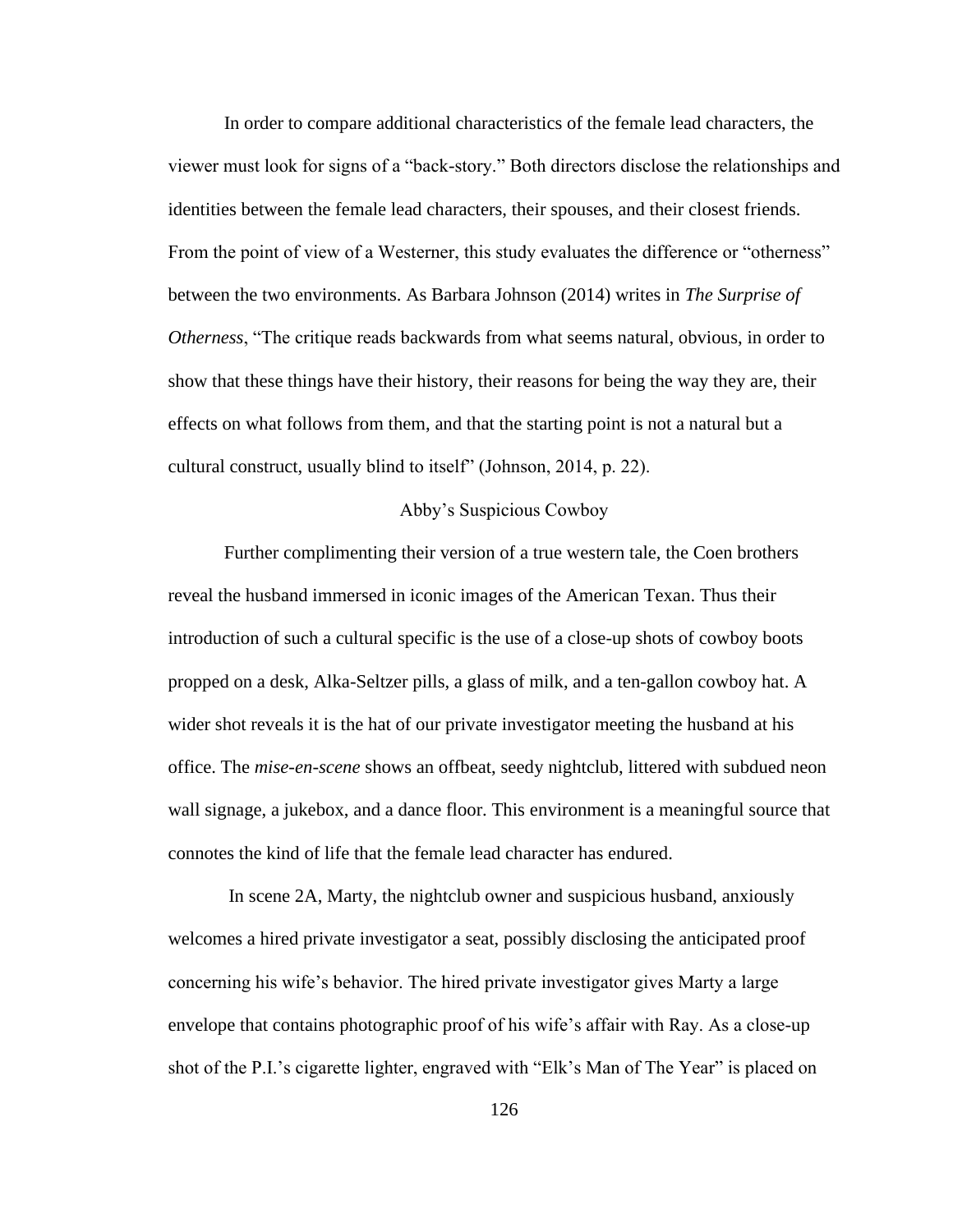the desk, the inevitable truth is visually revealed in what the investigator refers to as "fringe benefits" for such an investigation. After Marty tells the P.I. that "In Greece, they would cut off the head of the one bearing bad news," he walks to a safe, gathers the owed sum and tosses the money on the table, some falling to the floor. Laughingly, the P.I. takes the money and walking out the office, tells Marty to call him when he wants to sever his head, "I can always crawl around without it."

#### The Wife's Deranged Noodle Shop Owner

Zhang Yimou chooses to reveal his version of a much older husband having a strange fetish for cutting out the faces of young boys from free-standing painted canvases, and having his wife stick her face in the openings. His desire is for The Wife to perform different plays through the use of the canvases. But with The Wife's refusals, he tortures her by burning her with a small brass-smoking pipe for "your womb cannot produce a son and is worthless junk." The living area is dimly lit with a few sparse items scattered around. Just as dimly lit is his business office, which to get to, one must descend down a narrow stone staircase. With a desk centered in the room, most of the furnishings are deep in background. Various items of fabric and bamboo reflect a merchant setting.

In scene 3B, the detective descends down the staircase to meet with Wang. He discloses that The Wife and co-worker Li are having an affair. The detective is suited as a soldier. When he descends down the staircase, the diegetic sound of his footsteps resembles that of a soldier marching into battle. Many of Zhang Yimou's films have a military or political force that is interwoven into the plot. In the scene, Zhan demands more money before disclosing more information about the affair. Wand complies and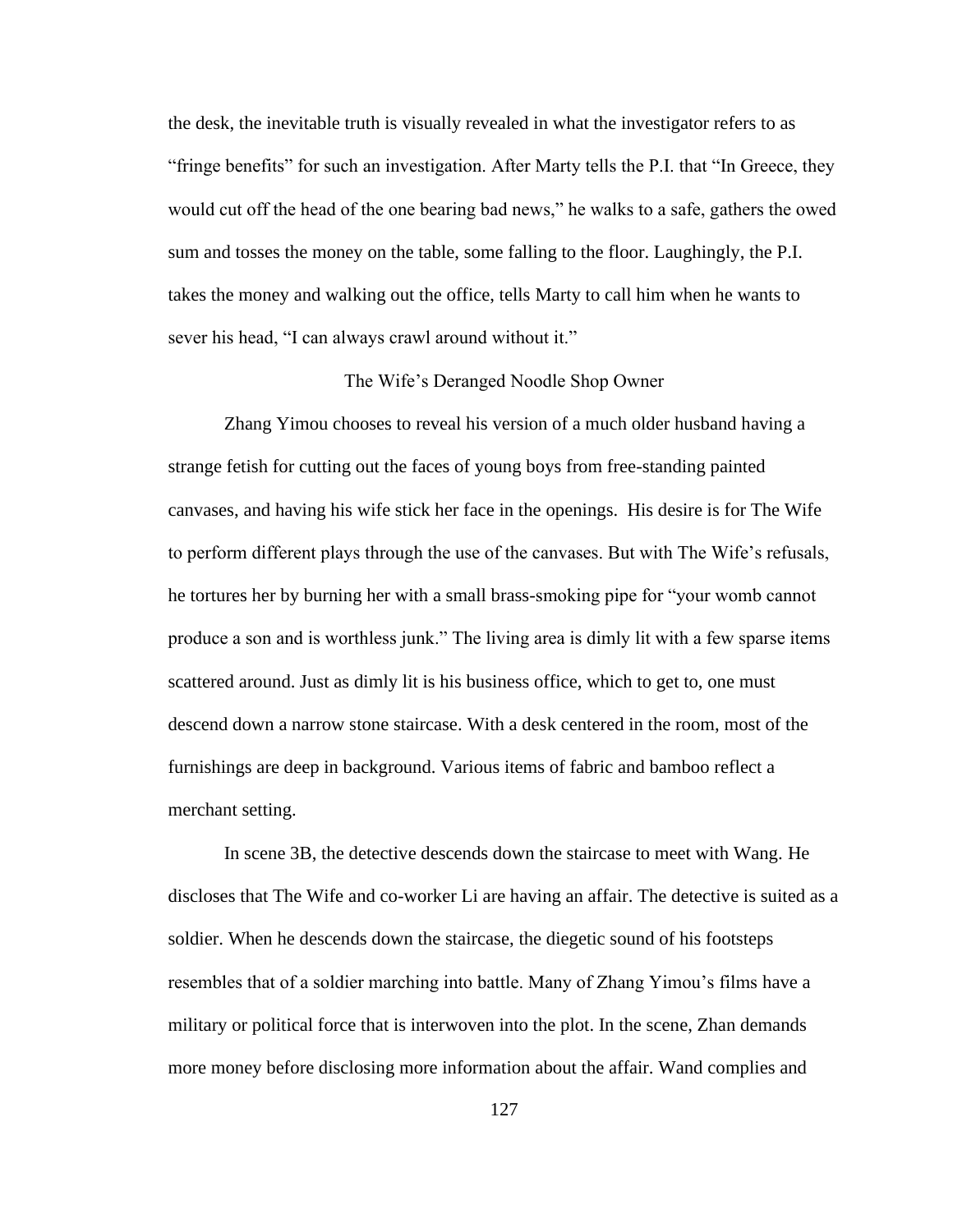throws money on the desk, some hitting the floor. After picking up all the coins, Zhan tells him of the location. In scene 3C, the viewer sees both the detective and Wang walking in the red desert, coming upon the secret lovers' nest.

In general, the female lead character is basically safe throughout most of the plot, for she doesn't get involved in hiring someone else to do a murder. Abby is given a gun, whereas The Wife purchases one from the travelling merchant. And later in the story, The Wife claims that she may do the murdering herself. Unfortunately, it is her lover Li who gets the female lead character involved in the misunderstanding of who actually commits the murder of the husband. Li feels that it was the female lead character that committed the murder, and just as important, took something from the husband's true murderer, hence the attempt on their lives. That is the only connection that Abby in *Blood Simple* (1984) and The Wife in *A Woman, A Gun, and a Noodle Shop* (2009) have with being in danger.

In both versions of the story, the female lead character's behavior is calm and collected. Under any type of adversity, she never breaks down or shows any anxiety towards the oppressor. In *Blood Simple* (1984), scene 4A has Abby and Ray return to her house after staying in the motel the previous night. Going through her personal things, she finds the gun that Marty gave her. Ray wants to go to the bar, but Abby tries to convince him that it's not a good idea. Later in scene 6A at Ray's house, the phone rings and Abby picks it up. No one answering, she asks Ray if there's another girl, and is she screwing up things for him. Telling Ray that she'll stay on the couch ends up in bed with Ray later that night.

128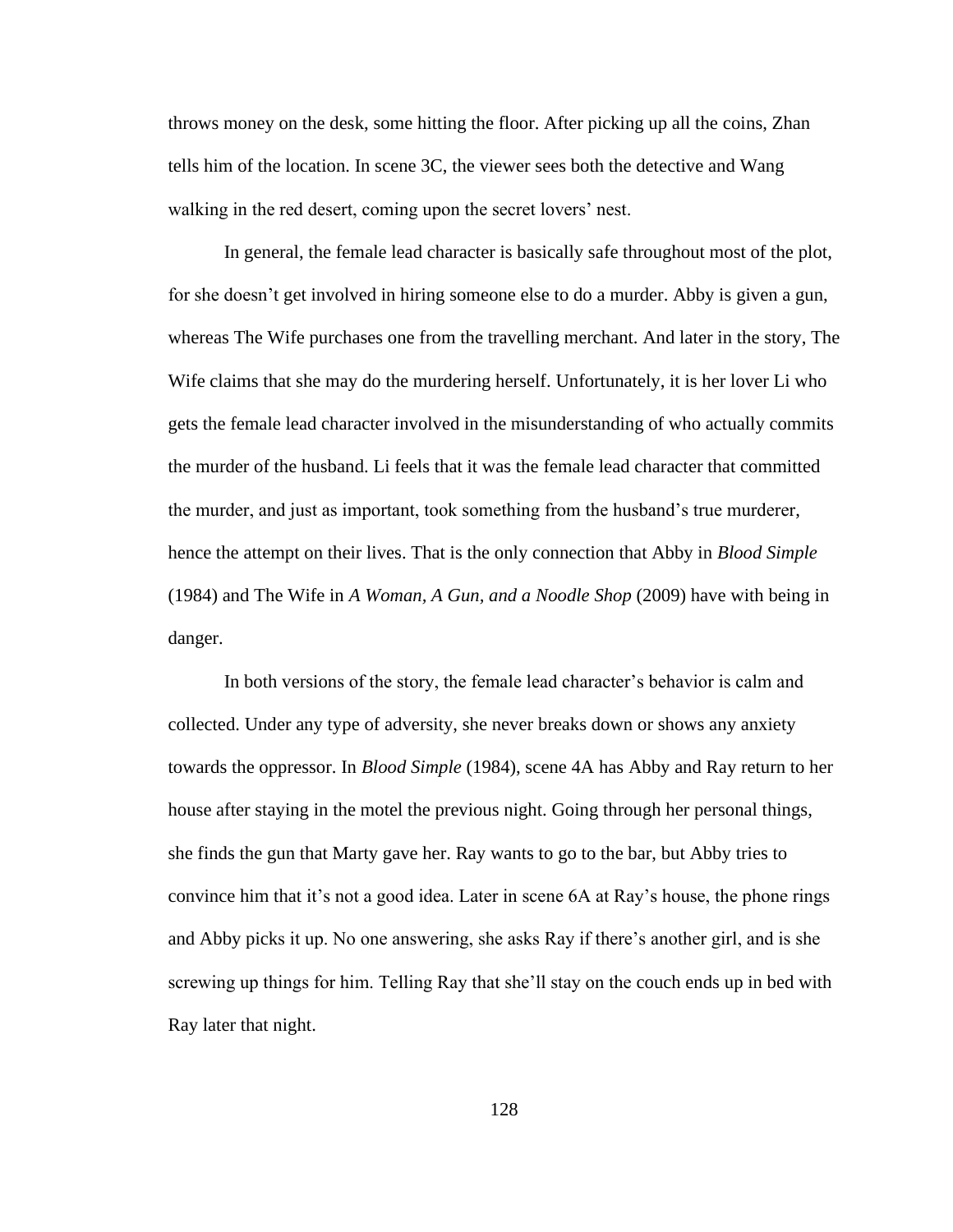In *A Woman, A Gun, and a Noodle Shop* (2009), The Wife purchases a gun from the travelling swordsman. Li is nervous and curious as to why she bought it. The Wife claims it's for fun. Li's nerves are tested when in scene 2A the police arrive investigating the mysterious explosion caused by the travelling salesman's canon. Calm and relaxed, The Wife invites them in, only to have all four of the noodle shop workers accused of hiding something. A subsequent scene 2E shows Li stretched out with a cool rag on his forehead. The Wife attempts to convince him, "What's the big deal? Everything's fine." Later in the conversation, she exclaims, "It's our life. Let them gossip." Once again, Zhang Yimou continues to show power and commitment on the part of his female lead character.

## When Husband Meets Wife

In both versions, the husband confronts his wife face-to-face. In the original screenplay, this altercation takes place at Ray's house. After awakening, Abby is in the kitchen and notices Marty's dog. Seconds later, we see Marty grabbing Abby from the back, and in a close-up shot of her feet, drags her out into the front yard. As a defense, Abby is freed easily by subduing Marty with a groin kick. After Marty gets "sick" on the front lawn, Ray enters the scene at the front door, appearing half asleep holding a gun. While Ray hugs Abby in a heart-felt embrace, Marty with his dog drive off.

In Zhang Yimou's version, detective Zhan finds the carriage in the desert for Wang, then leaves. Wang proceeds to surprise his wife in the act of fornication. Similar to Coen brothers' *Blood Simple* (1984), The Wife is dragged from the carriage and is physically beaten. Her lover, Li, enters the scene from a distance, but never intervenes during the altercation. His futile attempt to stop the fighting is pleading with Wang that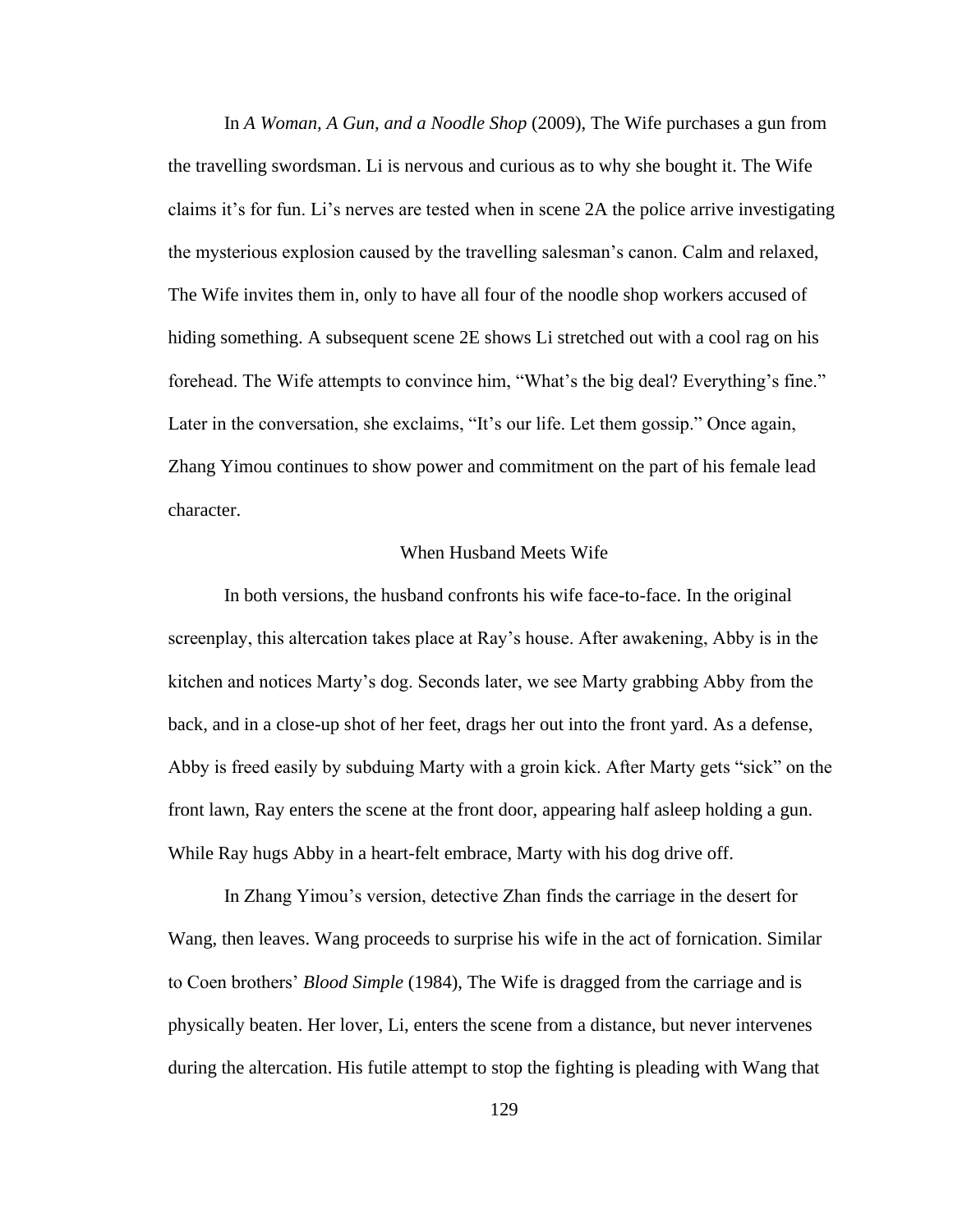he was simply helping her with bad inflicted wounds. Unlike the Coen brothers' version where the wife retaliates with a kick, Zhang Yimou uses the film's centerpiece, the gun. While Wang stops beating The Wife and notices the large needle Li is holding, this gives The Wife time to run to the carriage and get the gun. Screaming, she wastes no time and runs towards her husband, pointing the gun as to shoot him. The importance of this scene is that it is the female lead character that initiates the action, while the weak Li stands back, reluctant to interfere.

Once Wang is gone, the wife scolds Li for his lack of involvement. In bitter tears, The Wife confesses, "all I want in life is to have someone to rely upon, someone to protect me." Disappointed with Li, The Wife demands that they return home. Leaning against the carriage, The Wife tells Li "You're such a coward." She explains to Li that due to Wang's knowing of the secret affair, she can now officially divorce him. Li is shocked by the incident. Not expressing devotion towards The Wife, Li refuses to accompany her back home to the noodle shop. Leaving him in the desert, The Wife takes the carriage and begins the journey back home, possibly to finish the job against her husband. Smiling as she departs, The Wife says to Li, " you're such a wimp. As a woman, all I needed was a shoulder to lean on…thought it was you. You don't deserve my love."

#### The Business of Murder

Both films contain a scene where the business of murder takes place. In the Coen brothers' version, scene 8A takes place inside the private investigator's car during the day. Interestingly, the camera is set up in the back seat of a car, similar to the opening interior shot of *Blood Simple* (1984). The humorous P.I. tells Marty, who has a finder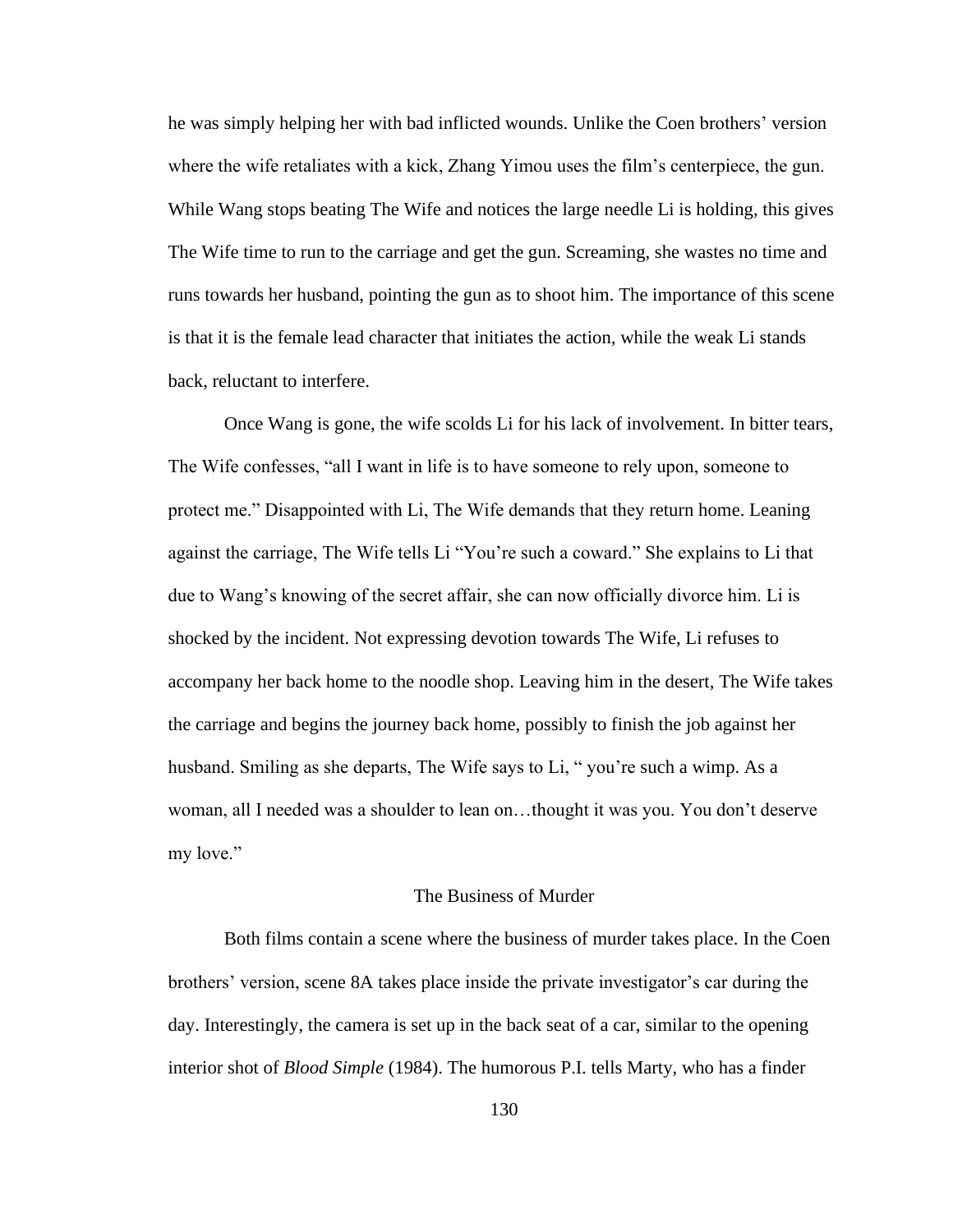bandaged from the altercation with Abby, "put your finger up the wrong person's ass?" Later in the conversation, he agrees on the price of ten thousand dollars, "if it pays right, I'll do it. You know, in Russia they make only fifty cents a day." They agree that Marty should go on a fishing trip out of town in Corpus Christi while the P.I. commits the crime.

In scene 4C, Zhang Yimou has Zhan descend down the staircase to Wang's office to make arrangements for the double murder. They agree on a price, but Zhan wants a down payment for the deal. During the negotiation, Zhang Yimou uses a few cut-away shots of Zhan looking at Wang's safe. Zhan's "gaze" gives the viewer a sense that he may come back for more cash. As in the original story, Zhan tells Wang to go out of town for a few days.

#### Not Just a Shooting, But a Costly Murder

Both versions never show the crime being committed. In *Blood Simple* (1984), scene 9B has the private detective enters Ray's house, and gets the gun out of Abby's purse. In the blue moonlight, the P.I. walks around the house, reaching a large pane glass window exposing the two lovers lying in bed together. In *A Woman, A Gun, and a Noodle Shop* (2009*)*, scene 4F has Li and The Wife leaving the noodle shop in the carriage. As the blue darkness falls upon the carriage, Zhan approaches them with sword drawn. Only to find them sleeping, he takes the gun from the cart. To reiterate the Western motif, in scene 10A the Coen brothers insert a scene where the private investigator is talking to Marty from a phone booth. Surrounded by oilrigs, the jovial P.I. asks Marty if he caught any fish. In scene 11, an interior shot of Marty's office shows, instead of a cowboy hat, dead fish strung on a cord. After the pictures are presented to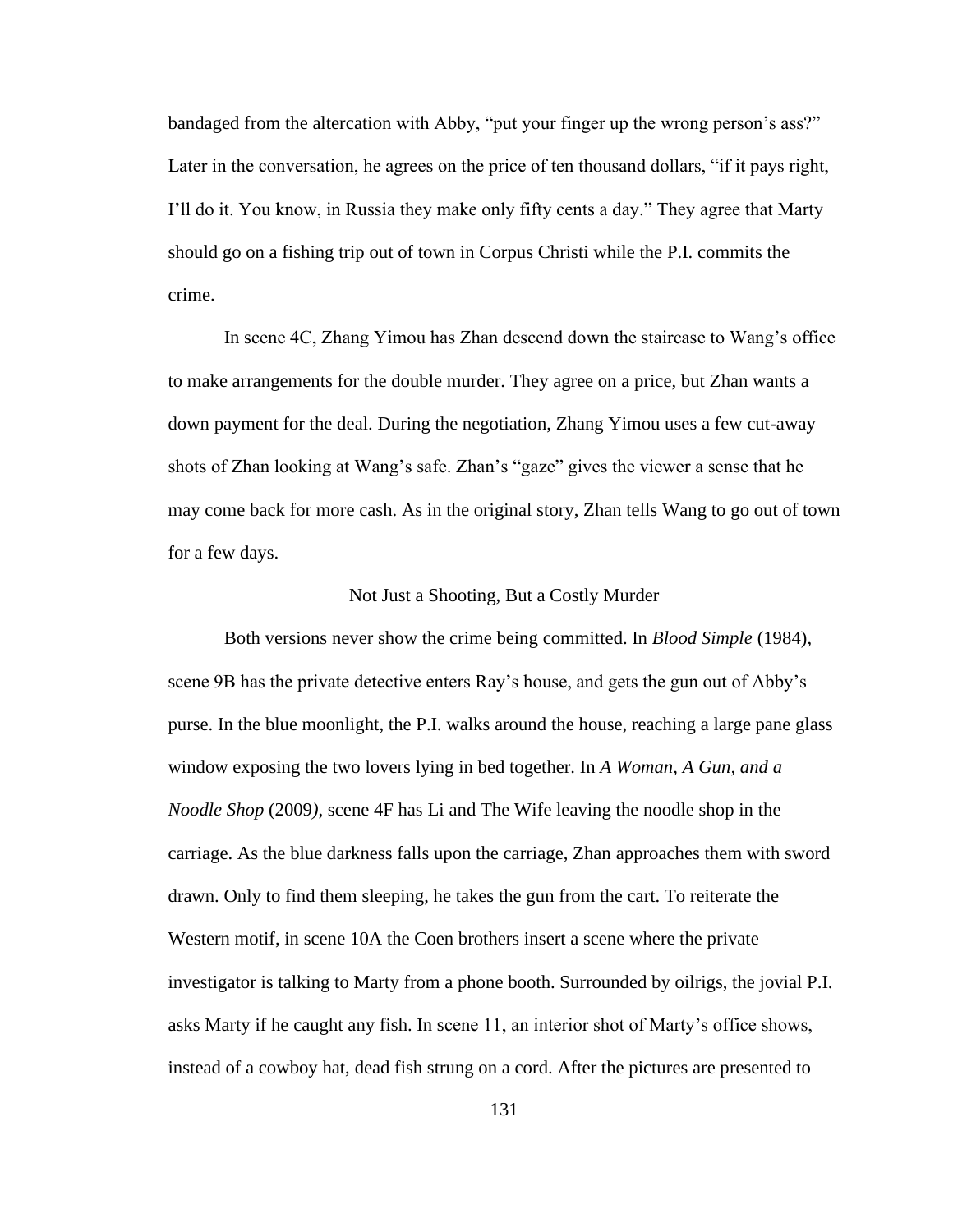Marty, showing the blood-covered lovers laying in bed, the money is exchanged. After putting out his cigarette, the P.I. pulls out Abby's gun and shoots Marty. An aerial shot from the atypical ceiling fan, a motif from the noir showcase, shows the P.I. leaving the gun and unfortunate for him, his cigarette lighter as well.

In *A Woman, A Gun, and a Noodle Shop* (2009)*,* scene 6A has Zhan in Wang's office, lighting his brass pipe, then handing Wang some of his wife's clothing. After looking at the bloodstained fabric, Wang becomes "sick." Regaining his composure, Wang asks Zhan "Did you take care of the bodies?" The scene continues with Wang getting the money from the safe, as Zhan puts out the pipe. As he reaches inside his coat for his wife's gun, Wang says "So thoughtful that you brought back her gun too." Zhan shoots Wang sitting at his desk. Leaving The Wife's gun and cleaning up anything out of order, Zhan exits through a small hole in the exterior wall.

In scene 9, in *Blood Simple* (1984), Abby is portrayed a bit scatterbrained. While in bed at Ray's house, Abby hears a noise and asks Ray about it. She then goes on, rambling about how Marty is so anal, and how she was forced to see a psychiatrist. Abby talks of how similar the two guys are, but that when Marty is quiet, he's usually mean. But when Ray is quiet, he's usually nice. Abby appears a bit aloof and unpredictable in her future intentions. After the murder cover-up on the part of Ray, he calls from a telephone booth to tell Abby that he loves her. Abby has no idea what Ray just did. And when Ray goes to Abby's new apartment, she questions him as to what happened. The phone rings and Abby picks it up, only to hear a dial tone. She tells Ray that it was Marty. Ray simply smiles, and laughs out of dis-belief. Ray knows now that Abby had nothing to do with Marty's death.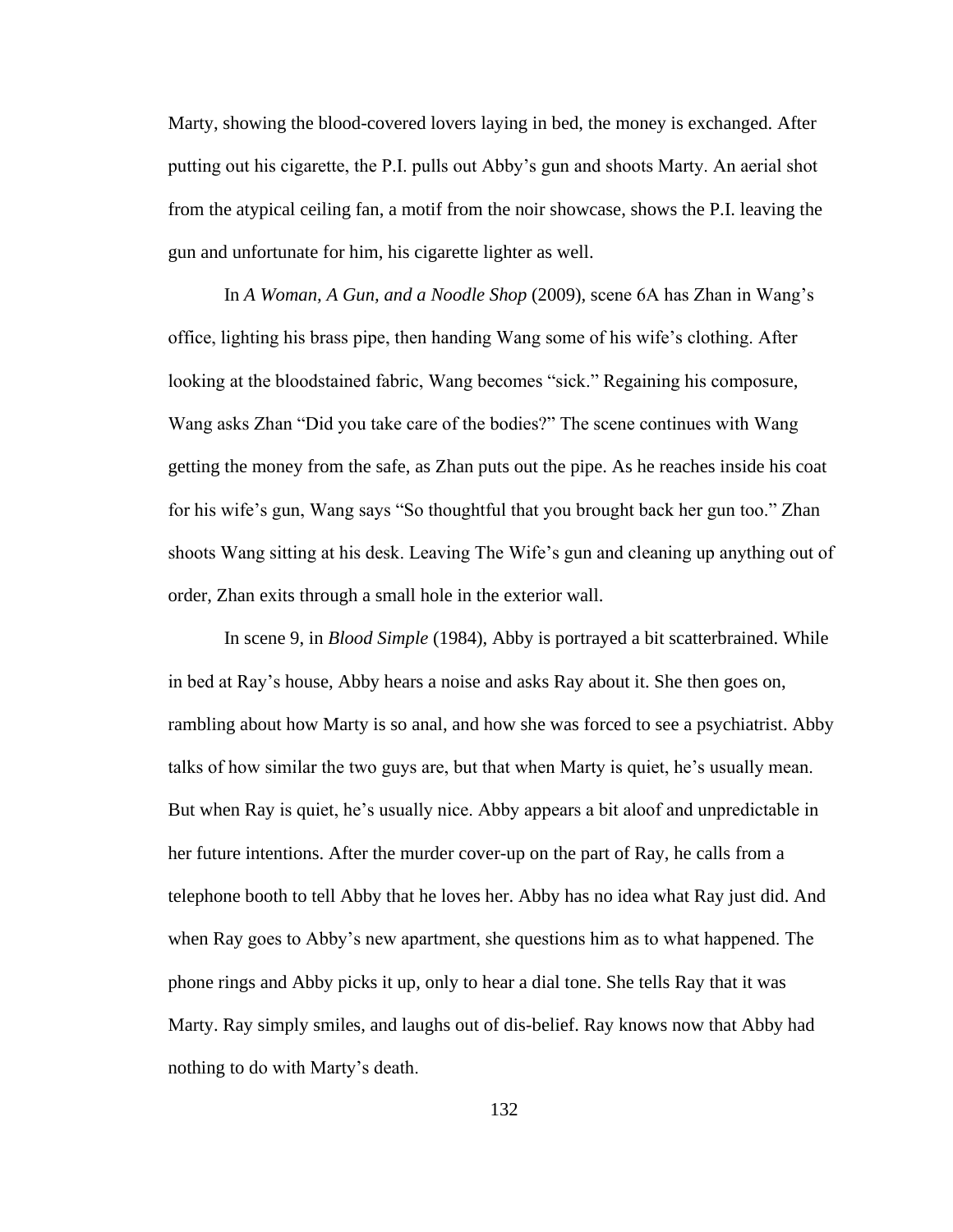In *A Woman, A Gun, and a Noodle Shop* (2009), scene 7B shows The Wife and Li are in their usual place in the desert. The wife, as did Abby, starts to reflect upon her life to Li. Not just questioning his fear of Wang, but disclosing why she bought the gun. By now, the viewer has a sense of The Wife's determination, and focused on her agenda. The wife will remain with Li, no matter what his intentions are. The wife starts to reflect on her life of ten years with her husband. She gets upset and reveals how hard it has been. As The Wife told him in scene 2E, "Want to leave me? Never!" Afterwards, they return to the noodle shop and The Wife begins to drink sake.

### Dream Sequences

In both films, the viewer is startled by the dream sequences inserted into the narrative flow. In *Blood Simple* (1984), scene 19 has Abby washing her face in the bathroom when she hears a noise. In *A Woman, A Gun, and a Noodle Shop* (2009), scene 16A has The Wife passed-out from drinking too much Saki, but awakens to the front door opening. It appears that it is a perfectly normal sequence of shots. In *Blood Simple* (1984)*,* Abby shouts out to Ray through a cracked door, a typical motif of the noir. But the reply is unpredictable, for it's Marty that shouts back. The Coen brothers shoot this scene as if it was part of reality, regular lighting with no special effects in postproduction. Marty tells Abby that he loves her. Sitting on her couch, Marty slowly looks up at Abby and tells her never to leave her weapon behind. He then begins to spit up blood, and Abby wakes up from this nightmare.

In *A Woman, A Gun, and a Noodle Shop* (2009), Zhang Yimou too shoots this scene as if it was real. The Wife is awakened by the noise of her front door opening. What the viewer sees is that it's Wang, raised from the dead, covered in dirt. As he tilts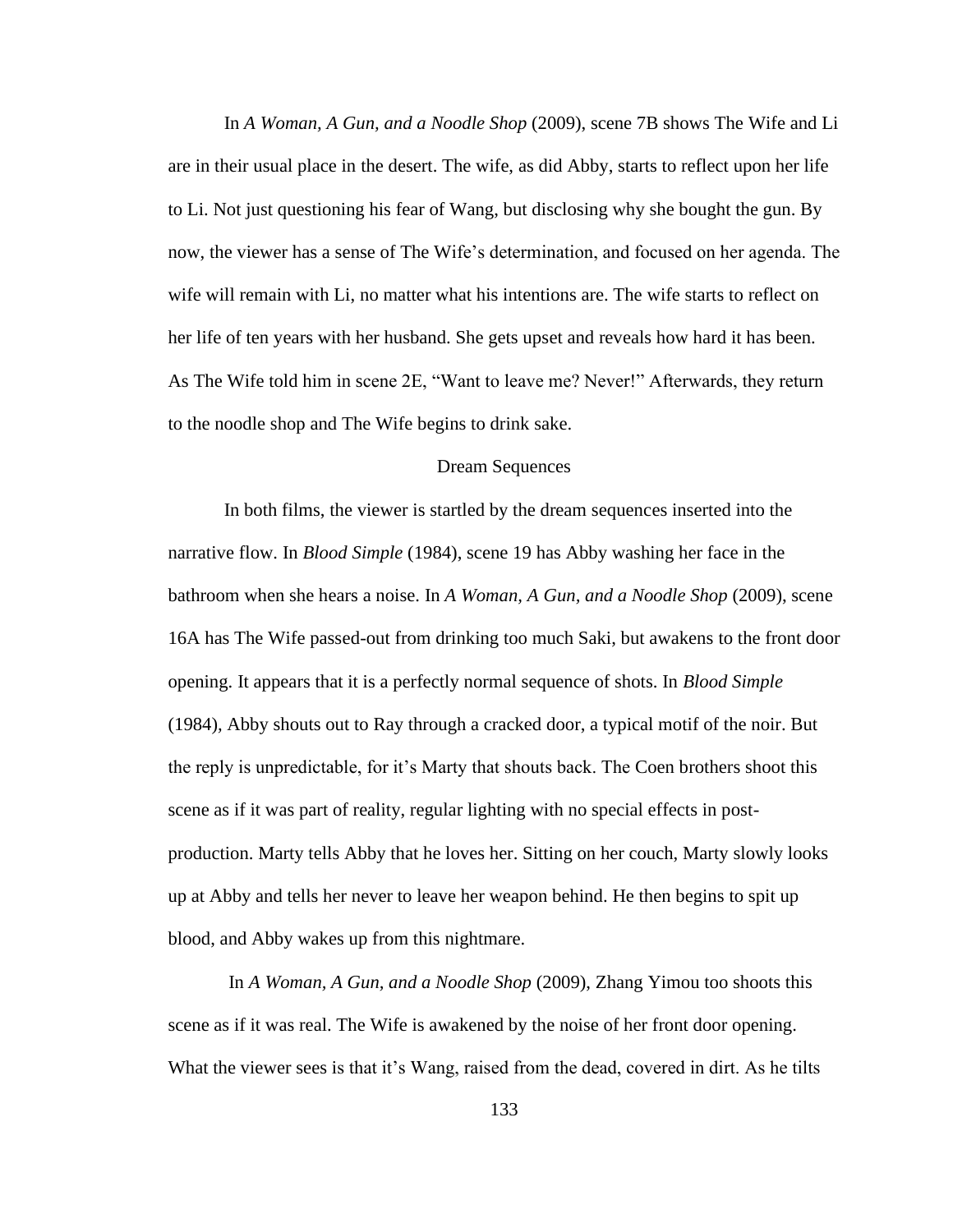his head down, dirt falls to the floor. Not knowing that he's been murdered, she is puzzled by his appearance. As he looks towards her, Wang holds paperwork in his hand. He shouts, "Do you think I would sign these divorce papers?" As he throws the papers into the air, they become very small pieces, as if it were snow falling from the sky. Zhang Yimou shoots this in super slow motion for effect.

# The Final Scene

In *Blood Simple* (1984), the final action takes place in Abby's apartment. Scene 22A has Ray entering her glass-walled, spacious living area, and asks for her to turn off the lights. As she insists it's fine, and turns them back on, the Coen brothers use an overthe-shoulder shot of the private investigator pointing a rifle at Ray from across the street. As Ray enters the point-of-view shot of the cross hairs of the riflescope, we cut to Abby's perspective and the killing shot is fired, blowing a hole through Ray's chest. Crawling on the floor, Abby makes her way to the bathroom leaving the gun in the living room. Though shaken, Abby remains quiet.

In *A Woman, a Gun, and a Noodle Shop* (2009), scene 17A has Li showing The Wife her gun, and that "if anyone finds out, I'll take full responsibility." Zhang Yimou wastes no time in his death. Suddenly an arrow pierces his chest, and The Wife begins to scream. "Hurry, run," whispers Li to The Wife as she begins to crawl across the floor. In Zhang Yimou style, slow motion has a series of arrows piercing objects such as hanging water bags and rope hung dishware, all visually spectacular as they crash to the floor.

In *Blood Simple* (1984), scene 23A has the private investigator entering Abby's apartment, only to find that she's escaped through a small window in the bathroom. Reaching to open the adjacent window, Abby slams it shut on his hand, and stabs his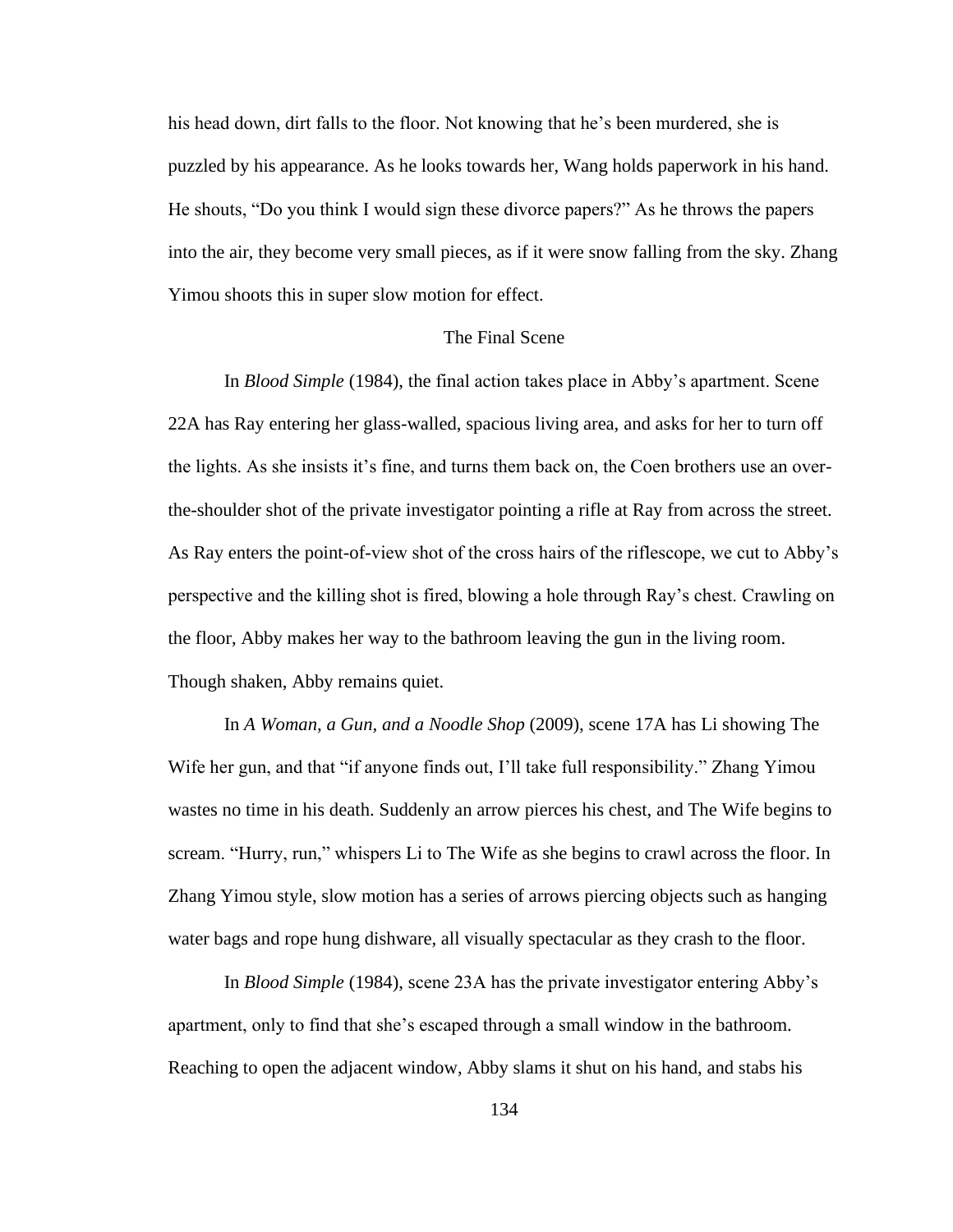hand with a knife. Screaming in pain, the private investigator begins to shoot holes in the wall that separates the two apartments. Abby's perspective shows beams of light shining intensely through each occurring blast. After unloading all the bullets, the P.I. begins to punch an opening in that wall to remove the knife from his other hand. While the investigator frees his hand, Abby returns to her apartment, grabs the gun and finds refuge in a dark corner of the living room. After picking up his cowboy hat off the ground, the private investigator begins to walk towards the door. Abby waits for the right moment, then fires the last shot through the door and into the chest of the private investigator. Confident in her assessment, Abby says, "I'm not afraid of you Marty," The Private Investigator starts to laugh, an says, "Well, if I see him, I'll let em know." Positioned under the bathroom sink, the final shot is a special effect shot of a drop of water falling on him. End of film.

After using all his arrows, in *A Woman, a Gun, and a Noodle Shop* (2009), Zhan enters the shop, and searches Li's body for the gun. Not able to open the door of a room where The Wife is huddled with the gun, he begins to punch holes in the ornamental cutout portion of the door. Zhang Yimou, using a close-up shot, has The Wife impale Zhan's hand with a pair of scissors. As opposed to the gun shot sequence used by the Coen brothers, Zhang uses a sword to make the holes in the wall. Using slow motion, Zhang Yimou has The Wife shoot the soldier through the wall, splintering a hole through the wooden wall, blasting him off the second floor walkway, casting downward to the ground next to Li. "You tell Wang he can't bully me anymore. I'm not afraid." Bleeding to death, Zhan grins and says, "If I see Wang, I'll be sure to tell him." The drop of water falling in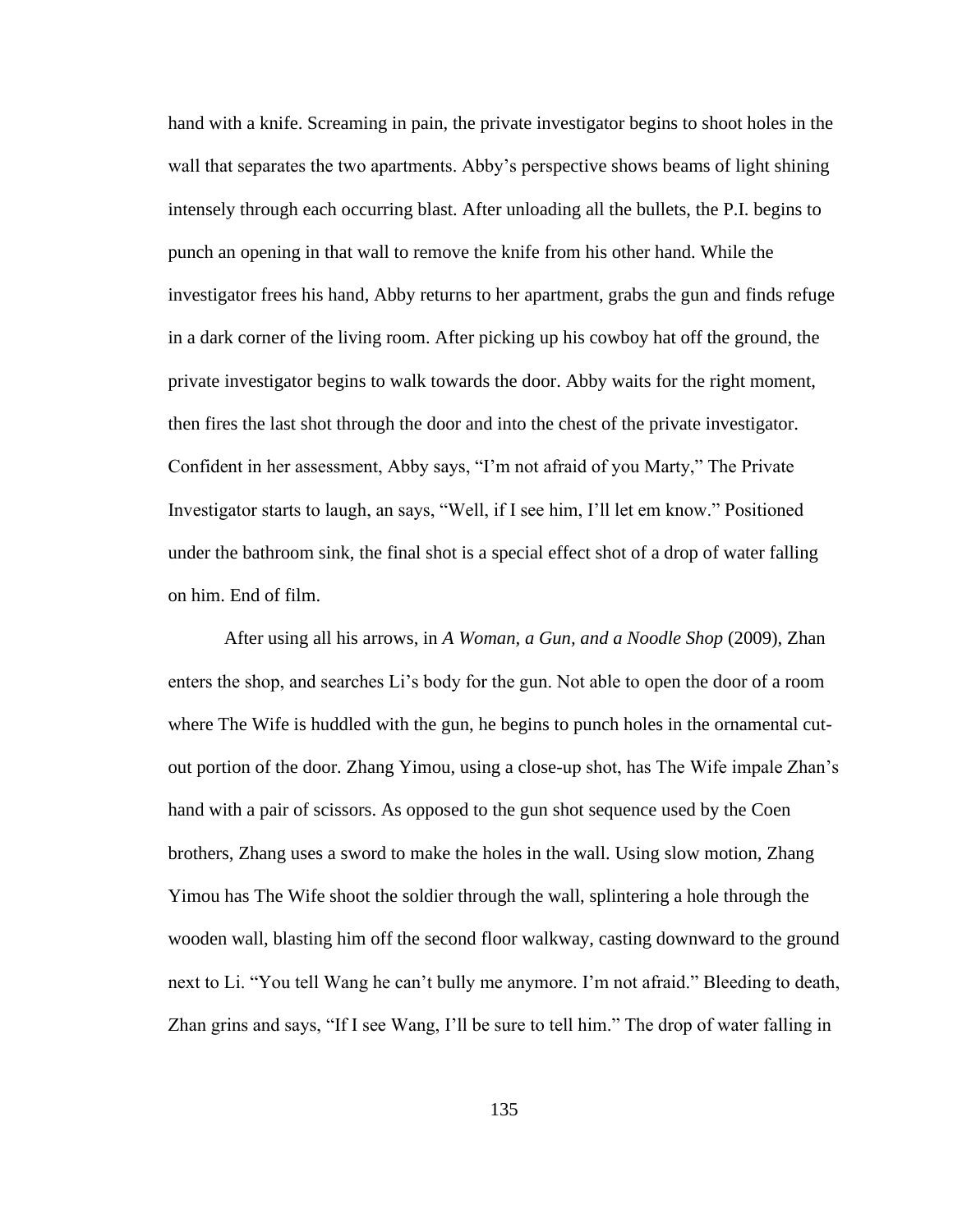Zhang Yimou's version is a reflection from an extreme close-up of one of Zhan's eyes. End of film.

# Conclusion

Though replacing iconic images of Texan style private detectives with expert police investigators, Western style gun battles with Persian sword salesmen, seedy-like strip nightclubs with desolate Asian noodle shops, Chinese filmmaker Zhang Yimou maintains an ambiance of "noir," a sinister plot sequence that involves deceit, payoffs, murder, and mistaken identity. Zhang Yimou's first attempt in the adaptation from a Western text follows the storyline, while inflating diegetic elements of human ownership and torture, and the appetite for money. While the Coen brothers insist on a true western narrative that includes recurring images of neon, cowboy boots, and ten-gallon hats, Zhang Yimou incorporates his own proven stylistic tools of color, slow motion, and spatial dimension through the lens and set design.

This critical cultural study of the "other" takes into account the director's background influence, how the actors and the female lead character are portrayed, and the viewer's background and perception of the film. Defined by two different directors that draw from their different cultures, the female lead character's personality and attractiveness to the viewer is from two different societal perspectives. The Coen version has the female lead character newly connected to her lover, and is on the run. While Zhang Yimou's female lead character is sedimentary in the desert setting, and has been engaged in her love affair for months. The initial thrust of Zhang Yimou's narrative is his female lead character purchasing a gun in the opening scene of the film. The opening scene in *Blood Simple* (1984) has the lovers driving away from the town, on the run.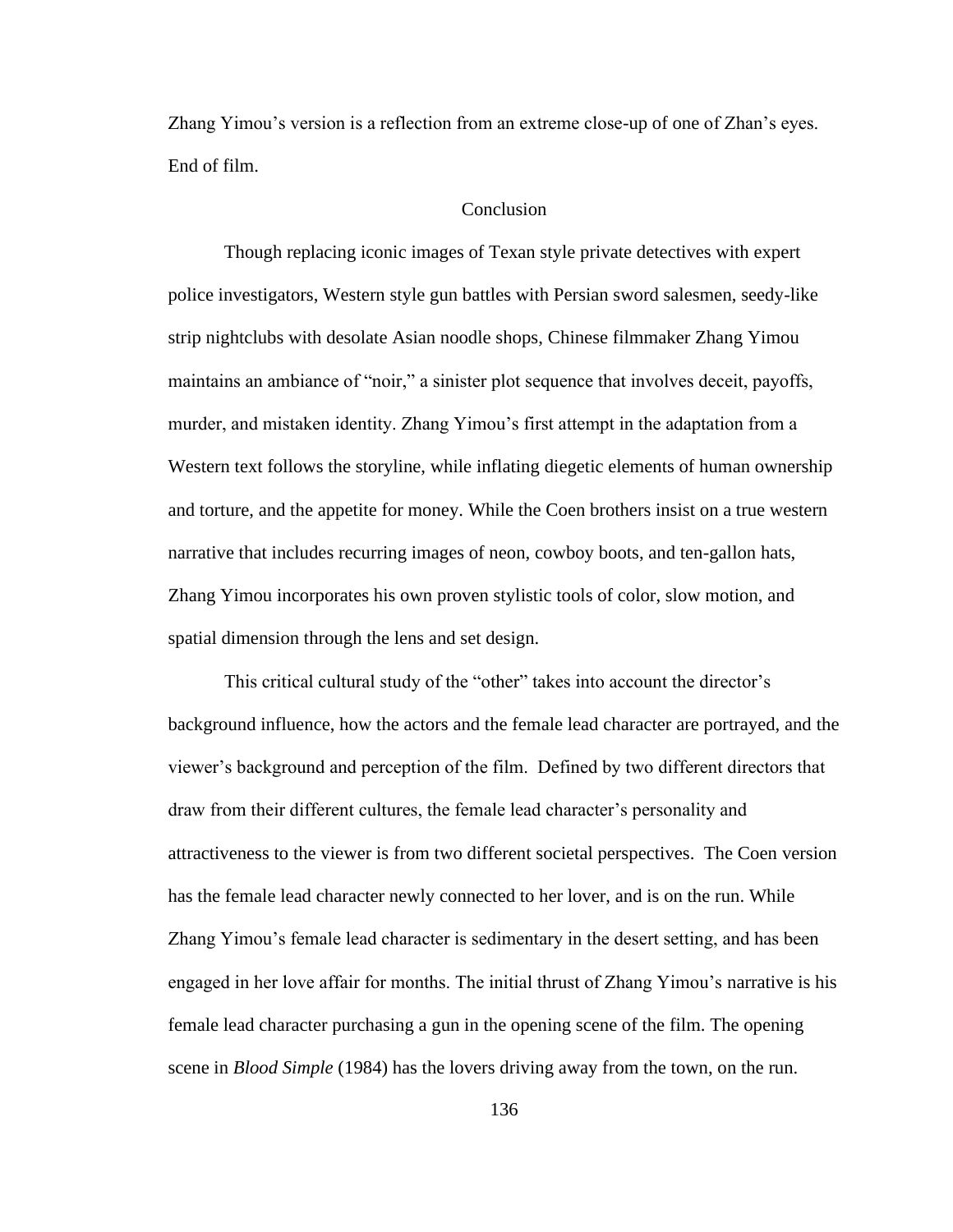A common element that one film has with the "other" film is the over accentuation that "noir" tends to bring out in their settings and characterizations. This emphasis is anticipated to go beyond the normal range of production design and the performance of the actors. While "pushing the envelope" seems appropriate in the presentation of the "noir" group, it's also evident in most of Zhang Yimou's non-"film noir" films. Thus, a critique, according to Johnson (2014), "not only seeks to establish standards of evaluating differences between texts but also tries to perceive something uniquely different within each text" (Johnson, 2014, p. 4). Zhang Yimou embellishes his narratives by elevating a scene's action to the point of melodrama. The films presented in this study have this common thread. Incorporating melodramatic elements may or may not make a film better, but the focus on Zhang Yimou making it possible is what counts.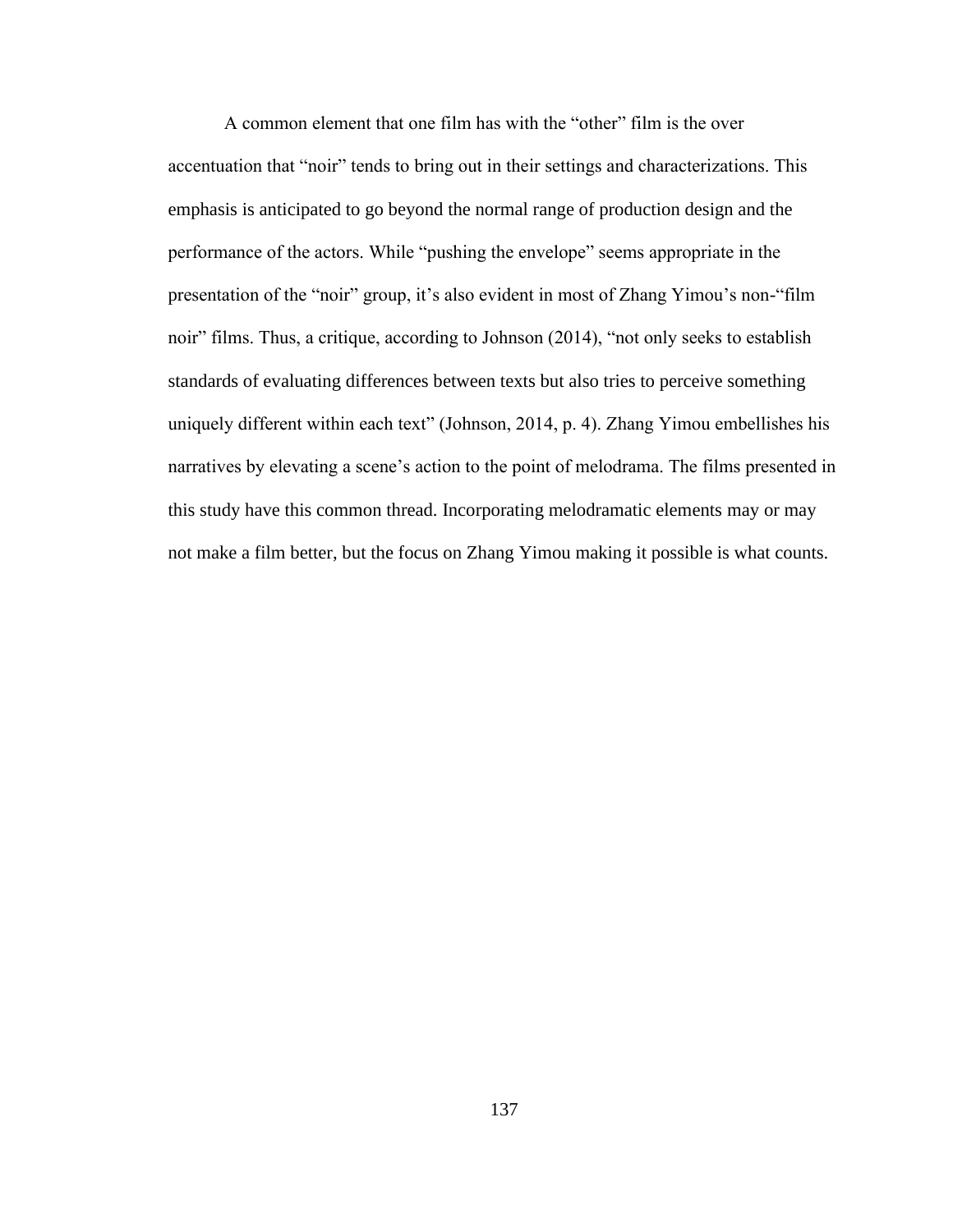## CHAPTER VI – CONCLUSION

When we attend a stage play, there is an expectation to see and hear actors/actresses performing on a stage. How they perform may determine the worth in production value. But in film, the viewer experiences the visuals magically placed on a wall. Somehow, the viewer accepts the illusion and finds himself or herself "involved" in the presentation. For purposes in this study, the female lead character is analyzed throughout this viewer trance in four of Chinese film director Zhang Yimou's melodramatic films.

The intention of this study is to demonstrate the complexity of the many variables involved in the creation of a viable, distinguishable character in a motion picture. In this study, the unit of analysis is the female lead character in four of Chinese film director Zhang Yimou melodramatic films. Though each female lead character has different character traits due to the subject matter in each of the "good versus evil" storylines, there are similar "directives" or "avenues" that are utilized for this characterization process to become successful. In this study, certain models or modes of representation are first introduced for their role involved in this characterization development. Secondly, the model is then applied through qualitative analysis in order to reveal the choices or "directives" made by Zhang Yimou in each scene, in each film. In fact, most if not all models used in this study can be applied to any of Zhang Yimou films. But after careful observation, certain models were paired off with specific films due to their apparent cohesiveness, a clear depiction for the reader to understand. In other words, the pairings best fit the objectives of the study, which was to demonstrate the characterization construction of the female lead character.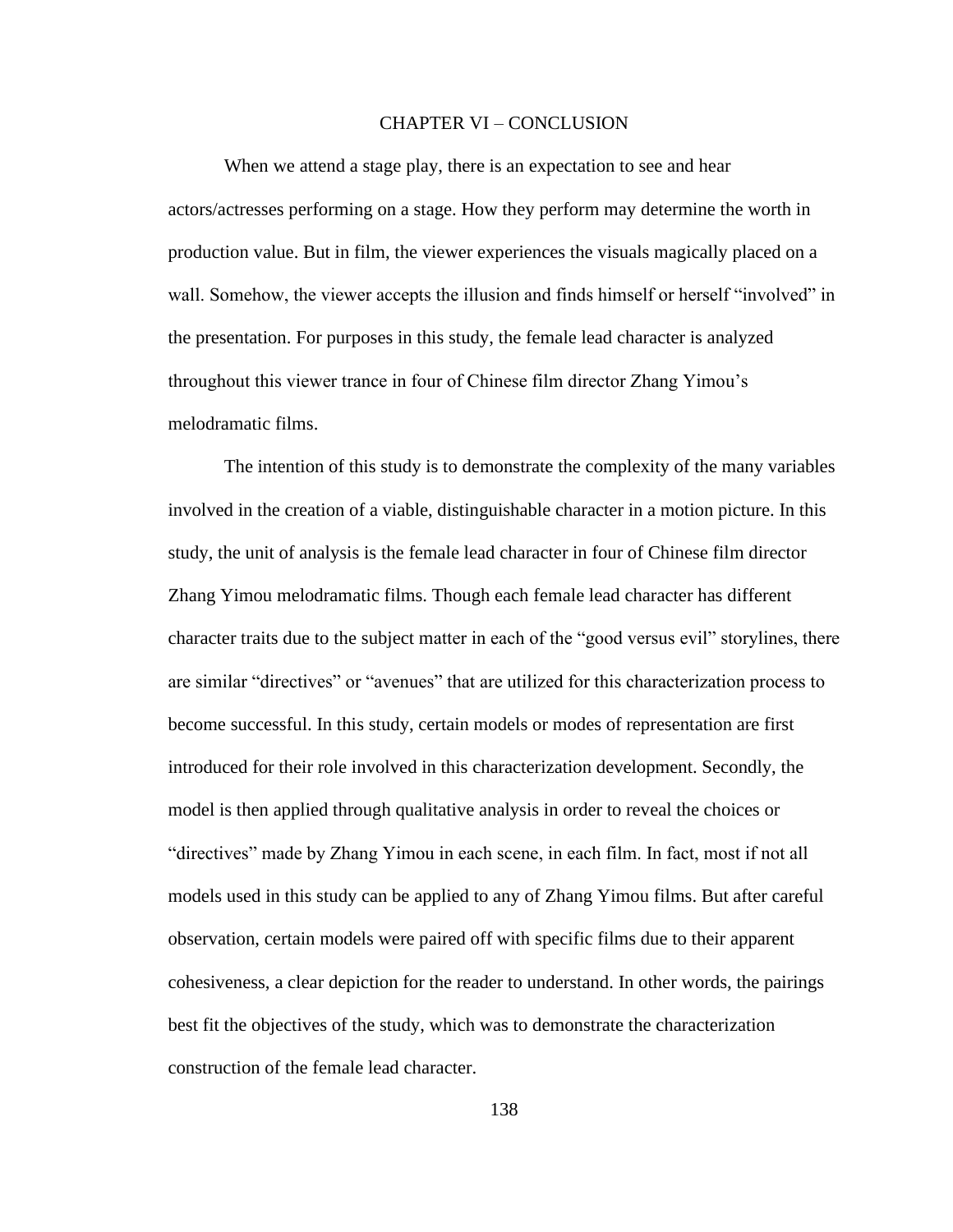Not to be confused with two other areas of filmmaking used by Zhang Yimou, motifs and melodrama tend to overlap this area of characterization. Motifs are recurring images that connote underlining themes that are essential to both the storyline and to the female lead character. Melodrama is a form or style in presenting these themes. The melodramatic form is an infrastructure that lays claim to moralistic virtues of good versus evil, a statement of humanity, and the diegetic world that the female lead character lives in.

This concluding section of the study further discusses the intricacies of the melodramatic form, the origins and applications from other filmmakers known to have expanded its notoriety and prevalence in the filmmaking arena. Zhang Yimou is no exception, for his drive to depict the tragic story of a female character in the leading role centers around such malevolent activities, the decadence of a civilization, and the horror inflicted on women as a whole.

According to Brooks (1995), "Melodramatic good and evil are highly personalized, they are assigned to, they inhabit persons who are strongly characterized" (Brooks, 1995, p.16). In this analysis, the selected films are "character-driven" versus a film that heavily weighs its production value on the unraveling of a story. In "characterdriven" films, a character's participation is what propels the plot, and leads the viewer through a series of events that they become a part of. Peter Brooks (1995) argues that "the world is subsumed by an underlying mechanism, and the narrative creates the excitement of its drama by putting the viewer in touch with the conflict of good and evil" (Brooks, 1995, p.4). Thus, the backbone to characterization is emotion, to go beyond the surface.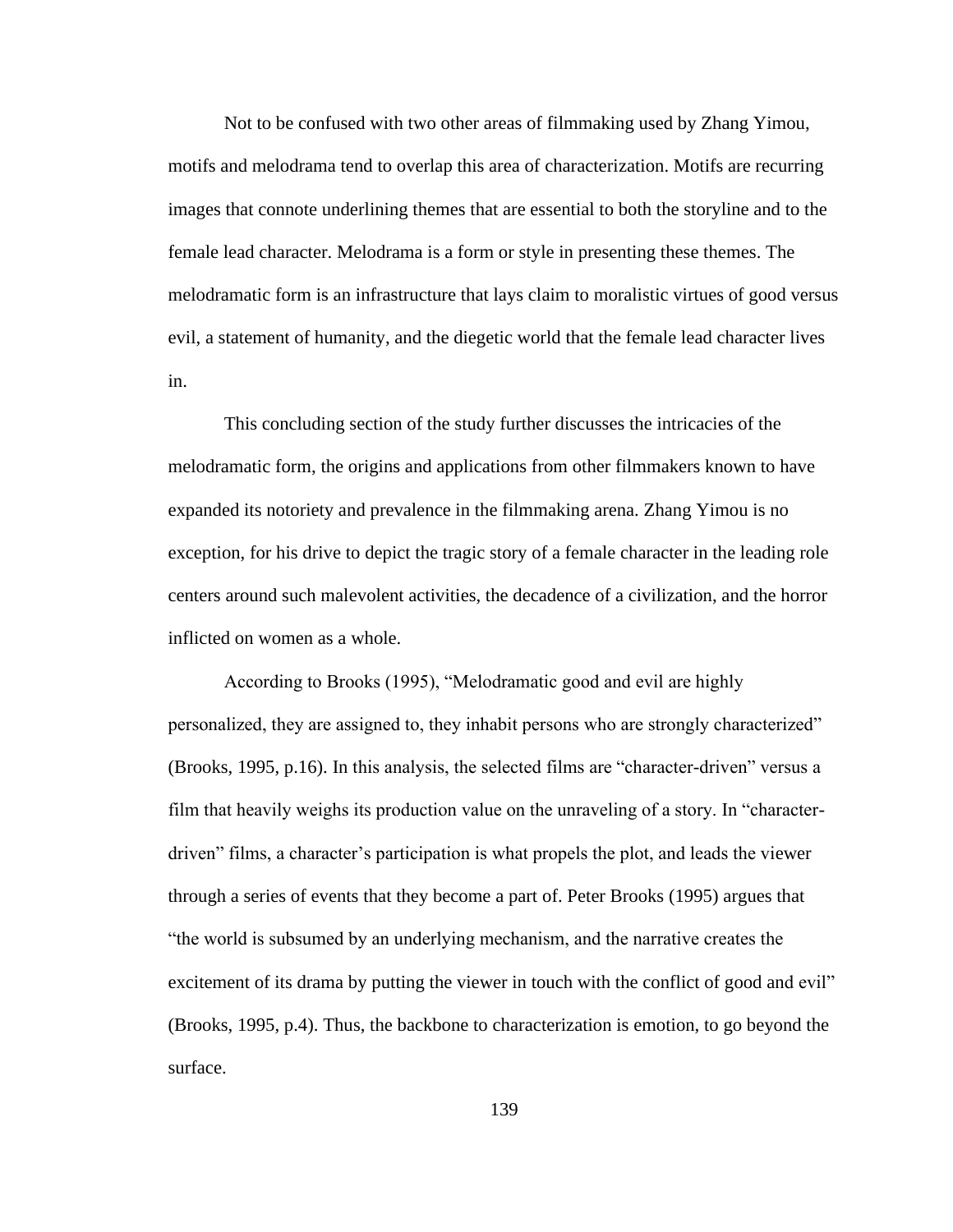Author Shen Yanbing (1976) asserts "a character thus portrayed is a wooden, unthinking person, whereas the true task is to depict 'expressions' that would lead us into the 'inner activities'" (Chow, 2003, p. 41). If the planning and executing using all the cinematic tools is successful, the film could still die if not for the emotional relationship a viewer has with the main character, in this study, the female lead character. As American film director Frank Capra (1976) once put it,

> You can only involve an audience with people. You can't involve them with gimmicks, with sunsets, with hand-held cameras, zoom shots, or anything else. They couldn't care less about those things. But you give them something to worry about, some person they can worry about, and care about, and you've got them, you've got them involved (Sherman, 1976, pp. 308-309).

Though a talented actor/actress and one that is properly cast for the role helps tremendously, there are cinematic tools not so apparent to the viewer that can manipulate the elements needed for a film's presentation on the screen. In building the female lead character, much emphasis was placed on "layering" her persona using different modes of representation for different "layers." The uncovering of the "layers" consists of taking a concept and clarifying it through these models. In observing the female lead character, some models appeared more functional and appropriate than others. The models or modes of representation chosen for this study provide an excellent roadmap for the viewer, a perspective that engages the noteworthy concepts affiliated with the female lead character immersed in the melodramatic. This grid reflects the DNA of the female lead character and that of the film director, both desiring to project from the screen. As Brooks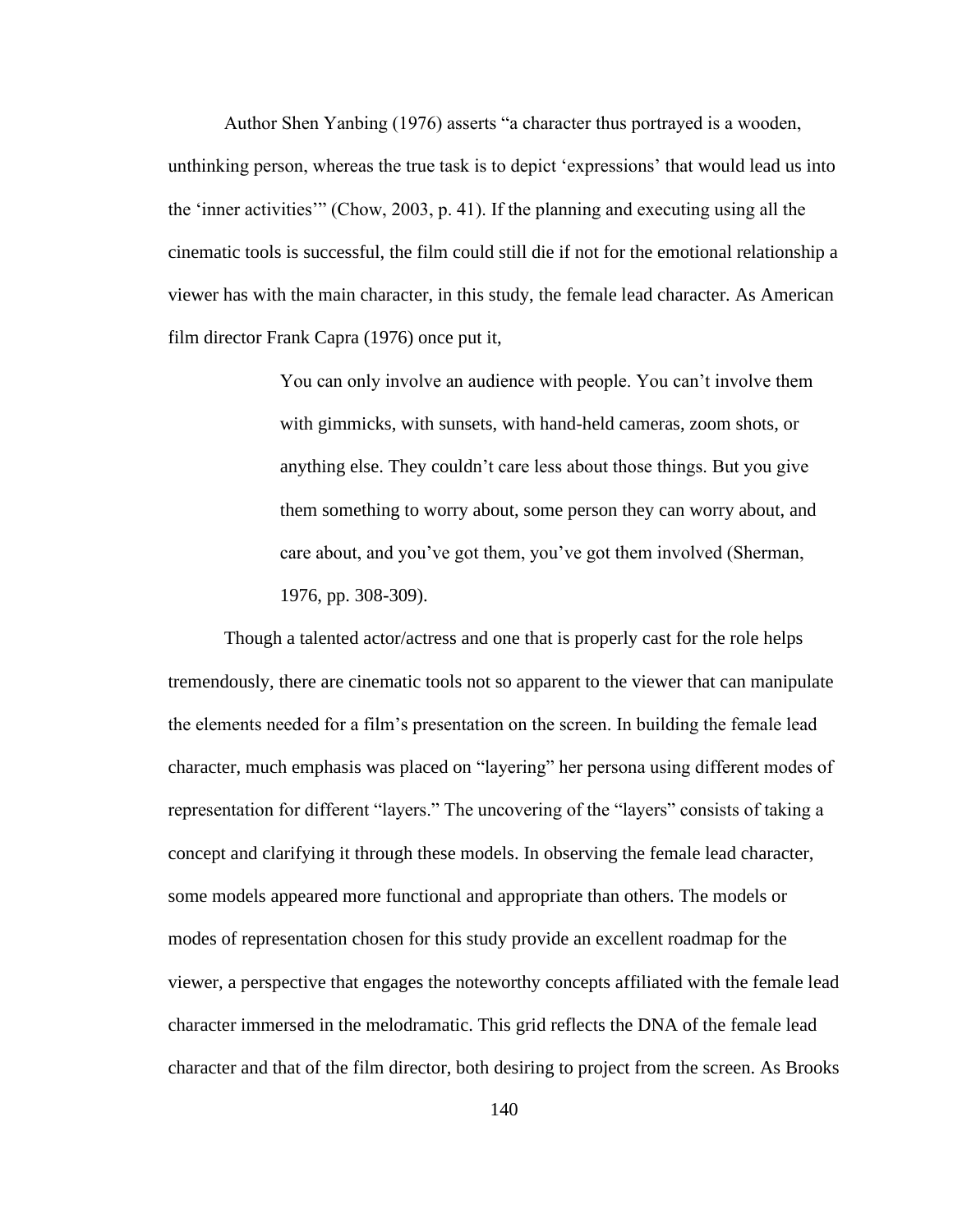(1995) reiterates, "We may legitimately claim that melodrama becomes the principal mode for uncovering, demonstrating, and making operative the essential moral universe" (Brooks, 1995, p.15). Thus, this moral compass may have a huge "bearing" on the reception and interpretation of the female lead character by the viewer.

While focused on the storyteller, the female lead character, it was necessary to apply these models in order to gain a better understanding of the psychology behind her motives and intentions, the very make-up of her personality and decision-making process. Therefore, this study required an interdisciplinary approach, using three different models that answered the needs of this study's quest to reveal the female lead character's thoughts and inner feelings through observation. For Shen Yanbing (1976), "Real art consists essentially in the analysis of events and in the investigation of psychology. In addition, both functions are based on objective observation" (Chow, 2003, p.41).

## *Red Sorghum (*1987) and *Raise the Red Lantern* (1991)

In the first pairing of films, this study used David Bordwell's (1989) "Bull's Eye Schema" as it related to the framed elements known as the *mise-en-scene*. Bordwell (1989) used the center of the Bull's Eye as the traits and actions of the character. The two circled areas outside were, first the Diegetic World or surroundings, then secondly the Non-Diegetic Representations, as in camerawork, editing, music by the professional crew, to include Zhang Yimou the film director. This coupling of Diegetic and Non-Diegetic representations is a manipulative technique used by Zhang Yimou to exemplify a composite rendering of each of the events. With his non-diegetic choices as the director and the cinematographer, together with the choices made with the diegetic features seen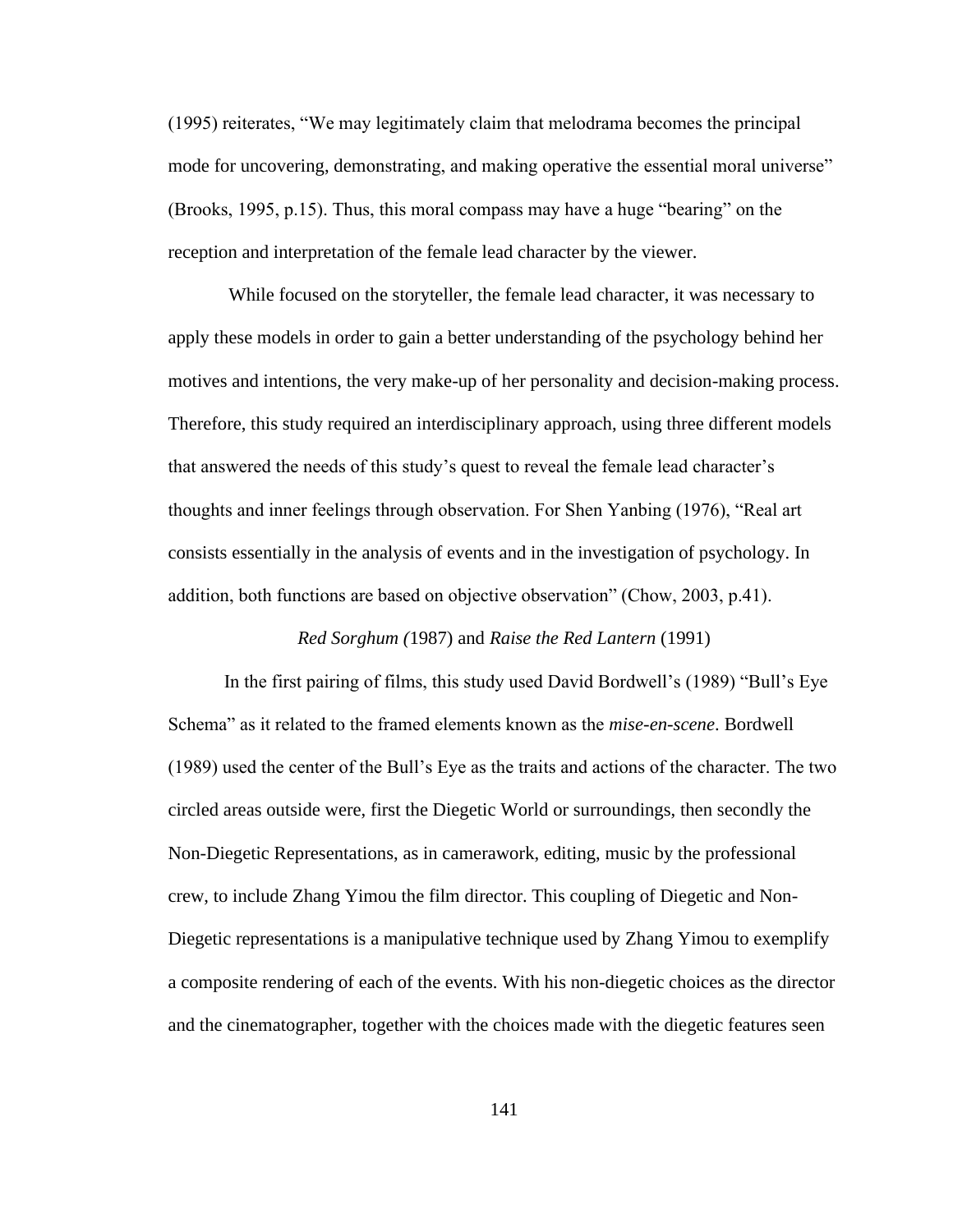and heard in the scene, the end product is to portray a true, distinct depiction of what the female lead characters are truly like in the melodramatic arena.

In the first area outside the traits of the character exists the setting or environment. According to Boggs and Petrie (2008),

> Because of the complex interrelationships of setting with other story elements, the effects of setting on the story being told should be analyzed carefully. And because of its important visual function, it must also be considered a powerful cinematic element in its own right (Boggs and Petrie, 2008, p.101).

Thus, the complexity of the setting or environment can be manipulated and interpreted in many ways. With Zhang Yimou at the helm, the setting is established, and then the female lead character is introduced and immersed within its confines. Under this perspective, the setting influences and may even purge the inner qualities of the female lead character. For it's only through the appropriate setting, the environmental mirror of her emotions, that the viewer can discover the intended or preferred qualities of the female lead character. The setting creates an emotional atmosphere that the female lead character feeds off of, thus the atmosphere for the melodramatic form. This mode of representation mimics, supports, and solidifies a "believability" of the character as the female lead. And it gives a Zhang Yimou film a sense of credibility in her diegetic world.

Brooks (1995) maintains, "These are modes which insist that reality can be exciting, can be equal to the demands of the imagination, primarily the moral imagination at play with large and basic ethical conflicts" (Brooks, 1995, p.6). In order to visually present such creativity, Zhang Yimou must add to his normal flare for cinematography. A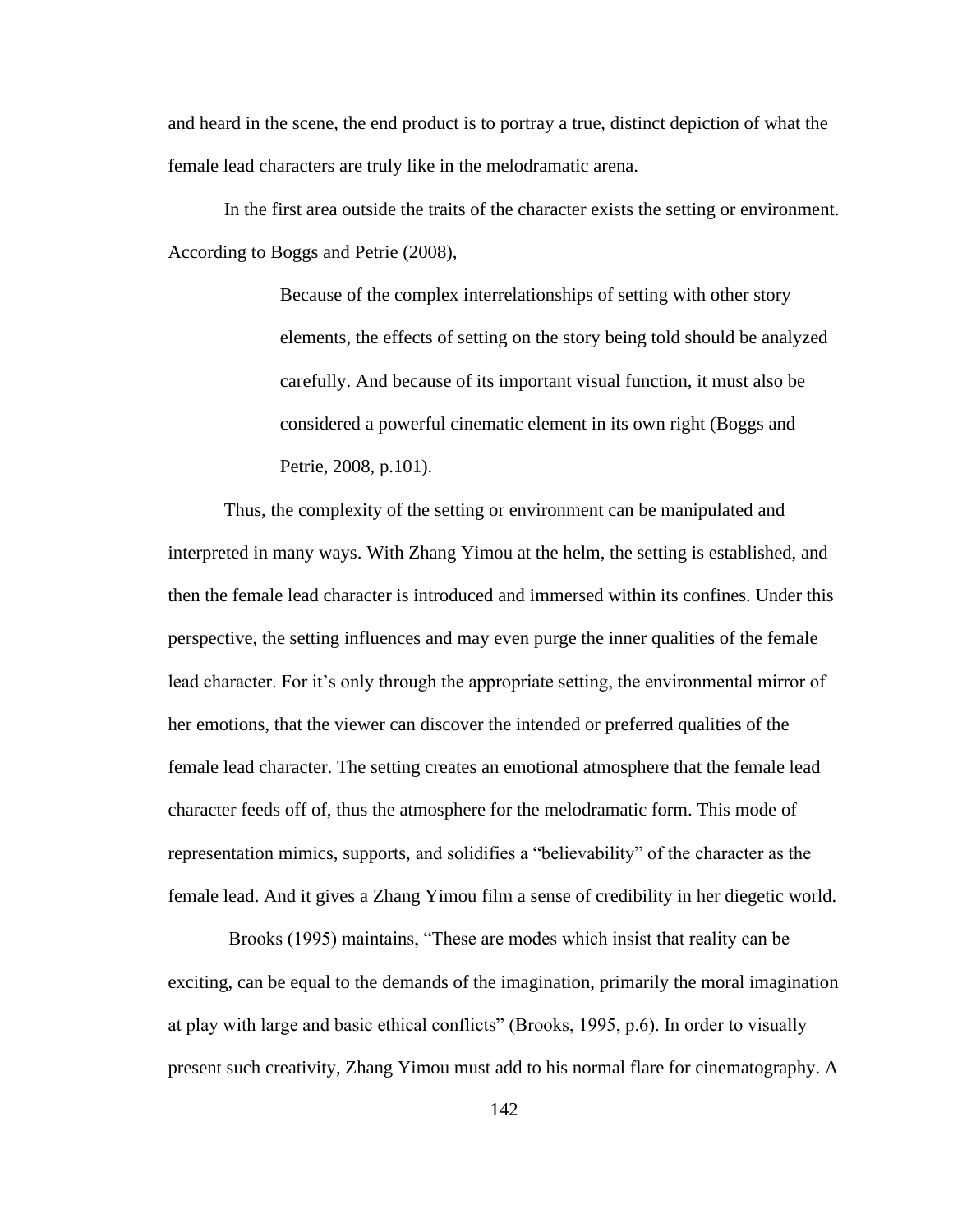prime example is in *Raise the Red Lantern* (1991) with melodramatic staging of different events to include placing an over abundance of red lanterns throughout the sets, giving massages to special mistresses, and for Songlian to go insane after witnessing the men murder one of the mistresses. As David Bordwell (1989) puts it, "Assume that our interpreter has used personification routines to construct characters and has begun to map semantic fields, these characters will stand out against the diegetic world" (Bordwell, 1989, p.171). A semantic field is simply "a structure that reconfigures meanings in relation to one another" (p.106).

The second area outside the traits of the character exists in the expertise of the film director Zhang Yimou and his crew. All the camerawork, lighting, and postproduction such as music exist in this area. In analyzing Zhang Yimou's visual style, each shot takes time to plan and set up. As a cinematographer as well as a director, Zhang Yimou oversees the camerawork and plays a huge role in conceptualizing and then setting up the composition or arrangement of the framed elements, to include the female lead character. As with the first area surrounding the traits of the female lead character, this area produces connotations through the skilled choices by Zhang Yimou. Whether it's the position and movement of the camera or the types and strengths of the lighting instruments, choices made by the crew are essential in supporting the overall presentation or *mise-en-scene* of a shot. Together, both worlds contribute to the creation of the female lead characters' heart and soul in the selected films.

The films *Red Sorghum* (1987) and *Raise the Red Lantern* (1991) were chosen together for many reasons. Mainly due to the similarities, these films are excellent examples of how the diegetic world and non-diegetic world together produce the female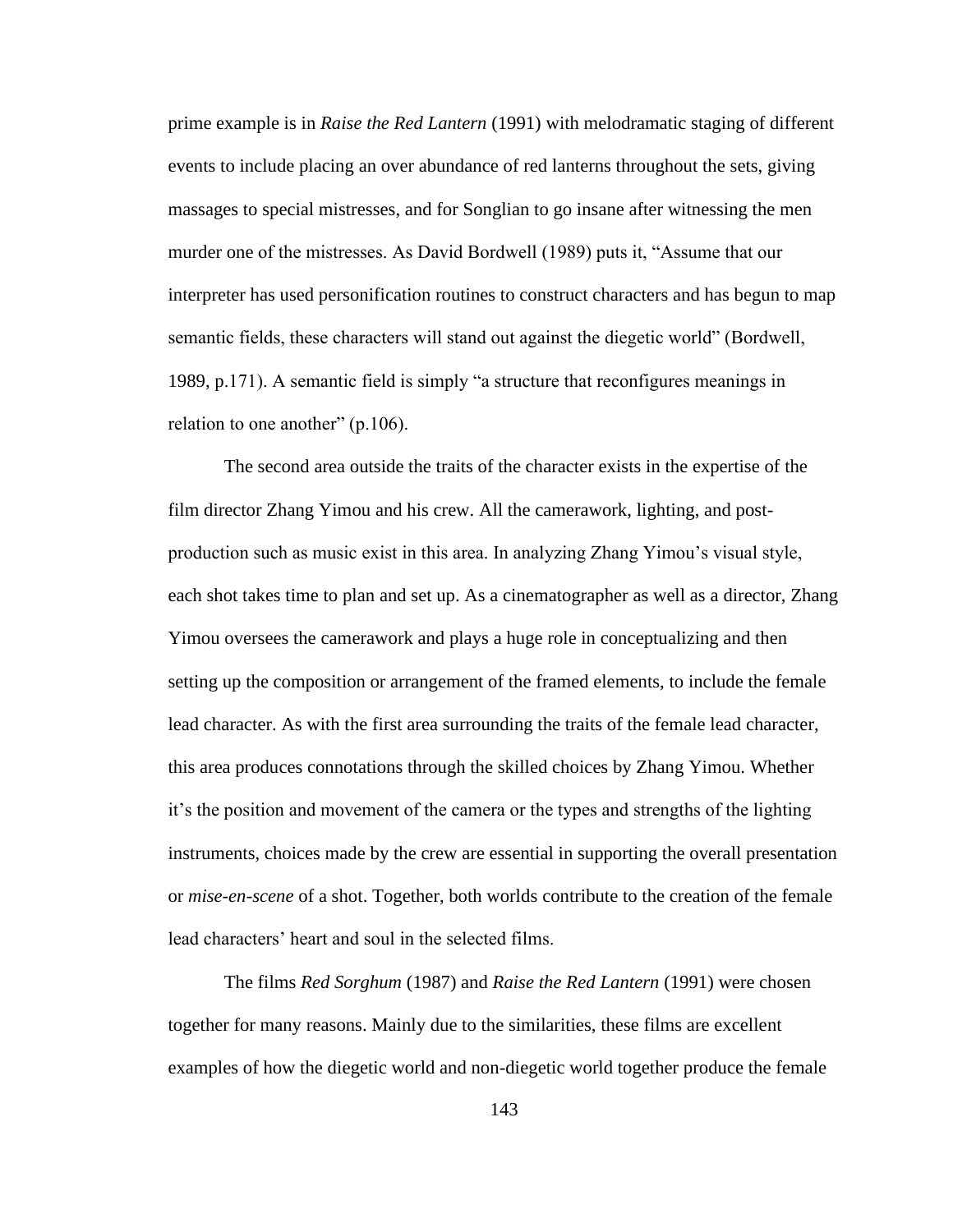lead character's emotional makeup and motivations that push the narrative forward. But there is a major difference, the setting. In the first film *Red Sorghum* (1987)*,* the spatial area is immense. Contrast it to *Raise the Red Lantern* (1991), the female lead character is enclosed by stone walls of the master's mansion. This alone plays a huge role in the character and motivations of the female lead. Whether accommodating or not, the female lead characters find a place to exist and flourish amongst adversities presented in their diegetic world. Whether familial or social, their power leads to control, which leads to a heightening of status amongst other characters in the diegesis. This heightening of status is an "open door" for melodramatic intervention. Its exaggerated forms of expression create an atmosphere designed by Zhang Yimou. "The desire to express all," contends Peter Brooks (1995), "seems a fundamental characteristic of the melodramatic mode. To give voice to their deepest feelings, dramatized through their heightened words and gestures" (Brooks, 1995, p.4). In both the films, director Zhang Yimou presents a confident woman to the viewer. Another mode of representation that consistently illustrates this sense of conviction is accomplished through non-verbal behavior, which includes "gazing."

### *Ju Dou* (1990)

In this chapter, the aim was to narrow the scope of observation to include just the female lead character, Ju Dou, and the power behind another mode of representation, the concept of "gazing" by Laura Mulvey. This chapter is built upon the previous chapter, whereby the reader is familiar with the two different worlds of diegetics, and the concept of the overall presentation or better known as the *mise-en-scene.* This chapter's focus pertained to the power and control that Zhang Yimou's directional talents have in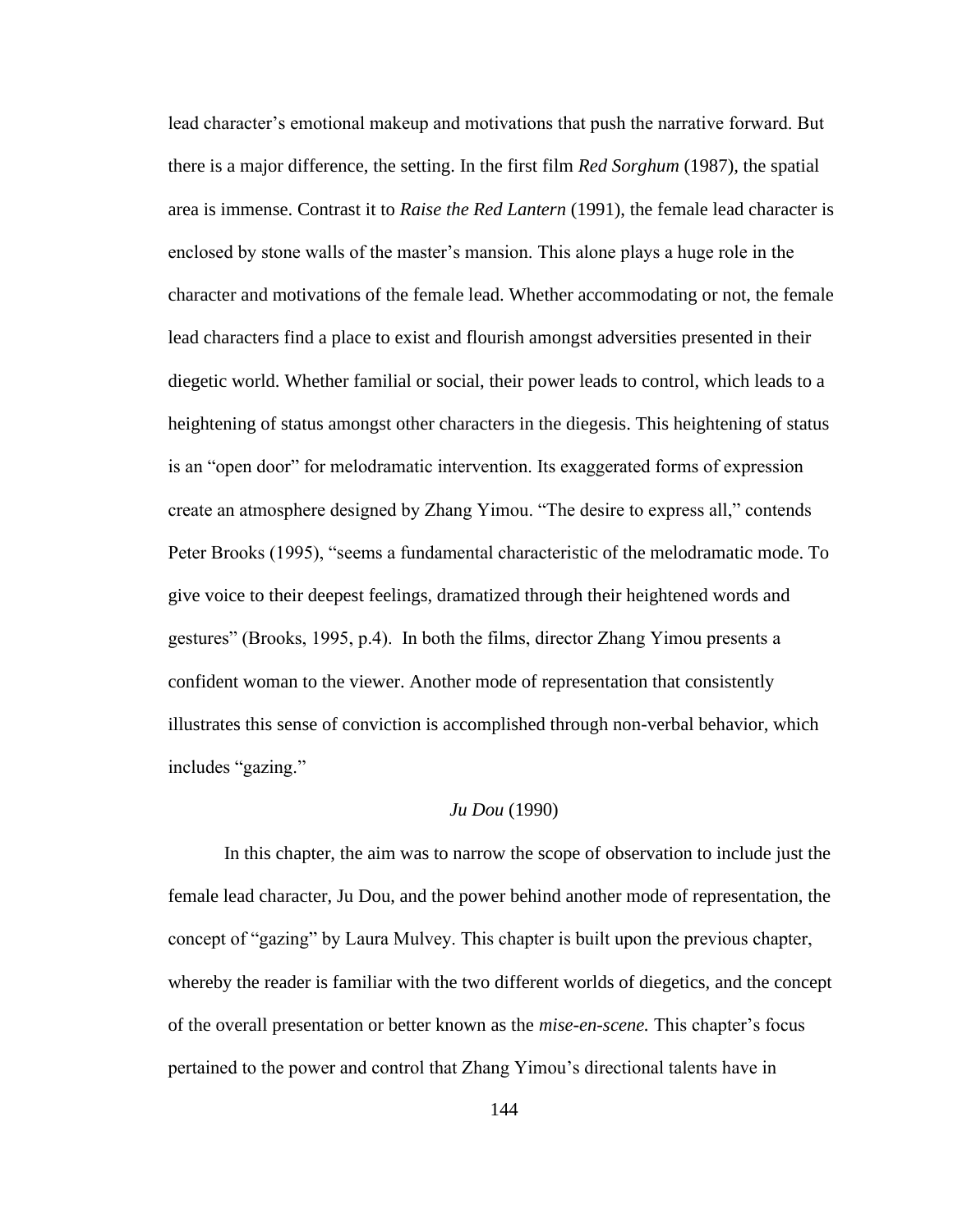orchestrating the lead character's non-verbal communication through her eye "gazing." Also included was the power and control that Zhang Yimou had over the camera composition or "camera gaze." Included within the framed elements is the placement of the female lead character. This second area brings to the surface Laura Mulvey's concept of "pre-existing patterns" that we inherit and act out. As Mercer and Shingler (2004) state, "Here melodrama was regarded as a means for the patriarchal order to sustain itself. Mulvey makes a distinction between two types of gazing, one dominated by the female lead character, the other with a male hero falling victim to patriarchal society"(Mercer and Shingler, 2004, p.26). This chapter focuses on the former, the female lead character's actions and her non-verbal communication. Brooks (1995) claims that, "Everything appears to bear the stamp of meaning, which can be expressed, pressed out, from it. Gesture is read as containing such meanings as the metaphorical approach to what cannot be said" (Brooks, 1995, pp.10-11).

The aim is to have these two different looks, character "gazing" and the "camera gaze," subliminal yet so powerful, while preventing a distancing awareness in the viewer's "gazing." The intention of this chapter was to observe the power and control inherent in one's "gazing." Mulvey's "pre-existing" ideology points to the male that needs to be in control, and can become overly disturbed when such power is taken away. Zhang Yimou assumes the leadership role through his "gaze" of both the female lead character and the *mise-en-scene*'s presentation. Thus, Zhang Yimou brings to the table, a culture and its trimmings. According to Fatimah Tobing Rony (1994), "What distinguishes the genre of the ethnographic film is that the viewer is made to see 'anthropology' and not history." (Rony, 1994, p.283).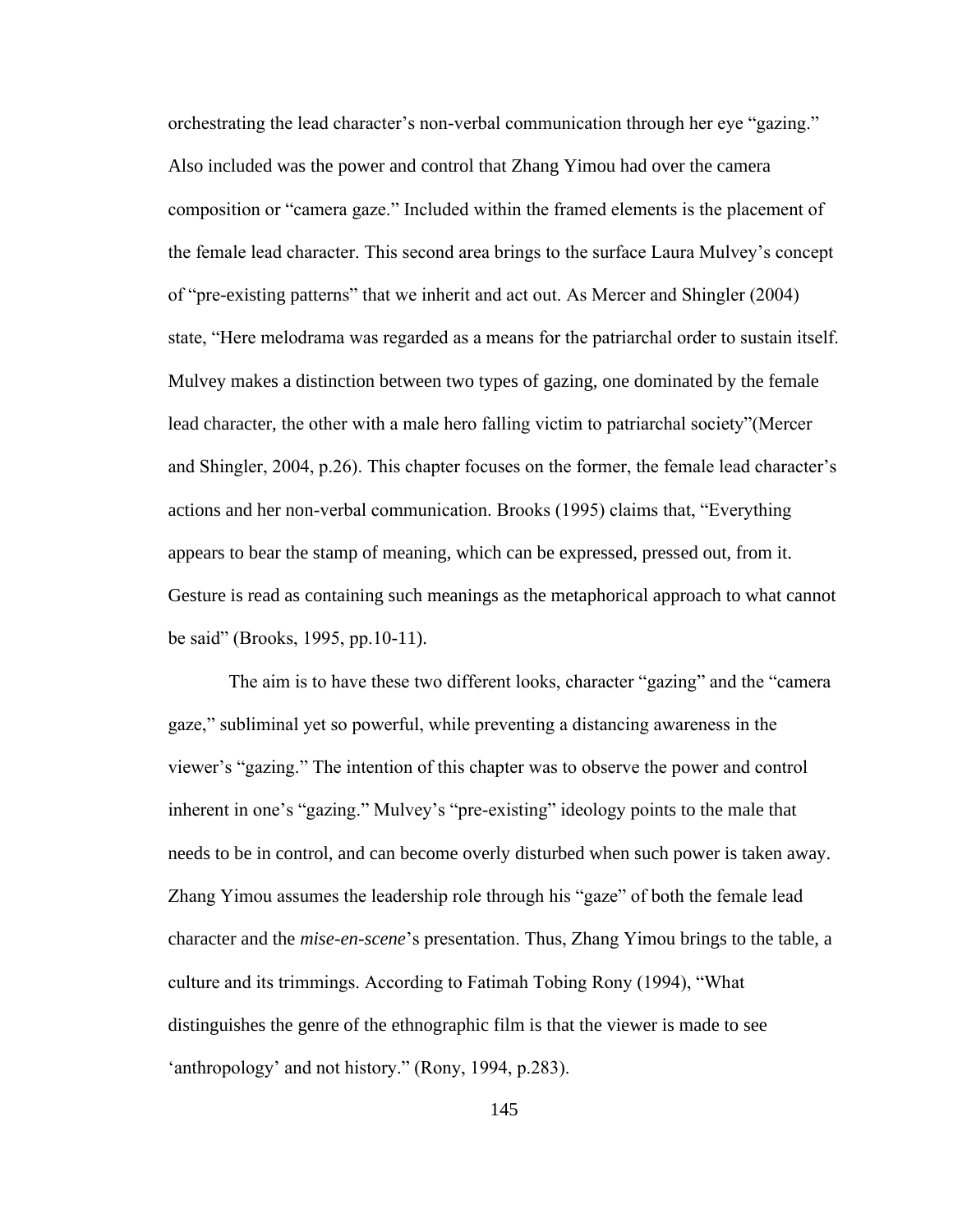Much of the research harbored on spectatorship and its voyeuristic tendencies. By maintaining the commitment to the portrayal of the female lead character, Mulvey's (2009) notion of "pre-existing patterns of fascination and the social formations that have molded him" precipitated the melodramatic form in Zhang Yimou's films (Mulvey, 2009, p.14). Obviously, this preconceived notion related to spectatorship was applied to the film director Zhang Yimou. It would be somewhat naïve to speculate that an instrumental craftsman responsible for the construction and subsequent action of the female lead character did not bring personal feelings and intentions based on cultural saturations and Laura Mulvey's contentions. "Melodramas gain in depth and definition," according to Dissanayake (1993), "when examined in relation to the fabric of life and cultural contours of the society from which they emerge" (Dissanayake, 1993, p. 3). It may be true that the film *Ju Dou*'s (1990) creator Zhang Yimou directs the narrative, while his unconscious psychological tendencies require the spectacle of melodrama. Freud showed how,

> Psychoanalytically, things can seldom be what they seem. Thus the image of woman in patriarchal representation refers primarily to connotations within the male unconsciousness, to its fears and fantasies (Mulvey, 2009, p.127).

Claire Johnston (1974) agrees, stating, "For the male, the female protagonist becomes an agent within the text of the film whereby his hidden secret can be brought to light, for it is in woman that his lack is located" (Johnston, 1974, p.45). As research revealed for this study, patriarchal ideology laid claim to the truths concerning a woman's place in society. If this concept within patriarchal ideology holds true, then man requires a woman to house such emotions. Convoluted as such, there exists a conflict of interest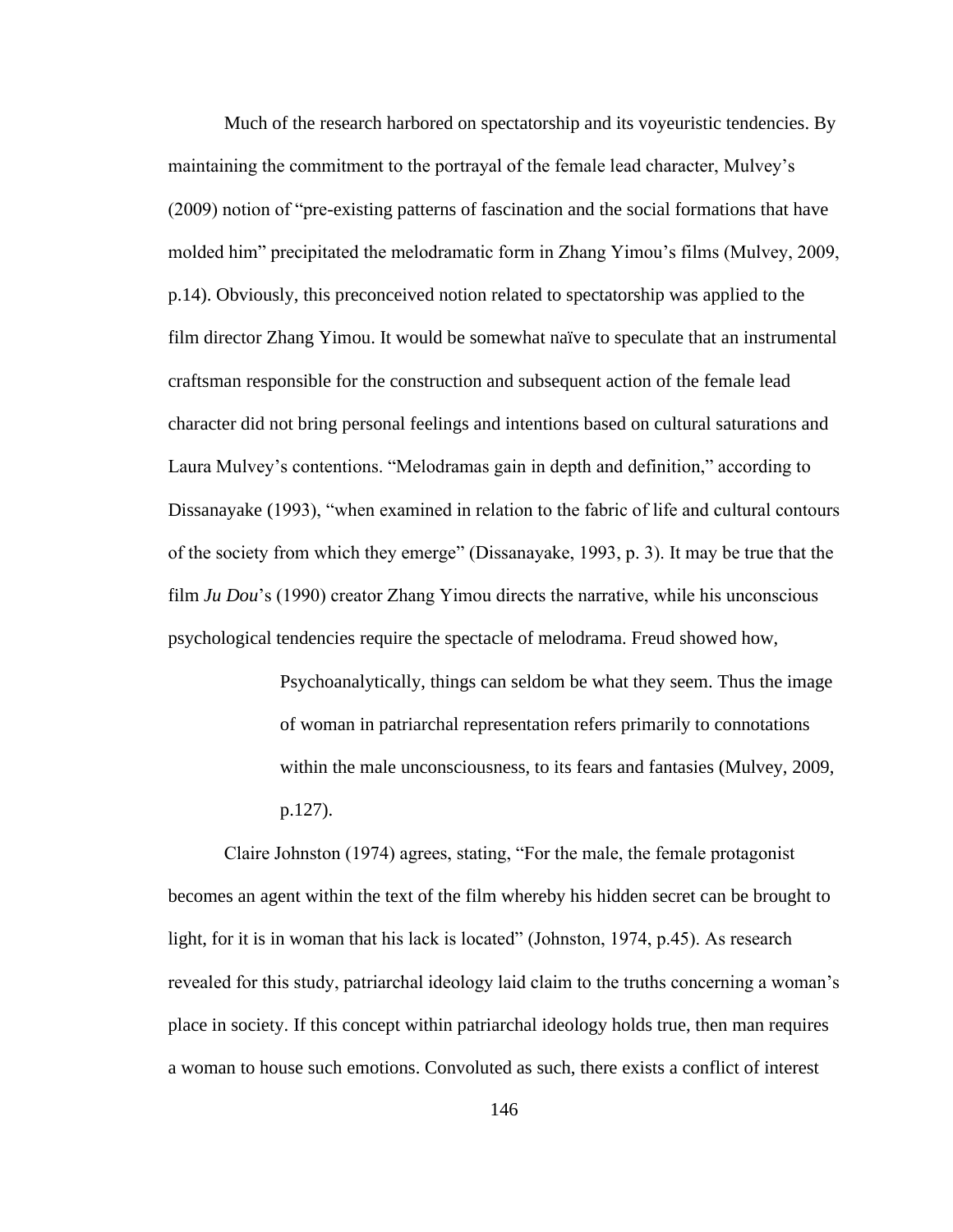whereby the male's fears are represented by the female image, which hasn't been exonerated from her societal place of "woman as image, man as bearer of the look" (Mulvey, 2009, p.19). In the investigation into the means by which meaning is produced, *Camera Obscura* cautions, "It is important to know where to locate ideology and patriarchy within the mode of representation. An awareness that any theory on how to change consciousness requires a notion of how consciousness is formed" (*Camera Obscura*, 1976, v.1).

Author Chris Berry (1991) states that the cinematic apparatus and its "gazing" leads the viewer not only to consciousness and gender, but also to the prescribed identity of the female character when centered on the social implications of individuality. As he contritely states, "The viewing subject is only led by the cinematic devices to gender identification at negative points in the text, which therefore take on a negative connotations. In a culture in which individual interest is negatively coded, any focus on sexual difference that implies individual interest must be negative" (Kaplan, 1997, p.146). Thus, the individuality status of the female lead character in *Ju Dou* (1990) is condemned. She is outcast as different, non-complying, and devious towards the approved group status within the culture. Though Ju Dou is powerful in maintaining her place within the diegesis, she stands out from both her husband and her lover as different. Considered the "other" by means of definition, Ju Dou offers the viewer a hope in the search for identity, whether seen as promiscuous or simply reaching out for salvation. In Rousseau's (2008) *Confessions,* there is an insistence on the uniqueness of the inner being, the difference from others, and "the necessity of expressing that being in its totality" (Brooks, 1995, p.16).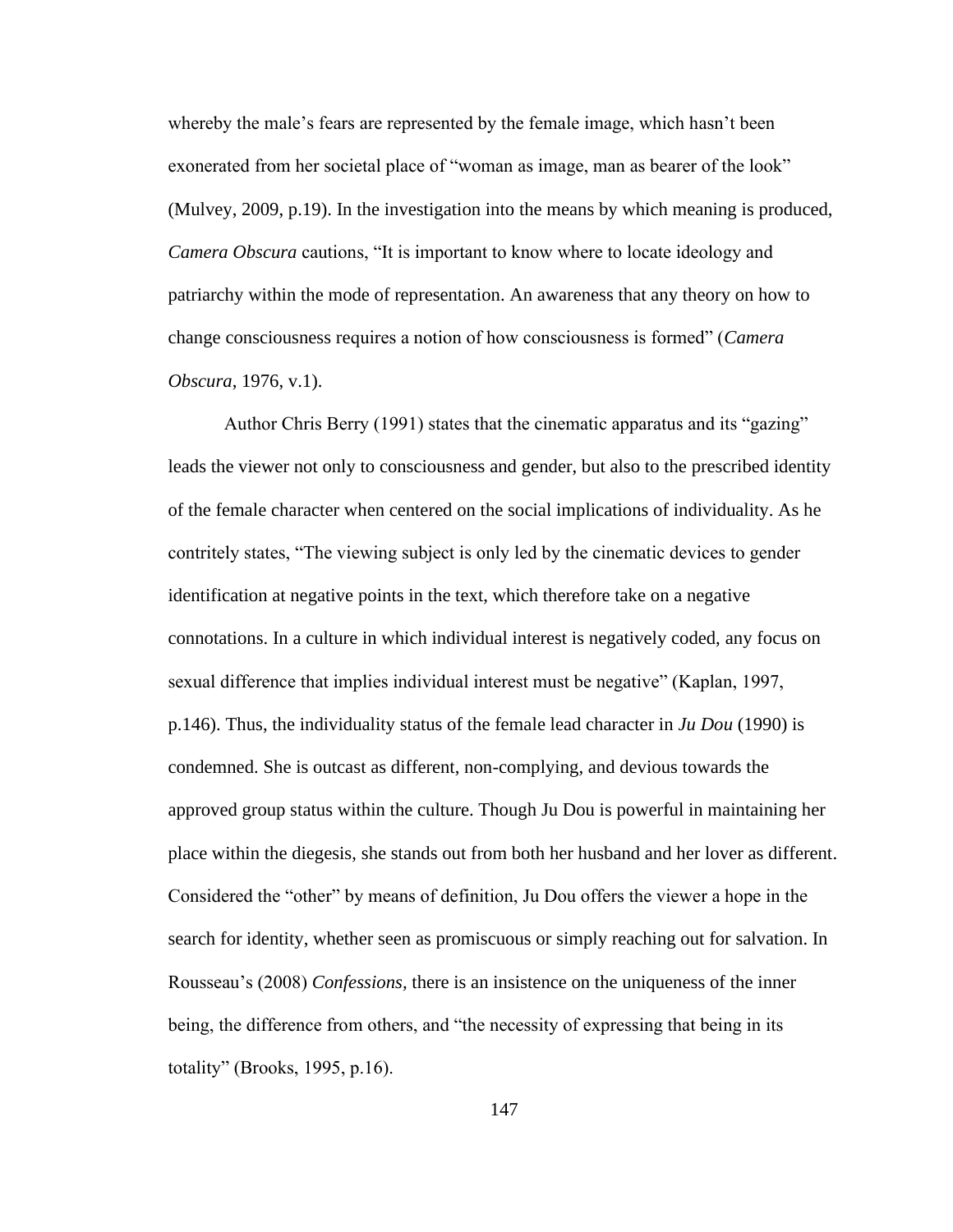*Blood Simple* (1984) versus *A Woman, A Gun, and a Noodle Shop* (2008)

In this last chapter of textual analysis, research offered a critical-cultural exercise in pairing two films, the original Western text by the Coen brothers and an Eastern version by Zhang Yimou. The Coen brothers wrote and directed the *Blood Simple* (1984) text. Zhang Yimou obtained the rights and permission to use the scripted text, under his direction and leadership. Within this melodrama of secrecy and murder, Zhang Yimou changed many of the elements for cultural sake, while other components remained the same. While alterations were made by simple comparisons of the East and the West, the concept of "otherness" remained within Zhang Yimou's own revised Chinese text. As Rey Chow (1995) explains,

> What Zhang is doing is representing a timeless China of the past, which is given to us in an imagined retrospective mode. This 'China' is the China constructed by modernity, of anthropology, ethnography, and feminism. It is also a 'China' exaggerated and caricature, in which the past is melodramatized in the form of excessive and absurd rituals and customs (Chow, 1995, p.145).

Research of Zhang Yimou's films indicated that *A Woman, A Gun, and a Noodle Shop* (2009) is unique in its anamorphic presentation, an optical distorted view of the isolated noodle shop landscape. Also quite different is Zhang Yimou's choice of brightly colored wardrobe. Usually something that is different remains outside the comfort area of "us." Sue Thornham (1997) cites author Simone de Beauvoir's (1988) concerns with the usage of the term "otherness" while reiterating the premise that culture constructs the woman. He writes, "The category of the 'other' is as primordial as consciousness itself"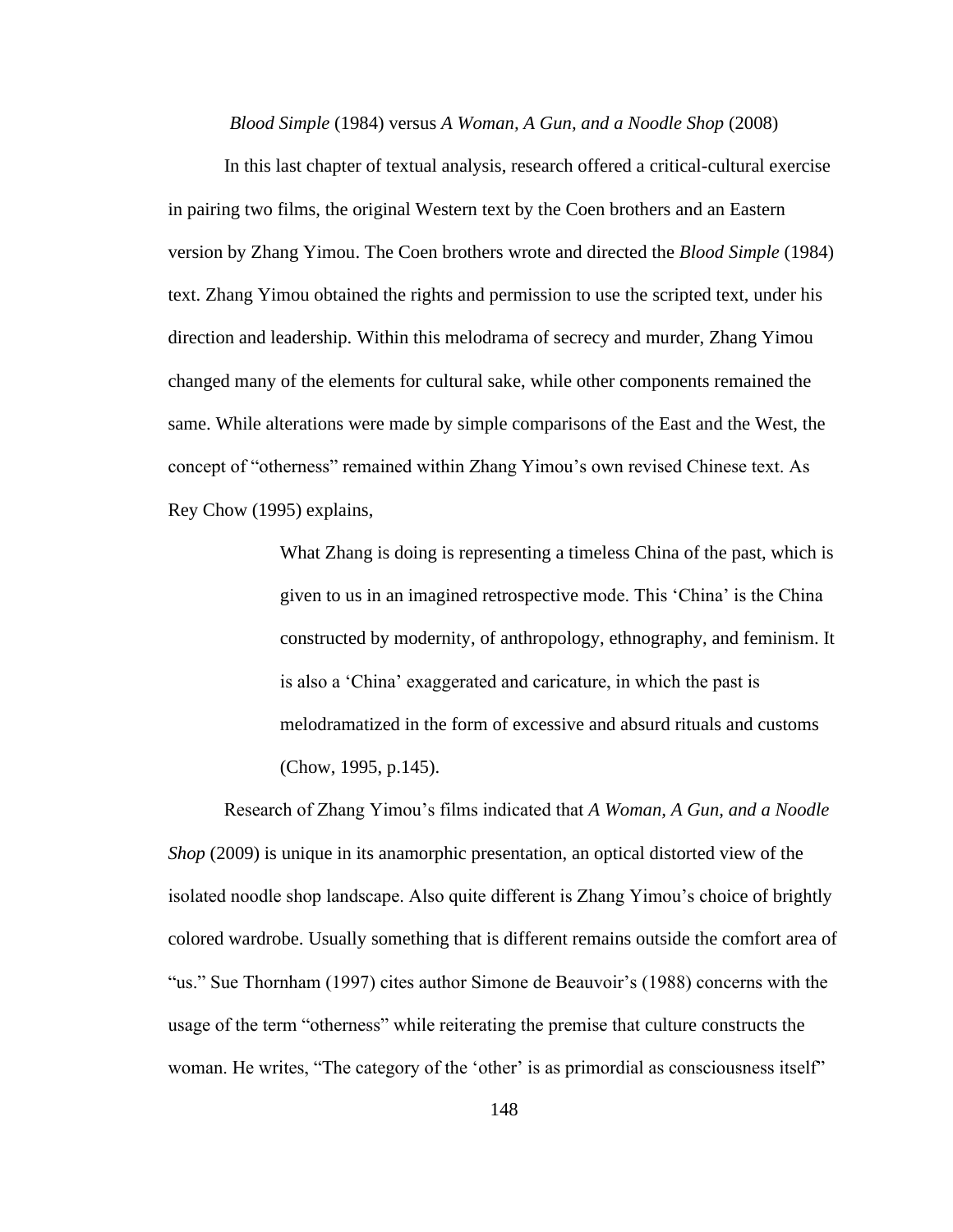(de Beauvoir, 1988, p.16). As a relative concept, "otherness" calls for such a distinction, a separation between elements that "appear" different. But this difference is required for identity of gender, nation, and the individuality status of the female lead character. The term "otherness" resides within the female lead character, her outside difference from the other characters, and her cultural difference from the "other" Western female lead character. As a strong but abused woman, The Wife in *A Woman, A Gun, and a Noodle Shop* (2009) is portrayed as the heart of the noodle shop.

The film's main interior set is a noodle shop, and housing quarters located in the middle of the desert, which is the main exterior setting. Though civilization arrives from time to time, interrupting the torture of The Wife by the husband, life centers on relationships. In *A Woman, A Gun, and a Noodle Shop* (2009)*,* these relationships are interrupted by the purchase of a gun by The Wife. She is abused by her husband and now owns a gun. This study questions how The Wife is constructed from this point on. As or from this "other" woman in the original Western text, one thing to remember is that Eastern melodrama connotes differently than the West. For example, the idea of suffering is part of melodrama in Asia. As Dissanayake (1993) explains, "Most Asian cultures valorize human suffering as a pervasive fact of life and that salvation is a liberatory experience emanating from our human suffering" (Dissanayake, 1993, p.4).

Loosely applied throughout history, one may conclude that the "other" in itself has negative connotations. In this chapter, the mode of representation or model was chosen strictly to address this consideration. For Edward Said (1979) and his work *Orientalism* strongly agree with the term's self-manufacturing a negative following. This began many yeas ago. Said (1979) theorizes that "its originality spawns from the Western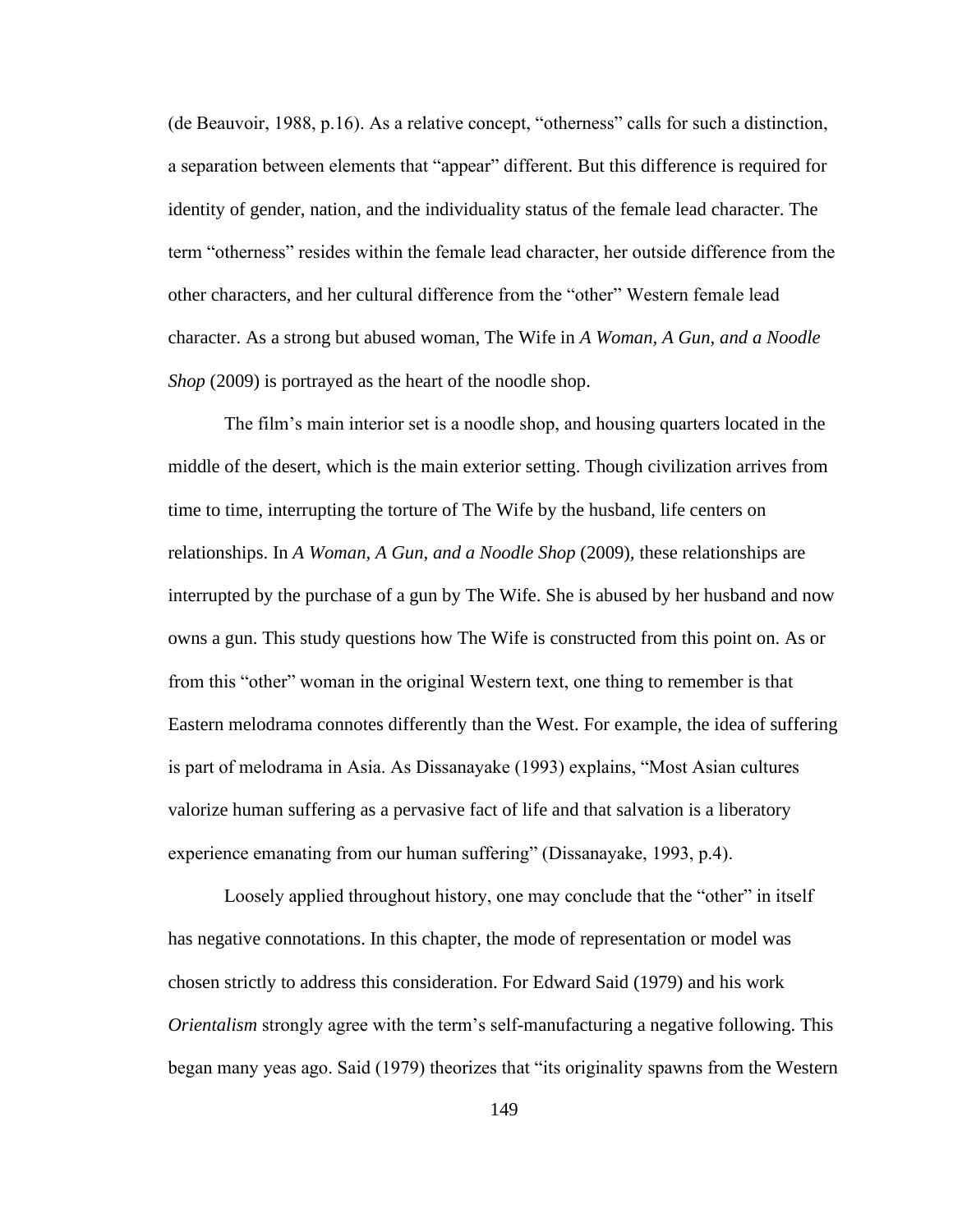world" (Said, 1979, pp. 5-6). Whether manufactured for dominance or not, the film directors chosen for this study remained loyal to their own cultural traditions and manifestations. Chinese film director Zhang Yimou made a film as he envisioned, while the Coen brothers wrote and directed a film using their American tools of the trade.

The purpose of this chapter was to observe the cultural choices made by Zhang Yimou in rendering his own Chinese version of the Western script. Although it's impossible to determine what self-biased choices were strictly his own, the melodramatic changes of the *mise-en-scene* all pointed to the non-verbal construction of the female lead character. As Dissanayake (1993) puts it, "Melodrama tends to give prominence to the experiences, emotions, and activities of women" (Dissanayake, 1993, p.2).

Though Abby is quiet and meek, the Coen brothers move her about the city, using many locations. But for The Wife, who is outspoken and aggressive, she remains captive at the shop, no significant locations. Zhang Yimou elects not to have his female lead character simply run away from the husband, but instead, buy a gun and take control where she lives. As Dissanayake (1993) puts it, "To understand the cultural discourse surrounding Asian melodrama, one has to understand the significance of such sedimentations" (p.5).

As part of the script, characters are given instructions as to where to move about the framed environment. But separate from the script, Zhang Yimou asks the actors to heighten the physical actions in front of the camera. Melodrama is characterized by externalization. Thornham (1997) sees this external force as, "The emotional truth is expressed, not through its verbal articulation but through its externalization in an 'orchestration' of visual and musical effects, in music, décor and *mise-en-scene*"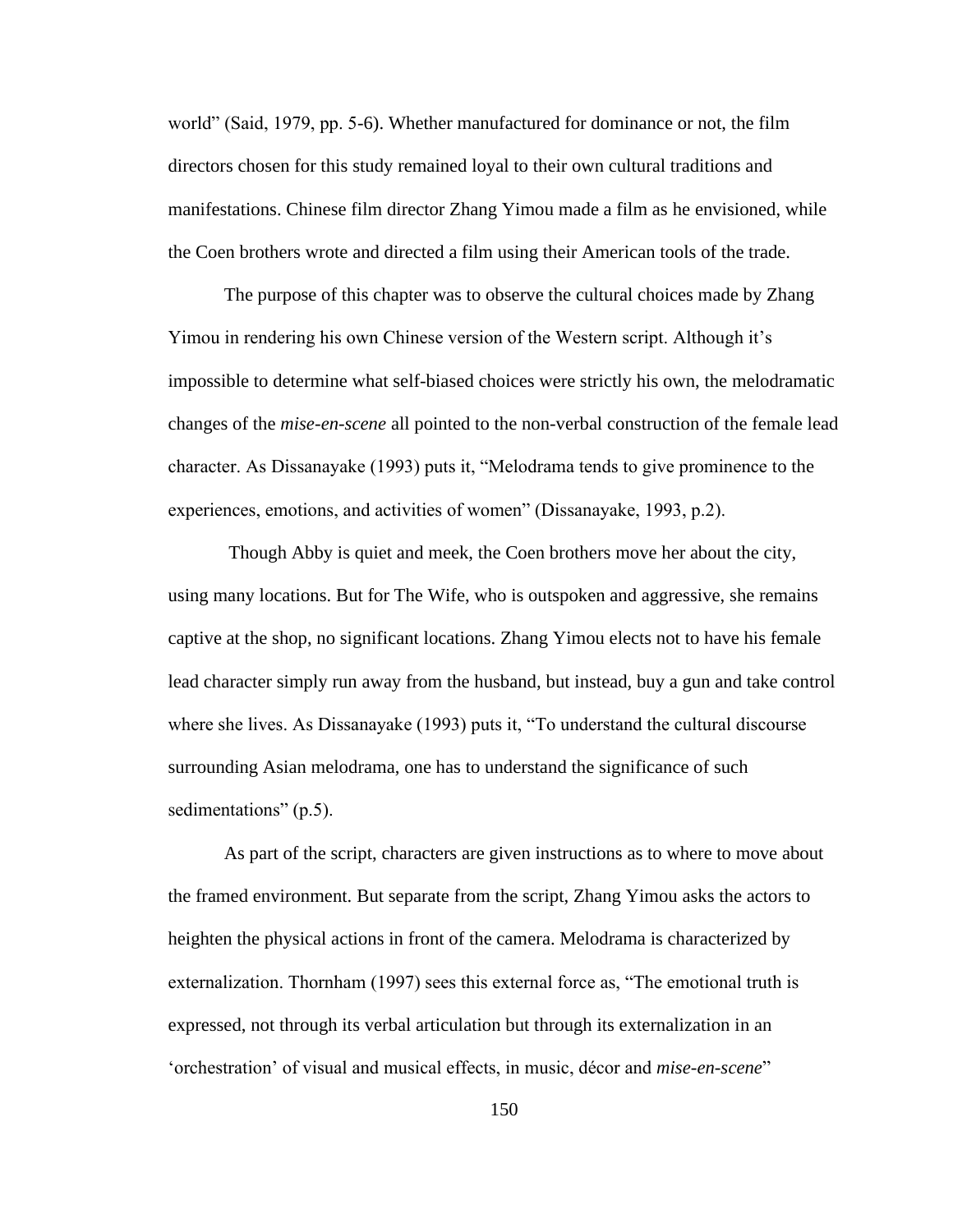(Thornham, 1997, p.47). Zhang Yimou can accentuate this externalization with his common motif usage of slow motion.

In the end, all viewers are emotional beings. With Zhang Yimou pulling the psychological puppet strings, the viewers' feelings are manipulated. Whether we are directing a film, acting in it, or simply watching a film, this psychological process is engaged by the filmic experience. In directing a film, Zhang Yimou is an expert in coaching actors to behave a certain way in front of the camera. But he too waits patiently for the emotional wave to hit him. And it is at that moment he calls "cut and print." The actor/actress is both self-absorbed in listening and understanding what the director calls for, and also in creating that moment from within. This dissertation gives light to the work and craftsmanship of the cast and crew in making motion pictures. Whether a film originates from Hollywood or China, the viewer is captive for two hours of magic.

When asked about making his films appeal to a Western audience and their idea of China, Zhang Yimou responded,

> You can't really proceed in that way. One's appreciation of a good film is something universal. It is about feelings, characters, stories, colors, scenery, beauty, all of which are common to every human being, especially feelings. As long as the film appeals to human emotions, all audiences will enjoy it (Carullo, 2008, p.134).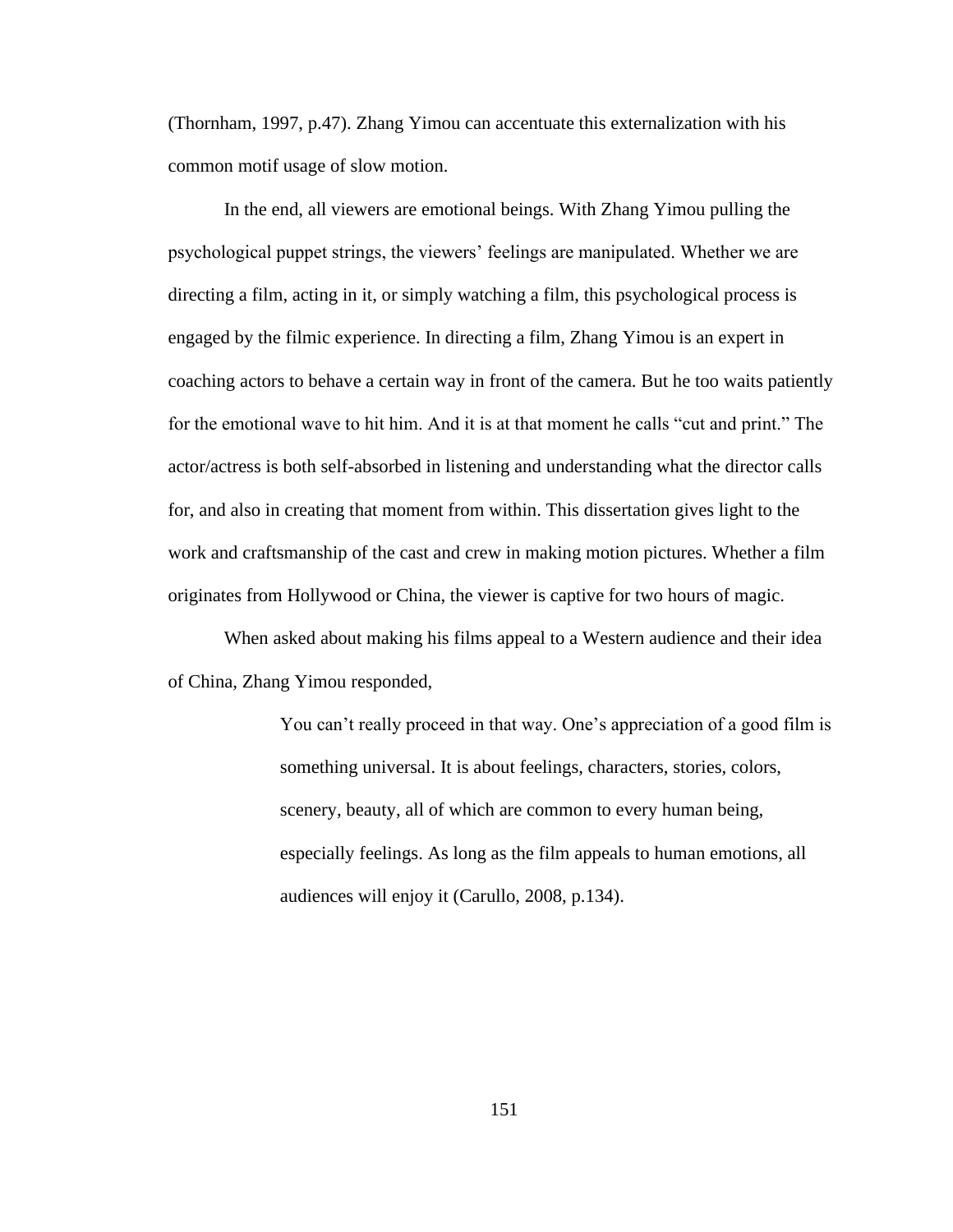## Limitations

This study is a qualitative study whereby a Western researcher using Western modes of representation made observations of Eastern culture films by Chinese film director Zhang Yimou. These Western models or modes of representation were to illustrate the complexity in the construction and exhibition of the female lead character in the films chosen by the Western researcher. With the researcher not speaking Mandarin, the language spoken in each of the films, the Westerner relied heavily on the accuracy of the translator who created the subtitles for each of the films.

For the type of qualitative observations that were performed, the researcher found the materials useful but outdated. Thus, more current publications are highly needed in the critical cultural area of film studies. Not having the financial backing, the researcher was not able to fly to China and meet the director in person. It would have been ideal for this study to incorporate an interview with Zhang Yimou, the director of all the films chosen for the study, into the body of work as a primary source of research. Though the idea in critical culture is to flush out new theories from different cultural perspectives, this dissertation holds bias in many areas.

For the sake of disclosure, some of the bias centered around the researcher as having come from a Western culture, having selected particular films over others, choosing the specific the modes or models chosen over others, at the mercy of the translator who provided the subtitles that were the only source of dialogue, and the use of English printed research material only.

Despite the noted biases and cultural tendencies of the West in this dissertation, the research obtained provided valuable information that corresponded with the concepts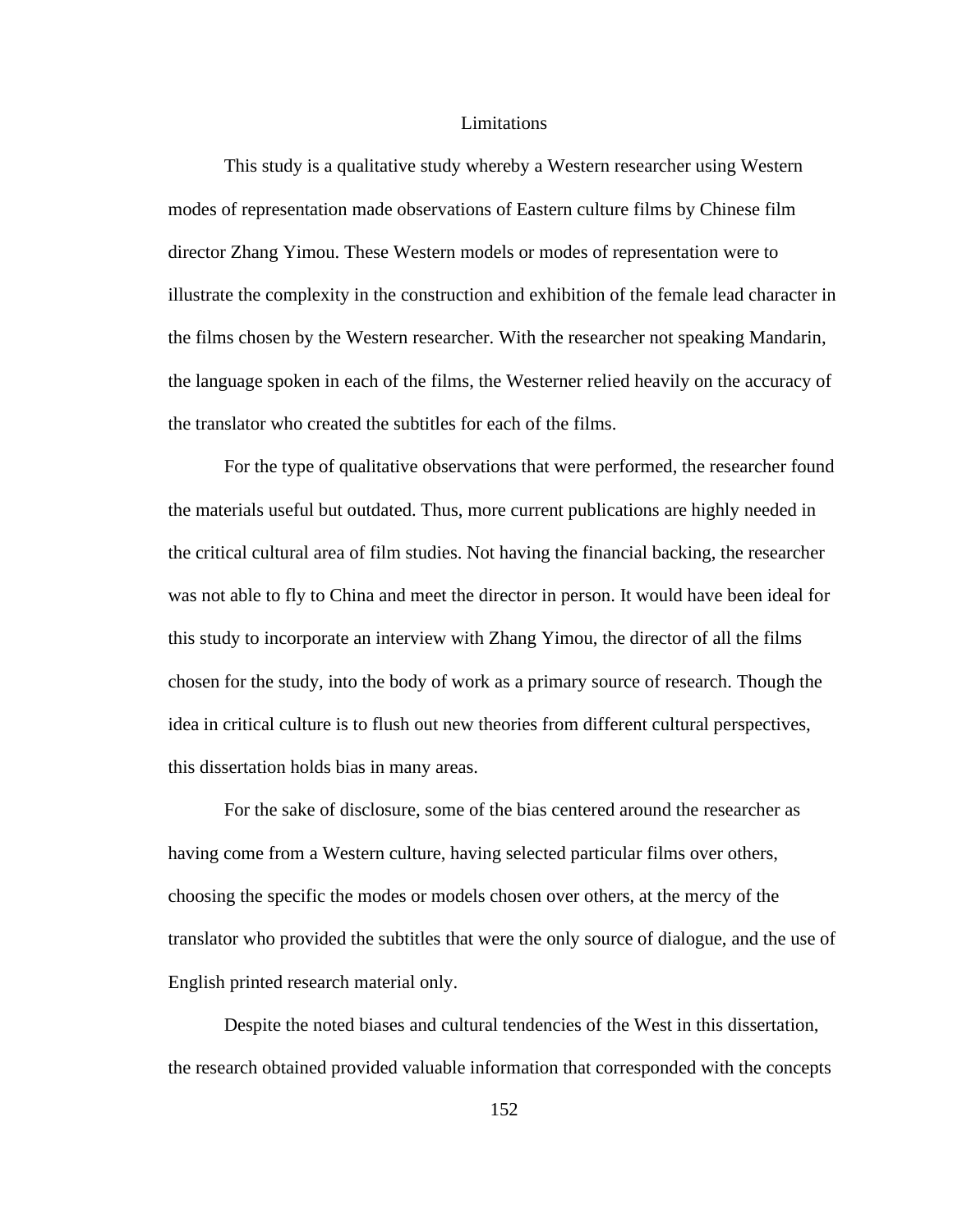and theories that met the objectives of this work. After all, the information obtained and the subsequent interpretation of the materials is valuable stepping-stones in a field that will expand just as the cross-cultural production of cast and crew will as well.

For the first time with films like *The Great Wall* (2016)*,* Zhang Yimou invited American and other Western film crew personnel to work on the film, and to use an American actor to play the leading role. Translators were needed on the set, but undoubtedly was an important step in cross-cultural understanding. As more companies such as Sony and Universal seek the opportunity to work with crews overseas, more academic research and publications should be devoted to this field of film studies.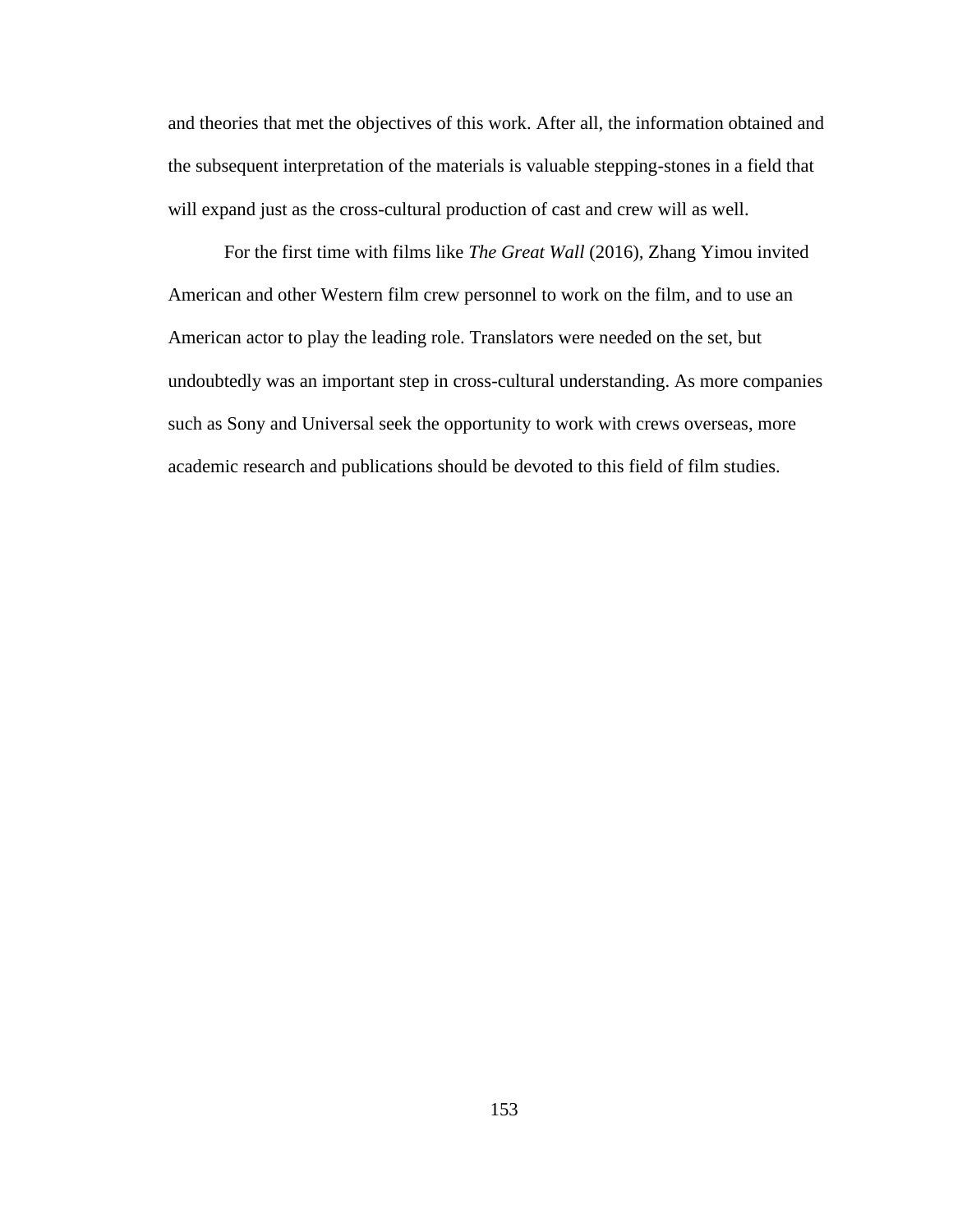## REFERENCES

- Ames, R. T. (2002). *Ying & Yang Encyclopedia of Chinese Philosophy.* New York, NY: Routledge.
- Ang, I. & Hermes, J. (1991). Gender and/in media consumption. In J. Curran & M. Gurevitch (Eds.), *Mass Media and Society* (pp.307-28). London, UK: Edward Arnold.

Berger, J. (1972). *Ways of Seeing*. London, UK: BBC Books.

- Berry, C. (Ed.). (1991). *Perspectives on Chinese Cinema*. London, England: British Film Institute.
- Berry, M. (Ed.). (2005). *Speaking in Images: Interviews with Contemporary Chinese Filmmakers.* New York, NY: Columbia University Press.
- Bhabha, H. K. (1983). The other question- the stereotype and colonial discourse. *Screen, 24*(6), 18-36.

Bhabha, H. K. (1994). *The Location of Culture*. New York, NY: Routledge.

Boggs, J. M., & Petrie, D. W. (2008). *The Art of Watching Films* (7<sup>th</sup> ed.). New

York, NY: McGraw-Hill.

- Bordwell, D. (1989). *Making Meaning: Inference and Rhetoric in the Interpretation of Cinema.* Cambridge, Massachusetts: Harvard University Press.
- Bordwell, D., & Thompson, K. (2010). *Film Art: An Introduction* (9<sup>th</sup> ed.). New York, NY: McGraw-Hill.
- Bould, M. (2005). *Film Noir: From Berlin to Sin City*. New York, NY: Columbia University Press.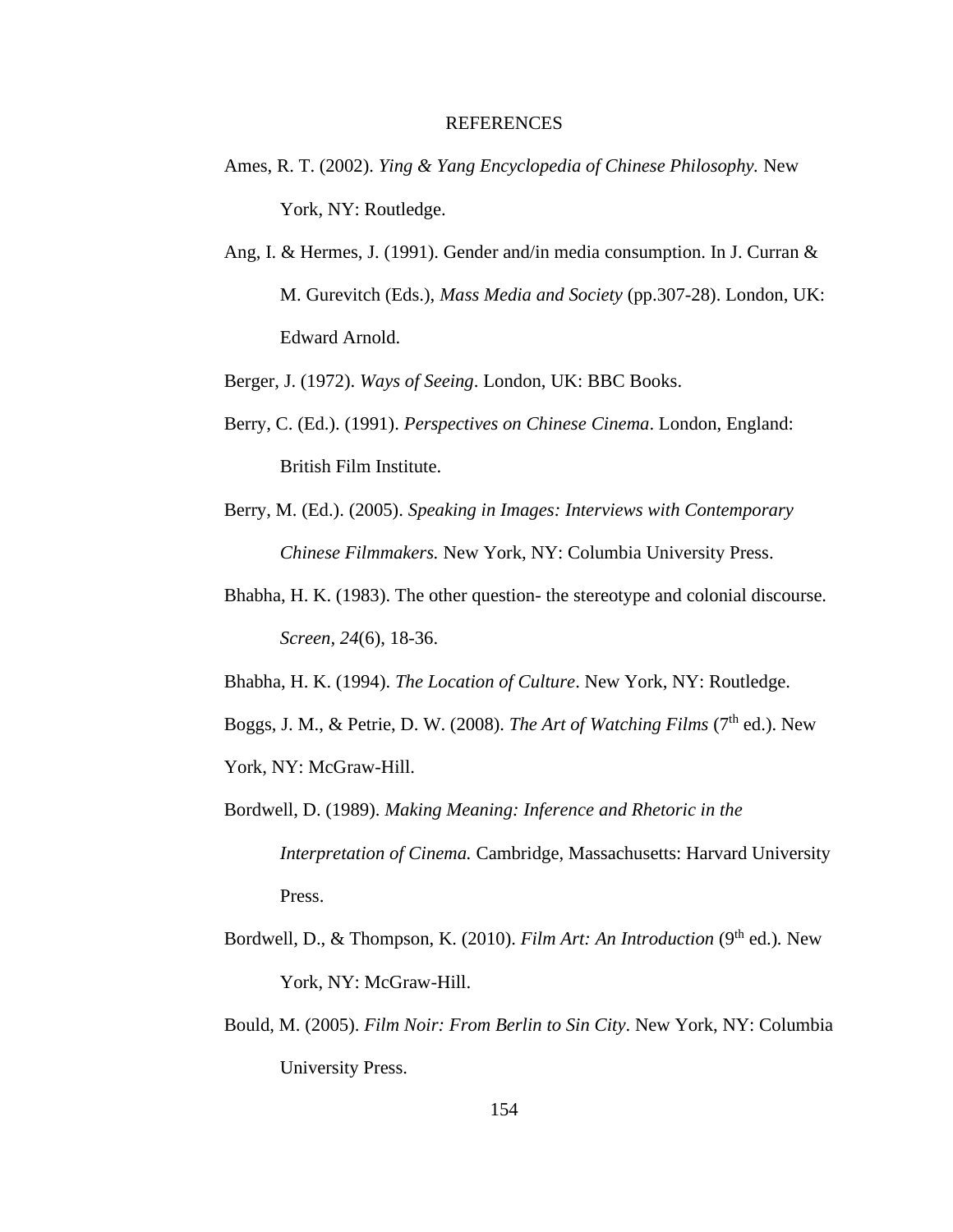- Bowman, P. (2010). *The Rey Chow Reader*. New York, NY: Columbia University Press.
- Boxer, M. J. & Quataert J. H. (1987). *Connecting Sphere: Women in the Western World, 1500 to the Present.* New York, NY: Oxford University Press.
- Brooks, P. (1995). *The Melodramatic Imagination: Balzac, Henry James, Melodrama, and the Mode of Excess*. New Haven, CN: Yale University Press.
- Brown, B. (2002). *Cinematography: Image making for Cinematographers, Directors, and Videographers* (2nd ed.). Oxford, UK: Focal Press.
- Brunette, P. & Wills, D. (1989). *Screen/Play: Derrida and Film Theory*. Princeton, New Jersey: Princeton University Press.
- Butler, J. (1990). *Gender Trouble: Feminism and the Subversion of Identity*. New York, NY: Routledge.
- Canda, S. K. (2015). *Female Subjectivity, Image and Servant-Leadership*. Brush Prairie, WA: Tavoitte Books.
- Cardullo, B. (2008). *Out of Asia: The Films of Akira Kurosawa, Satyajit Ray, Abbas Kiraostami, and Zhang Yimou; Essays and Interviews*. Newcastle, UK: Cambridge Scholars.
- Chaudhuri, S. (2006). *Feminist Film Theorists: Laura Mulvey, Kaja Silverman, Teresa de Lauretis, Barbara Creed.* New York, NY: Routledge.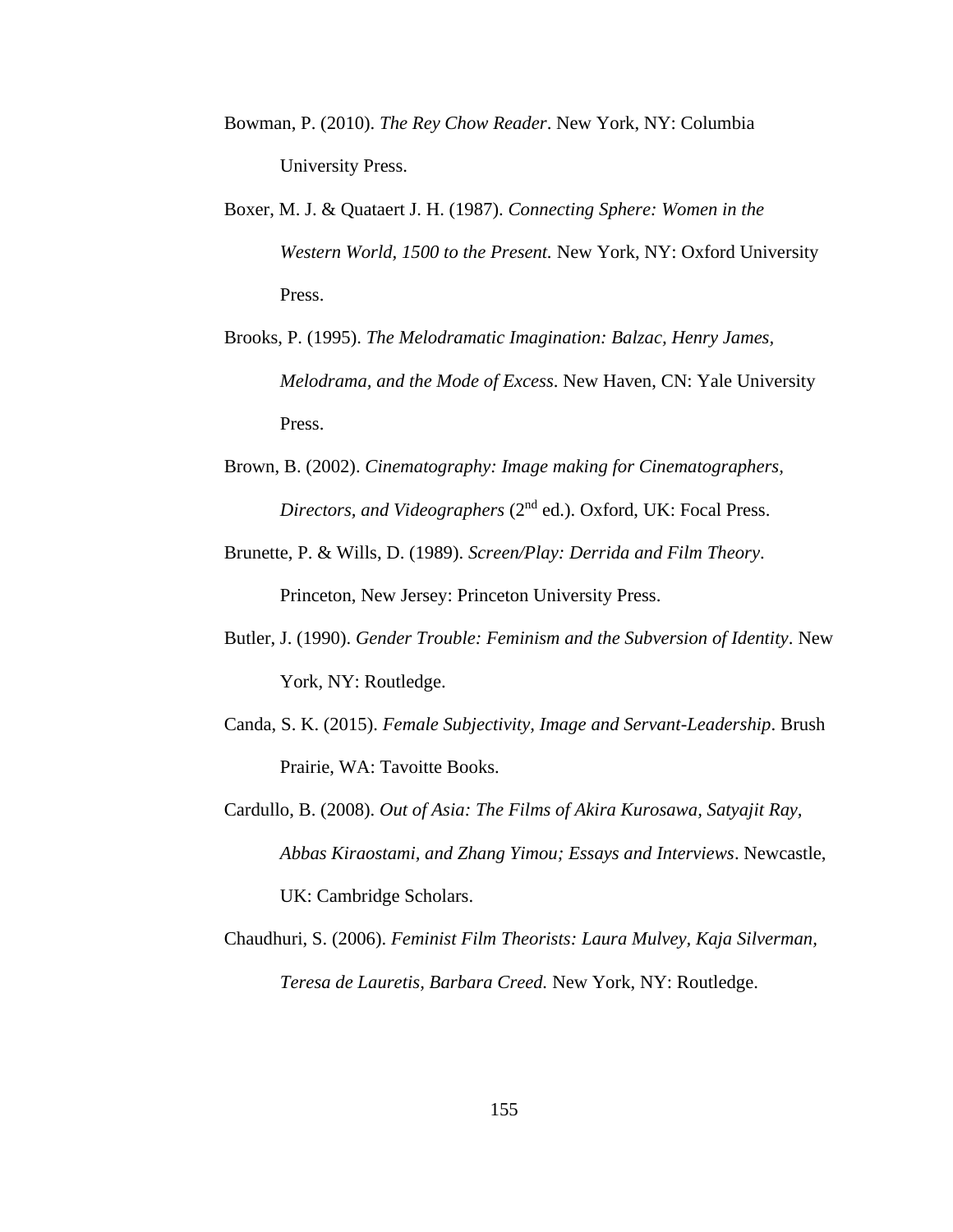- Chow, R. (1995). *Primitive Passions: Visuality, Sexuality, Ethnography, and Contemporary Chinese Cinema*. New York, NY: Columbia University Press.
- Chow, R. (2003). *Women and Chinese Modernity: The Politics of Reading Between West and East.* Minneapolis, MN: University of Minnesota Press.
- Chow, R. (2007). *Sentimental Fabulations, Contemporary Chinese Films*. New York, NY: Columbia University Press.

Christian, B. (1988). The Race for Theory. *Feminist Studies, 14*(1), 67-79.

- Cook, P. (1993). Border Crossings: Women and Film in Context. In P. Cook & P. Dodd (Eds.), *Women and Film: A Sight and Sound Reader* (pp. ix-xxiii). London, UK: Scarlett Press.
- Corrigan, T. (2001*). A Short Guide to Writing About Film.* New York, NY: Longman.
- Croll, E. J. (1978). *Feminism in Socialism in China*. London, UK: Routledge & Kegan Paul.
- Cui, S. (2003). *Women Through the Lens*: *Gender and Nation in a Century of Chinese Cinema*. Honolulu, Hawaii: University of Hawaii Press.

De Beauvoir, S. (1949). *The Second Sex*. London, UK: Pan Books.

- Delmar, R. (1986). What is Feminism? In J. Mitchell & A. Oakley (Eds.), *What is Feminism?* Oxford, UK: Blackwell.
- Dissanayake, W. (1993). *Melodrama and Asia Cinema*. New York, NY: Cambridge University Press.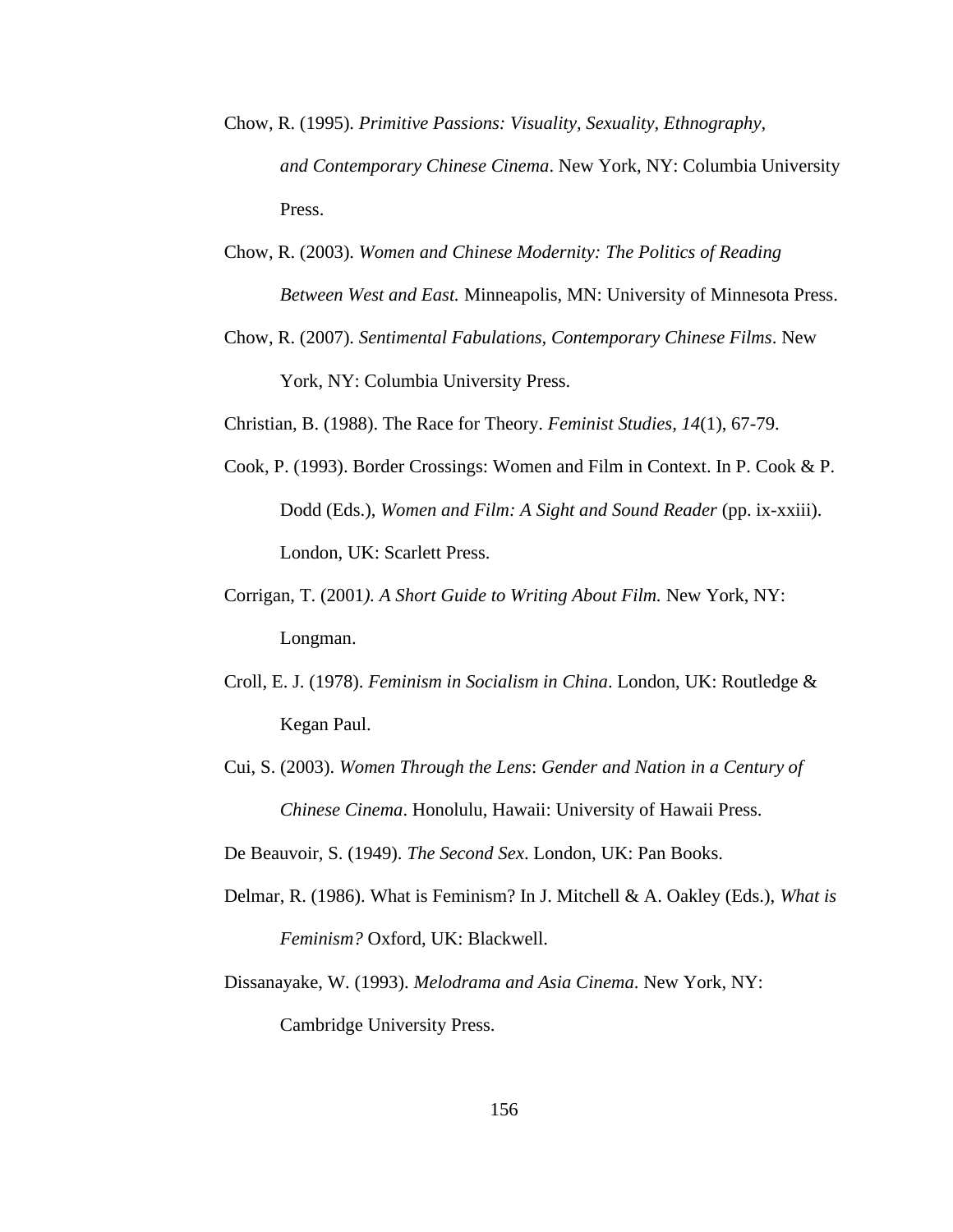- Doane, M. A. (1981). The Woman's Film: Possession and Address. In P. Mellencamp, L. Williams, & M. A. Doane (Eds.), *Re-Visions: Feminist Essays in Film Analysis* (pp.3-8). Los Angeles, CA: American Film Institute.
- Doane, M. A. (1981b). *Woman's Stake*: *Filming the Female Body. October*, 17, 23-36.
- Doane, M. A. (1991c). Dark Continents: Epistemologies of Racial and Sexual Difference in Psychoanalysis and the Cinema. In *Femmes fatales: Feminism, Film Theory, Psychoanalysis* (pp. 209-48)*.* New York, NY: Routledge.
- Farnsworth, B. (1980). Communist Feminism: Its Synthesis and Demise. In C. R. Berkin & C. M. Lovett (Eds.). *Women, War, and Rebellion.* New York, NY: Holmes & Meier.
- Feuerstein, M., Gonzalez, B. J., Porten, L., & Valens, K. (Eds.). (2014). *The Barbara Johnson Reader: The Surprise of Otherness.* Durham, NC: Duke University Press.
- Figes, E. (1970). *Patriarchal Attitudes*. Greenwich, CT: Fawcett.
- Fillingham, L. A. (1993). *Foucault for Beginners*. Danbury, CT: Writers and Readers.
- Firestone, S. (1970). *The Dialectic of Sex: The Case for Feminine Revolution.* London, UK: The Women's Press.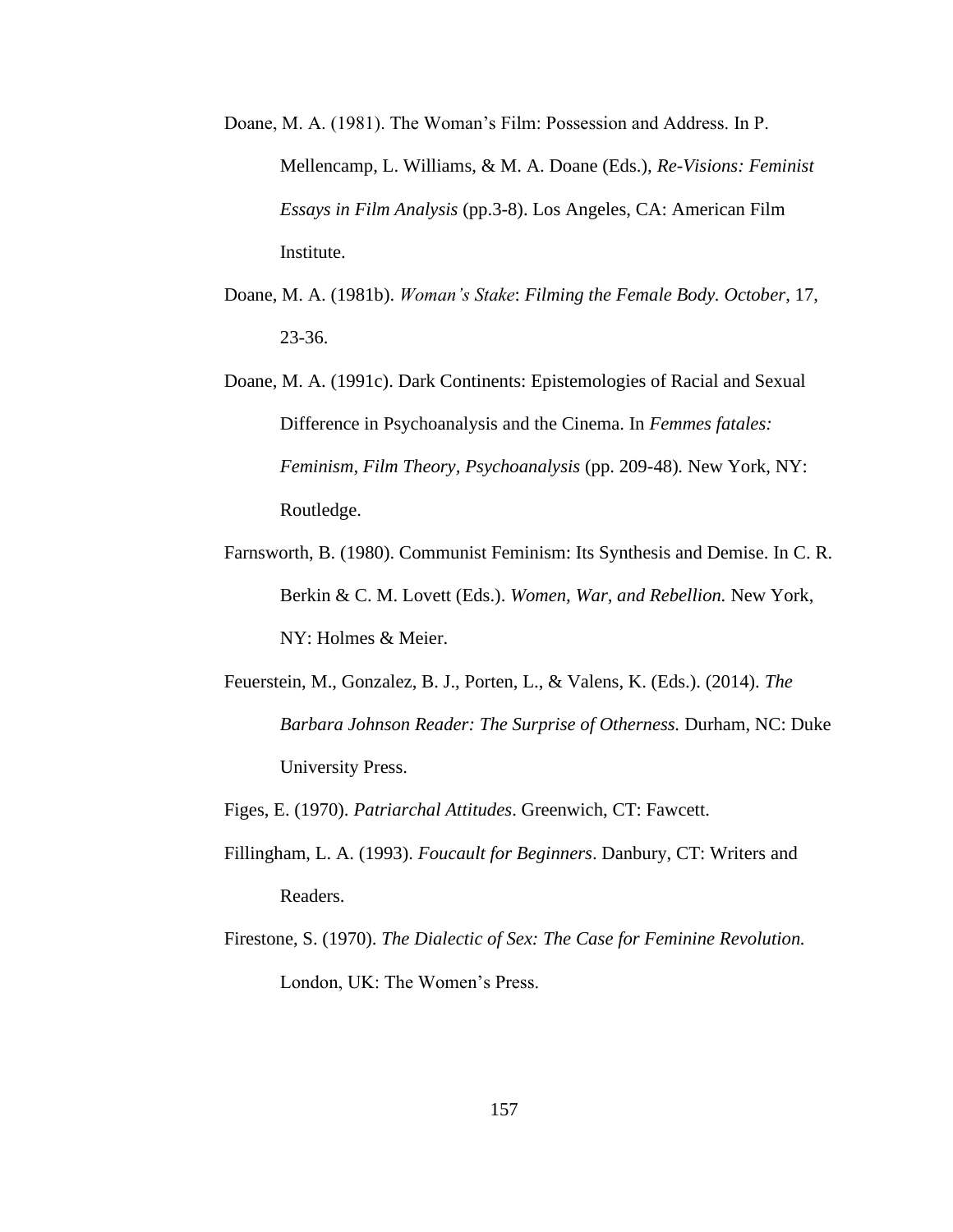- Flax, J. (1990). Postmodernism and Gemder Relations in Feminist Theory. In L. J. Nicholson (Ed.), *Feminism/Postmoderism* (pp.39-62). New York, NY: Routledge.
- Foucault, M. (1977). *Discipline and Punish: The Birth of the Prison*. London, UK: Penguin.
- Gates, H. (1989). The Commoditization of Chinese Women. *Signs, 14*(4), 799-832.
- Gateward, F. (Ed.). (2001). *Zhang Yimou: Interviews*. Jackson, MS: University Press of Mississippi.
- Giannetti, L. (1982). *Understanding Movies* (3rd ed.). Englewood Cliffs, New Jersey: Prentice-Hall.
- Gibbs, J. (2002). *Mise-en-Scene: Film Style and Interpretation*. New York, NY: Columbia University Press.
- Gilmartin. C. K. (1994). *Gender, Political Culture, and Women's Mobilization in the Chinese Revolution, 1924-1927.* Cambridge, MA: Harvard University Press.
- Gilmartin. C. K., Hershatter, G., Rofel, L. & White, T. (Eds.). (1994). *Engendering China: Women, Culture, and the State.* London, UK: Harvard University Press.
- Gledhill, C. (1987). The Melodramatic Field: An Investigation. In *Home Is Where the Heart Is: Studies in Melodrama and the Woman's Film* (pp.5- 39). London, UK: British Film Institute.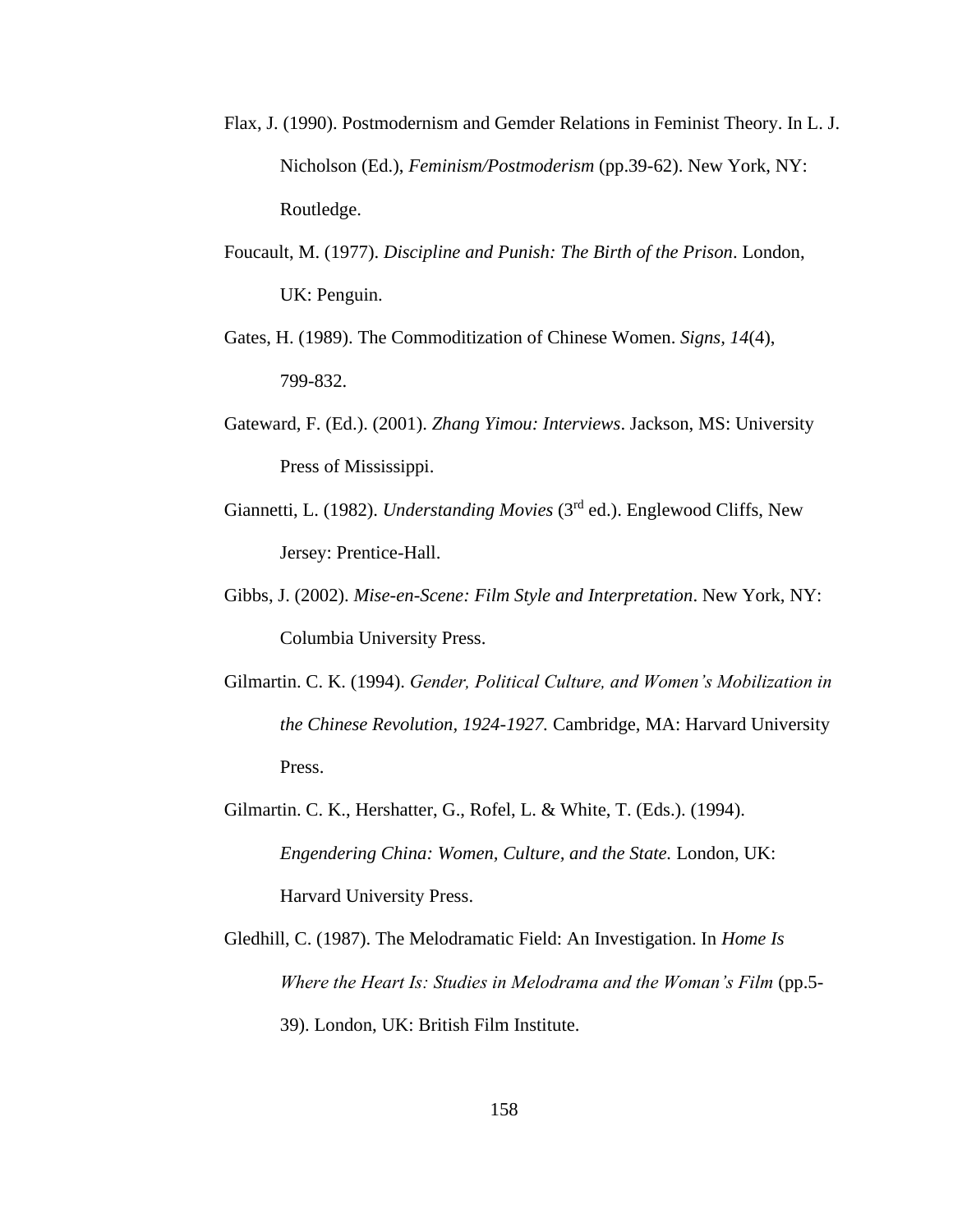- Gloman, C. & Letourneau, T. (2005). *Placing Shadows: Lighting Techniques for Video Production* (3rd ed.). Oxford, UK: Focal Press.
- Goffman, E. (1963). *Stigma: Notes On the Management of Spoiled Identity*. New York, NY: Simon & Schuster.
- Hall, S. (Ed.). (1997*). Representation: Cultural Representations and Signifying Practices.* London, UK: Sage.
- Hill, P. (1999). *Lacan for Beginners*. Danbury, CT: Writers and Readers.
- Hirsch, F. (1981). *The Dark Side of the Screen*. Cambridge, MA: Da Capo Press.
- Kaplan, E. A. (1983). *Women & Film: Both Sides of the Camera*. New York, NY: Routledge.
- Kaplan, E. A. (1990). *Psychoanalysis and Cinema.* New York, NY: Routledge.
- Kaplan, E. A. (1997). *Looking For the Other: Feminism, Film, and the Imperial Gaze.* New York, NY: Routledge.

Kessler, F. (2014). *Mise-en-Scene*. Montreal, Canada: Caboose Books.

- Kristeva, J. (1974). About Chinese Women. In T. Moi (Ed.), *The Kristeva Reader* (138-59). Oxford, UK: Blackwell.
- Kuhn, A. (1994). *Women's Pictures: Feminism and Cinema* (2<sup>nd</sup> ed.). London, UK: Verso Books.
- Lacan, J. (1979). *The Four Fundamental Concepts of Psycho-Analysis*. Harmondsworth, UK: Penguin Books.
- Landry, M. (Ed.). (1991). *Imitations of Life: A Reader on Film & Television Melodrama*. Detroit, Michigan: Wayne State University Press.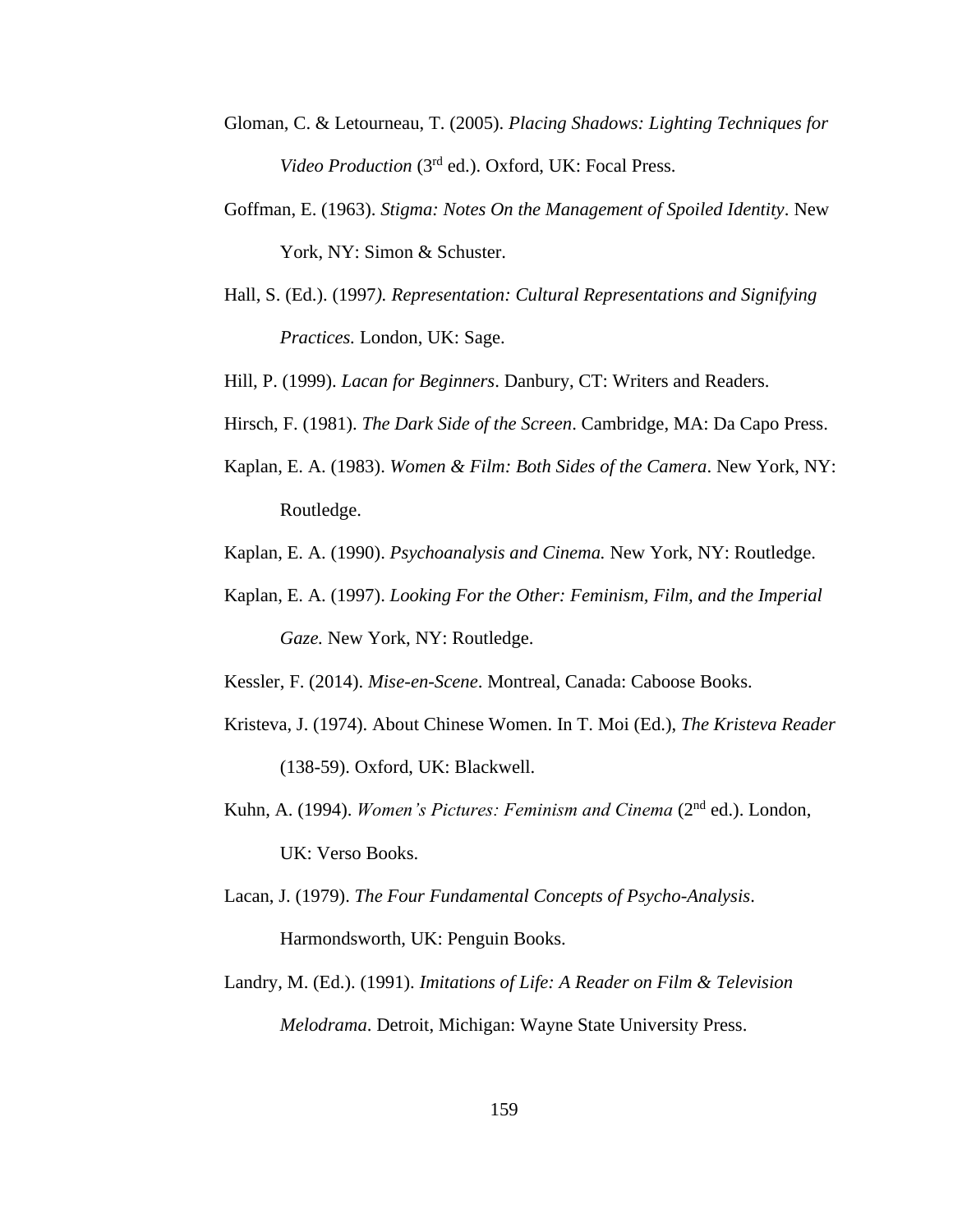- Lightfoot, L. & Davis, H. (1997). *The Art and Science of Portraiture*. San Francisco, CA: Jossey-Bass.
- LoBrutto, V. (1992). *By Design: Interviews with Film Production Designers*. Westport, Connecticut: Praeger.
- Long, W. & Bei, K. (2009). *Zhang Yimou: From A Man of Northwest China to the Chief Director of the 2008 Beijing Olympic Games*. Beijing, China: China Pictorial Publishing House.
- Lu, S. H. (Ed.). (1997). *Transnational Chinese Cinemas: Identity, Nationhood, Gender.* Honolulu, Hawaii: University of Hawaii Press.
- McQuail, D. (2005). *McQuail's Mass Communication Theory* (6<sup>th</sup> ed.). London, UK: Sage.
- McRobbie, A. (1994*). Postmodernism and Popular Culture*. London, UK: Routledge.
- Mercer, J. & Shingler, M. (2004). *Melodrama: Genre, Style, Sensibility.* New York, NY: Columbia University Press.
- Minha-ha, T. T. (1989b). *Woman, Native, Other*. Bloomington, IN: Indiana University Press.
- Mulvey, L. (1975). Visual Pleasure and Narrative Cinema. In *Visual and Other Pleasures* (pp. 14-26)*.* London, UK: Palgrave MacMillan.
- Mulvey, L. (2009). *Visual and Other Pleasures* (2nd ed.). New York, NY: Palgrave MacMillan.
- Osterhammel, J. (2015). *The Transformation of the World: Global History of the Nineteenth Century.* Princeton, New Jersey: Princeton University Press.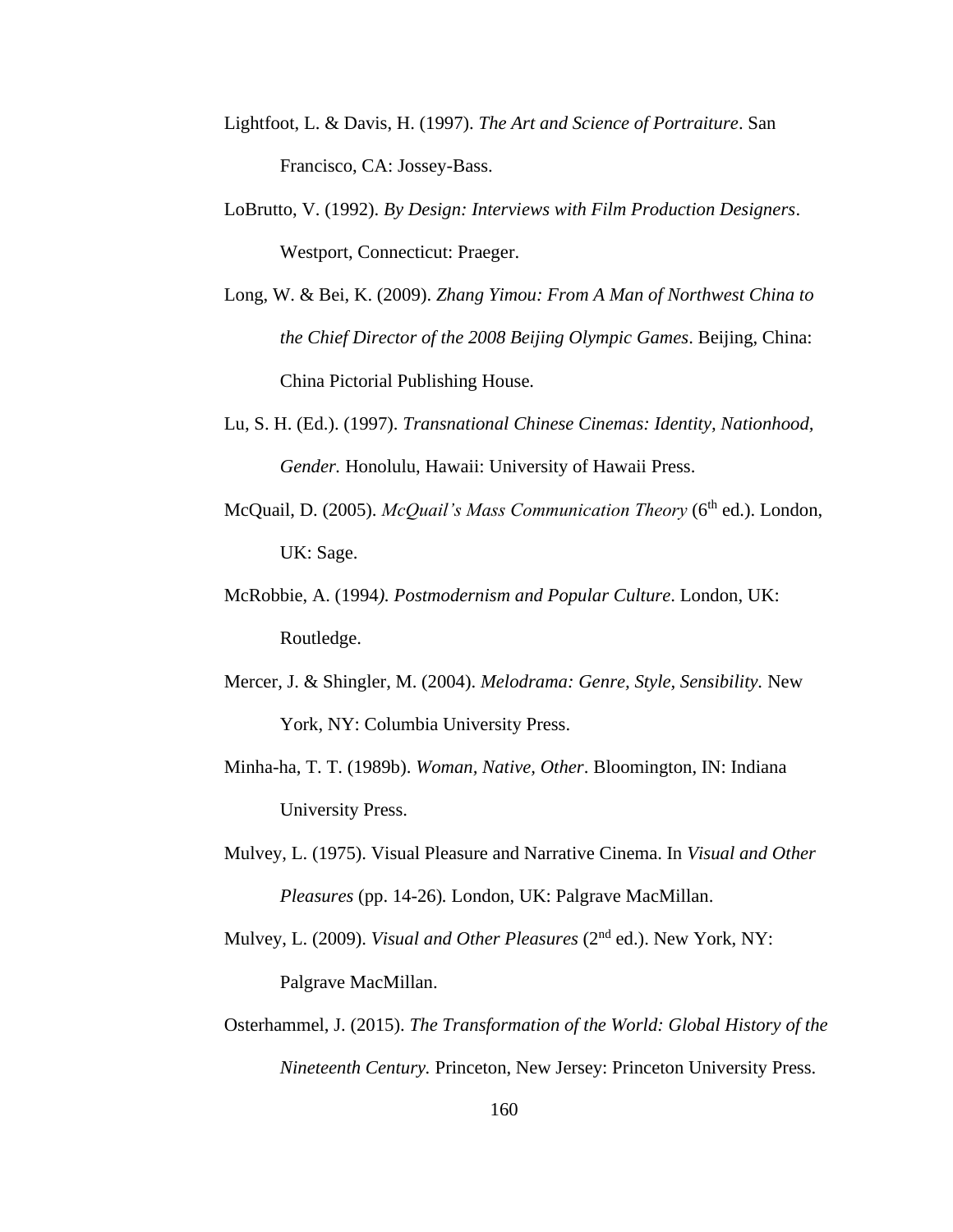Patton, M. (2007). *Understanding Research Methods: An Overview of the Essentials* (6<sup>th</sup> ed.). Glendale, CA: Pyrczak.

Powell, J. (1997). *Derrida for Beginners*. Danbury, CT: For Beginners, LLC.

Quataert, J. (1979). *Reluctant Feminists in German Social Democracy, 1885- 1917.* Princeton, NJ: Princeton University Press.

Rousseau, J. (2008). *Confessions.* Oxford, UK: Oxford University Press.

Said, E. W. (1979). *Orientalism*. New York, NY: Vintage Books.

- Semsel, G., Hong, X., & Jianping, H. (1990). *Chinese Film Theory: A Guide to the New Era*. New York, NY: Praeger.
- Singer, B. (2001*). Melodrama and Modernity: Early Sensational Cinema and Its Contexts.* New York, NY: Columbia University Press.
- Sommers, M. (2000). *Sex, Law, and Society in Late Imperial China*. Stanford, CA: Stanford University Press.
- Spivak, G. C. (1990). *The Post-Colonial Critic: Interviews, Strategies, Dialogues*. S. Harasym (Ed.), New York, NY: Routledge.
- Thornham, S. (1997*). Passionate Attachments: An introduction to Feminist Film Theory*. London, UK: Arnold.
- Verschuur-Basse, D. (1996). *Chinese Women Speak*. Westport, CT: Praeger.
- Williams, L. (1998). Melodrama Revisited. In N. Browne (Ed.), *Refiguring American Film Genres: History and Theory.* Berkeley, CA: University of California Press.
- Wolf, M. (1985). *Revolution Postponed: Women in Contemporary China.* Stanford, CA: Stanford University Press.